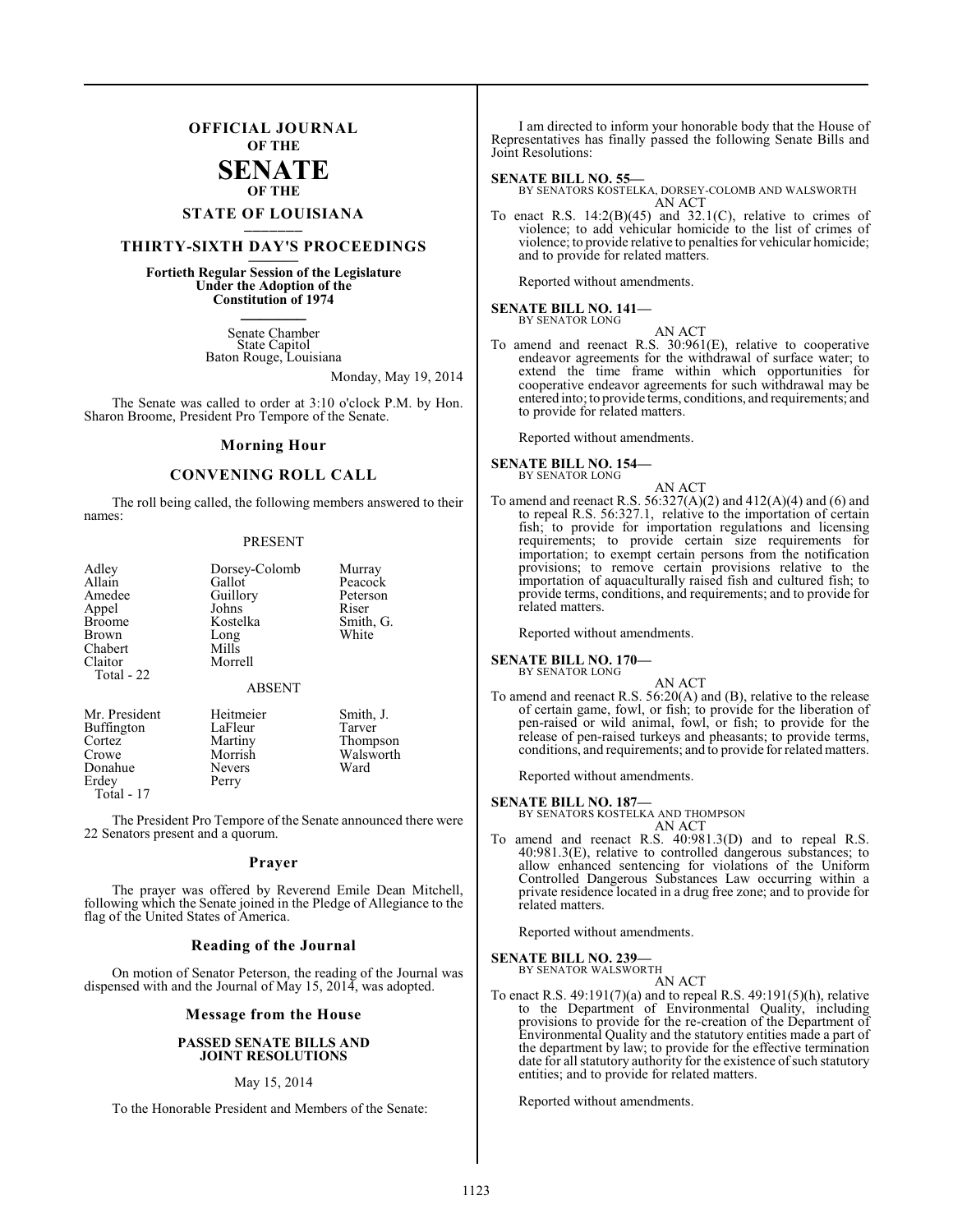#### **SENATE BILL NO. 246—** BY SENATOR MORRISH

AN ACT

To amend and reenact R.S. 56:495(A)(3) and (4) and to enact R.S.  $56:495(A)(4.1)$  and  $(4.2)$  and  $(E)$ , relative to shrimping; to provide for the inside and outside shrimp line; to alter the line to conform to the existing coastline after changes resultant from coastal erosion and subsidence; to allow the Louisiana Wildlife and Fisheries Commission to amend the demarcation line; to provide terms, conditions, and requirements; and to provide for related matters.

Reported without amendments.

#### **SENATE BILL NO. 251—** BY SENATOR WARD

AN ACT

To amend and reenact R.S. 56:116.2, relative to the sale or purchase of wild birds and wild quadrupeds; to provide prohibitions on the sale, purchase, trade, barter, or exchange or attempt to sell, purchase, trade, barter, or exchange of certain wild birds and wild quadrupeds; to provide certain exemptions; to provide terms, conditions, and requirements; and to provide for related matters.

Reported without amendments.

## **SENATE BILL NO. 252—** BY SENATOR NEVERS

AN ACT

To amend and reenact R.S. 15:326 and 327, relative to sentencing; to provide relative to the Twenty-Second Judicial District Court sentencing policies and procedures; to provide for presentence investigation assessments; to provide for the use of a validated risk and needs assessment tool; to provide for certain terms, conditions and procedures; and to provide for related matters.

Reported without amendments.

#### **SENATE BILL NO. 276—** BY SENATOR PERRY

AN ACT

To enact R.S. 15:590(6) and (7), relative to the Louisiana Bureau of Criminal Identification and Information; to add to the list of those persons whose information is to be obtained and filed by the bureau; and to provide for related matters.

Reported without amendments.

#### **SENATE BILL NO. 313—**

BY SENATORS WHITE AND DORSEY-COLOMB AN ACT

To amend and reenact R.S. 14:62.8(B)(2), relative to the crime of home invasion; to provide a minimum sentence of five years imprisonment at hard labor for home invasion; and to provide for related matters.

Reported without amendments.

#### **SENATE BILL NO. 410—** BY SENATOR MILLS

AN ACT

To enact Subpart C-1 of Part II of Chapter 6 of Title 22 of the Louisiana Revised Statutes of 1950, to be comprised of R.S. 22:1863 through 1865, relative to Maximum Allowable Cost Lists for prescription drugs; to provide with respect to definitions; to provide for the regulation of pharmacy benefit manager's maintenance and use of Maximum Allowable Cost Lists for prescription drugs; to provide with respect to an appeals process; and to provide for related matters.

Reported without amendments.

## **Page 2 SENATE 36th DAY'S PROCEEDINGS**

#### **SENATE BILL NO. 472—**

BY SENATORS MILLS AND MURRAY AN ACT

To amend and reenact R.S.  $15:572.1(A)(1)(c)$  and  $(G)(2)$ , relative to the Board of Pardons; to provide for minimum qualifications for board members; to provide for powers of ex officio board members; and to provide for related matters.

Reported without amendments.

**SENATE BILL NO. 473—** BY SENATOR MILLS

AN ACT

To amend and reenact R.S. 15:574.2(A)(3), (8), and (9)(a) and (b), and  $(C)(2)(b)$  and  $(c)$ , relative to the committee on parole and rules of parole; to provide relative to education and experience requirements of board members; to provide relative to training requirements of the board; to provide for powers of ex officio board members; to provide relative to parole eligibility; and to provide for related matters.

Reported without amendments.

#### **SENATE BILL NO. 537—** BY SENATOR MARTINY

AN ACT To amend and reenact R.S. 30:2366(C) and (D) and the introductory paragraph of R.S. 32:1510(A), and to enact R.S. 30:2363(20) relative to reporting requirements for state and local governments after certain incidents, accidents, and cleanups involving hazardous materials; to provide for definitions; to provide for electronic or telephonic notifications of such events; and to provide for related matters.

Reported without amendments.

**SENATE BILL NO. 557—** BY SENATOR JOHNS

AN ACT

To amend and reenact R.S. 14:81.1.1(C) and to enact R.S. 14:81.1.1(D), relative to offenses affecting the public morals; to provide relative to the elements of the crime of "sexting"; and to provide for related matters.

Reported without amendments.

**SENATE BILL NO. 305—** BY SENATOR CHABERT

AN ACT

To enact R.S. 49:214.6.8 and to repeal R.S. 38:331, relative to coastal protection and restoration; to provide relative to the Coastal Louisiana Levee Consortium as an advisory commission of the Coastal Protection and Restoration Authority Board; to provide relative to duties, purposes, and membership; to provide certain terms, conditions, procedures, and requirements; and to provide for related matters.

Reported with amendments.

#### **SENATE BILL NO. 618—** BY SENATOR HEITMEIER

AN ACT

To amend and reenact R.S. 40:964(Schedule II)(D) and to repeal R.S. 40:964(Schedule IV)(B)(4.1), relative to the Controlled Dangerous Substances Law; to provide for the composition of the schedules of the controlled substances; and to provide for related matters.

Reported with amendments.

**SENATE BILL NO. 87—** BY SENATOR CLAITOR

AN ACT

To amend and reenact R.S. 40:966(B), relative to penalties for certain drug offenses; to increase the maximum term of imprisonment allowed for the manufacture, distribution, or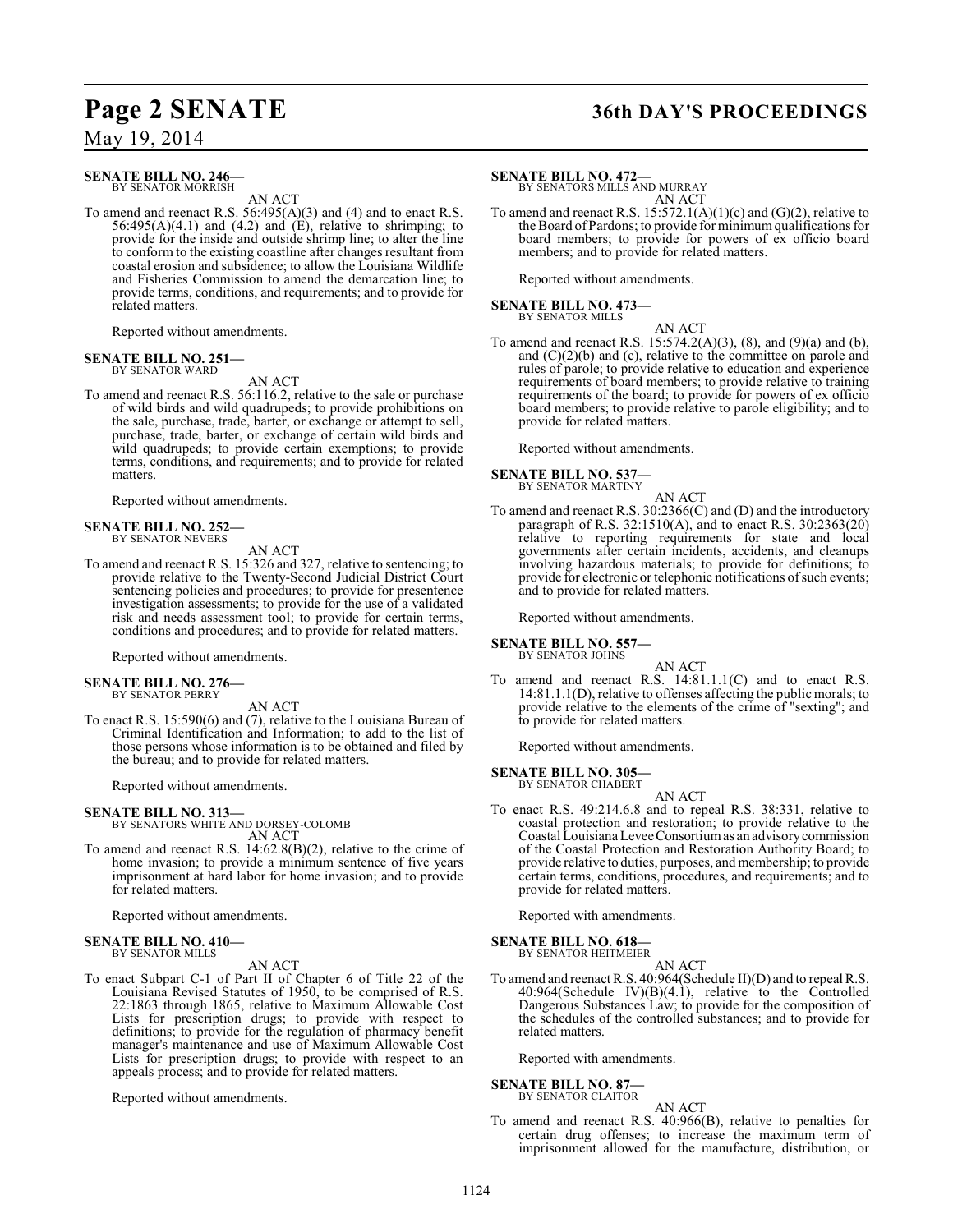### **36th DAY'S PROCEEDINGS Page 3 SENATE**

# May 19, 2014

possession with intent to distribute heroin to ninety-nine years; and to provide for related matters.

Reported with amendments.

#### **SENATE BILL NO. 103—** BY SENATOR MORRELL

AN ACT

To amend and reenact R.S. 27:28(E) and 431(D), relative to gaming; to prohibit application for certain approval, licenses, and permits for a period of five years under certain circumstances; and to provide for related matters.

Reported with amendments.

## **SENATE BILL NO. 148—** BY SENATOR DORSEY-COLOMB

AN ACT

To amend and reenact R.S. 14:32.1(B), relative to the crime of vehicular homicide; to provide relative to penalties when multiple homicides are involved in the offense; to provide for sentences to be served consecutively; and to provide for related matters.

Reported with amendments.

## **SENATE BILL NO. 169—** BY SENATOR LONG

AN ACT

To amend and reenact the introductory paragraph of R.S.  $22:2083(A)(2)$ ,  $(B)(1)$  and  $(2)(c)$  and the introductory paragraph of (h) and (v), and (C)(2)(c), 2084(6) and (12), 2087(A),  $(\dot{B})$ , and (C), and the heading of R.S. 22:2098 and 2098(D); to enact R.S.  $22:2083(A)(3)$ ,  $(4)$ , and  $(5)$  and  $(B)(2)(j)$ ,  $2084(11.1)$  and  $(12.1)$ , and  $2087(Q)$ ; and to repeal R.S.  $22:2087(D)$  and  $(E)$ , relative to the Louisiana Life and Health Insurance Guaranty Association; to provide for coverage and structured settlement annuities; and to provide for related matters.

Reported with amendments.

### **SENATE BILL NO. 212—**

BY SENATORS WARD, CHABERT, LONG, MORRISH AND WALSWORTH

AN ACT

To amend and reenact R.S.  $56:116.1(B)(3)$  and (H), to enact R.S. 56:116.1(I), and to repeal R.S. 56:116.1(D)(3), relative to the taking of wild quadrupeds; to provide for the use of firearm sound suppressors when taking wild quadrupeds; to provide certain penalties; to provide for the use of night vision devices; to provide terms, conditions, and requirements; and to provide for related matters.

Reported with amendments.

**SENATE BILL NO. 277—** BY SENATORS PERRY, DORSEY-COLOMB AND GUILLORY AN ACT

To amend and reenact R.S. 14:98, 98.1, 98.2, and 98.3, and to enact R.S. 14:98.4, 98.5, 98.6, 98.7, and 98.8, relative to driving offenses; to provide relative to the crimes of operating a motor vehicle while intoxicated, underage operating a vehicle while intoxicated, unlawful refusal to submit to chemical tests, and operating a vehicle while under suspension; to provide definitions; to provide penalties; and to provide for related matters.

Reported with amendments.

#### **SENATE BILL NO. 293—** BY SENATOR MARTINY

AN ACT

To amend and reenact R.S. 14:98(F)(2), relative to operating a vehicle while intoxicated; to provide relative to prior convictions for operating while intoxicated; and to provide for related matters.

Reported with amendments.

**SENATE BILL NO. 369—**<br>BY SENATOR WALSWORTH

AN ACT

To amend and reenact R.S. 56:325(B)(3), relative to the possession limit for crappie in certain water bodies; to provide a fifty fish limit for crappie caught on Lake D'Arbonne; to provide terms, conditions, and requirements; and to provide for related matters.

Reported with amendments.

**SENATE BILL NO. 422—**

BY SENATORS BROOME AND DORSEY-COLOMB AN ACT

To enact R.S. 14:403.9 through 403.11, relative to immunity for certain actions; to provide immunity from prosecution for emergency assistance involving alcohol consumption and drug overdoses; and to provide for related matters.

Reported with amendments.

## **SENATE BILL NO. 430—** BY SENATOR WALSWORTH

AN ACT

To authorize and provide for the transfer of certain state property; to authorize the transfer of certain state property in Union Parish; to provide for the property description; to provide for reservation of mineral rights; to provide terms and conditions; to provide an effective date; and to provide for related matters.

Reported with amendments.

#### **SENATE BILL NO. 462—** BY SENATOR ADLEY

AN ACT

To enact R.S. 30:4(N), relative to the jurisdiction, duties, and powers of the assistant secretary of the Department of Natural Resources; to provide for the study of certain drilling permits; to study the issue of drilling wells within three hundred thirty feet of the property boundary of a drilling unit or lease; to establish the Cross-Unit Well Study Commission; to provide for its membership, powers and duties; and to provide for related matters.

Reported with amendments.

#### **SENATE BILL NO. 523—**

BY SENATOR MORRELL

AN ACT To amend and reenact R.S. 14:102.23(A)(2), (B)(1), and (C) and to enact R.S. 14:102.23(D) and (E), relative to the crime of cockfighting; to provide for definitions; to provide that possession of certain paraphernalia may be admissible as evidence of a violation; to provide penalties upon conviction of cockfighting; and to provide for related matters.

Reported with amendments.

#### **SENATE BILL NO. 545—** BY SENATOR MILLS

AN ACT

To amend and reenact R.S. 22:1007(I) and to enact R.S. 22:1007(J), relative to substitution of medications; to provide for requirements of provider contracts; and to provide for related matters.

Reported with amendments.

#### **SENATE BILL NO. 667—**

BY SENATORS ADLEY AND JOHNS AN ACT

To amend and reenact R.S. 30:29(B)(6), (H), and (I) and Code of Civil Procedure Art.  $1563(A)(2)$  and to enact R.S. 30:29(C)(2)(c) and (M), relative to the remediation of oilfield sites and exploration and production sites; to provide for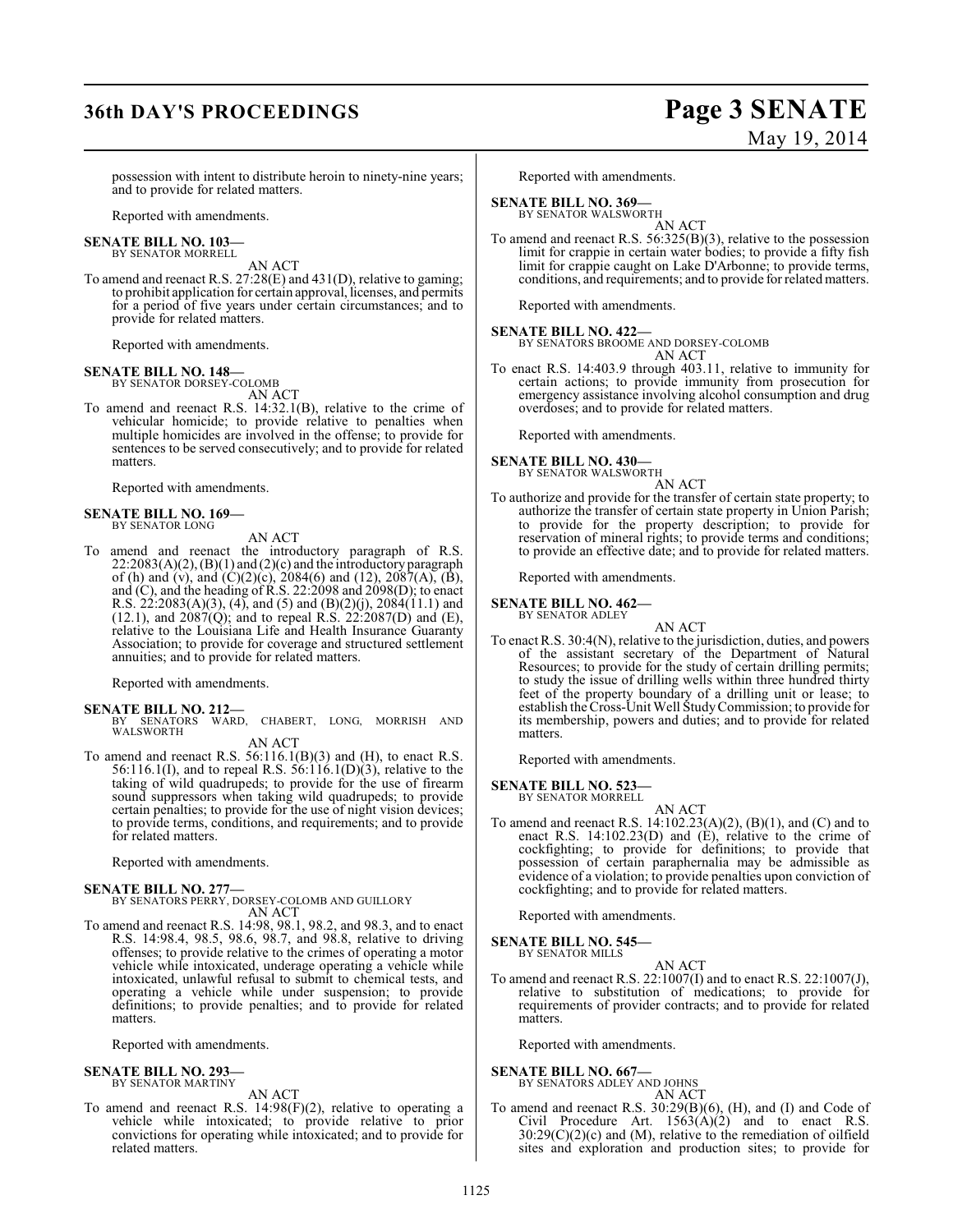## **Page 4 SENATE 36th DAY'S PROCEEDINGS**

May 19, 2014

presumption and jury charge following a limited admission of liability; to provide for reasonable attorney fees and costs following a preliminary dismissal; to provide for certain remediation damages; to provide terms, conditions, and requirements; and to provide for related matters.

Reported with amendments.

Respectfully submitted, ALFRED W. SPEER Clerk of the House of Representatives

### **Privilege Report of the Legislative Bureau**

May 19, 2014

To the President and Members of the Senate:

I am directed by your Legislative Bureau to submit the following report:

The following instruments are approved as to construction and duplication. We advise and suggest the following amendments:

#### **HOUSE BILL NO. 68—**

BY REPRESENTATIVE TIM BURNS AN ACT

To amend and reenact R.S. 28:454.16(A) and R.S. 40:2009.16(A)(1) and (B), relative to responsibility for certain administrative hearings and appeals; to provide that certain hearings and appeals formerly conducted by the bureau of appeals of the Department of Health and Hospitals shall be conducted by the division of administrative law; and to provide for related matters.

Reported without amendments.

#### **HOUSE BILL NO. 154—**

BY REPRESENTATIVE LEGER AN ACT

To enact R.S. 13:126.1, 352.1, 841.4, 1213.3, 1912, 2157.1, 2500.5, 2520, and 2565, relative to additional court costs or fees; to provide for additional fees or costs on writs and appeals filed with the supreme court and all courts of appeal; to provide for additional court costs or fees in all district courts, the New Orleans Civil District Court, all city and municipal courts, the city courts of New Orleans, the municipal court of New Orleans, the traffic court of New Orleans, and all parish courts; to provide for the collection, disposition, and use of fees; and to provide for related matters.

Reported without amendments.

#### **HOUSE BILL NO. 168—**

- BY REPRESENTATIVES HOFFMANN, COX, HENSGENS, HILL, KATRINA JACKSON, POPE, STOKES, AND WILLMOTT AN ACT
- To amend and reenact R.S. 40:1300.252, 1300.256(A)(4), and  $1300.262(B)(1)(a)$  and  $(2)(a)$  and to enact R.S.  $40:1263$  and  $1300.256(A)(5)$ , relative to smoking regulation; to prohibit smoking in certain outdoor areas proximate to state office buildings; to provide relative to the purpose of certain smoking regulations; to provide for applicability; to provide for penalties; to provide for an effective date; and to provide for related matters.

Reported without amendments.

#### **HOUSE BILL NO. 230—**

BY REPRESENTATIVE PONTI AN ACT

To enact R.S. 49:191(7) and to repeal R.S. 49:191(5)(i), relative to the Department of Economic Development, including provisions to provide for the re-creation of the Department of Economic

Development and the statutory entities made a part of the department by law; to provide for the effective termination date for all statutory authority for the existence of such statutory entities; and to provide for related matters.

Reported without amendments.

#### **HOUSE BILL NO. 248—**

BY REPRESENTATIVE PONTI AN ACT

To repeal R.S. 51:2316, relative to the position of coordinator of the Louisiana Economic Development Corporation; to repeal the position of coordinator; and to provide for an effective date.

Reported without amendments.

## **HOUSE BILL NO. 267—** BY REPRESENTATIVE PONTI

AN ACT To amend and reenact R.S. 39:551.1 and 997(A) and R.S. 51:1157.1, relative to bond insurance; to remove the Board of Commerce and Industry and the secretary of the Department of Economic Development from the process of bond approval; and to provide for related matters.

Reported without amendments.

## **HOUSE BILL NO. 296—** BY REPRESENTATIVE CONNICK

To amend and reenact R.S. 18:1313(J)(2)(a), (b), and (d), relative to elections; to provide relative to recounts of absentee by mail and early voting ballots; to provide for a recount in proposition elections under certain circumstances; to provide for procedures; to provide relative to the duties of certain election officials relative to such recount; to provide relative to the payment of costs; and to provide for related matters.

AN ACT

Reported without amendments.

### **HOUSE BILL NO. 322—**

BY REPRESENTATIVE JONES

AN ACT To enact R.S. 49:974, relative to administrative procedure; to require agencies to publish on the Internet certain information concerning rulemaking and fees; to provide for the information that must be published; to provide for the manner of such publication; to provide certain requirements for departments and the division of administration regarding such publication; to provide for deadlines; to provide for effectiveness; and to provide for related matters.

Reported without amendments.

### **HOUSE BILL NO. 355—**

BY REPRESENTATIVE DANAHAY AN ACT

To amend and reenact R.S. 26:354(I) and 492(A) and to repeal Part IV of Chapter 17 of Subtitle II of Title 47 of the Louisiana Revised Statutes of 1950, comprised of R.S. 47:1471, relative to gallonage taxes; to provide with respect to the reporting and payment of certain state and local taxes by dealers of beverages of certain alcoholic content; to provide for the approval of an application for a waiver of penalties imposed on a dealer for failure to timely report and pay the tax; to provide for authority of the secretary of the Department of Revenue; to provide relative to the jurisdiction of the Board of Tax Appeals regarding certain alcoholic beverage permits; to direct the Louisiana State Law Institute to redesignate and rename certain provisions of current law; to provide for effectiveness; and to provide for related matters.

Reported without amendments.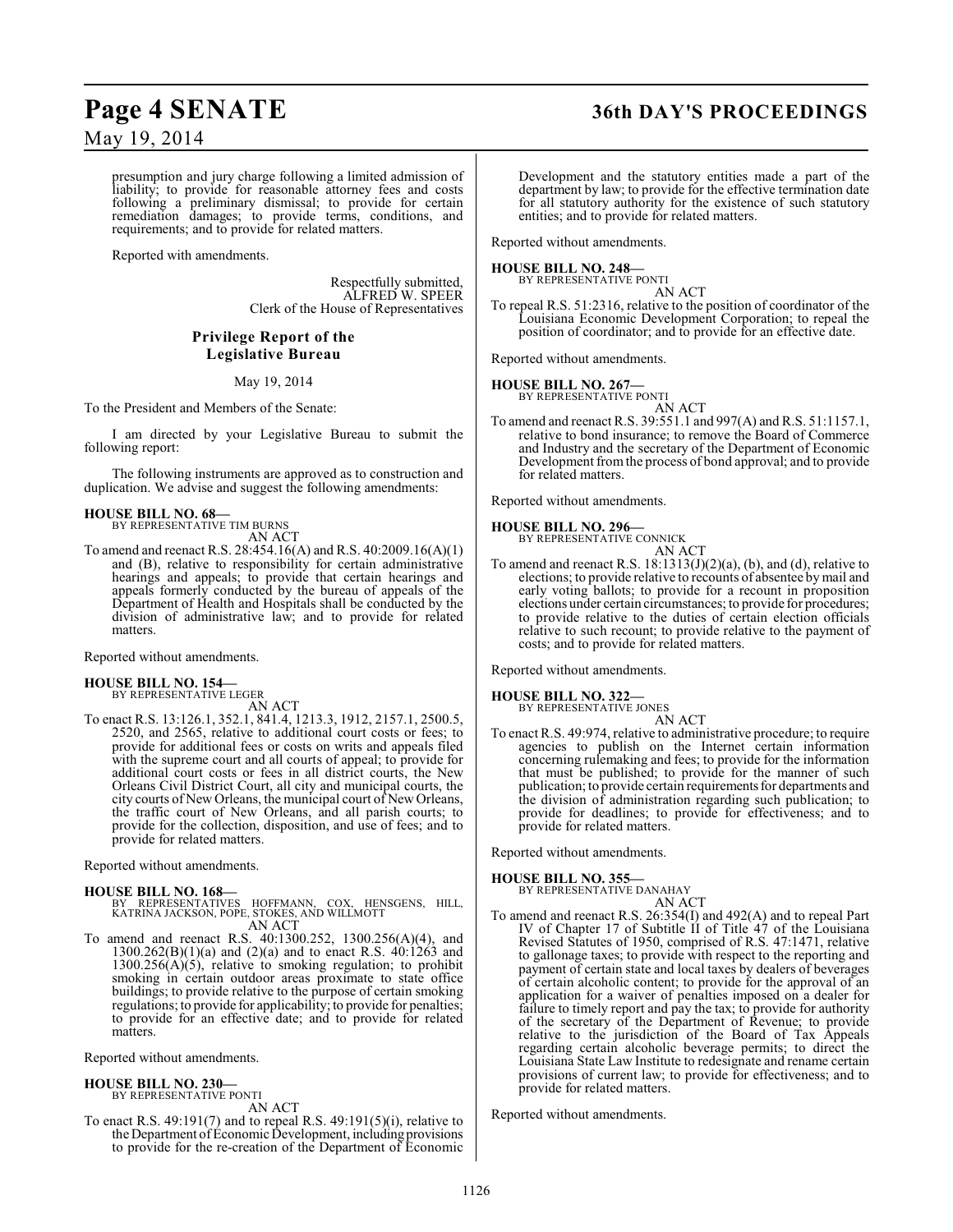## **36th DAY'S PROCEEDINGS Page 5 SENATE**

# May 19, 2014

### **HOUSE BILL NO. 400—**

BY REPRESENTATIVE BADON AN ACT

To repeal Subpart G of Part VI of Chapter 1 of Title 51 of the Louisiana Revised Statutes of 1950, comprised of R.S. 51:300.1 through 300.6, relative to Jazzland, Inc.; to repeal provisions of law relating to the reservation of the term "Jazzland" and related logos and symbols as trade names, trademarks, and service marks by Jazzland, Inc. in the state of Louisiana.

Reported without amendments.

#### **HOUSE BILL NO. 404—**

BY REPRESENTATIVE HENRY BURNS AN ACT

To enact R.S. 49:191(7)(a) and to repeal R.S. 49:191(5)(j), relative to the Department of Veterans Affairs, including provisions to provide for the re-creation of the Department of Veterans Affairs and the statutory entities made a part of the department by law; to provide for the effective termination date for all statutory authority for the existence of such statutory entities; and to provide for related matters.

Reported without amendments.

**HOUSE BILL NO. 436—** BY REPRESENTATIVE FANNIN AN ACT

To amend and reenact Act No. 818 of the 2012 Regular Session of the Legislature, relative to the payment of refunds by the Department of Revenue for overpayments of tax; to authorize certain methods of payment; to provide with respect to taxpayer selection of the method of payment for their refund for certain taxes; to provide for applicability; to provide for effectiveness; and to provide for related matters.

Reported without amendments.

#### **HOUSE BILL NO. 465—**

BY REPRESENTATIVE BROADWATER AN ACT

To enact R.S. 47:1967(H), relative to ad valorem tax; to provide with respect to ad valorem taxes imposed on certain shares of bank stock; to provide for requirements of the Louisiana Legislature; and to provide for related matters.

Reported with amendments.

#### **LEGISLATIVE BUREAU AMENDMENTS**

Amendments proposed by Legislative Bureau to Reengrossed House Bill No. 465 by Representative Broadwater

AMENDMENT NO. 1

On page 2, lines 1-2, change "a Federal Deposit Insurance Corporation insured institution" to "an institution insured by the Federal Deposit Insurance Corporation"

#### **HOUSE BILL NO. 466—**

BY REPRESENTATIVE HENRY BURNS AN ACT

To amend and reenact R.S. 8:655(A)(introductory paragraph) and (B) and to enact R.S. 8:655(C), relative to the disposal of human remains; to establish the right to control interment through a United States Department of Defense Form 93; to limit liability relative to the disposal of human remains; and to provide for related matters.

Reported with amendments.

#### **LEGISLATIVE BUREAU AMENDMENTS**

Amendments proposed by Legislative Bureau to Engrossed House Bill No. 466 by Representative Henry Burns

#### AMENDMENT NO. 1

On page 2, line 12, change "pursuant to" to "as described in"

### **HOUSE BILL NO. 469—** BY REPRESENTATIVE HARRIS

AN ACT To amend and reenact R.S.  $37:1864.3(A)(1)$  and  $(3)$  and  $1973(A)(1)$ (introductory paragraph) and  $(2)$ , relative to used or secondhand property; to prohibit cash payments for aluminumcopper air conditioning coils; and to provide for related matters.

Reported without amendments.

#### **HOUSE BILL NO. 487—**

BY REPRESENTATIVE ALFRED WILLIAMS

AN ACT To amend and reenact R.S. 40:1300.53(A)(1) and to enact R.S. 40:1300.53(A)(3) and (4), relative to ambulance personnel; to prohibit the hiring of licensed ambulance personnel and nonlicensed persons with a conviction of certain crimes; to provide for retroactive application; to provide for an effective date; and to provide for related matters.

Reported with amendments.

#### **LEGISLATIVE BUREAU AMENDMENTS**

Amendments proposed by Legislative Bureau to Reengrossed House Bill No. 487 by Representative Alfred Williams

#### AMENDMENT NO. 1

On page 2, line 4, change "a person who is aged" to "an aged person or disabled person"

#### AMENDMENT NO. 2

On page 2, line 5, delete "or a person with disability"

### **HOUSE BILL NO. 488—** BY REPRESENTATIVE BERTHELOT

A JOINT RESOLUTION

Proposing to amend Article VII, Section 25(A)(1) and (E) of the Constitution of Louisiana, relative to tax sales; to provide relative to authorized agents of a tax collector; to provide relative to the costs recoverable in tax sales; to provide for submission of the proposed amendment to the electors; and to provide for related matters.

Reported without amendments.

#### **HOUSE BILL NO. 538—**

BY REPRESENTATIVE ST. GERMAIN AN ACT

To amend and reenact R.S. 47:306(E), relative to payment of taxes by vehicle dealers; to provide for the authority of the vehicle commissioner; to provide for the authority of the secretary of the Department of Revenue; to provide for extensions for remitting certain taxes by vehicle dealers; to provide for the authority to waive certain tax penalties; and to provide for related matters.

Reported without amendments.

**HOUSE BILL NO. 551—**

BY REPRESENTATIVE TIM BURNS AN ACT

To amend and reenact R.S. 37:3276(F) and (G), 3278, and 3284(B)(1)(introductory paragraph), (a) through (d), and (4) and  $(D)(2)$  and to enact R.S. 37:3284 $(B)(5)$  and 3299, relative to the Private Security Regulatory and Licensing Law; to make changes to when a person in the private security business can solicit business; to require all applicants to successfully pass an examination; to provide relative to training requirements; to require reports to be filed by certain persons upon discharging a weapon; and to provide for related matters.

Reported with amendments.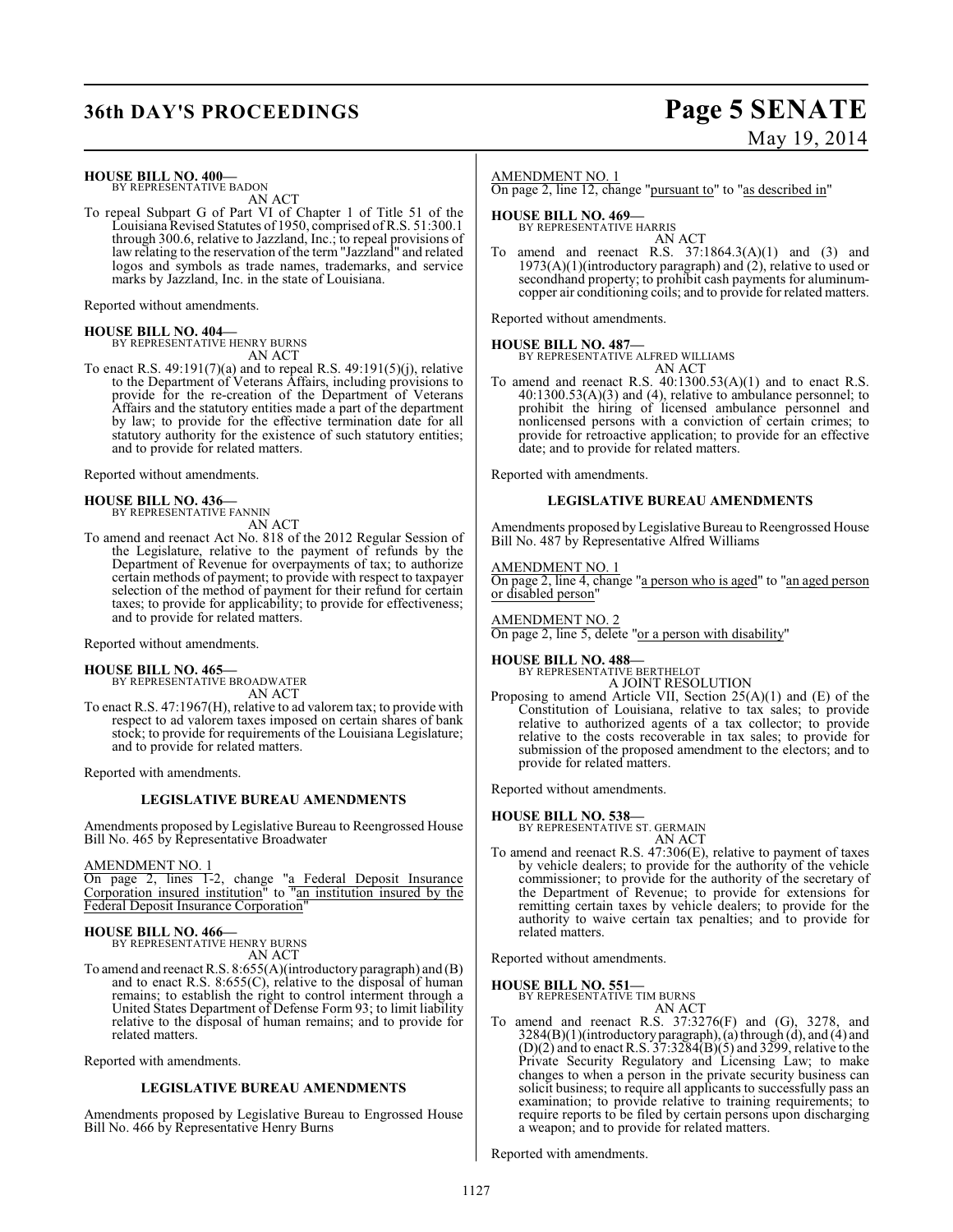Bill No. 691 by Representative Broadwater

In Senate Committee Amendment No. 1 proposed by the Senate Committee on Health and Welfare to Reengrossed House Bill No.

AMENDMENT NO. 1

### May 19, 2014

## **Page 6 SENATE 36th DAY'S PROCEEDINGS**

**LEGISLATIVE BUREAU AMENDMENTS** Amendments proposed by Legislative Bureau to Reengrossed House Bill No. 551 by Representative Tim Burns AMENDMENT NO. 1 On page 2, line 1, following "a" and before "business" insert "private security AMENDMENT NO. 2 On page 2, line 20, change "3298" to "3299" **HOUSE BILL NO. 611—** BY REPRESENTATIVE ABRAMSON AN ACT To amend and reenact R.S. 10:4A-108, relative to the electronic transfer of funds; to provide for the applicability of Chapter 4A of Title 10 of the Louisiana Revised Statutes of 1950 to a funds transfer that is a remittance transfer as defined in the federal Electronic Fund Transfer Act; to provide for a solution to an inconsistency between an applicable provision of Louisiana law and an applicable provision of the federal Electronic Fund Transfer Act; and to provide for related matters. Reported without amendments. **HOUSE BILL NO. 614—** BY REPRESENTATIVE ABRAMSON AN ACT To amend and reenact R.S.  $42:17(A)(1)$  and  $19(A)(1)(b)(i)$  and  $(ii)(aa)$  and  $(2)(a)$ , relative to the Open Meetings Law; to clarify that certain time periods are exclusive of legal holidays; and to provide for related matters. Reported without amendments. **HOUSE BILL NO. 616—** BY REPRESENTATIVE ABRAMSON AN ACT To amend and reenact R.S. 44:35(A) and (D), relative to public records; provides with respect to in-person, written, and electronic requests for a public record; to provide an enforcement mechanism if the custodian fails to respond to a written or electronic request within a certain number of days; to assign costs and attorney fees against the custodian in certain cases; and to provide for related matters. Reported without amendments. **HOUSE BILL NO. 691—** BY REPRESENTATIVE BROADWATER AN ACT To amend and reenact R.S. 37:3301, 3302, 3303, 3304, and 3307, to enact R.S. 37:3305.1, 3306.1, 3308.1, 3309.1, 3311(C), and 3313, and to repeal R.S. 37:3305, 3306, 3308, 3309, and 3310, relative to the Louisiana Athletic Trainers Law; to provide for purpose of Chapter; to make changes to definitions; to provide relative to the powers and duties of the Louisiana State Board of Medical Examiners in regards to athletic trainers; to provide relative to fees; to provide relative to exemptions from civil liability; to provide for prohibited activities of athletic trainers; to establish qualifications and requirements for athletic trainers; to provide relative to exemptions; and to provide for related matters. Reported with amendments. **LEGISLATIVE BUREAU AMENDMENTS** Amendments proposed by Legislative Bureau to Reengrossed House 691 by Representative Broadwater and adopted by the Senate on May 15, 2014 on page 1, line 3, following "approved" insert "organization" AMENDMENT NO. 2 In Senate Committee Amendment No. 1 proposed by the Senate Committee on Health and Welfare to Reengrossed House Bill No. 691 by Representative Broadwater and adopted by the Senate on May 15, 2014 on page 1, line 10, following "organization" change ", provided the" to "whose" AMENDMENT NO. 3 On page 5, line 21, following "accurate" delete "and" AMENDMENT NO. 4 On page 7, line 11, change "the licensee or applicant has committed any of the" to "any of the following is applicable to the licensee or applicant: AMENDMENT NO. 5 On page 7, line 12, delete "following acts:" AMENDMENT NO. 6 On page 8, line 14, change "Has the inability" to "Is unable" AMENDMENT NO. 7 On page 8, line 24, change "Refusal" to "Has been subjected to the refusal AMENDMENT NO. 8 On page 9, line 3, change "Denial" to "Has been subjected to denial" AMENDMENT NO. 9 On page 9, line 5, change "Violation of" to "Violated" **HOUSE BILL NO. 708—** BY REPRESENTATIVE GAROFALO AN ACT To amend and reenact R.S.  $51:3121(C)(4)(c)$ , relative to rebates; to provide with respect to the Competitive Projects Payroll Incentive Program; to define qualified capital expenditures for purposes of a rebate based on certain project facility expenses; to provide for effectiveness; and to provide for related matters. Reported without amendments. **HOUSE BILL NO. 764—** BY REPRESENTATIVE PEARSON AN ACT To amend and reenact R.S. 44:4.1(B)(11), to enact R.S. 22:1566, and to repeal R.S.  $22:753(H)(5)$ , relative to health insurance navigators and similar individuals or entities; to provide for definitions; to provide with respect to regulation by the commissioner of insurance, including registration or licensing of individuals and entities acting as navigators or providing similar services; to authorize the commissioner to assess fees and impose penalties; to provide for an exemption from the Public Records Law; and to provide for related matters. Reported without amendments. **HOUSE BILL NO. 780—** BY REPRESENTATIVE TALBOT AN ACT To amend and reenact R.S.  $47:6301(B)(1)(c)(iv)$  and (viii) and (3), and  $(C)(1)(e)$  and to enact R.S.  $47:6301(\dot{C})(1)(g)$ , relative to the rebate for donations to school tuition organizations; to provide with respect to requirements of certain school tuition organizations; to provide with respect to the definition of a "qualified student" for purposes of the rebate; to provide with

Reported without amendments.

and to provide for related matters.

respect to the requirements of the Department of Education; to require certain annual audits; to require certain public reports;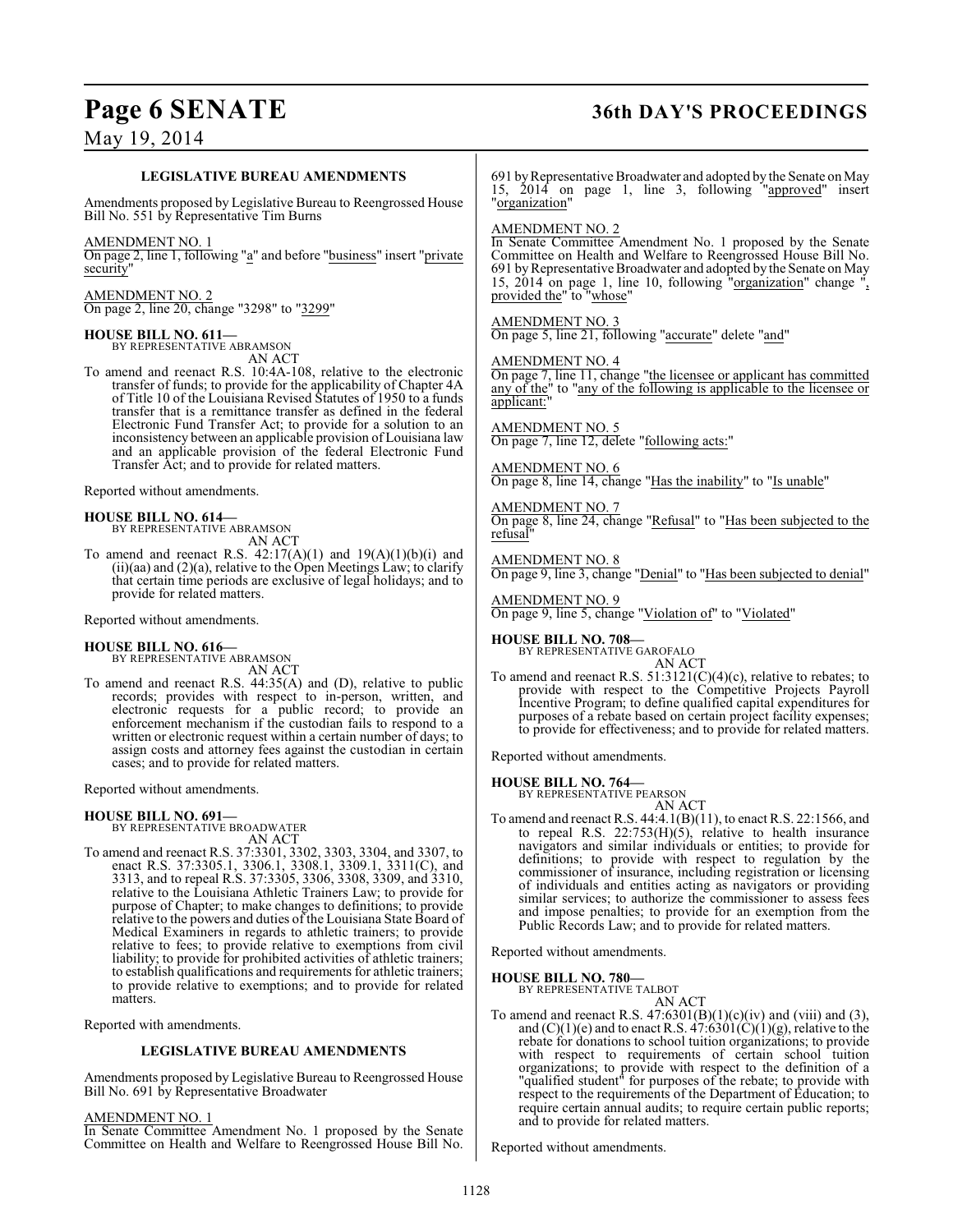### **36th DAY'S PROCEEDINGS Page 7 SENATE**

# May 19, 2014

**HOUSE BILL NO. 786—** BY REPRESENTATIVE NANCY LANDRY

AN ACT

To enact R.S. 17:52.2, relative to the Lafayette Parish School Board; to provide for the election of members to the school board; to provide for the terms of members of the school board; to provide for effectiveness; and to provide for related matters.

Reported without amendments.

## **HOUSE BILL NO. 814—** BY REPRESENTATIVE JAMES

AN ACT

To amend and reenact R.S. 46:446, relative to recovery of medical assistance payments made by medical assistance programs; to provide for definitions; to confer upon Medicaid managed care organizations certain rights of recovery; to provide relative to notice, pleadings, compromise, and prescription in cases of third party liability for injury, illness, or death; and to provide for related matters.

Reported with amendments.

### **LEGISLATIVE BUREAU AMENDMENTS**

Amendments proposed by Legislative Bureau to Reengrossed House Bill No. 814 by Representative James

#### AMENDMENT NO. 1

On page 4, line 4, change "herein" to "in Subsection G of this Section"

#### AMENDMENT NO. 2

On page 4, line 19, change "hereof" to "of this Section"

### AMENDMENT NO. 3

On page 4, line 22, change "herein" to "created in Subsection G of this Section"

#### **HOUSE BILL NO. 824—** BY REPRESENTATIVE LEGER

AN ACT

To amend and reenact R.S.  $47:6019(A)(2)(c)$  and  $(3)(b)(i)(cc)$ , relative to the rehabilitation of historic structures; to provide relative to the application fee charged by the state historic preservation office for processing certain applications; to authorize the establishment and imposition of a fee for the processing of tax credit transfers; to require the promulgation of rules and regulations; and to provide for related matters.

Reported without amendments.

#### **HOUSE BILL NO. 841—**

BY REPRESENTATIVE LEGER AN ACT

To amend and reenact R.S. 12:1301(A)(18) and 1316 and to enact R.S. 12:1318(E) and 1370, relative to limited liability companies; to provide for the definition of person as it relates to limited liability companies; to provide relative to voting of managers; to provide relative to voting by proxy; and to provide for related matters.

Reported without amendments.

#### **HOUSE BILL NO. 852—** BY REPRESENTATIVE TALBOT

AN ACT

To amend and reenact R.S. 22:978(E)(1)(introductory paragraph), (a), (b), (d), and (e), (7), and (8) and to enact R.S.  $22:978(G)$ , relative to insurance claims data; to provide for the release of claims data to agents; to require the agent receiving the claims data to certify the limited use of the data; to provide that an insurer shall not be required to release information protected as confidential by federal law; and to provide for related matters.

Reported without amendments.

#### **HOUSE BILL NO. 879—**

BY REPRESENTATIVE THIBAUT

AN ACT To amend and reenact R.S.  $22:691.6(A)(2)$  and  $(J)(2)$  and R.S. 44:4.1(B)(11), relative to insurance holding companies; to provide that annual registration statements are due on April thirtieth for the previous calendar year; to provide an exemption from the Public Records Law; and to provide for related matters.

Reported without amendments.

#### **HOUSE BILL NO. 909—**

BY REPRESENTATIVE LEOPOLD

AN ACT To amend and reenact R.S. 44:4.1(B)(11) and to enact R.S. 22:1488, relative to disclosures by homeowner's insurers; to require insurers authorized to issue homeowner's policies in Louisiana to provide policy and premium information; to provide for the commissioner of insurance publishing aggregate information on homeowner's policies in force and the direct incurred losses of insurers; to provide for the commissioner of insurance publishing a description of the actuarial model used for homeowner's properties risk and other related data; to provide penalties for noncompliance by insurers; to provide for an exemption from the Public Records Law; and to provide for related matters.

Reported without amendments.

### **HOUSE BILL NO. 916—**

BY REPRESENTATIVE LEGER

AN ACT To amend and reenact R.S. 13:996.67(D), relative to the Civil District Court for the parish of Orleans; to extend the termination date relative to the collection of costs for the judicial building fund for the Civil District Court for the parish of Orleans; and to provide for related matters.

Reported without amendments.

HOUSE BILL NO. 1058—<br>
BY REPRESENTATIVES HARRISON, ADAMS, ARMES, BADON,<br>
BARROW, BERTHELOT, BILLIOT, STUART BISHOP, BROADWATER,<br>
BROSSETT, BROWN, BURFORD, HENRY BURNS, BURRELL,<br>
CROMER, DIXON, DOVE, EDWARDS, FOIL, GAINES,

- AN ACT
- To enact Part LXXV of Chapter 5 of Title 40 of the Louisiana Revised Statutes of 1950, to be comprised of R.S. 40:1300.381 through 1300.382, relative to public information concerning Down syndrome; to provide for definitions; to require the Department of Health and Hospitals to disseminate information regarding Down syndrome to healthcare providers and to publish such information electronically; and to provide for related matters.

Reported without amendments.

### **HOUSE BILL NO. 1060—**

BY REPRESENTATIVE THIERRY AN ACT

To amend and reenact R.S.  $22:1265(D)$  and  $(F)$  and  $1333(C)$  and  $(D)$ and to enact R.S.  $22:1265(I)$  and  $(J)$  and  $1333(G)$  and  $(H)$ , relative to the renewal of homeowners' insurance; to define the three-year period in which an insurer may cancel a homeowner's policy; to require insurers withdraw from the homeowners' insurance market under certain circumstances; to clarify that an insurer's business plan shall be considered proprietary or trade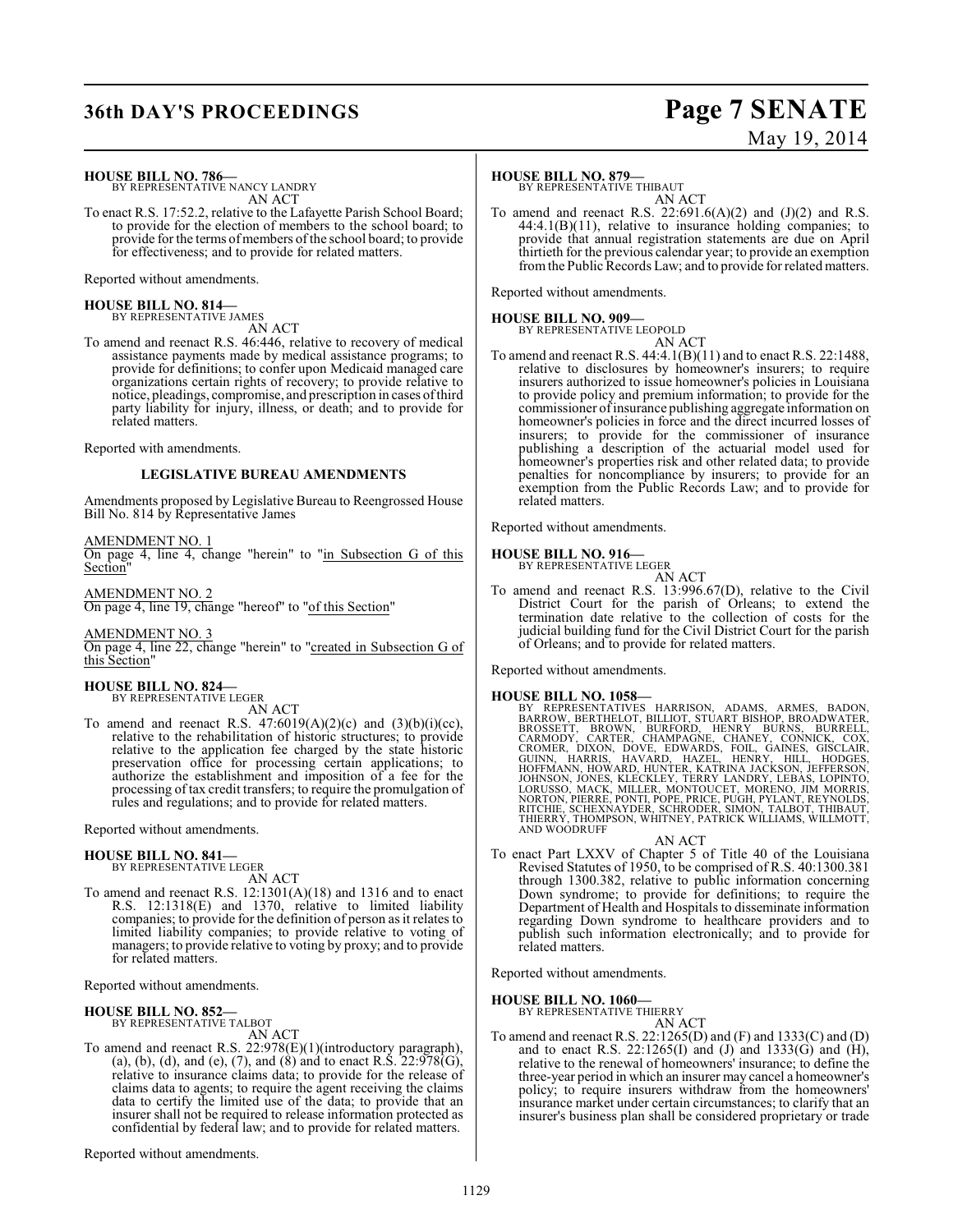secret pursuant to the Uniform Trade Secrets Act; and to provide for related matters.

Reported without amendments.

#### **HOUSE BILL NO. 1062—**

BY REPRESENTATIVE HOFFMANN AN ACT

To enact R.S. 46:311 through 313, relative to the Supplemental Nutrition Assistance Program; to create and provide for a task force to study and make recommendations concerning electronic benefits disbursement by the Department of Children and Family Services; to provide for termination of the task force; to provide for redesignation of laws; and to provide for related matters.

Reported with amendments.

### **LEGISLATIVE BUREAU AMENDMENTS**

Amendments proposed by Legislative Bureau to Re-Reengrossed House Bill No. 1062 by Representative Hoffmann

AMENDMENT NO. 1 On page 1, line 11, delete "hereafter"

AMENDMENT NO. 2

On page 2, line 6, change "hereafter" to "in this Section"

#### **HOUSE BILL NO. 1065—**

BY REPRESENTATIVES POPE, ANDERS, BARROW, BROWN, HENSGENS, HODGES, AND HOWARD AN ACT

To amend and reenact R.S.  $37:1041(C)(2)(a)$ ,  $(4)(a)$ , and  $(5)$ , to enact R.S. 37:1041(D) and (E), 1048(15), and 1049(8), and to repeal R.S. 37:1041(C)(2)(b) and (d) and 1061(A)(29), relative to the practice of optometry; to provide definitions; to provide for the powers of the Louisiana State Board of Optometry Examiners in the control and regulation of the practice of optometry; to provide for qualifications and requirements of applicants for licensure as optometrists; and to provide for related matters.

Reported without amendments.

## **HOUSE BILL NO. 1074— (Substitute for House Bill No. 672 by**

**Representative Whitney)**<br>BY REPRESENTATIVES WHITNEY, COX, HARRIS, HENSGENS,<br>HOFFMANN, KATRINA JACKSON, JAY MORRIS, STOKES, PATRICK<br>WILLIAMS, AND WILLMOTT

### AN ACT

To enact R.S. 37:1291(6), relative to physicians who attend to out-ofstate athletic teams; to provide for exemptions to certain physician licensure requirements in specified cases; to provide for construction; and to provide for related matters.

Reported without amendments.

#### **HOUSE BILL NO. 1089—** BY REPRESENTATIVE BILLIOT

AN ACT

To amend and reenact R.S. 32:793(D), relative to rental dealers; to provide relative to contingent automobile liability policies for rental dealers; to provide for legislative findings and intent; and to provide for related matters.

Reported without amendments.

#### **HOUSE BILL NO. 1105—** BY REPRESENTATIVE HODGES

AN ACT

To enact R.S.  $15:541.1(A)(4)$  and  $(C)(3)$ , relative to the posting of the National Human Trafficking Resource Center hotline; to require certain abortion facilities to post information regarding the hotline; to provide for duties of the Department of Health and Hospitals; and to provide for related matters.

## **Page 8 SENATE 36th DAY'S PROCEEDINGS**

Reported without amendments.

**HOUSE BILL NO. 1137—** BY REPRESENTATIVE HOFFMANN AN ACT

To enact Subpart PP of Part 1 of Chapter 1 of Subtitle II of Title 47 of the Louisiana Revised Statutes of 1950, to be comprised of R.S. 47:120.231, Subpart QQ of Part 1 of Chapter 1 of Subtitle II of Title 47 of the Louisiana Revised Statutes of 1950, to be comprised of R.S. 47:120.241, and Subpart RR of Part 1 of Chapter 1 of Subtitle II of Title 47 of the Louisiana Revised Statutes of 1950, to be comprised of R.S. 47:120.251, relative to state individual income tax return checkoffs for certain donations; to provide for a method for individuals to donate all or a portion of any refund due to them to The Louisiana Association for the Blind, the Louisiana Center for the Blind, and Affiliated Blind of Louisiana, Inc.; to provide for the administration and disbursement of donated monies; to provide for reporting; to provide for an effective date; and to provide for related matters.

Reported without amendments.

#### **HOUSE BILL NO. 1169—**

BY REPRESENTATIVE ADAMS AN ACT

To amend and reenact R.S.  $9:3550(C)(1)$  and  $(G)(3)(a)(introducing$ paragraph), relative to insurance premium finance companies; to remove the fourteen-day notice requirement applicable to outof-state insurance premium finance companies; and to provide for related matters.

Reported without amendments.

#### **HOUSE BILL NO. 1249—**

BY REPRESENTATIVES MONTOUCET, FANNIN, AND REYNOLDS AN ACT

To amend and reenact R.S.  $45:1177(A)(1)$ ,  $(2)(k)$ ,  $(4)$ , and  $(5)$  and to enact R.S. 45:1177(A)(6), relative to inspection and supervision fees paid by certain motor carriers and public utilities doing business in this state; to change the ranges for such fees; to exempt nonprofit water utility cooperatives or corporations wholly owned by water user members from paying such fees; and to provide for related matters.

Reported without amendments.

**HOUSE BILL NO. 1254— (Substitute for House Bill No. 336**

**by Representative Simon)**<br>BY REPRESENTATIVES SIMON, ANDERS, BARROW, BURFORD, COX,<br>HARRIS, HENSGENS, HILL, HOFFMANN, LEBAS, JAY MORRIS,<br>STOKES, WHITNEY, PATRICK WILLIAMS, AND WILLMOTT AND SENATOR NEVERS

AN ACT

To enact R.S. 22:1054 and Chapter 67 of Title 46 of the Louisiana Revised Statutes of 1950, to be comprised of R.S. 46:2921, relative to access to coverage for individuals diagnosed with a terminal condition; to prohibit health care plan treatment coverage decisions based upon an individual's terminal diagnosis; to provide for penalties; to provide for definitions; to provide for an effective date; and to provide for related matters.

Reported without amendments.

### **HOUSE BILL NO. 1268— (Substitute for House Bill No. 66 by Representative Montoucet)** BY REPRESENTATIVE MONTOUCET

AN ACT

To enact R.S. 17:1519.17.1, relative to service by certain physicians on the State Medical Disability Board; to create and provide for a task force to study and make recommendations concerning a prospective requirement for service by state-affiliated physicians on the State Medical Disability Board upon request of the Firefighters' Retirement System; to provide for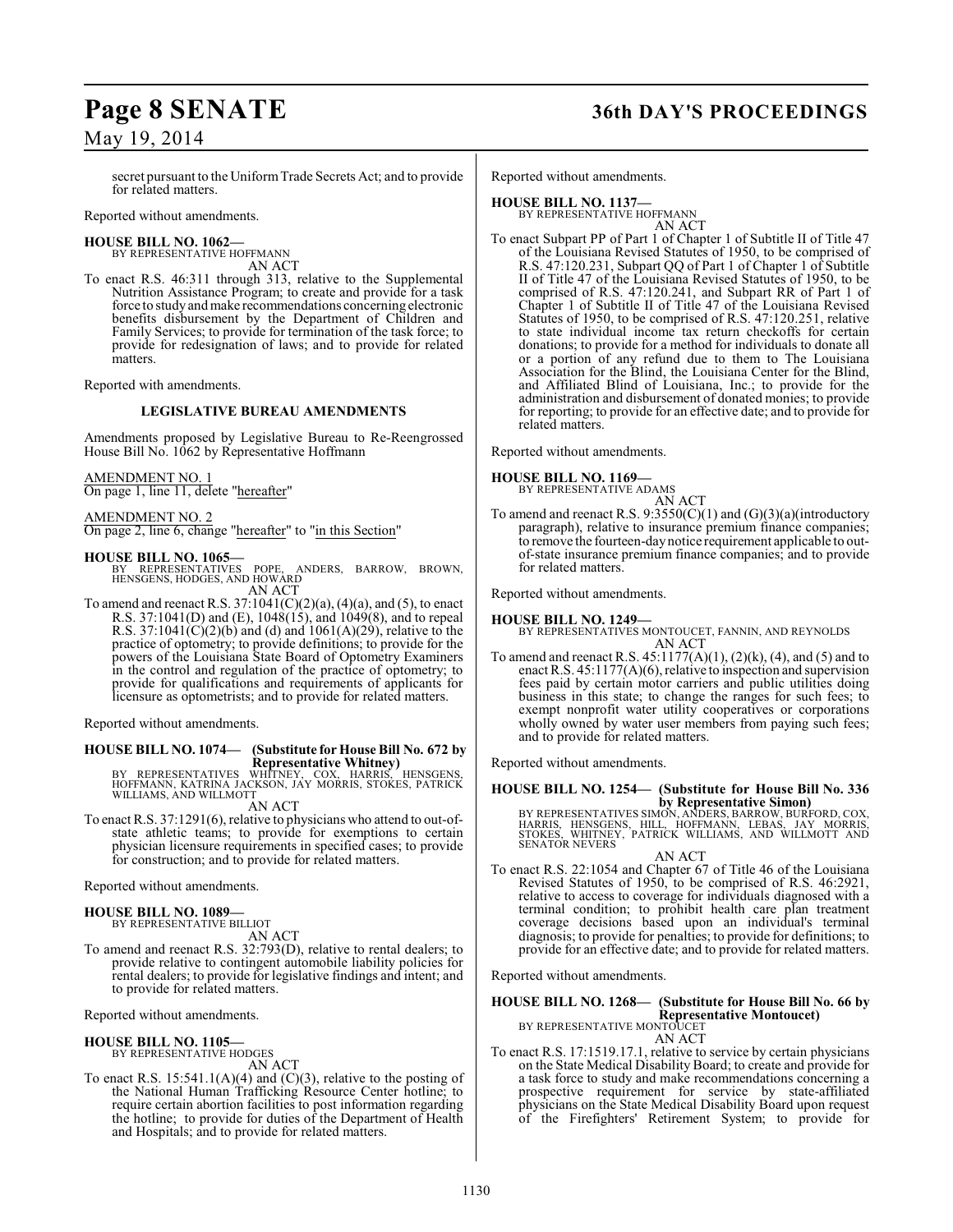## **36th DAY'S PROCEEDINGS Page 9 SENATE**

termination of the task force; to provide for a report to certain legislative committees; and to provide for related matters.

Reported without amendments.

#### **HOUSE BILL NO. 1273— (Substitute for House Bill No. 911 by Representative Leger)** BY REPRESENTATIVE LEGER

AN ACT

To enact Chapter 1-B of Title 37 of the Louisiana Revised Statutes of 1950, to be comprised of R.S. 37:31 through 36, relative to licenses to engage in certain fields of work for persons convicted of certain offenses; to permit persons convicted of certain offenses to apply for and hold provisional and regular licenses to engage in certain fields of work; to provide for exceptions; and to provide for related matters.

Reported with amendments.

#### **LEGISLATIVE BUREAU AMENDMENTS**

Amendments proposed by Legislative Bureau to Reengrossed House Bill No. 1273 by Representative Leger

#### AMENDMENT NO. 1

In Senate Committee Amendment No. 1 proposed by the Senate Committee on Commerce, Consumer Protection and International Affairs to Reengrossed House Bill No. 1273 by Representative Leger and adopted by the Senate on May 15, 2014 on page 1, line 2, delete "."

AMENDMENT NO. 2 On page 4, line 21, delete "State"

> Respectfully submitted, DANIEL R. MARTINY Chairman

#### **Adoption of Legislative Bureau Report**

On motion of Senator Amedee, the Legislative Bureau amendments were adopted and the Bills and Joint Resolutions were read by title and passed to a third reading.

#### **Introduction of Senate Resolutions**

#### **SENATE RESOLUTION NO. 138—** BY SENATOR CLAITOR

A RESOLUTION

To commend June Williams for her leadership as president of the Louisiana Federation of Republican Women.

The resolution was read by title and placed on the Calendar for a second reading.

#### **Introduction of Senate Concurrent Resolutions**

#### **SENATE CONCURRENT RESOLUTION NO. 138—**

BY SENATORS JOHNS, MORRISH AND JOHN SMITH AND<br>REPRESENTATIVES DANAHAY, FRANKLIN, GEYMANN, GUINN,<br>HENSGENSAND|KLECKLEY

A CONCURRENT RESOLUTION To commend former state senator James J. Cox for his many

accomplishments.

The resolution was read by title and placed on the Calendar for a second reading.

#### **SENATE CONCURRENT RESOLUTION NO. 139—** BY SENATOR LONG AND REPRESENTATIVES BROWN AND COX A CONCURRENT RESOLUTION

To commend Wright Waters on receiving the 2014 Dave Dixon Louisiana Sports Leadership Award and for being named to the 2014 Louisiana Sports Hall of Fame Induction Class.

# May 19, 2014

The resolution was read by title and placed on the Calendar for a second reading.

**SENATE CONCURRENT RESOLUTION NO. 140—** BY SENATOR LONG AND REPRESENTATIVES BROWN AND COX A CONCURRENT RESOLUTION

To commend Tynes Hildebrand on receiving the 2014 Dave Dixon Louisiana Sports Leadership Award and for being named to the 2014 Louisiana Sports Hall of Fame Induction Class.

The resolution was read by title and placed on the Calendar for a second reading.

### **SENATE CONCURRENT RESOLUTION NO. 141—** BY SENATOR LONG AND REPRESENTATIVES BROWN AND COX A CONCURRENT RESOLUTION

To commend and congratulate Joe Macaluso for receiving the 2014 Distinguished Service Award in Sports Journalism and on being named to the Louisiana Sports Hall of Fame Induction Class.

The resolution was read by title and placed on the Calendar for a second reading.

### **SENATE CONCURRENT RESOLUTION NO. 142—** BY SENATOR GALLOT A CONCURRENT RESOLUTION

To urge and request the Department of Revenue to take action to avoid the running of prescription on all claims for oil and gas severance taxes and, in consultation with the Louisiana Legislative Auditor and pursuant to his advice, to conduct audits of taxes and payments and establish procedures to verify the accuracy of self-reported data used to determine the amount of severance taxes and refunds; to urge and request the Department of Natural Resources to verify and collect the amounts of mineral royalty payments owed to the state; to direct the Louisiana Legislative Auditor to monitor the actions of such departments and file a written report.

The resolution was read by title and placed on the Calendar for a second reading.

### **SENATE CONCURRENT RESOLUTION NO. 143—**

BY SENATOR GARY SMITH AND REPRESENTATIVE MILLER A CONCURRENT RESOLUTION

To express the sincere condolences of the Legislature of Louisiana upon the death of Stephen M. "Coach" Crovetto.

The resolution was read by title and placed on the Calendar for a second reading.

### **Senate Bills and Joint Resolutions on Second Reading to be Referred, Subject to Call**

#### **Called from the Calendar**

Senator Riser asked that Senate Bill No. 632 be called from the Calendar.

**SENATE BILL NO. 632—** BY SENATOR RISER

AN ACT

To enact R.S. 47:1628, relative to refunds; to authorize the secretary of the Department of Revenue to establish a Solar Credit Secured Refund Pilot Program; to provide for certain requirements, restrictions, and regulations; and to provide for related matters.

On motion of Senator Riser the bill was read by title and withdrawn from the files of the Senate.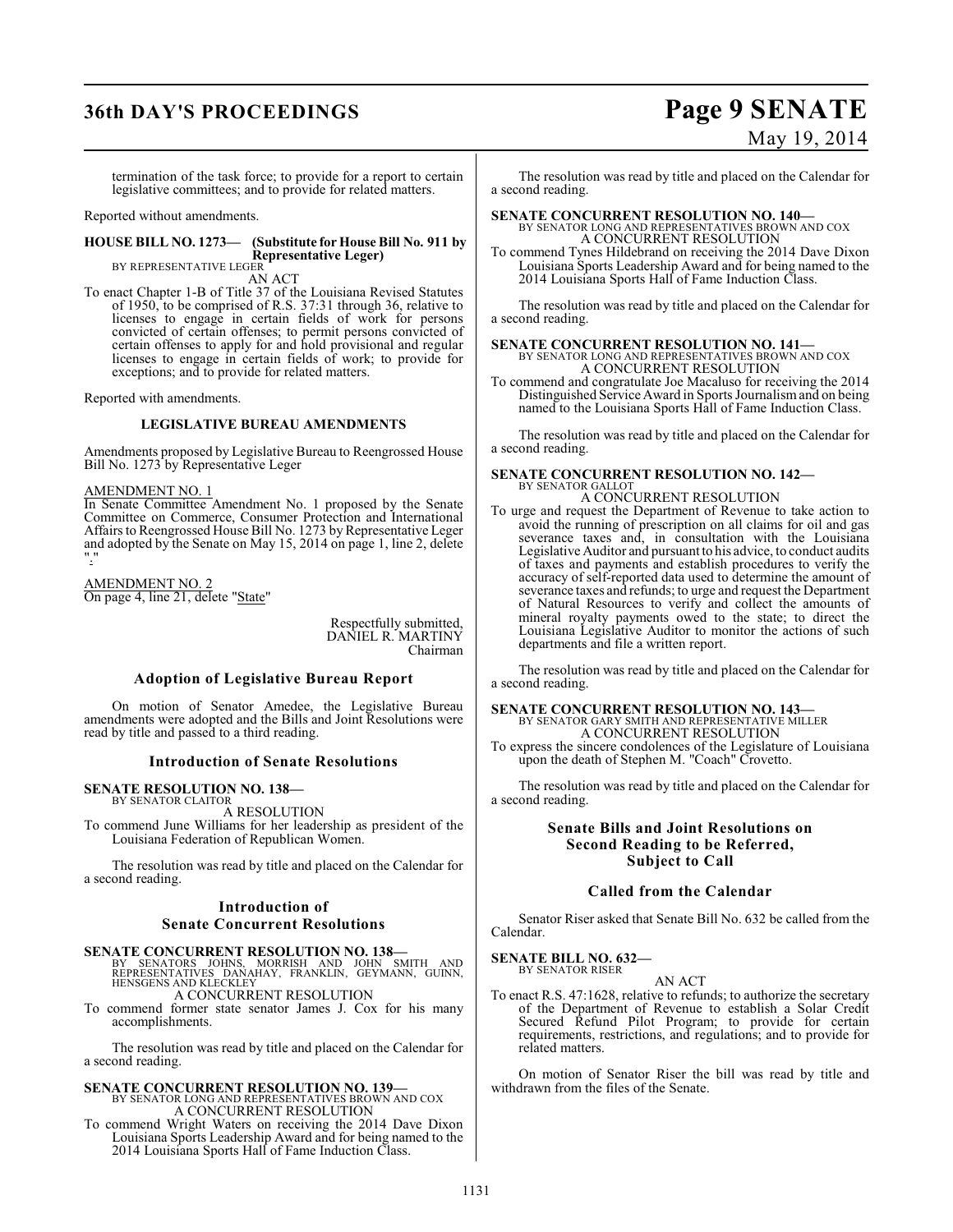### **Page 10 SENATE 36th DAY'S PROCEEDINGS**

May 19, 2014

#### **Senate Concurrent Resolutions on Second Reading**

#### **SENATE CONCURRENT RESOLUTION NO. 137—** BY SENATOR MILLS

A CONCURRENT RESOLUTION

To urge and request the Department of Health and Hospitals to study the most effective means to ensure the proper utilization of inhalers by school nurses within schools in Louisiana and to report its findings to the Senate Committee on Health and Welfare and the House Committee on Health and Welfare.

The concurrent resolution was read by title. Senator Mills moved to adopt the Senate Concurrent Resolution.

#### **ROLL CALL**

The roll was called with the following result:

#### YEAS

|                     | Adley<br>Allain<br>Amedee<br><b>Broome</b><br>Brown<br>Chabert<br>Claitor<br>Dorsey-Colomb<br>Total - 22 | Gallot<br>Guillory<br>Johns<br>Kostelka<br>Long<br>Mills<br>Morrell<br>Murray<br><b>NAYS</b> | Peacock<br>Peterson<br>Riser<br>Smith, G.<br>Smith, J.<br>White |  |
|---------------------|----------------------------------------------------------------------------------------------------------|----------------------------------------------------------------------------------------------|-----------------------------------------------------------------|--|
| Total - 0<br>ABSENT |                                                                                                          |                                                                                              |                                                                 |  |

| Mr. President<br>Appel<br>Buffington<br>Cortez<br>Crowe<br>Donahue<br>Total - $17$ | Erdey<br>Heitmeier<br>LaFleur<br>Martiny<br>Morrish<br><b>Nevers</b> | Perry<br>Tarver<br>Thompson<br>Walsworth<br>Ward |
|------------------------------------------------------------------------------------|----------------------------------------------------------------------|--------------------------------------------------|
|------------------------------------------------------------------------------------|----------------------------------------------------------------------|--------------------------------------------------|

The Chair declared the Senate adopted the Senate Concurrent Resolution and ordered it sent to the House.

### **Rules Suspended**

Senator Morrell asked for and obtained a suspension of the rules to recall Senate Bill No. 102 from the Committee on Judiciary B.

#### **SENATE BILL NO. 102—** BY SENATOR MORRELL

AN ACT

To amend and reenact R.S. 26:72(A), (C), and (D) and to enact R.S. 26:72(E), relative to alcoholic beverage permits; to provide relative to wine and malt beverage permits for restaurants and package houses; and to provide for related matters.

On motion of Senator Morrell the bill was read by title and withdrawn from the files of the Senate.

### **Rules Suspended**

Senator Morrell asked for and obtained a suspension of the rules to recall Senate Bill No. 249 from the Committee on Judiciary B.

#### **SENATE BILL NO. 249—** BY SENATOR MORRELL

AN ACT

To amend and reenact R.S. 26:912(A), relative to certain permits issued by the office of alcohol and tobacco control; to provide relative to the requirements for the issuance and ownership of such permits; and to provide for related matters.

On motion of Senator Morrell the bill was read by title and withdrawn from the files of the Senate.

#### **Rules Suspended**

Senator Morrell asked for and obtained a suspension of the rules to recall Senate Bill No. 350 from the Committee on Judiciary A.

**SENATE BILL NO. 350—** BY SENATOR MORRELL

AN ACT

To amend and reenact R.S.  $13:4521(A)(1)$ , relative to courts and judicial procedure; to provide relative to certain court costs and recordation costs; to provide relative to the payment of costs in Orleans Parish courts; and to provide for related matters.

On motion of Senator Morrell the bill was read by title and withdrawn from the files of the Senate.

#### **Rules Suspended**

Senator Murray asked for and obtained a suspension of the rules to revert to:

#### **Introduction of Senate Resolutions**

#### **SENATE RESOLUTION NO. 139—**

BY SENATOR MILLS A RESOLUTION

To commend and congratulate Matthew Joseph Prilliman on his graduation from Teurlings Catholic High School in Lafayette, Louisiana.

The resolution was read by title and placed on the Calendar for a second reading.

#### **SENATE RESOLUTION NO. 140—**

BY SENATOR ALLAIN A RESOLUTION

To commend the Galvez Chapter of the National Society Daughters of the American Revolution.

The resolution was read by title and placed on the Calendar for a second reading.

#### **SENATE RESOLUTION NO. 141—** BY SENATOR ALLAIN

A RESOLUTION

To commend the Attakapas Chapter of the Sons of the American Revolution.

The resolution was read by title and placed on the Calendar for a second reading.

### **SENATE RESOLUTION NO. 142—**

BY SENATOR THOMPSON A RESOLUTION

To designate Thursday, May 22, 2014, as Girl Scouts of the USA Day at the Louisiana State Capitol and to commend the Girl Scouts of the USA on their one hundred and second anniversary.

The resolution was read by title and placed on the Calendar for a second reading.

#### **Rules Suspended**

Senator Morrish asked for and obtained a suspension of the rules to take up at this time: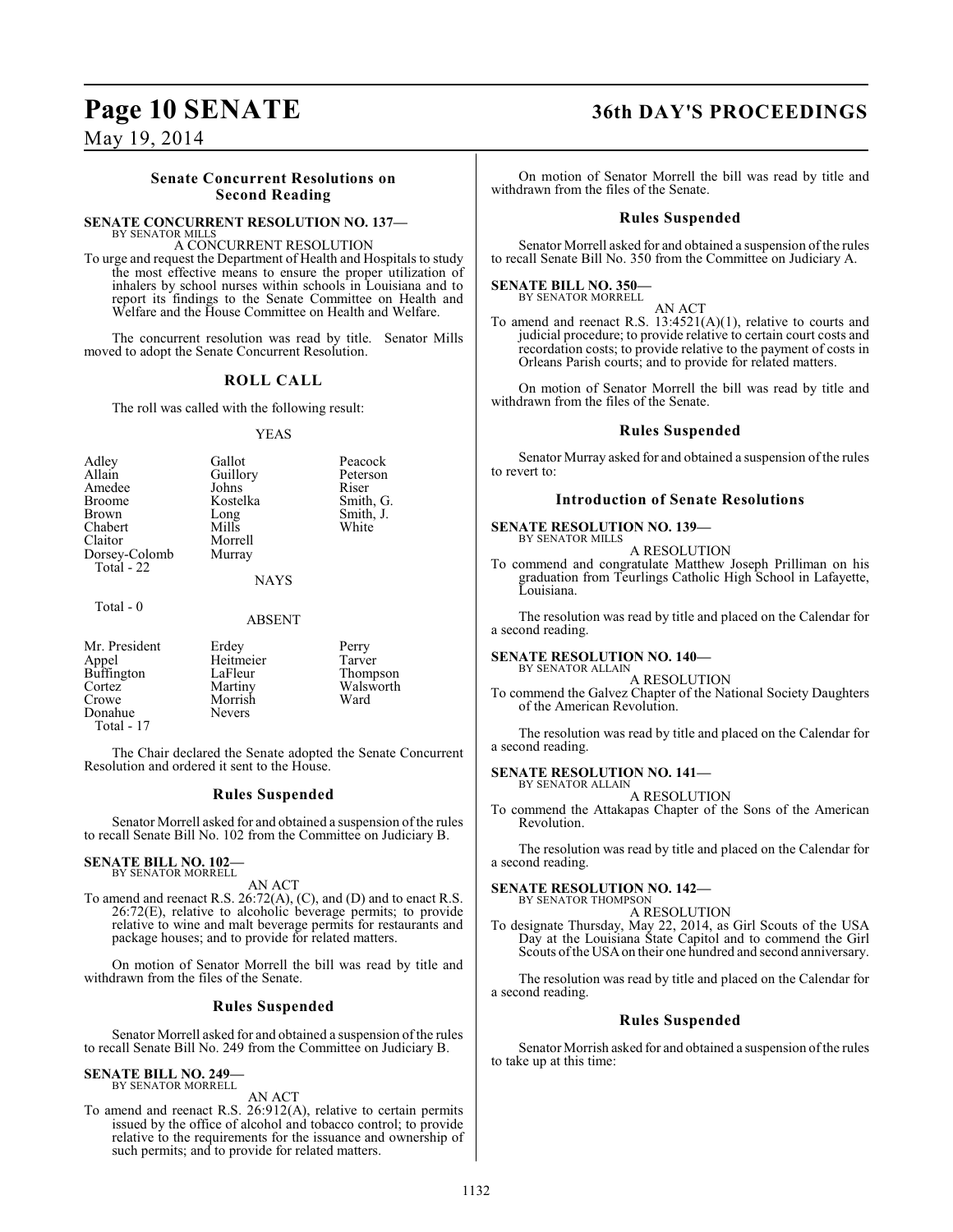## **36th DAY'S PROCEEDINGS Page 11 SENATE**

# May 19, 2014

### **Introduction of Senate Concurrent Resolutions**

### **SENATE CONCURRENT RESOLUTION NO. 144—** BY SENATOR MORRISH AND REPRESENTATIVE HENSGENS

A CONCURRENT RESOLUTION To commend the Hackberry Lady Mustangs track team on winning the 2014 Class C outdoor track and field state championship.

The resolution was read by title and placed on the Calendar for a second reading.

## **SENATE CONCURRENT RESOLUTION NO. 145—** BY SENATOR MORRISH AND REPRESENTATIVE HENSGENS

A CONCURRENT RESOLUTION

To commend the Hackberry High School girls' basketball team for winning the Class C state championship.

The resolution was read by title and placed on the Calendar for a second reading.

### **SENATE CONCURRENT RESOLUTION NO. 146—** BY SENATOR MORRISH AND REPRESENTATIVE HENSGENS A CONCURRENT RESOLUTION

To commend the Hackberry High School softball team for winning their fourth consecutive Class C state championship.

The resolution was read by title and placed on the Calendar for a second reading.

## **SENATE CONCURRENT RESOLUTION NO. 147—**

BY SENATOR MORRISH AND REPRESENTATIVE HENSGENS A CONCURRENT RESOLUTION

To commend the Hackberry High School, especially the senior members of the teams, for winning the 2014 Class C state championship in girls' basketball, softball, and track and field.

The resolution was read by title and placed on the Calendar for a second reading.

### **Message from the House**

#### **ASKING CONCURRENCE IN HOUSE BILLS AND JOINT RESOLUTIONS**

May 15, 2014

To the Honorable President and Members of the Senate:

I am directed to inform your honorable body that the House of Representatives has finally passed and asks your concurrence in the following House Bills and Joint Resolutions:

HB No. 2 HB No. 3 HB No. 854

Respectfully submitted, ALFRED W. SPEER Clerk of the House of Representatives

#### **House Bills and Joint Resolutions**

Senator Kostelka asked for and obtained a suspension of the rules to read House Bills and Joint Resolutions a first and second time by title and refer them to committee.

#### **HOUSE BILL NO. 2—**

BY REPRESENTATIVE ROBIDEAUX AN ACT

To provide with respect to the capital outlay budget and the capital outlay program for state government, state institutions, and other public entities; to provide for the designation of projects and improvements; to provide for the financing thereof making appropriations from certain sources; and to provide for related matters.

The bill was read by title and referred by the President to the Committee on Revenue and Fiscal Affairs.

#### **HOUSE BILL NO. 3—**

BY REPRESENTATIVE ROBIDEAUX AN ACT

To enact the Omnibus Bond Authorization Act of 2014, relative to the implementation of a five-year capital improvement program; to provide for the repeal of certain prior bond authorizations; to provide for new bond authorizations; to provide for authorization and sale of such bonds by the State Bond Commission; and to provide for related matters.

The bill was read by title and referred by the President to the Committee on Revenue and Fiscal Affairs.

**HOUSE BILL NO. 854—**<br>BY REPRESENTATIVES GAROFALO, ABRAMSON, BARRAS,<br>BERTHELOT, STUART BISHOP, WESLEY BISHOP, HENRY BURNS,<br>BURRELL, CARMODY, CHAMPAGNE, DOVE, GISCLAIR, HARRIS,<br>HENSGENS, IVEY, KLECKLEY, LORUSSO, PYLANT, RIC AN ACT

To amend and reenact Code of Civil Procedure Article 1563(A)(2) and to enact R.S.  $30:29(C)(2)(c)$ , relative to the remediation of oilfield sites and exploration and production sites; to provide for a presumption and jury charges in certain circumstances; to prohibit the court from proceeding to trial until an approved feasible plan is filed with the court; and to provide for related matters.

The bill was read by title and referred by the President to the Committee on Natural Resources.

#### **Reports of Committees**

The following reports of committees were received and read:

#### **REPORT OF COMMITTEE ON**

#### **EDUCATION**

Senator Conrad Appel, Chairman on behalf of the Committee on Education, submitted the following report:

#### May 15, 2014

To the President and Members of the Senate:

I am directed by your Committee on Education to submit the following report:

#### **SENATE CONCURRENT RESOLUTION NO. 128—** BY SENATOR BROWN

A CONCURRENT RESOLUTION

To urge and request the Louisiana High School Athletic Association to study current practices of member high schools relative to the awarding of athletic letters, jackets, patches, and other indicia to student athletes in recognition of team participation in sports for which athletic letters are awarded.

Reported favorably.

#### **SENATE BILL NO. 536** BY SENATOR LAFLEUR

AN ACT

To enact Subpart A-4 of Part III of Chapter 1 of Title 17 of the Louisiana Revised Statutes of 1950, to be comprised of R.S. 17:188.1 through 188.3, relative to the transparency, accountability, and accessibility of student data; to provide for definitions; to require specific actions of the Board of Elementary and Secondary Education; to require the creation of certain data inventory; to prohibit the transfer of certain data; to provide exceptions; to require a data security plan; to require compliance with certain laws; to require that certain contracts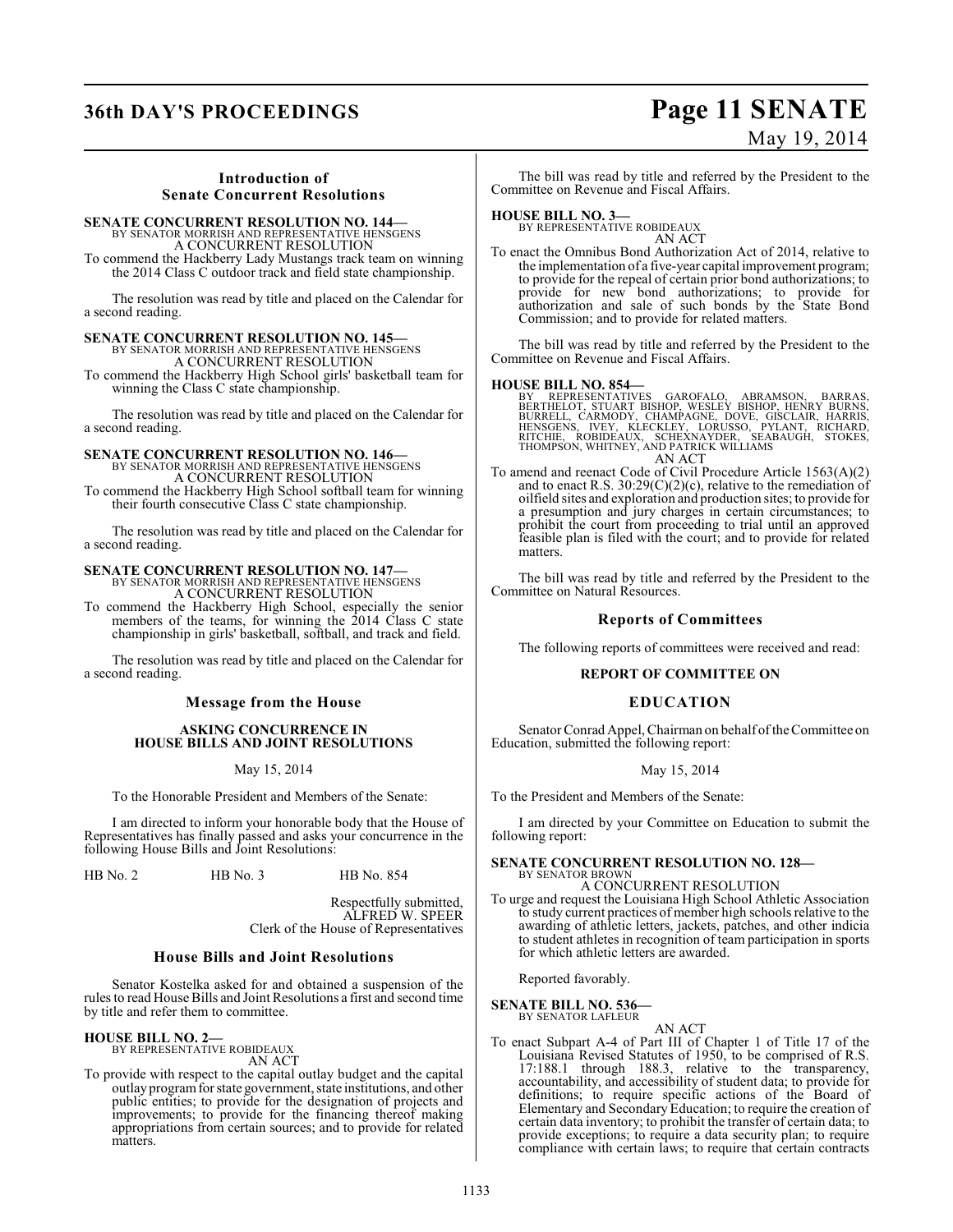### **Page 12 SENATE 36th DAY'S PROCEEDINGS**

May 19, 2014

include privacy and security provisions; to require notice in certain circumstances; to provide for annual reporting; to require the board to adopt certain rules; to provide for an effective date; and to provide for related matters.

Reported by substitute.

#### **SENATE BILL NO. 666—**

BY SENATOR CORTEZ

AN ACT

To amend and reenact R.S.  $17:3995(A)(1)(b)(ii)$ , to enact R.S.  $17:3995(A)(1)(d)$ , and to repeal R.S.  $17:3995(A)(1)(c)$ , relative to charter school funding; to provide relative to the use of certain local revenues for computing and allocating the per pupil amount provided to all charter schools; to provide exceptions; to provide for an effective date; and to provide for related matters.

Reported with amendments.

## **HOUSE BILL NO. 178—** BY REPRESENTATIVE DIXON

AN ACT

To enact R.S.  $17:81(T)(3)$  and (4), relative to instruction in public schools regarding dating violence; to require school governing authorities to provide instruction to certain school employees and information to the parents of certain students regarding dating violence; to require the inclusion of information on dating violence in student codes of conduct; to require school boards to collect data and local superintendents to provide reports relative to dating violence; and to provide for related matters.

Reported favorably.

## **HOUSE BILL NO. 179—** BY REPRESENTATIVE DIXON

AN ACT

To enact R.S. 17:444(B)(4)(d), relative to employment contracts for school employees who are promoted or employed in a position of higher salary; to provide for the superintendent to disclose the terms of such contracts to the board; and to provide for related matters.

Reported favorably.

#### **HOUSE BILL NO. 390—** BY REPRESENTATIVE MACK

AN ACT

To enact R.S. 49:170.19, relative to honorary designations; to declare fox pen hunting as part of the folklife heritage of the state; and to provide for related matters.

Reported favorably.

#### **HOUSE BILL NO. 407—** BY REPRESENTATIVES CARTER AND SMITH

AN ACT To amend and reenact R.S. 17:221(B), relative to school attendance; to provide relative to eligibility criteria for admission or readmission to a public school; to prohibit city, parish, and other local public school boards from denying admission or readmission based on certain characteristics; and to provide for related matters.

Reported favorably.

#### **HOUSE BILL NO. 533—**

BY REPRESENTATIVES SEABAUGH AND REYNOLDS AN ACT

To amend and reenact R.S. 17:3902(B)(5), relative to the evaluation program for teachers and administrators; to prohibit the inclusion of the test scores of certain students in the value-added assessment model; and to provide for related matters.

Reported favorably.

#### **HOUSE BILL NO. 876—**

BY REPRESENTATIVES SEABAUGH AND HENRY BURNS AN ACT

To enact R.S. 17:2118, relative to the recognition of traditional winter celebrations in public schools; to authorize school boards to allow certain greetings and displays; to provide limitations; and to provide for related matters.

Reported favorably.

#### **HOUSE BILL NO. 1253—** BY REPRESENTATIVE NANCY LANDRY AN ACT

To amend and reenact R.S.  $17:500.2(E)(2)(a)$ , (b), and (c), 1202(E)(2)(a), (b), and (c), and 1206.2(E)(2)(a), (b), and (c), relative to powers of local public school boards and local superintendents of schools; to provide relative to requirements for extension of sick leave for school bus drivers, teachers, and school employees; and to provide for related matters.

Reported favorably.

### **HOUSE BILL NO. 1282— (Substitute for House Bill No. 1243 by Representative Hodges)**<br>BY REPRESENTATIVE HODGES

AN ACT

To amend and reenact R.S. 17:3996(C), relative to charter schools; to provide relative to the recruiting, employing, and training of charter school employees without regard to race, color, religion, sex, or national origin; and to provide for related matters.

Reported favorably.

Respectfully submitted, CONRAD APPEL Chairman

#### **REPORT OF COMMITTEE ON**

#### **FINANCE**

Senator Jack Donahue, Chairman on behalf oftheCommittee on Finance, submitted the following report:

May 15, 2014

To the President and Members of the Senate:

I am directed by your Committee on Finance to submit the following report:

#### **SENATE BILL NO. 655—** BY SENATOR BUFFINGTON

AN ACT

To amend and reenact R.S. 17:3046 and enact R.S. 17:3048.1(M), relative to financial assistance for certain qualified students; to authorize public or private entities to make certain donations to various education institutions for recipients of TOPS awards or GO Grants; to provide for an effective date; and to provide for related matters.

Reported with amendments.

#### **SENATE BILL NO. 656—**

BY SENATOR BUFFINGTON AN ACT

To amend and reenact R.S. 17:4016(A) and enact R.S. 17:4017(C), relative to scholarships for certain students; to authorize public or private entities to make certain donations to various participating schools for recipients of scholarships; to provide for an effective date; and to provide for related matters.

Reported with amendments.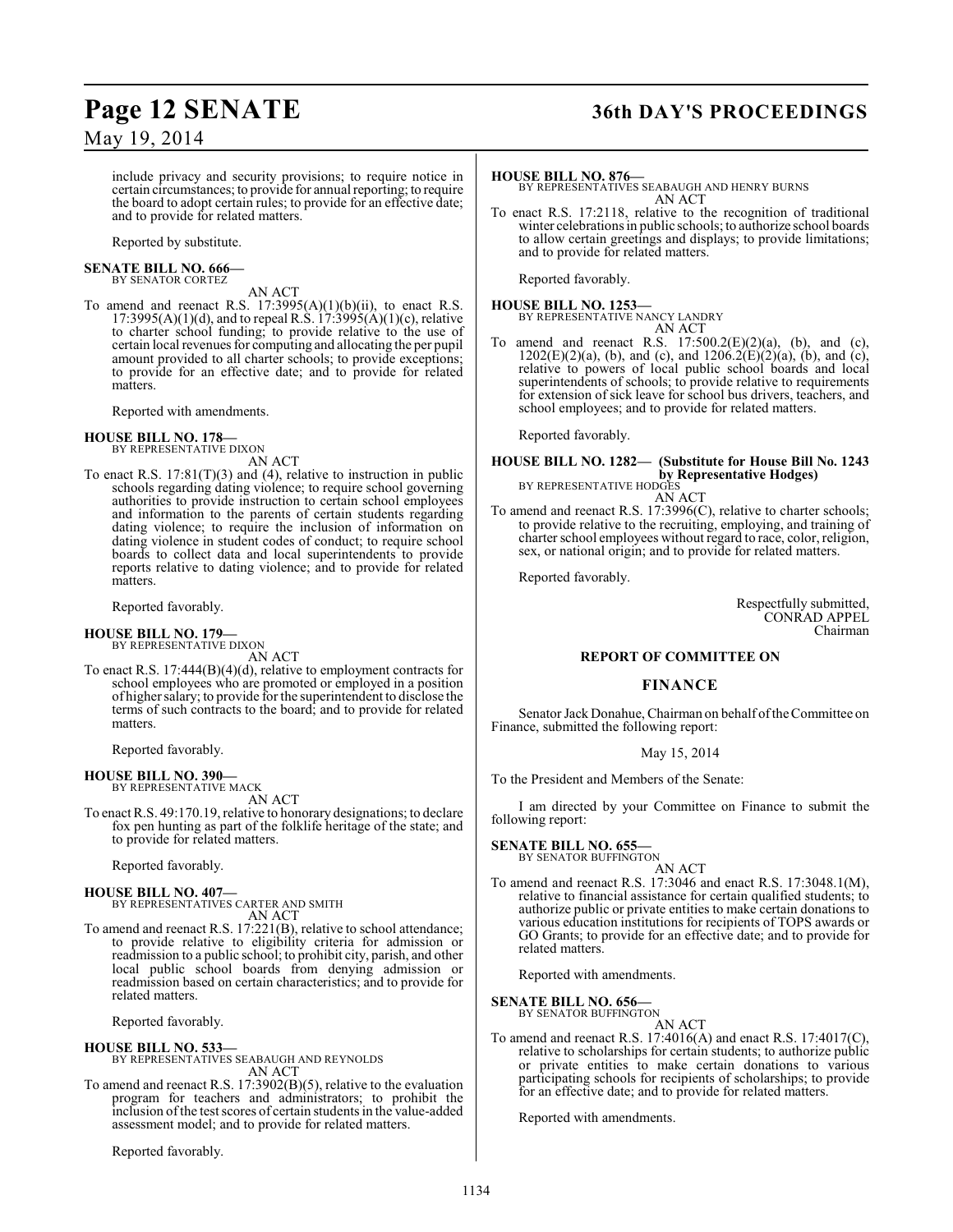## **36th DAY'S PROCEEDINGS Page 13 SENATE**

#### **SENATE BILL NO. 657—** BY SENATOR BUFFINGTON

AN ACT

To enact R.S. 17:24.10(K), relative to financial assistance for participating school systems with early childhood programs; to authorize public or private entities to make certain donations to students enrolled in the Cecil J. Picard LA 4 Early Childhood Program classes; to provide for an effective date; and to provide for related matters.

Reported with amendments.

#### **HOUSE BILL NO. 111—** BY REPRESENTATIVE LEGER

A JOINT RESOLUTION

Proposing to amend Article VI, Section 26(E) of the Constitution of Louisiana, relative to parish ad valorem taxes; to authorize the governing authority of Orleans Parish to levy annually an additional ad valoremtax for fire protection and an additional ad valorem tax for police protection; to provide relative to the uses of the proceeds of ad valorem taxes; to provide for submission of the proposed amendment to the electors; and to provide for related matters.

Reported favorably.

## **HOUSE BILL NO. 547—** BY REPRESENTATIVE STUART BISHOP

AN ACT

To enact Subpart L of Part III of Chapter 17 of Title 39 of the Louisiana Revised Statutes of 1950, to be comprised of R.S. 39:1647, relative to procurement; to provide for the purchase of certain furniture in certain circumstances; and to provide for related matters.

Reported favorably.

#### **HOUSE BILL NO. 637—** BY REPRESENTATIVE CONNICK

AN ACT

To amend and reenact Code of Criminal Procedure Article 895.1(F)(3)(c) and (d) and to enact Code of Criminal Procedure Article  $895.1(F)(3)(e)$ , relative to fees paid as a condition of probation; to provide relative to the use of monies credited to the Sex Offender Registry Technology Fund; and to provide for related matters.

Reported favorably.

**HOUSE BILL NO. 726—** BY REPRESENTATIVE IVEY

AN ACT To amend and reenact R.S. 11:545(D), R.S. 15:598, R.S. 22:831(B), R.S. 40:1379.3.1(D)and 1379.7(B), and Code of Criminal Procedure Article 895.1(F)(3)(a), relative to special treasury funds; to provide for the uses of the Department of Public Safety Police Officers Fund, the Criminal Identification and Information Fund, the Louisiana State Police Salary Fund, the Concealed Handgun Permit Fund, the Public Safety DWI Testing, Maintenance, and Training Fund, and the Sex Offender Registry Technology Fund; to authorize the use of certain monies in such funds for special law enforcement initiatives; and to provide for related matters.

Reported favorably.

#### **HOUSE BILL NO. 1107—**

BY REPRESENTATIVES CONNICK AND DOVE AN ACT

To enact R.S. 13:1000.10 and 2562.27, relative to certain district and parish courts; to authorize the assessment of additional costs for certain alcohol-related violations; to authorize certain district or parish court with certain specialized divisions or sections to impose certain costs; to require the creation of a special fund for deposit of all costs collected; to provide for the disposition and use of collected funds; and to provide for related matters.

# May 19, 2014

Reported favorably.

Respectfully submitted, JACK DONAHUE Chairman

#### **REPORT OF COMMITTEE ON**

#### **LOCAL AND MUNICIPAL AFFAIRS**

Senator Yvonne Dorsey-Colomb, Chairman on behalf of the Committee on Local and Municipal Affairs, submitted the following report:

#### May 15, 2014

To the President and Members of the Senate:

I am directed by your Committee on Local and Municipal Affairs to submit the following report:

#### **SENATE BILL NO. 297—** BY SENATOR BROWN

AN ACT

To enact Chapter 21-A of Title 33 of the Louisiana Revised Statutes of 1950, to be comprised of R.S. 33:7631 through 7634, relative to the creation of the Cooperative Local Government Infrastructure Act; to provide for the authority to enter into certain cooperative endeavor agreements between the private sector and the state and its political subdivisions or political corporations; to provide for state tax rebates; to provide for limitations; to provide for definitions; to provide for an effective date; and to provide for related matters.

Reported with amendments.

#### **HOUSE BILL NO. 255—**

BY REPRESENTATIVE ORTEGO AN ACT

To enact R.S. 47:338.212, relative to the city of Carencro; to authorize the city to levy a hotel occupancy tax; to provide for the use of tax revenues; and to provide for related matters.

Reported favorably.

## **HOUSE BILL NO. 583—** BY REPRESENTATIVE MACK

AN ACT

To enact R.S. 47:1923(D)(3), relative to the Livingston Parish assessor; to require the payment of certain group insurance premiums for retirees of the assessor's office; to establish retiree eligibility criteria; and to provide for related matters.

Reported favorably.

**HOUSE BILL NO. 789—** BY REPRESENTATIVE MORENO AND SENATOR MORRELL AN ACT

To enact R.S. 33:1375, relative to the city of New Orleans; to provide relative to ordinances enacted by the governing authority of the city; to establish maximum penalties for the violation of such ordinances; to provide exceptions; and to provide for related matters.

Reported favorably.

## **HOUSE BILL NO. 837—** BY REPRESENTATIVE HAVARD

AN ACT To amend and reenact R.S. 33:2345(B), relative to municipal chiefs of police; to provide for training requirements for each municipal chief of police; to change the training hours required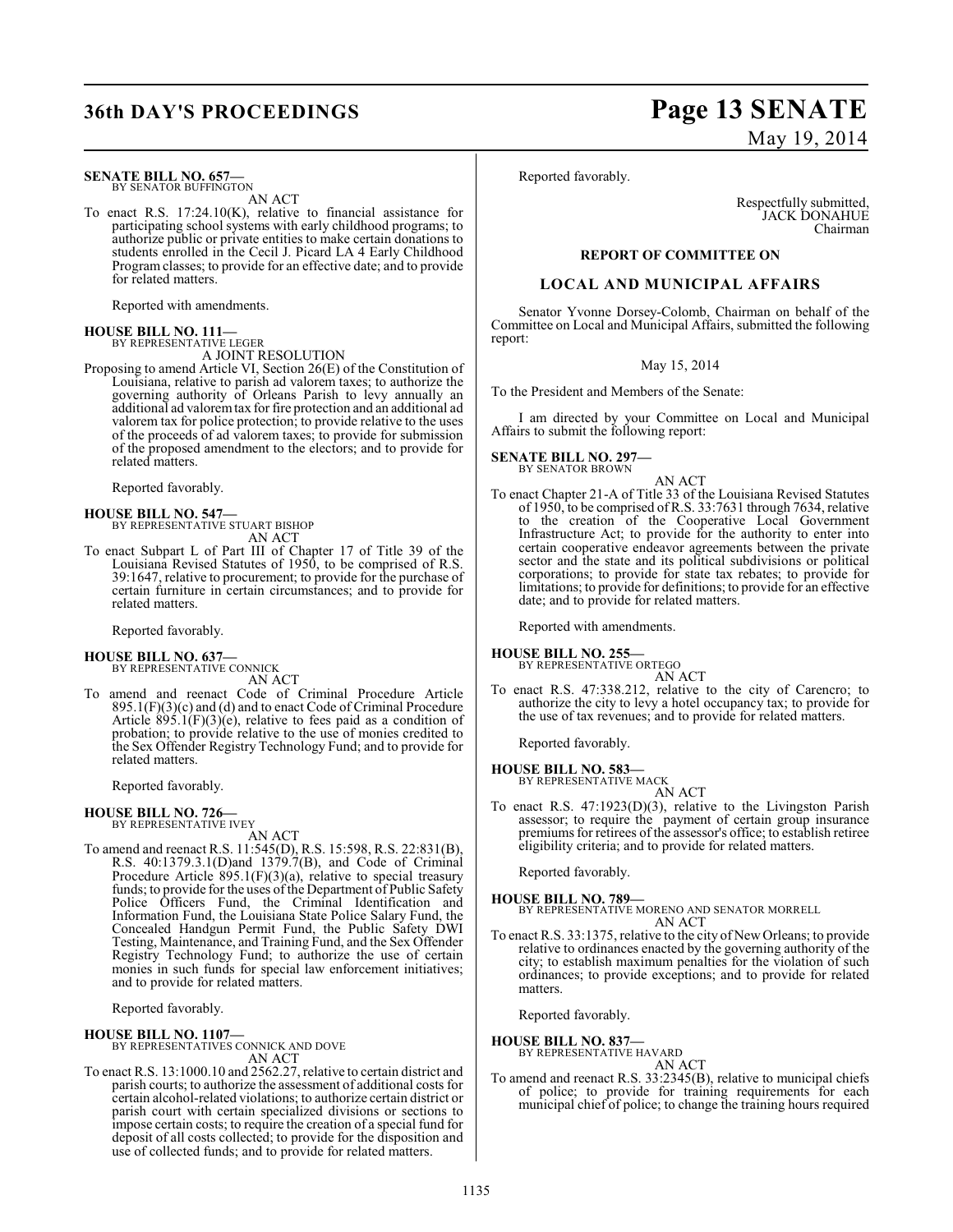relative to continuing education; and to provide for related matters.

Reported favorably.

#### **HOUSE BILL NO. 981—**

BY REPRESENTATIVE GAINES

AN ACT To enact R.S. 47:337.10.1, relative to the parish of St. John the Baptist; to provide relative to political subdivisions within the parish; to provide relative to the sales and use taxes levied by the political subdivisions; to authorize the governing authority of the parish and of any such political subdivision to establish sales tax holidays; to authorize the governing authorities to exempt purchases of tangible personal property from sales and use taxes during any such holiday; to provide limitations; and to provide for related matters.

Reported favorably.

#### **HOUSE BILL NO. 992—**

BY REPRESENTATIVE ROBIDEAUX AN ACT

To enact R.S. 41:1224.1, relative to leases and other property transactions involving specified property in Lafayette Parish; to exempt such leases or transactions from general requirements regarding leases of public property, including requirements for advertising and bidding; and to provide for related matters.

Reported favorably.

#### **HOUSE BILL NO. 1093—** BY REPRESENTATIVE ARNOLD

AN ACT

To enact R.S. 33:9038.1, relative to tax increment financing of certain development districts; to authorize such districts to provide for an audit of financial activities, statements, and records of the municipality in which the district is located and of other local governmental entities related to tax increment financing from which the development district receives or should receive funds pursuant to agreements with the municipality and other local governmental entities; to provide for such audits; to provide for payment of the cost of such audits; and to provide for related matters.

Reported favorably.

## **HOUSE BILL NO. 1097—** BY REPRESENTATIVE NORTON

AN ACT

To amend and reenact R.S. 47:338.16, relative to the city of Shreveport; to provide relative to an additional sales and use tax imposed within the city; to provide relative to the power granted to the governing authority of the city to impose and renew such tax; to remove requirement that the governing authority adopt a plan specifying the purposes of such tax prior to submitting a proposition to the voters; to remove provisions that place duration limits on the imposition of the tax and remove provisions relative to the renewal of the tax; to provide relative to the tax being levied on the effective date of the Act; and to provide for related matters.

Reported favorably.

## **HOUSE BILL NO. 1144—** BY REPRESENTATIVE WESLEY BISHOP

- AN ACT
- To amend and reenact R.S. 40:600.110, relative to the Louisiana Housing Corporation; to provide relative to fees charged by the corporation; to remove limitations on the types of fees authorized to be charged; and to provide for related matters.

Reported favorably.

## **Page 14 SENATE 36th DAY'S PROCEEDINGS**

**HOUSE BILL NO. 1191—**<br>BY REPRESENTATIVES BURRELL, BROWN, BURFORD, HENRY<br>BURNS, COX, JEFFERSON, REYNOLDS, SEABAUGH, AND PATRICK<br>WILLIAMS AND SENATORS ADLEY, BUFFINGTON, AND PEACOCK AN ACT

To amend and reenact R.S. 33:4574.1.1(M) and to enact R.S.  $33:4574.1.1(A)$ (introductory paragraph) and  $(24)$ (c) and  $(d)$ , relative to the Shreveport-Bossier Convention and Tourist Bureau; to provide relative to hotel occupancy taxes levied by the bureau; to authorize the bureau to levy an additional hotel occupancy tax, subject to the approval of voters in Caddo and Bossier parishes; to provide for the use of tax proceeds; to provide a duration for the authority for the additional tax; to provide limitations; and to provide for related matters.

Reported with amendments.

Respectfully submitted, YVONNE DORSEY-COLOMB Chairman

#### **REPORT OF COMMITTEE ON**

#### **LABOR AND INDUSTRIAL RELATIONS**

Senator A. G. Crowe, Chairman on behalf of the Committee on Labor and Industrial Relations, submitted the following report:

#### May 15, 2014

To the President and Members of the Senate:

I am directed by your Committee on Labor and Industrial Relations to submit the following report:

**HOUSE BILL NO. 315—** BY REPRESENTATIVE STUART BISHOP AN ACT

To repeal Part XI of Chapter 11 of Title 23 of the Louisiana Revised Statutes of 1950, comprised of R.S. 23:1750 through 1750.10, relative to unemployment compensation; to repeal statutes regarding shared-work plans.

Reported favorably.

**HOUSE BILL NO. 689—** BY REPRESENTATIVE STUART BISHOP

- AN ACT
- To amend and reenact R.S. 23:633(B), relative to the payment of wages; to require that certain employees be paid no less than twice monthly; to provide with respect to payment deadlines; and to provide for related matters.

Reported favorably.

### **HOUSE BILL NO. 692—**

BY REPRESENTATIVE BROADWATER AN ACT

To amend and reenact R.S.  $23:1538(A)(1)$  and 1572, relative to unemployment compensation; to provide with respect to payroll reports; to allow the administrator to make estimates in the absence of all of the relevant information; to provide with respect to the termination of employer status; to provide for the termination of coverage; to provide time frames; and to provide for related matters.

Reported favorably.

#### **HOUSE BILL NO. 698—** BY REPRESENTATIVE COX

AN ACT

To amend and reenact R.S. 23:1531.1(A)(introductory paragraph) and (D), relative to the electronic filing of contribution and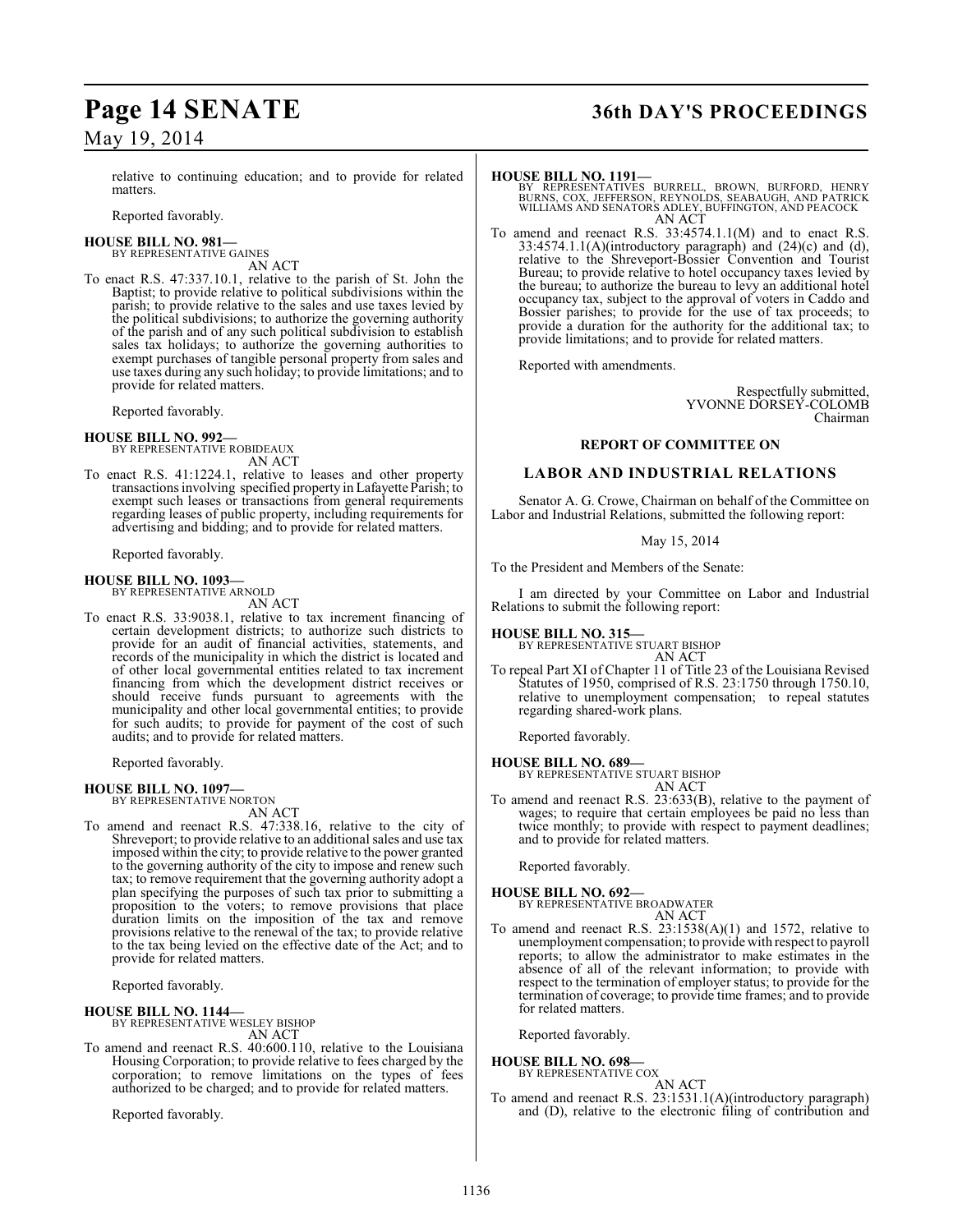## **36th DAY'S PROCEEDINGS Page 15 SENATE**

# May 19, 2014

wage reports; to remove the ability to file by magnetic media; to provide with respect to the Administrative Procedure Act; and to provide for related matters.

Reported favorably.

## **HOUSE BILL NO. 765—** BY REPRESENTATIVE PIERRE

AN ACT

To amend and reenact R.S. 23:1294(A)(2)(introductory paragraph) and (g), and to enact R.S.  $23:1294(A)(4)$ , relative to the Workers' Compensation Advisory Council; to provide with respect to membership; to provide for diverse representation within the state; and to provide for related matters.

Reported favorably.

#### **HOUSE BILL NO. 880—**

BY REPRESENTATIVE STOKES AN ACT

To amend and reenact R.S. 23:1540 through 1541.1, 1711(G)(1)(d), 1722 through 1724, 1728, 1766(B), and 1767(D), relative to unemployment insurance tax delay periods; to make tax appeal delay periods uniform; to cause delay periods to begin at the time of mailing rather than the time of receipt; to provide relative to rights of employers to apply for review of a quarterly benefit charge statement; to provide that an appeal of a notice of chargeability be made directly to an administrative law judge; to provide relative to professional employer organizations; and to provide for related matters.

Reported favorably.

Respectfully submitted, A. G. CROWE Chairman

#### **REPORT OF COMMITTEE ON**

#### **NATURAL RESOURCES**

Senator Gerald Long, Chairman on behalf of the Committee on Natural Resources, submitted the following report:

#### May 15, 2014

To the President and Members of the Senate:

I am directed by your Committee on Natural Resources to submit the following report:

#### **SENATE CONCURRENT RESOLUTION NO. 123—**

BY SENATOR NEVERS A CONCURRENT RESOLUTION To urge and request the Department of Wildlife and Fisheries to study and make recommendations to alleviate problems accessing the Pearl and Bogue Chitto rivers.

Reported favorably.

#### **HOUSE CONCURRENT RESOLUTION NO. 62—** BY REPRESENTATIVE HARRISON

A CONCURRENT RESOLUTION

To urge and request the Coastal Protection and Restoration Authority to study the feasibility of a project to utilize the freshwater of Lake Verret as an alternative drinking water source for the residents along Bayou Lafourche.

Reported favorably.

#### **HOUSE BILL NO. 311—**

BY REPRESENTATIVE ST. GERMAIN AN ACT

To amend and reenact R.S. 41:1217(A), relative to the lease of state lands; to exempt leases on lands located between the guide levees of the Atchafalaya Basin from the lease extension requirement that the lessee construct improvements; to provide for the extension of such leases; and to provide for related matters.

Reported with amendments.

### **HOUSE BILL NO. 1082—**

BY REPRESENTATIVE STUART BISHOP AN ACT

To enact R.S.  $56:10(B)(1)(g)$  and  $302.1(C)(1)(c)$ , relative to saltwater fishing licenses; to increase the fee for saltwater fishing licenses; to dedicate the funds derived from the increased cost to saltwater fish research and conservation; to create the Saltwater Fish Research and Conservation Fund; and to provide for related matters.

Reported favorably.

**HOUSE BILL NO. 1113—** BY REPRESENTATIVES MACK, STUART BISHOP, CHANEY, CONNICK, GAROFALO, JIM MORRIS, ORTEGO, AND SCHEXNAYDER AN ACT

To amend and reenact R.S. 30:2531.5(C), relative to penalties for littering; to provide for the suspension of a person's driver's license for failing to pay a fine or appear in court; and to provide for related matters.

Reported favorably.

### **HOUSE BILL NO. 1154—**

BY REPRESENTATIVE GISCLAIR AN ACT

To amend and reenact R.S. 56:332(K), relative to crab trap escape rings; to provide for a minimum size for such rings; to provide for the minimum number of escape rings for each crab trap; to remove the exemption for traps placed in Lake Pontchartrain; and to provide for related matters.

Reported favorably.

## **HOUSE BILL NO. 1160—** BY REPRESENTATIVE GAROFALO

AN ACT

To amend and reenact R.S. 56:305.6, relative to commercial crab fishing; to provide for an apprenticeship entry into the fishery; and to provide for related matters.

Reported favorably.

Respectfully submitted, GERALD LONG Chairman

#### **REPORT OF COMMITTEE ON**

#### **TRANSPORTATION, HIGHWAYS AND PUBLIC WORKS**

Senator Robert Adley, Chairman on behalf of the Committee on Transportation, Highways and Public Works, submitted the following report:

#### May 15, 2014

To the President and Members of the Senate:

I am directed by your Committee on Transportation, Highways and Public Works to submit the following report: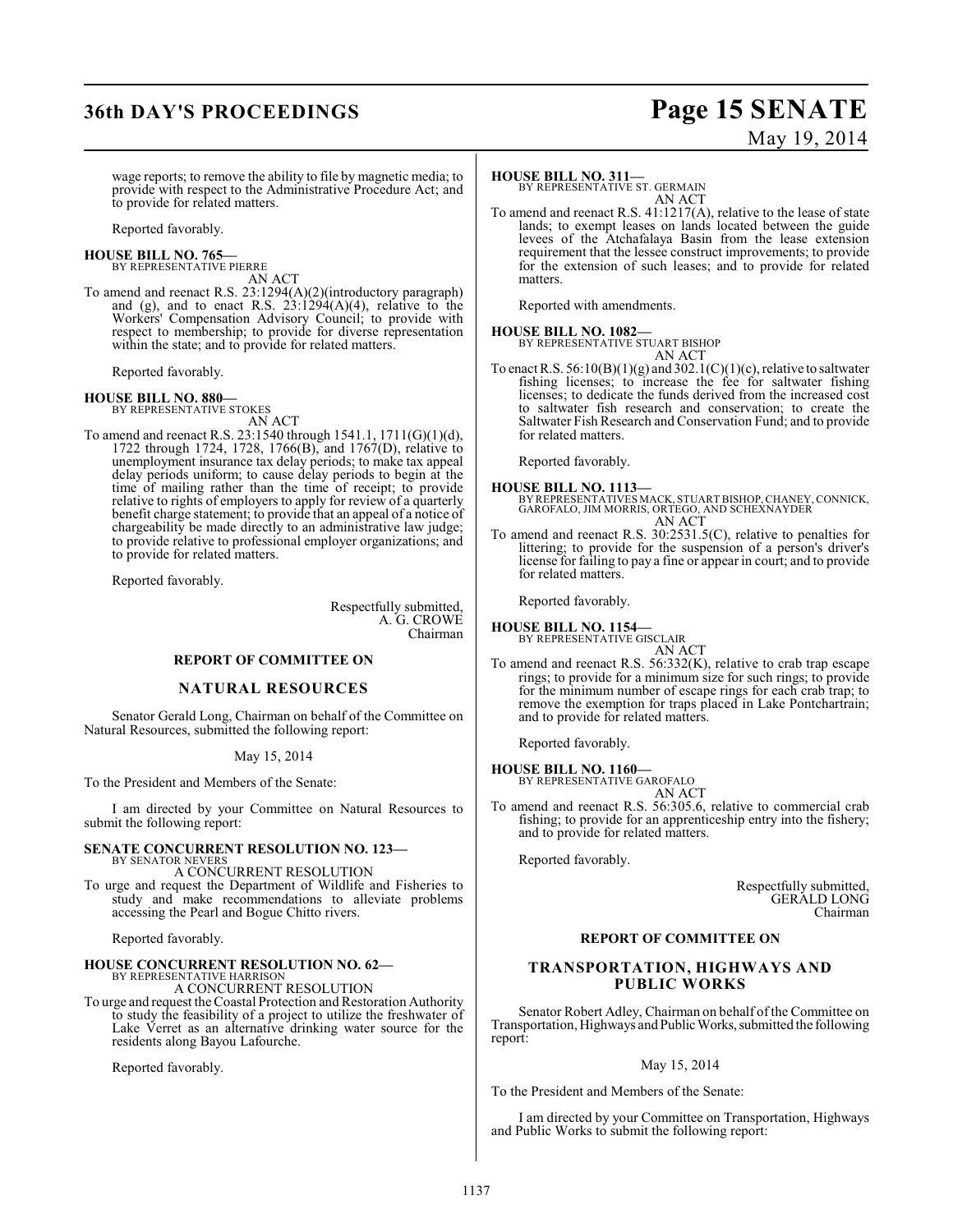### **Page 16 SENATE 36th DAY'S PROCEEDINGS**

### May 19, 2014

#### **HOUSE CONCURRENT RESOLUTION NO. 10—**

BY REPRESENTATIVE CONNICK A CONCURRENT RESOLUTION To approve the annual integrated coastal protection plan for Fiscal

Year 2014-2015 as adopted by the Coastal Protection and Restoration Authority.

Reported favorably.

#### **HOUSE CONCURRENT RESOLUTION NO. 19—** BY REPRESENTATIVE LEGER A CONCURRENT RESOLUTION

To recognize April of 2014 as End Distracted Driving Awareness Month in the state of Louisiana.

Reported favorably.

## **HOUSE CONCURRENT RESOLUTION NO. 91—** BY REPRESENTATIVE RICHARD

A CONCURRENT RESOLUTION

To urge and request the Louisiana Department of Public Safety and Corrections to study the implications and practicality of requiring vehicles in adjacent lanes to stop for all city buses loading or unloading passengers.

Reported with amendments.

#### **HOUSE BILL NO. 126—**

BY REPRESENTATIVE HENRY BURNS AN ACT

To amend and reenact R.S. 32:863.1(B), relative to evidence of compulsory motor vehicle liability security contained in a motor vehicle; to provide for document requirements; to provide for compliance checks by law enforcement officers; and to provide for related matters.

Reported with amendments.

## **HOUSE BILL NO. 133—** BY REPRESENTATIVE ANDERS

AN ACT

To amend and reenact R.S. 34:1861(A) and (B), relative to the Vidalia Port Commission; to provide relative to the residency requirement for membership and the boundaries of the commission; and to provide for related matters.

Reported favorably.

#### **HOUSE BILL NO. 139—**

BY REPRESENTATIVES JEFFERSON AND NORTON AN ACT

To designate a portion of Louisiana Highway 798-2 in the Town of Arcadia in Bienville Parish as "Martin Luther King, Jr. Drive".

Reported favorably.

#### **HOUSE BILL NO. 285—**

BY REPRESENTATIVE ST. GERMAIN AN ACT

To amend and reenact R.S. 32:431.1(E)(3), relative to school attendance as condition of driving privileges; to provide for the length of time documentation of school attendance remains valid; and to provide for related matters.

Reported favorably.

### **HOUSE BILL NO. 484—** BY REPRESENTATIVE SIMON

AN ACT To amend and reenact R.S. 32:403.3, relative to the deaf and hard of hearing; to provide for a deaf or hard of hearing designation on the registration of a motor vehicle; to authorize the secretary of the Department of Public Safety and Corrections to promulgate rules and regulations to implement the deaf or hard of hearing designation; and to provide for related matters.

Reported with amendments.

### **HOUSE BILL NO. 537—**

BY REPRESENTATIVE ST. GERMAIN AN ACT

To enact R.S. 47:513.1, relative to notices of vehicle taxes; to provide for notices given to new residents; to provide for time to pay certain vehicle taxes; and to provide for related matters.

Reported favorably.

#### **HOUSE BILL NO. 543—**

BY REPRESENTATIVE ADAMS AN ACT

To amend and reenact R.S. 32:318(H), relative to audible and visual signals on certain vehicles; to allow all publicly owned fire department vehicles to be equipped with blue colored electric lights; and to provide for related matters.

Reported favorably.

#### **HOUSE BILL NO. 872—** BY REPRESENTATIVE IVEY



To amend and reenact R.S. 32:862(G)(4), 863(A)(1) and (3)(a), and  $(B)(2)(b)$ , 863.1(I)(3), 864, and 865(A) and (B)(1) and to enact R.S. 32:868, relative to increasing the penalties for operating a motor vehicle without the required motor vehicle liability security; to require increased penalties for failing to provide required proof of compliance; to require suspension, revocation or cancellation of driver's license and registration for violations; to remove limits on the maximum amount of penalties and reinstatement fees that are assessed; to increase the administrative reinstatement fee; to dedicate revenue from the increased penalties to fund a real-time database for automobile liability insurance; and to provide for related matters.

Reported with amendments.

#### **HOUSE BILL NO. 900—**

BY REPRESENTATIVE HODGES AN ACT

To enact R.S. 32:422.2, relative to driver education; to create the Louisiana Advisory Council on DriverEducation; to provide for membership; to provide for the council's responsibilities; and to provide for related matters.

Reported with amendments.

#### **HOUSE BILL NO. 907—**

BY REPRESENTATIVES ST. GERMAIN AND STOKES AN ACT

To enact R.S. 32:410(D) and R.S. 40:1321(M) and to repeal Act No. 807 of the 2008 Regular Session of the Legislature and Act No. 151 of the 2010 Regular Session of the Legislature, relative to the issuance of driver's licenses and special identification cards in compliance with the REAL ID Act of 2005; to provide for implementation of the REAL ID Act; to provide for exceptions; to provide penalties; and to provide for related matters.

Reported with amendments.

**HOUSE BILL NO. 932—**

BY REPRESENTATIVE ST. GERMAIN

### AN ACT

To amend and reenact R.S. 32:1253(E) and to enact R.S. 32:705.1, relative to donations of motor vehicles; to provide for donations of motor vehicles by an act under private signature duly acknowledged; to prohibit the motor vehicle commission from implementing or enforcing a rule to limit or prohibit a dealer from making certain charitable donations; and to provide for related matters.

Reported with amendments.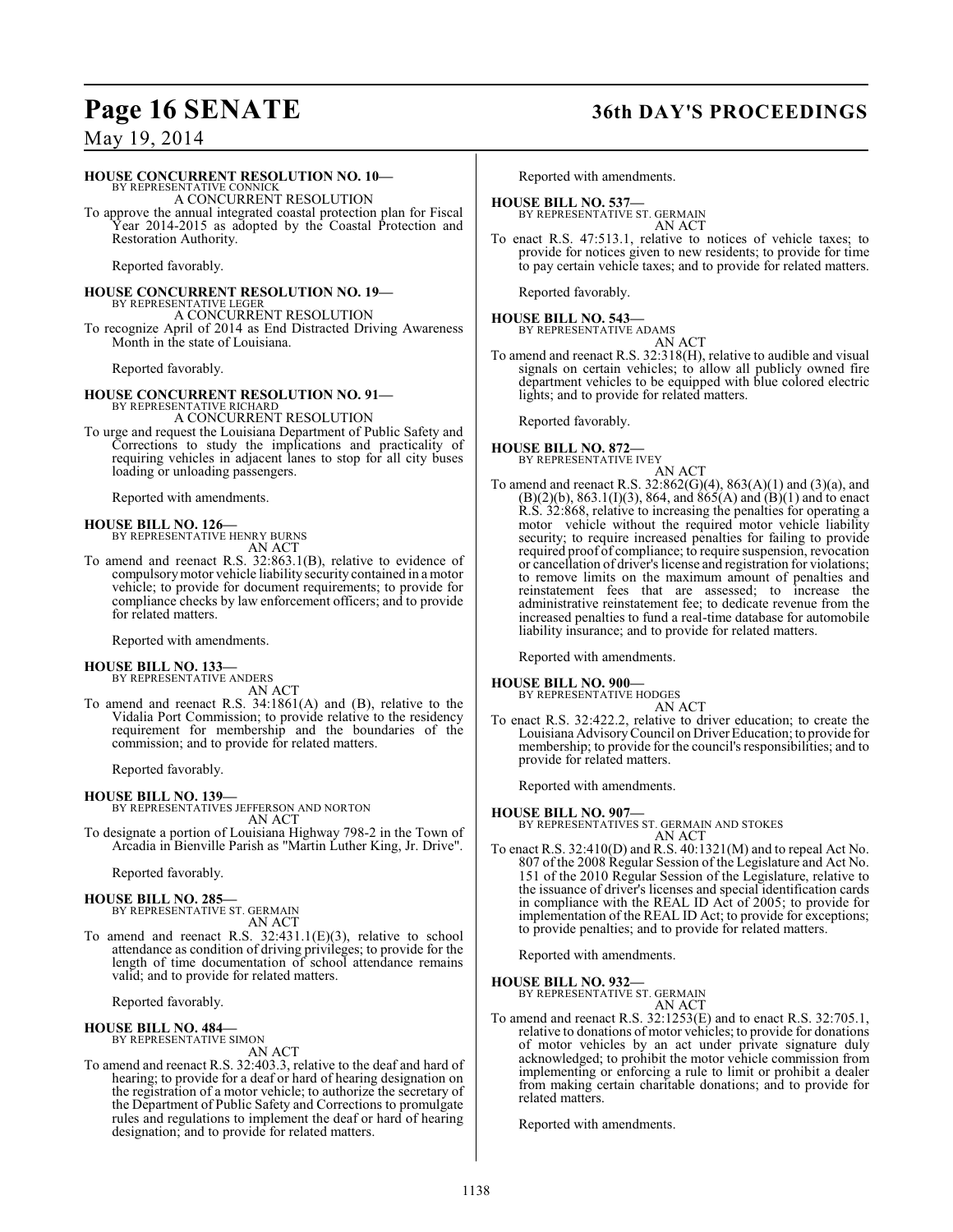## **36th DAY'S PROCEEDINGS Page 17 SENATE**

# May 19, 2014

**HOUSE BILL NO. 979—** BY REPRESENTATIVE ST. GERMAIN

AN ACT To amend and reenact R.S. 48:77(B)(2) and to enact Chapter 18 of Title 32 of the Louisiana Revised Statutes of 1950, to be comprised of R.S. 32:1801 through 1806, relative to the Department of Transportation and Development; to create the Louisiana Transportation Infrastructure Bank; to provide for a board of directors; to provide for membership, duties, and authority of the board; to provide for the adoption of bylaws, rules, and regulations by the board; to provide for the receipt, administration, and expenditure of federal grants allotted for the fund; to create and provide for the capitalization of the Louisiana Transportation Infrastructure Fund, investment, and disposition of the funds; to authorize the bank to incur debt and issue bonds, notes, or other evidences of indebtedness and to guarantee the debt of other entities; to authorize loans from the fund to local governments, political subdivisions, and public entities; to provide procedures for political subdivisions to enter into such indebtedness; to exempt evidence of indebtedness from taxation; and to provide for related matters.

Reported with amendments.

#### **HOUSE BILL NO. 1127—**

BY REPRESENTATIVE LOPINTO

AN ACT

To amend and reenact R.S. 32:361.2(D), relative to medical exemptions applicable to operating a motor vehicle; to provide that the medical exemption shall apply to the top area of a motor vehicle windshield with the required medical authorization; and to provide for related matters.

Reported favorably.

## **HOUSE BILL NO. 1140—** BY REPRESENTATIVE GAINES

AN ACT

To rename a portion of Louisiana Highway 3179 in St. John Parish as "Martin Luther King, Jr. Boulevard"; and to provide for related matters.

Reported with amendments.

#### **HOUSE BILL NO. 1182—** BY REPRESENTATIVE JONES

AN ACT

To require the Department of Transportation and Development to install traffic signals at a certain intersection in St. Mary Parish; and to provide for related matters.

Reported with amendments.

#### **HOUSE BILL NO. 1251—**

BY REPRESENTATIVES THIBAUT AND FOIL AN ACT

To amend and reenact R.S. 32:342(B) and to enact R.S. 32:1306(H), relative to motor vehicle inspections; to authorize motor vehicle inspections by motor vehicle inspection stations in certain weather conditions; and to provide for related matters.

Reported favorably.

## **HOUSE BILL NO. 1252—** BY REPRESENTATIVE FOIL

AN ACT

To amend and reenact R.S.  $32:412(A)(1)$ ,  $(2)$ ,  $(3)$ ,  $(4)(a)$  and (b)(introductory paragraph), (5), (6), (7)(a) and (b)(introductory paragraph),  $(B)(1)$ ,  $(2)$ ,  $(5)$ ,  $(7)(a)(i)$  and  $(ii)(introductory)$ paragraph), (b)(i) and (ii)(introductory paragraph), (c)(i) and (ii)(introductory paragraph), (d)(i) and (ii)(introductory paragraph), (e)(i)(aa), (bb)(introductory paragraph), (cc), (dd), and (ee), and (ii)(aa), (cc),(dd) and (ee) and  $(C)$ ,  $32:412.1$ (A)(introductory paragraph), (B), (C), and (D), and 32:429(A), to enact R.S.  $32:412.1(E)$ , and to repeal R.S.  $32:412.1(A)(1)$ , relative to the duration of driver's licenses; to provide that

driver's licenses be renewed every six years; and to provide for related matters.

Reported with amendments.

#### **HOUSE BILL NO. 1266— (Substitute for House Bill No. 955 by Representative Leger)** BY REPRESENTATIVE LEGER

AN ACT

To enact Chapter 11 of Title 48 of the Louisiana Revised Statutes of 1950, to be comprised of R.S. 48:1501, relative to regional public transportation; to provide relative to the governing boards of regional transit entities; to require the members of such boards to complete certain training requirements; to provide for responsibilities of the staff of regional planning commissions with respect to such training; to provide for effectiveness; and to provide for related matters.

Reported favorably.

Respectfully submitted, ROBERT ADLEY Chairman

#### **Senate Bills and Joint Resolutions Returned from the House of Representatives with Amendments**

#### **SENATE BILL NO. 106—**

BY SENATOR WALSWORTH AN ACT

To amend and reenact R.S. 23:1553(G) and to enact R.S. 23:1514(E), relative to the Incumbent Worker Training Program; to extend the termination date of the fund; and to provide for related matters.

The bill was read by title. Returned from the House of Representatives with amendments:

#### **HOUSE COMMITTEE AMENDMENTS**

Amendments proposed by House Committee on Labor and Industrial Relations to Engrossed Senate Bill No. 106 by Senator Walsworth

#### AMENDMENT NO. 1

On page 1, line 2, after "R.S. 23:1553(G)" delete "and" and insert a comma ","

AMENDMENT NO. 2

On page 1, line 2, after "R.S. 23:1514(E)" and before the comma "," insert "and R.S. 49:191(7) and to repeal R.S. 49:191(5)(e)"

#### AMENDMENT NO. 3

On page 1, line 3, at the beginning of the line, insert the following: "Louisiana Workforce Commission, including provisionsto provide for the re-creation of the Louisiana Workforce Commission and the statutory entities made a part of the commission by law; to provide for the effective termination date for all statutory authority for the existence of such statutory entities; provides with respect to the"

#### AMENDMENT NO. 4

On page 2, delete lines 3 through 7 in their entirety and insert the following:

"Section 2. Pursuant to R.S. 49:193, the Louisiana Workforce Commission and the statutory entities made a part of the department by law shall be re-created effective June 30, 2014, and all statutory authority therefor is continued in accordance with the provisions of Part XII of Chapter 1 of Title 49 of the Louisiana Revised Statutes of 1950.

Section 3. All statutory authority for the existence of the Louisiana Workforce Commission and the statutory entities made a part of the department as re-created by Section 1 of this Act shall cease as of July 1, 2019, pursuant to R.S. 49:191. However, the Louisiana Workforce Commission may be re-created prior to such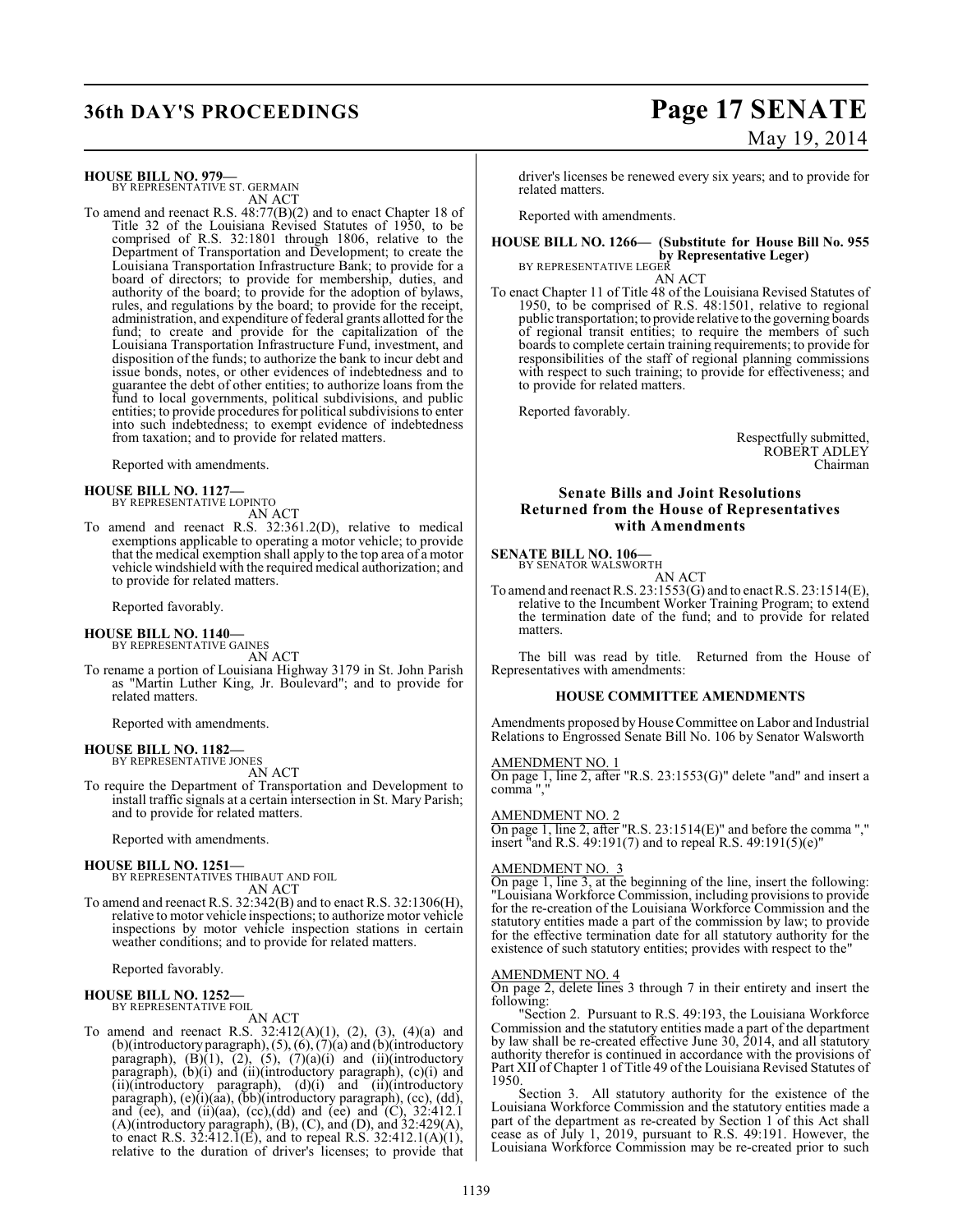date in accordance with the provisions of Part XII of Chapter 1 of Title 49 of the Louisiana Revised Statutes of 1950.

Section 4. The provisions of R.S. 49:193 are hereby superseded to the extent that those provisions are in conflict with the provisions of this Act.

Section 5. R.S. 49:191(7) is hereby enacted to read as follows: §191. Termination of legislative authority for existence of statutory entities; phase-out period for statutory

entities; table of dates Notwithstanding any termination dates set by any previous Act of the legislature, the statutory entities set forth in this Section shall begin to terminate their operations on July first of each of the following years, and all legislative authority for the existence of any statutory entity, as defined in R.S. 49:190, shall cease as of July first of the following year, which shall be the termination date:

#### **(7) July 1, 2018:**

#### **(a) The Louisiana Workforce Commission and all statutory entities made a part of the department by law.**

\* \* \*

Section 6. R.S. 49:191(5)(e) is hereby repealed in its entirety. Section 7. This Act shall become effective on June 30, 2014; if vetoed by the governor and subsequently approved by the legislature, this Act shall become effective on June 30, 2014, or on the day following such approval by the legislature, whichever is later."

#### **LEGISLATIVE BUREAU AMENDMENTS**

Amendments proposed by Legislative Bureau to Engrossed Senate Bill No. 106 by Senator Walsworth

#### AMENDMENT NO. 1

In House Committee Amendment No. 3 proposed by the House Committee on Labor and Industrial Relations to Engrossed Senate Bill No. 106 by Senator Walsworth, On page 1, line 11, following "entities;" and before "with" change "provides" to "to provide"

AMENDMENT NO. 2

On page 1, line 12, following "**23:1553(G).**" insert "\* \* \*"

#### **HOUSE FLOOR AMENDMENTS**

Amendments proposed by Representative Broadwater to Engrossed Senate Bill No. 106 by Senator Walsworth

AMENDMENT NO. 1

Delete the set of amendments proposed by the House Committee on Labor and Industrial Relations and adopted by the House on April 30, 2015.

AMENDMENT NO. 2 Delete Amendment No. 1 proposed by the Legislative Bureau and adopted by the House on April 30, 2015.

Senator Walsworth moved to concur in the amendments proposed by the House.

#### **ROLL CALL**

The roll was called with the following result:

Kostelka<br>LaFleur

Martiny<br>Mills

Morrell

#### YEAS

| Adley      |  |
|------------|--|
| Allain     |  |
| Appel      |  |
| Broome     |  |
| Brown      |  |
| Buffington |  |
| Chabert    |  |
| Claitor    |  |
| Cortez     |  |

Erdey Nevers<br>Gallot Peacoc Gallot Peacock<br>Johns Peterson Peterson<br>Riser LaFleur Smith, G.<br>Long Smith, J. Smith, J.<br>Tarver Walsworth<br>White

### **Page 18 SENATE 36th DAY'S PROCEEDINGS**

Crowe Morrish<br>Dorsey-Colomb Murray Dorsey-Colomb Total - 31 NAYS Total - 0 ABSENT Mr. President Guillory Thompson<br>Amedee Heitmeier Ward Heitmeier<br>Perry Donahue

The Chair declared the Senate concurred in the amendments proposed by the House.

#### **SENATE BILL NO. 189—** BY SENATOR MORRISH

Total - 8

AN ACT

To amend and reenact R.S. 48:1815(A) and R.S. 56:1948.5(47) and to enact R.S. 56:1948.5(65), relative to Louisiana Byways designation; to revise certain highway, route, and byway district designations; to provide for the route designation of the Flyway Byway in Jefferson Davis Parish; to provide for an effective date; and to provide for related matters.

The bill was read by title. Returned from the House of Representatives with amendments:

#### **HOUSE COMMITTEE AMENDMENTS**

Amendments proposed by House Committee on Transportation, Highways, and Public Works to Reengrossed Senate Bill No. 189 by Senator Morrish

AMENDMENT NO. 1 On page 3, line 9, change "**LA**" to "**along Louisiana Highway**"

AMENDMENT NO. 2 On page 3, line 10, change "**LA**" to "**Louisiana Highway**"

AMENDMENT NO. 3 On page 3, line 12, after "**with**" change "**LA**" to "**Louisiana Highway**" and before "**14 from**" change "**LA**" to "**along Louisiana Highway**"

AMENDMENT NO. 4 On page 3, line 14, change "**LA**" to "**along Louisiana Highway**"

AMENDMENT NO. 5 On page 3, line 15, change both instances of "**LA**" to "**Louisiana Highway**"

AMENDMENT NO. 6 On page 3, line 16, change "**LA**" to "**Louisiana Highway**"

AMENDMENT NO. 7 On page 3, line 18, after "**US**" insert "**Highway**" and change "**LA**" to "**Louisiana Highway**"

AMENDMENT NO. 8 On page 3, line 19, change "**LA**" to "**Louisiana Highway**"

Senator Morrish moved to concur in the amendments proposed by the House.

### **ROLL CALL**

The roll was called with the following result:

#### YEAS

Adley Dorsey-Colomb Morrish Erdey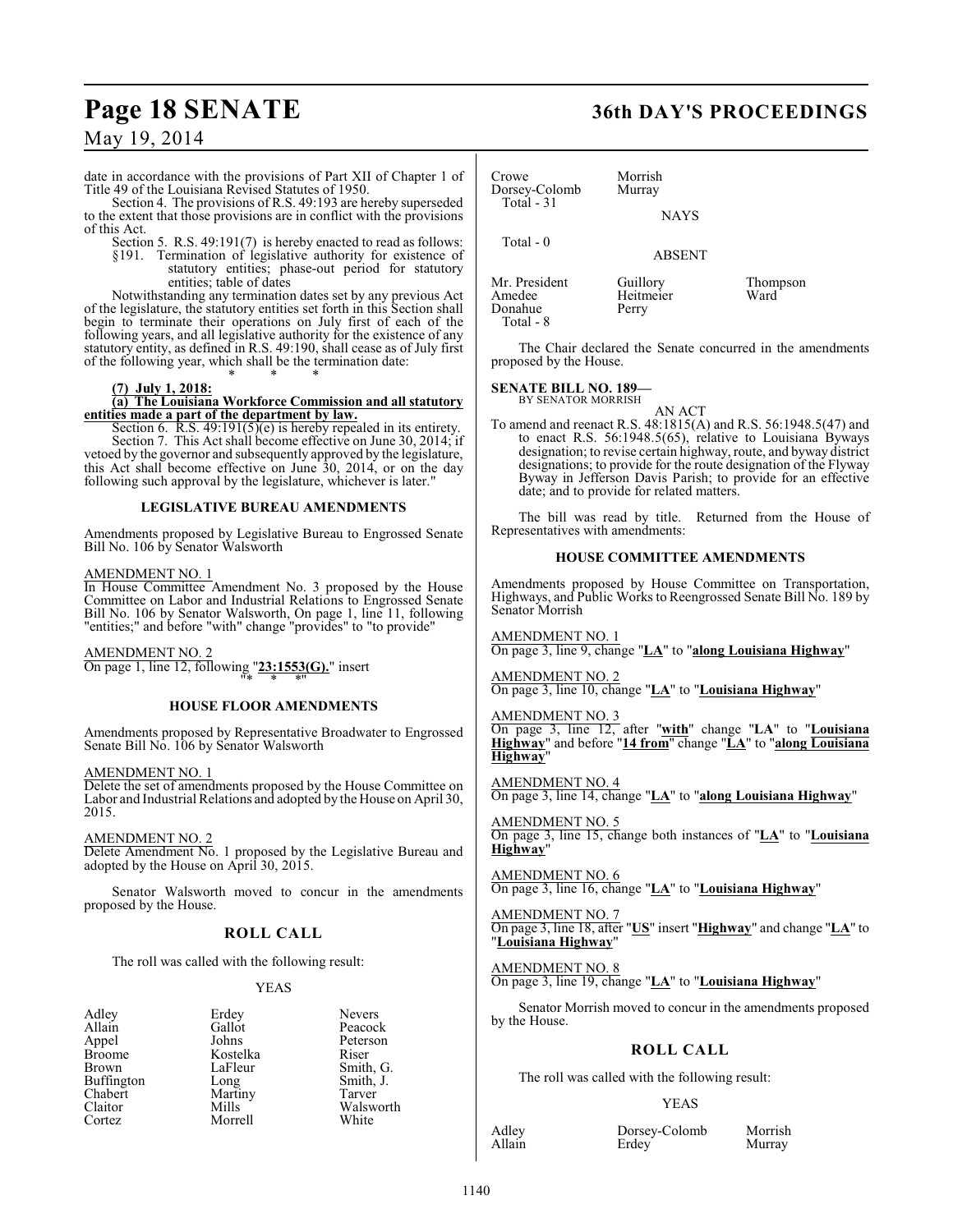| Amedee<br>Appel<br><b>Broome</b><br>Brown<br>Buffington<br>Chabert<br>Claitor<br>Cortez<br>Crowe<br>Total $-32$ | Gallot<br>Guillory<br>Heitmeier<br>Johns<br>Kostelka<br>LaFleur<br>Long<br>Martiny<br>Mills | <b>Nevers</b><br>Peacock<br>Peterson<br>Riser<br>Smith, G.<br>Tarver<br>Walsworth<br>White |
|-----------------------------------------------------------------------------------------------------------------|---------------------------------------------------------------------------------------------|--------------------------------------------------------------------------------------------|
|                                                                                                                 | <b>NAYS</b>                                                                                 |                                                                                            |
| Total $-0$                                                                                                      | <b>ABSENT</b>                                                                               |                                                                                            |
| Mr. President<br>Donahue<br>Morrell<br>Total - 7                                                                | Perry<br>Smith, J.<br>Thompson                                                              | Ward                                                                                       |

The Chair declared the Senate concurred in the amendments proposed by the House.

#### **SENATE BILL NO. 198—** BY SENATOR RISER

AN ACT

To amend and reenact R.S. 23:1168(A)(1) and (4) and (B), 1170(A) and (B), 1171, 1171.1, and 1291(C)(5) and to enact R.S.  $23:1170(C)$ , and to repeal R.S.  $23:1168(A)(5)$ , relative to workers' compensation; to require for compliance; to provide for reporting of compliant coverage; to provide for penalties; to provide for matters to be determined by workers' compensation judges; and to provide for related matters.

The bill was read by title. Returned from the House of Representatives with amendments:

#### **LEGISLATIVE BUREAU AMENDMENTS**

Amendments proposed by Legislative Bureau to Reengrossed Senate Bill No. 198 by Senator Riser

AMENDMENT NO. 1 On page 4, line 2, change "R.S. 23:1170(A)" to "**Subsection A of this Section**"

AMENDMENT NO. 2 On page 6, line 23, change "Paragraph (C)(1)" to "**Paragraph (1)**"

AMENDMENT NO. 3 On page 8, line 1, change "C(1)" to "**(D)(1)**"

Senator Riser moved to concur in the amendments proposed by the House.

#### **ROLL CALL**

The roll was called with the following result:

#### YEAS

|           | Murray                    |
|-----------|---------------------------|
| Gallot    | <b>Nevers</b>             |
|           | Peacocl                   |
| Heitmeier | Peterso                   |
| Johns     | Riser                     |
| Kostelka  | Smith,                    |
| LaFleur   | Smith,                    |
|           | Tarver                    |
| Martiny   | Walswo                    |
| Mills     | White                     |
| Morrell   |                           |
| Morrish   |                           |
|           |                           |
|           | Erdey<br>Guillory<br>Long |

Nevers<br>Peacock **Guillory Peacock<br>Heitmeier Peterson** Heitmeier Peters<br>
Johns Riser Kostelka Smith, G.<br>LaFleur Smith, J. Smith, J.<br>Tarver Martiny Walsworth<br>
Mills White White

# **36th DAY'S PROCEEDINGS Page 19 SENATE**

May 19, 2014

**NAYS** 

ABSENT

Mr. President Perry Ward<br>Donahue Thompson Total - 5

Total - 0

Thompson

The Chair declared the Senate concurred in the amendments proposed by the House.

**SENATE BILL NO. 203—** BY SENATOR MORRELL AND REPRESENTATIVE CONNICK AN ACT

To enact R.S.  $13:5401(C)(5)$  and (6), relative to reentry courts; to authorize the creation of a reentry division of the Fifteenth Judicial District Court and the Twenty-Fourth Judicial District Court; and to provide for related matters.

The bill was read by title. Returned from the House of Representatives with amendments:

#### **HOUSE FLOOR AMENDMENTS**

Amendments proposed by Representative Terry Landry to Engrossed Senate Bill No. 203 by Senator Morrell

AMENDMENT NO. 1 On page 1, line 2, after "(5)" and before the comma "," delete "and  $(6)'$ 

AMENDMENT NO. 2 On page 1, line 3, after "the" and before "Twenty-Fourth" delete "Fifteenth Judicial District Court and the"

AMENDMENT NO. 3 On page 1, line 6, after "(5)" and before "hereby" delete "and (6) are" and insert "is"

AMENDMENT NO. 4 On page 1, line 12, after "**The**" and before "**Judicial**" delete "**Fifteenth**" and insert "**Twenty-Fourth**"

AMENDMENT NO. 5 On page 1, delete line 13 in its entirety

Senator Morrell moved to concur in the amendments proposed by the House.

#### **ROLL CALL**

The roll was called with the following result:

#### YEAS

Adley Erdey Murray Allain Gallot Nevers<br>
Amedee Guillory Peacock Amedee Guillory Peacock<br>Appel Heitmeier Peterson Broome Johns<br>Brown Kostelka Buffington LaFleur Smith,<br>
Chabert Long Tarver Chabert Long<br>Claitor Martiny Claitor Martiny Walsworth<br>
Cortez Mills Ward Cortez Mills Ward Crowe Morrell White Dorsey-Colomb Total - 35

Total - 0

Heitmeier Peters<br>Johns Riser

Kostelka Smith, G.<br>LaFleur Smith, J.

NAYS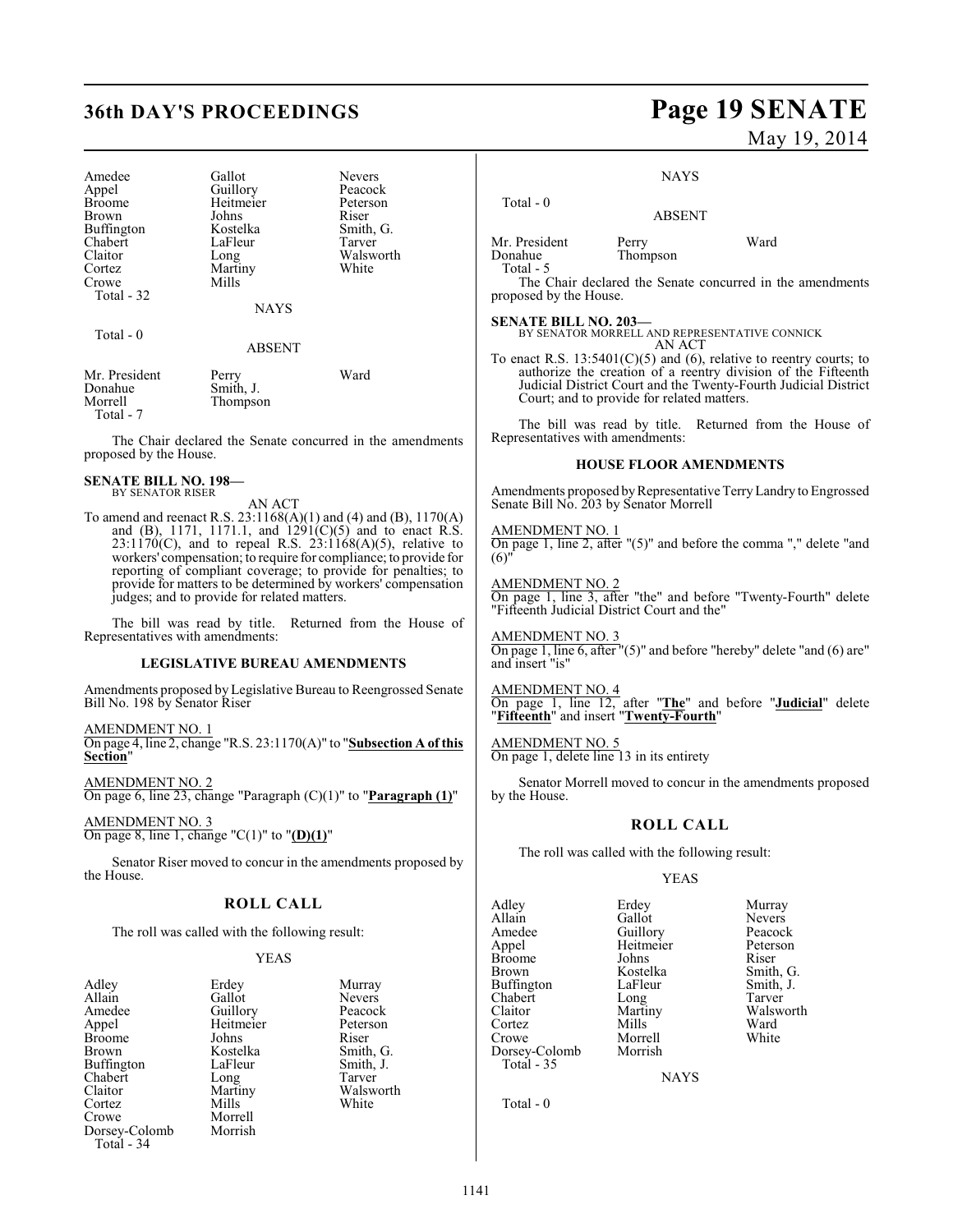#### ABSENT

Mr. President Perry<br>Donahue Thom Total - 4

Thompson

The Chair declared the Senate concurred in the amendments proposed by the House.

#### **SENATE BILL NO. 204—** BY SENATOR MORRELL

AN ACT

To amend and reenact R.S. 26:351(2)(a) and (4) and to enact R.S. 26:351(9), relative to the size of containers for beverages of high alcoholic content; to require certain container sizes for certain alcoholic beverages sold or shipped in the state; to provide relative to the number of containers in each shipping case or container; to exempt certain products; and to provide for related matters.

The bill was read by title. Returned from the House of Representatives with amendments:

#### **HOUSE COMMITTEE AMENDMENTS**

Amendments proposed by House Committee on Judiciary to Engrossed Senate Bill No. 204 by Senator Morrell

#### AMENDMENT NO. 1

On page 2, at the beginning of line 8, change "(4)" to "(4)**(a)**"

#### AMENDMENT NO. 2

On page 2, between lines 21 and 22, insert the following:

"**(b) For purposes of this Section, "container" shall mean any receptacle produced and manufactured with any substance used to package wine for delivery to the public.**"

#### **LEGISLATIVE BUREAU AMENDMENTS**

Amendments proposed by Legislative Bureau to Engrossed Senate Bill No. 204 by Senator Morrell

AMENDMENT NO. 1 On page 2, line 9, change "above" to "**of this Subsection**"

Senator Morrell moved to reject the amendments proposed by the House.

### **ROLL CALL**

The roll was called with the following result:

#### YEAS

| Adley         | Erdey       | <b>Nevers</b> |
|---------------|-------------|---------------|
| Allain        | Gallot      | Peacock       |
| Amedee        | Guillory    | Peterson      |
| Appel         | Heitmeier   | Riser         |
| Broome        | Johns       | Smith, G.     |
| Brown         | Kostelka    | Smith, J.     |
| Buffington    | Long        | Tarver        |
| Chabert       | Martiny     | Walsworth     |
| Claitor       | Mills       | Ward          |
| Cortez        | Morrell     | White         |
| Crowe         | Morrish     |               |
| Dorsey-Colomb | Murray      |               |
| Total - 34    |             |               |
|               | <b>NAYS</b> |               |
|               |             |               |

Total - 0

## **Page 20 SENATE 36th DAY'S PROCEEDINGS**

#### ABSENT

Mr. President LaFleur Thompson<br>Donahue Perry Thompson Donahue Total - 5

The Chair declared the Senate rejected the amendments proposed by the House.

#### **SENATE BILL NO. 222—** BY SENATOR MURRAY

AN ACT To amend and reenact R.S. 13:5107(D)(1) and to enact Code of Civil Procedure Articles 1201(D) and 3955(D), relative to service of process; to provide relative to time periods for service and interruptions; to provide relative to certain legal delays; to provide certain terms, conditions, procedures and effects; and to provide for related matters.

The bill was read by title. Returned from the House of Representatives with amendments:

#### **HOUSE COMMITTEE AMENDMENTS**

Amendments proposed by House Committee on Civil Law and Procedure to Engrossed Senate Bill No. 222 by Senator Murray

#### AMENDMENT NO. 1

On page 1, line 17, after "**waived,**" delete the remainder of the line and insert the following: "**a request for service of citation upon the defendant shall be considered timely if requested on the defendant within the time period provided by this Section, notwithstanding insufficient or erroneous service.**"

#### AMENDMENT NO. 2 On page 2, delete lines 1 and 2 in their entirety.

### AMENDMENT NO. 3

On page 2, line 8, after "**waived,**" delete the remainder of the line and delete lines 9 and 10 in their entirety and insert the following: "**a request for service of citation upon the defendant shall be considered timely if requested on the defendant within the time period provided by this Article, notwithstanding insufficient or erroneous service.**"

#### AMENDMENT NO. 4

On page 2, line 14, after "**waived,**" delete the remainder of the line and delete lines 15 and 16 in their entirety and insert the following: "**a request for service of citation upon the defendant shall be considered timely if requested on the defendant within the time period provided by this Article, notwithstanding insufficient or erroneous service.**"

Senator Murray moved to concur in the amendments proposed by the House.

#### **ROLL CALL**

The roll was called with the following result:

#### YEAS

Adley Erdey Murray<br>Allain Gallot Nevers Allain Callot Nevers<br>Amedee Guillory Peacock Amedee Guillory Peacock<br>
Appel Heitmeier Peterson Broome Johns<br>Brown Kostelka Buffington LaFleur Smith,<br>
Chabert Long Tarver Chabert Long<br>Claitor Martiny

Heitmeier Peters<br>Johns Riser Kostelka Smith, G.<br>LaFleur Smith, J. Walsworth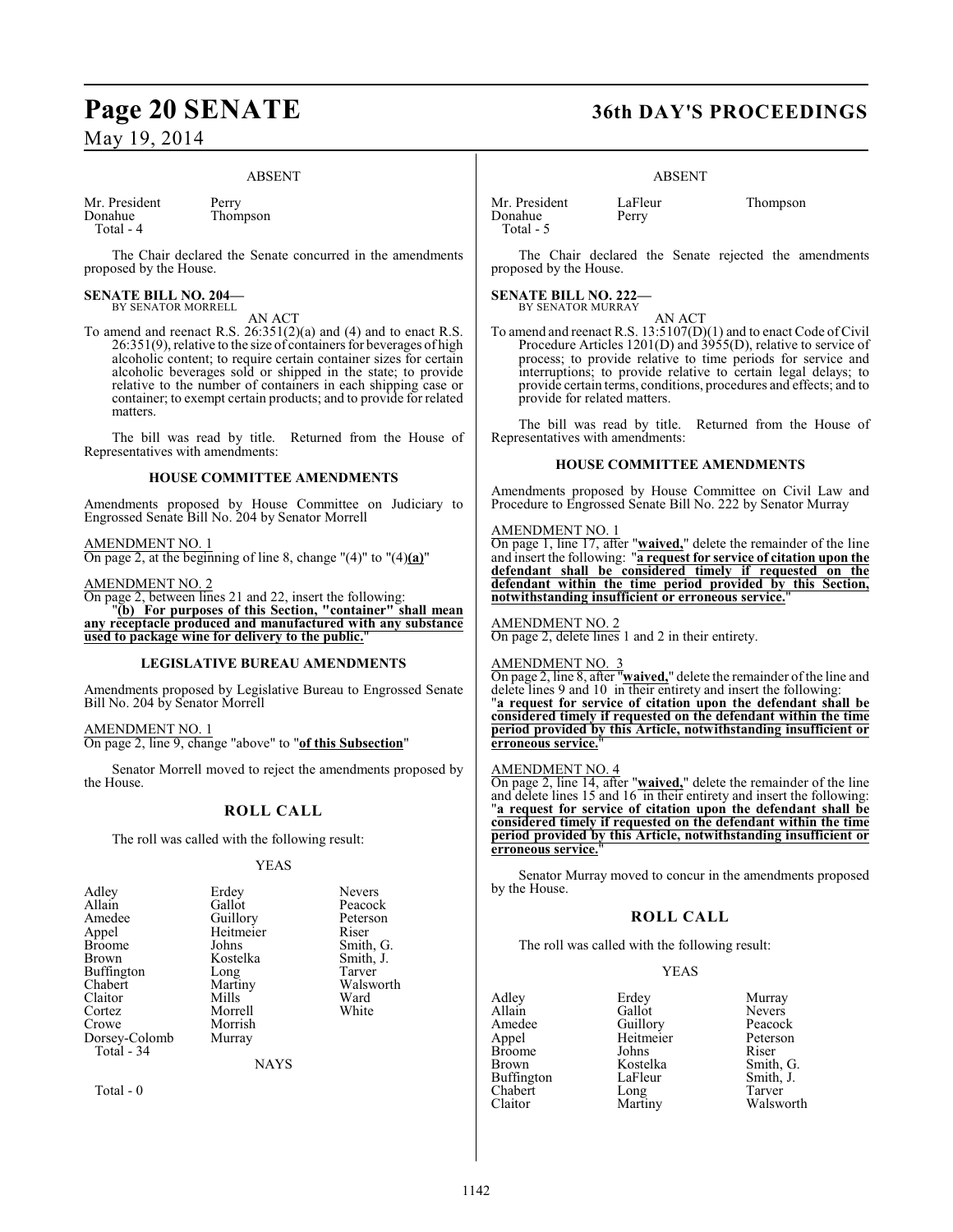### **36th DAY'S PROCEEDINGS Page 21 SENATE**

| Cortez<br>Crowe<br>Dorsey-Colomb<br>Total $-35$ | Mills<br>Morrell<br>Morrish<br><b>NAYS</b> | Ward<br>White |
|-------------------------------------------------|--------------------------------------------|---------------|
| Total $-0$                                      | <b>ABSENT</b>                              |               |
| Mr. President<br>Donahue<br>$Total - 4$         | Perry<br>Thompson                          |               |

The Chair declared the Senate concurred in the amendments proposed by the House.

#### **SENATE BILL NO. 241—** BY SENATOR THOMPSON

AN ACT

To enact R.S. 9:3554(A)(6) and (N), relative to the Louisiana Consumer Credit Law; to provide for powers of the commissioner of the Office of Financial Institutions; to provide for the collection of certain information and data; to provide for the reporting of certain information and data; to provide for penalties, remedies, and enforcement measures; and to provide for related matters.

The bill was read by title. Returned from the House of Representatives with amendments:

#### **HOUSE COMMITTEE AMENDMENTS**

Amendments proposed by House Committee on Commerce to Engrossed Senate Bill No. 241 by Senator Thompson

#### AMENDMENT NO. 1

On page 1, line 2, delete "To enact R.S. 9:3554(A)(6) and (N)" and insert in lieu thereof "To amend and reenact R.S. 9:3554(A), and to enact R.S. 9:3554(N)"

### AMENDMENT NO. 2

On page 1, line 8, delete "R.S. 9:3554(A)(6) and (N) are hereby enacted" and insert in lieu thereof "R.S. 9:3554(A) is hereby amended and reenacted and R.S. 9:3554(N) is hereby enacted"

### AMENDMENT NO. 3

On page 1, delete line 12 and insert in lieu thereof the following:

"(1) Receive and act on complaints, take action designed to obtain voluntary compliance with this Chapter, including entering into voluntary consent or compliance agreements with persons conducting activities regulated by this Chapter without the necessity of a hearing or order, or commence proceedings on his own initiative;.

(2) counsel **Counsel** persons and groups on their rights and duties under this chapter Chapter;

(3) establish **Establish** programs for the education of consumers with respect to credit practices and problems;**.**

(4) make **Make** studies appropriate to effectuate the purposes and policies of the chapter **this Chapter** and make the results available to the public; and**.**

(5) adopt **Adopt**, amend, and repeal substantive rules when specifically authorized by this chapter **Chapter**, and adopt, amend, and repeal procedural rules to carry out the provisions of this chapter **Chapter.** 

Senator Thompson moved to concur in the amendments proposed by the House.

#### **ROLL CALL**

The roll was called with the following result:

# May 19, 2014

#### YEAS

| Adley<br>Allain<br>Amedee<br>Appel<br><b>Broome</b><br>Brown<br>Buffington<br>Chabert<br>Claitor<br>Cortez<br>Crowe<br>Total - 32 | Dorsey-Colomb<br>Erdey<br>Gallot<br>Guillory<br>Heitmeier<br>Johns<br>Kostelka<br>LaFleur<br>Long<br>Martiny<br>Mills<br><b>NAYS</b> | Morrell<br>Morrish<br>Murray<br><b>Nevers</b><br>Peterson<br>Smith, G.<br>Smith, J.<br>Tarver<br>Thompson<br>White |
|-----------------------------------------------------------------------------------------------------------------------------------|--------------------------------------------------------------------------------------------------------------------------------------|--------------------------------------------------------------------------------------------------------------------|
| Peacock<br>Total - 3                                                                                                              | Riser<br><b>ABSENT</b>                                                                                                               | Walsworth                                                                                                          |
| Mr. President<br>Donahue<br>Total - 4                                                                                             | Perry<br>Ward                                                                                                                        |                                                                                                                    |

The Chair declared the Senate concurred in the amendments proposed by the House.

#### **SENATE BILL NO. 248—** BY SENATOR MORRISH

AN ACT

To amend and reenact R.S. 9:341, and to enact R.S. 9:364.1, relative to visitation; to provide relative to visitation rights of an incarcerated parent; to provide for factors to be considered in such cases; to provide for certain terms and conditions; and to provide for related matters.

The bill was read by title. Returned from the House of Representatives with amendments:

#### **HOUSE COMMITTEE AMENDMENTS**

Amendments proposed by House Committee on Civil Law and Procedure to Reengrossed Senate Bill No. 248 by Senator Morrish

AMENDMENT NO. 1  $\overline{On}$  page 1, line 2, after "R.S. 9:341" delete the comma ","

AMENDMENT NO. 2

On page 2, delete lines 6 and 7 in their entirety

AMENDMENT NO. 3

On page 2, at the beginning of line 8, change "**visitation**" to If the court authorizes visitation with an incarcerated **parent**"

#### AMENDMENT NO. 4

On page 2, delete lines 16 through 23 in their entirety and insert the following:

"**(1) The length and quality of the prior relationship between the child and the parent.**

**(2) Whether the child isin need of guidance, enlightenment, or tutelage which can best be provided by the parent.**

**(3) The preference of the child if he is determined to be of sufficient maturity to express a preference.**

**(4) The willingness of the relative to encourage a close relationship between the child and his parent or parents, including the willingness of the child's custodial parent, caretaker, or legal guardian to voluntarily take the child to the incarcerated parent's place of incarceration for supervised visitation.**

**(5) The mental and physical health of the child and the parent.**

**(6) The length of time that the child lived with the parent prior to the parent's incarceration.**"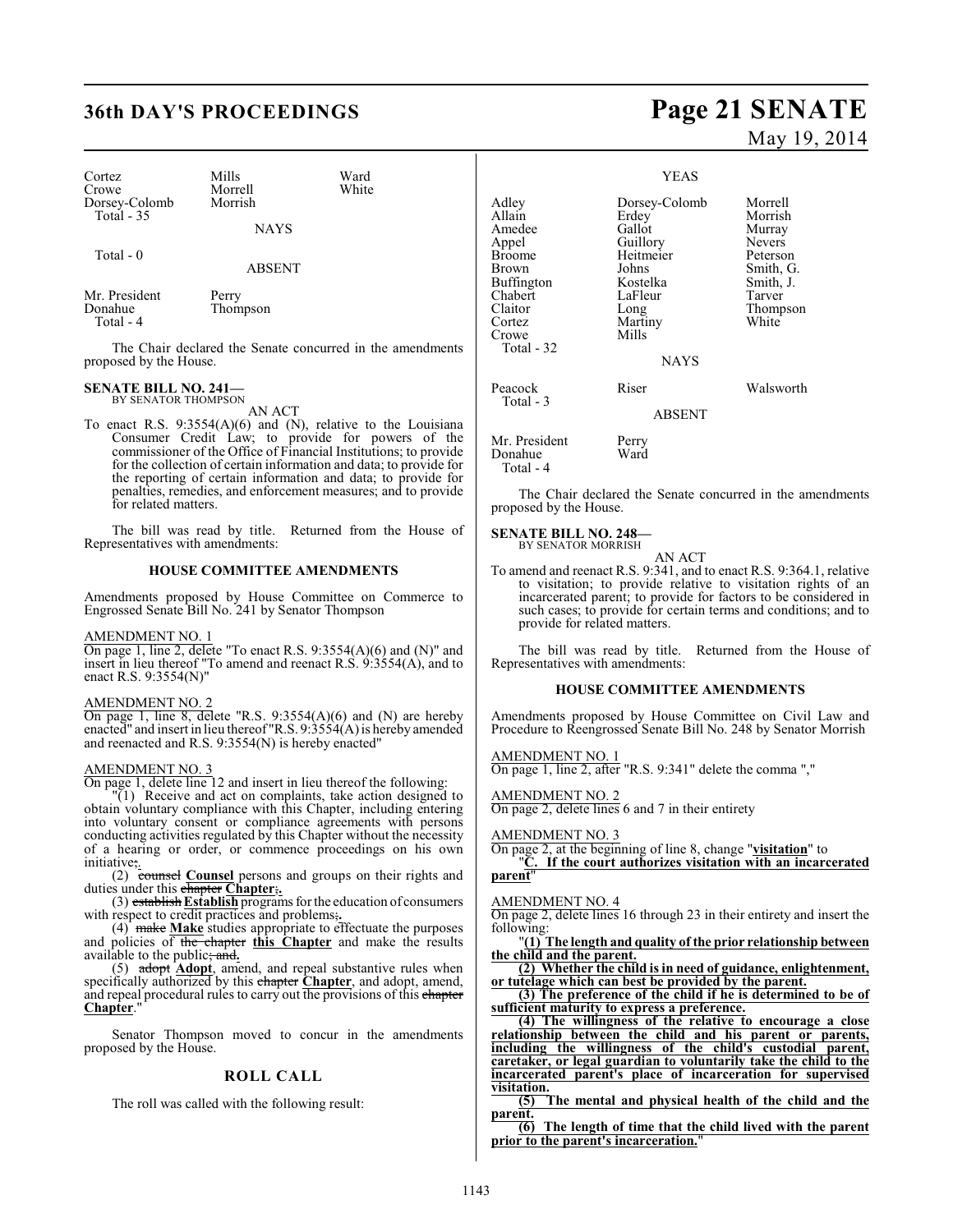AMENDMENT NO. 5 On page 2, at the beginning of line 24, change "**(6)**" to "**(7)**"

AMENDMENT NO. 6 On page 2, delete lines 26 through 28 in their entirety.

#### **LEGISLATIVE BUREAU AMENDMENTS**

Amendments proposed by Legislative Bureau to Reengrossed Senate Bill No. 248 by Senator Morrish

AMENDMENT NO. 1 On page 2, line 3, following "A" and before ", and" insert "**of this Section**"

#### **HOUSE FLOOR AMENDMENTS**

Amendments proposed by Representative Nancy Landry to Reengrossed Senate Bill No. 248 by Senator Morrish

#### AMENDMENT NO. 1

Delete Amendments No. 2 and 3 proposed by the House Committee on Civil Law and Procedure and adopted by the House of Representatives on April 30, 2014.

AMENDMENT NO. 2 On page 1, line 2, after "To" and before "enact" delete "amend and reenact R.S. 9:341, and to"

AMENDMENT NO. 3 On page 1, line 7, after "Section 1." and before "R.S. 9:364.1" delete "R.S. 9:341 is hereby amended and reenacted and"

AMENDMENT NO. 4 On page 1, delete lines 9 through 17 in their entirety

AMENDMENT NO. 5 On page 2, delete lines 1 through 11 in their entirety

AMENDMENT NO. 6

On page 2, between lines 12 and 13, insert the following:

"**A. If the court authorizes visitation with an incarcerated parent, as part of such visitation order the court shall include restrictions, conditions, and safeguards as are necessary to protect the mental and physical health of the child and minimize the risk of harm to the child.**"

AMENDMENT NO. 7 On page 2, at the beginning of line 13, insert "**B.**"

Senator Morrish moved to concur in the amendments proposed by the House.

### **ROLL CALL**

The roll was called with the following result:

#### YEAS

| Adlev         | Erdey     | <b>Nevers</b> |
|---------------|-----------|---------------|
| Allain        | Gallot    | Peacocl       |
| Amedee        | Guillory  | Peterso       |
| Appel         | Heitmeier | Riser         |
| Broome        | Johns     | Smith,        |
| Brown         | Kostelka  | Smith, .      |
| Buffington    | Long      | Tarver        |
| Chabert       | Martiny   | Walswo        |
| Claitor       | Mills     | Ward          |
| Cortez        | Morrell   | White         |
| Crowe         | Morrish   |               |
| Dorsey-Colomb | Murray    |               |
| Total - 34    |           |               |
|               |           |               |

Peacock Peterson<br>Riser Smith, G. Smith, J.<br>Tarver Walsworth<br>Ward

## **Page 22 SENATE 36th DAY'S PROCEEDINGS**

NAYS

ABSENT

Mr. President LaFleur Thompson<br>Donahue Perry Donahue Total - 5

Total - 0

The Chair declared the Senate concurred in the amendments proposed by the House.

**SENATE BILL NO. 255—** BY SENATOR MARTINY

AN ACT

To enact R.S. 51:1428, provides relative to Unfair Trade Practices and Consumer Protection Law; to provide relative to patent infringement; to provide for definitions; to provide for unfair and deceptive trade practices; to provide for damages; to provide for procedures, terms, and conditions; and to provide for related matters.

The bill was read by title. Returned from the House of Representatives with amendments:

#### **HOUSE COMMITTEE AMENDMENTS**

Amendments proposed by House Committee on Civil Law and Procedure to Engrossed Senate Bill No. 255 by Senator Martiny

AMENDMENT NO. 1 On page 1, line 2, after "R.S. 51:1428," and before "relative" delete "provides"

AMENDMENT NO. 2 On page 3, line 2, after "**known**" and before "**that**" delete the comma "**,**"

AMENDMENT NO. 3 On page 3, line 19, after "**patent**" insert a period "**.**" and delete the remainder of the line and delete line 20 in its entirety

#### AMENDMENT NO. 4

On page 3, line 21, after "**person**" and before "**makes**" insert "**or affiliate**"

Senator Martiny moved to concur in the amendments proposed by the House.

#### **ROLL CALL**

The roll was called with the following result:

#### YEAS

example and the Murray Murray<br>Allain Callot Nevers Allain Gallot Nevers<br>
Amedee Guillory Peacock Amedee Guillory Peacock<br>Appel Heitmeier Peterson Broome Johns<br>Brown Kostelka Buffington LaFleur Smith,<br>
Chabert Long Tarver Chabert Long<br>Claitor Martiny Claitor Martiny Walsworth<br>
Cortez Mills Ward Cortez Mills Ward Crowe Morrell White Dorsey-Colomb Total - 35

Heitmeier Peters<br>
Iohns Riser

Kostelka Smith, G.<br>LaFleur Smith, J.

NAYS

Total - 0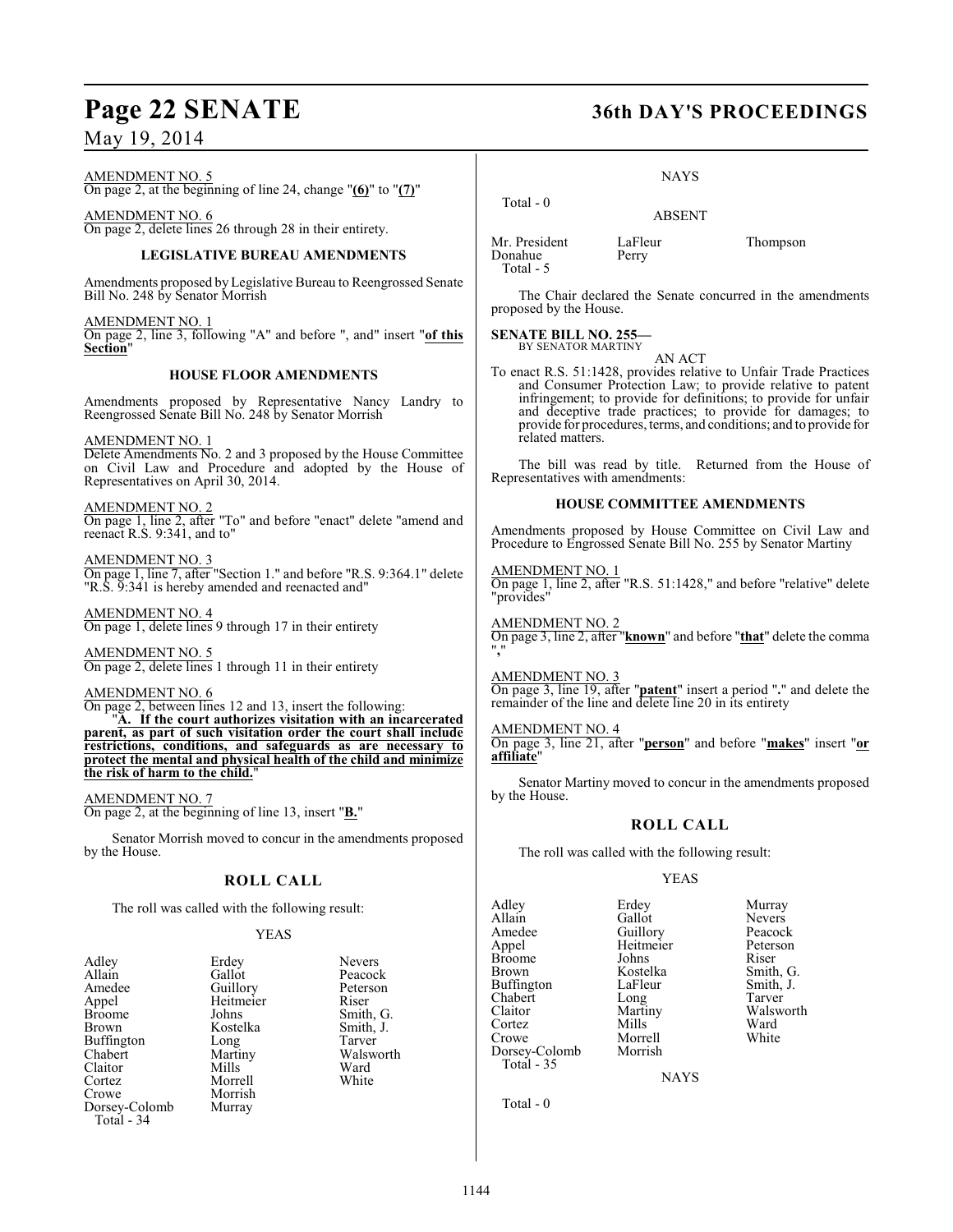#### ABSENT

Mr. President Perry<br>Donahue Thom Thompson Total - 4

The Chair declared the Senate concurred in the amendments proposed by the House.

#### **SENATE BILL NO. 307—** BY SENATOR CROWE

AN ACT

To amend and reenact R.S. 35:403(A) and (B), relative to hospital notaries; to provide relative to appointment of ex officio notaries by hospital service district hospitals; to provide certain terms, conditions, and procedures; and to provide for related matters.

The bill was read by title. Returned from the House of Representatives with amendments:

### **HOUSE COMMITTEE AMENDMENTS**

Amendments proposed by House Committee on Civil Law and Procedure to Reengrossed Senate Bill No. 307 by Senator Crowe

#### AMENDMENT NO. 1

On page 1, at the end of line 15, insert "**and**"

#### AMENDMENT NO. 2

On page 1, delete line 16 in its entirety and insert the following: "acknowledgments, and other documents, and shall be limited to matters within the"

Senator Crowe moved to concur in the amendments proposed by the House.

#### **ROLL CALL**

The roll was called with the following result:

#### YEAS

| Adley<br>Allain<br>Amedee<br>Appel<br><b>Broome</b><br>Brown<br><b>Buffington</b> | Erdey<br>Gallot<br>Guillory<br>Heitmeier<br>Johns<br>Kostelka<br>LaFleur | Murray<br><b>Nevers</b><br>Peacock<br>Peterson<br>Riser<br>Smith, G.<br>Smith, J. |
|-----------------------------------------------------------------------------------|--------------------------------------------------------------------------|-----------------------------------------------------------------------------------|
| Chabert<br>Claitor                                                                | Long<br>Martiny                                                          | Tarver<br>Walsworth                                                               |
| Cortez                                                                            | Mills                                                                    | Ward                                                                              |
| Crowe<br>Dorsey-Colomb<br>Total $-35$                                             | Morrell<br>Morrish                                                       | White                                                                             |
|                                                                                   | <b>NAYS</b>                                                              |                                                                                   |
| Total - 0                                                                         |                                                                          |                                                                                   |

#### ABSENT

| Mr. President | Perry    |
|---------------|----------|
| Donahue       | Thompson |
| Total $-4$    |          |

The Chair declared the Senate concurred in the amendments proposed by the House.

#### **SENATE BILL NO. 318—** BY SENATOR GARY SMITH

AN ACT

To amend and reenact R.S.  $32:1261(A)(1)(t)$ , relative to warranty repairs; to provide relative to unauthorized acts; to provide for exemptions; to provide for certain terms and conditions; and to provide for related matters.

## **36th DAY'S PROCEEDINGS Page 23 SENATE** May 19, 2014

The bill was read by title. Returned from the House of Representatives with amendments:

#### **HOUSE COMMITTEE AMENDMENTS**

Amendments proposed by House Committee on Commerce to Engrossed Senate Bill No. 318 by Senator Gary Smith

#### AMENDMENT NO. 1

On page 2, delete lines 3 through 21 in their entirety and insert the following:

"**(iii) A fleet owner or governmental entity that is authorized to perform warranty repairs on any of the following vehicles owned or leased by the fleet owner or governmental entity:**

**(aa) Those with a gross vehicle weight rating of twelve thousand pounds or more.**

**(bb) Those designed for the movement of property, freight, or goods in intrastate or interstate commerce.**

**(cc) Those designed for use in utility installation, maintenance, and repair.**

**(iv) The dealer that sold the vehicles listed in Item (iii) of this Subparagraph to the fleet owner or governmental entity may and a manufacturer that authorized the fleet owner or governmental entity to perform warranty repairs on the vehicles described in Item (iii) of this Subparagraph shall give notification of the authorization to the dealer located in the same community or territory where the fleet owner or governmental entity intends to perform the authorized warranty repairs. The notification shall include the type of warranty repairs authorized by the manufacturer.**

**(v) A fleet owner or governmental entity performing warranty repairs to the vehicles listed in Item (iii) of this Subparagraph shall meet the same requirements for special tools, equipment, and technician certification that are required of a franchise dealer that is authorized to make the same warranty repairs on the same makes and models of vehicles being repaired by a fleet owner or governmental entity.**

**(vi) A fleet owner or governmental entity authorized to perform warranty repairs to the vehicles listed in Item (iii) of this Subparagraph shall not make repairs to the internal drive train or the after-treatment exhaust system of such vehicles.**

**(vii) For the purposes of Items (iii) through (vii) of this Subparagraph, "fleet owner or governmental entity" shall mean a person who or unit of government that owns or leases for its own use or a renting or leasing company that rents to a third party ten or more of the vehicles listed in Item (iii) of this Subparagraph.** \* \* \*"

#### **HOUSE FLOOR AMENDMENTS**

Amendments proposed by Representative Miller to Engrossed Senate Bill No. 318 by Senator Gary Smith

#### AMENDMENT NO. 1

In House Committee Amendment No. 1, proposed by the House Committee on Commerce and adopted by the House of Representatives on April 30, 2014, on page 1, line 5, after "**following**" insert "**motor**"

#### AMENDMENT NO. 2

In House Committee Amendment No. 1, proposed by the House Committee on Commerce and adopted by the House of Representatives on April 30, 2014, on page 1, line 13, after "**sold the**" insert "**motor**"

#### AMENDMENT NO. 3

In House Committee Amendment No. 1, proposed by the House Committee on Commerce and adopted by the House of Representatives on April 30, 2014, on page 1, line 16, after "**on the**" insert "**motor**"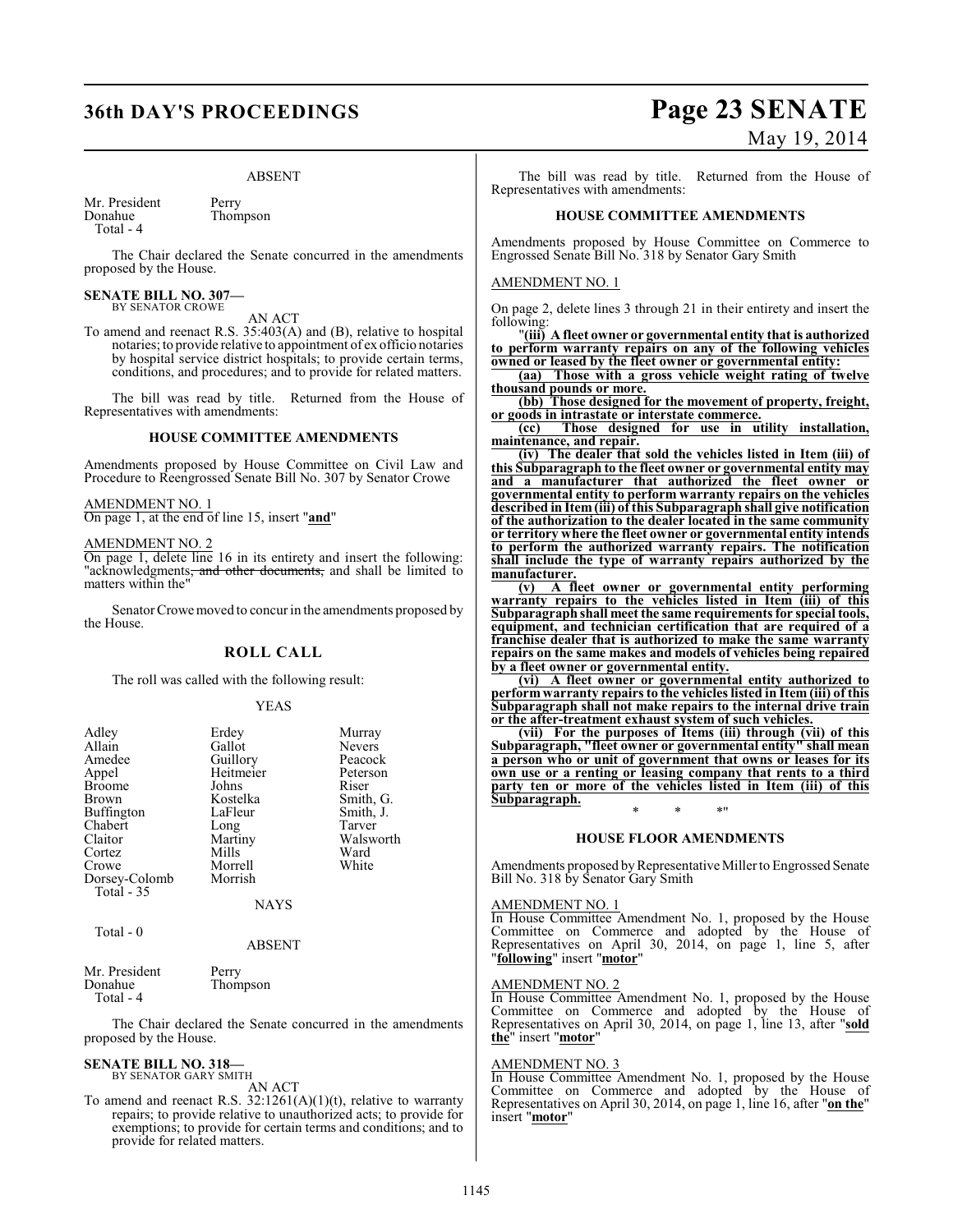#### AMENDMENT NO. 4

In House Committee Amendment No. 1, proposed by the House Committee on Commerce and adopted by the House of Representatives on April 30, 2014, on page 1, line 22, after "**to the**" insert "**motor**"

#### AMENDMENT NO. 5

In House Committee Amendment No. 1, proposed by the House Committee on Commerce and adopted by the House of Representatives on April 30, 2014, on page 1, line 25, after "**models of**" insert "**motor**"

### AMENDMENT NO. 6

In House Committee Amendment No. 1, proposed by the House Committee on Commerce and adopted by the House of Representatives on April 30, 2014, on page 1, line 28, after "**to the**" insert "**motor**"

#### AMENDMENT NO. 7

In House Committee Amendment No. 1, proposed by the House Committee on Commerce and adopted by the House of Representatives on April 30, 2014, on page 1, line 30, after "**such**" insert "**motor**"

#### AMENDMENT NO. 8

In House Committee Amendment No. 1, proposed by the House Committee on Commerce and adopted by the House of Representatives on April 30, 2014, on page 1, line 34, after "**of the**" insert "**motor**"

Senator Gary Smith moved to concur in the amendments proposed by the House.

#### **ROLL CALL**

The roll was called with the following result:

#### YEAS

| Adley         | Erdey     | Murray    |
|---------------|-----------|-----------|
| Allain        | Gallot    | Peacock   |
| Amedee        | Guillory  | Peterson  |
| Appel         | Heitmeier | Riser     |
| <b>Broome</b> | Johns     | Smith, G. |
| <b>Brown</b>  | Kostelka  | Smith, J. |
| Buffington    | LaFleur   | Tarver    |
| Chabert       | Long      | Thompson  |
| Claitor       | Martiny   | Walsworth |
| Cortez        | Mills     | Ward      |
| Crowe         | Morrell   | White     |
| Dorsey-Colomb | Morrish   |           |
| Total - 35    |           |           |
|               | NAYS      |           |

Total - 0

#### ABSENT

| Mr. President | <b>Nevers</b> |  |
|---------------|---------------|--|
| Donahue       | Perry         |  |
| Total - 4     |               |  |

The Chair declared the Senate concurred in the amendments proposed by the House.

## **SENATE BILL NO. 360—** BY SENATOR RISER

### AN ACT

To amend and reenact R.S. 47:1989.1(A) and (B) and to repeal R.S. 47:1989.1(C), relative to reimbursement of expenses incurred by assessors defending assessments; to provide for reimbursement for successfully defending the legality of an assessment; to require reimbursement from taxes related to the successfullydefended assessments and to provide procedures therefor; to provide for an effective date; and to provide for related matters.

### **Page 24 SENATE 36th DAY'S PROCEEDINGS**

The bill was read by title. Returned from the House of Representatives with amendments:

#### **HOUSE FLOOR AMENDMENTS**

Amendments proposed by Representative Havard to Engrossed Senate Bill No. 360 by Senator Riser

#### AMENDMENT NO. 1

On page 1, line 2, after "reenact" and before "to repeal" delete "R.S. 47:1989.1(A) and (B)" and insert "R.S. 47:1856 and 1989.1(A) and (B)"

#### AMENDMENT NO. 2

On page 1, line 6, after "therefor;" and before "to" insert the following: "to provide with respect to the protest of the assessed valuation of public service properties; to authorize certain parties to protest such valuations; to provide for the mailing of certain notices;

#### AMENDMENT NO. 3

On page 1, line 9, after "Section 1." and before "are hereby" delete "R.S. 47:1989.1(A) and (B)" and insert "R.S. 47:1856 and 1989.1(A) and (B)"

#### AMENDMENT NO. 4

On page 1, between lines 10 and 11, insert the following:

"§1856. Notice of valuation, hearings, appeals

A.(1) The Louisiana Tax Commission shall give notice of the initial determination of the assessed valuation in writing to the company, assessor, and each tax recipient body affected by the assessment. This notice shall be delivered by certified mail, return receipt requested addressed to, or by personal service upon, the officer or authorized agent of the company responsible for the filing of the annual report and this notice shall be delivered by first class mail to the assessor and each tax recipient body affected by the assessment. Except as provided in R.S. 47:1856(G), in the event that the company, assessor, or any tax recipient body affected by the assessment objects to the initial determination by the Louisiana Tax Commission, it may, within thirty days after receipt of the notice of that initial determination, file a protest in writing to the Louisiana Tax Commission which protest shall fully disclose the reason for protesting the initial determination.

(2) The initial determination by the Louisiana Tax Commission shall become final if no protest is filed with the Louisiana Tax Commission within thirty days after receipt by the company, assessor, or each tax recipient body of the notice of the initial determination.

(3) In the event that a protest is filed, the Louisiana Tax Commission shall grant a full and complete hearing to the company protesting party at a time and place to be determined by the Louisiana Tax Commission, but in no case shall the hearing be scheduled more than one hundred eighty days from the date the **company** party filed its written protest in the case of public service property. Such hearing shall not be consolidated with any other hearing with respect to any other protest filed in a different tax year by the taxpayer or by any other taxpayer of an initial determination of assessed valuation by the Louisiana Tax Commission.

B. At the hearing, the company protesting party shall assert all objections to the initial determination by the Louisiana Tax Commission and may file a statement under oath specifying each respect in which the initial determination is contested. The company protesting party may also offer full and complete testimony in support of its objections. Within thirty days following the Within thirty days following the completion of the hearing, the Louisiana Tax Commission shall notify the company protesting party, by the method specified in Subsection A of this Section, of its final determination.

C. Should the company protesting party not appear for a hearing scheduled pursuant to the provisions of Subsection A, or should the company protesting party fail to request a hearing on the initial determination by the Louisiana Tax Commission, the initial determination shall become the final determination of the Louisiana Tax Commission.

D.(1) Any company that is protesting party dissatisfied with the final determination of assessed valuation by the Louisiana Tax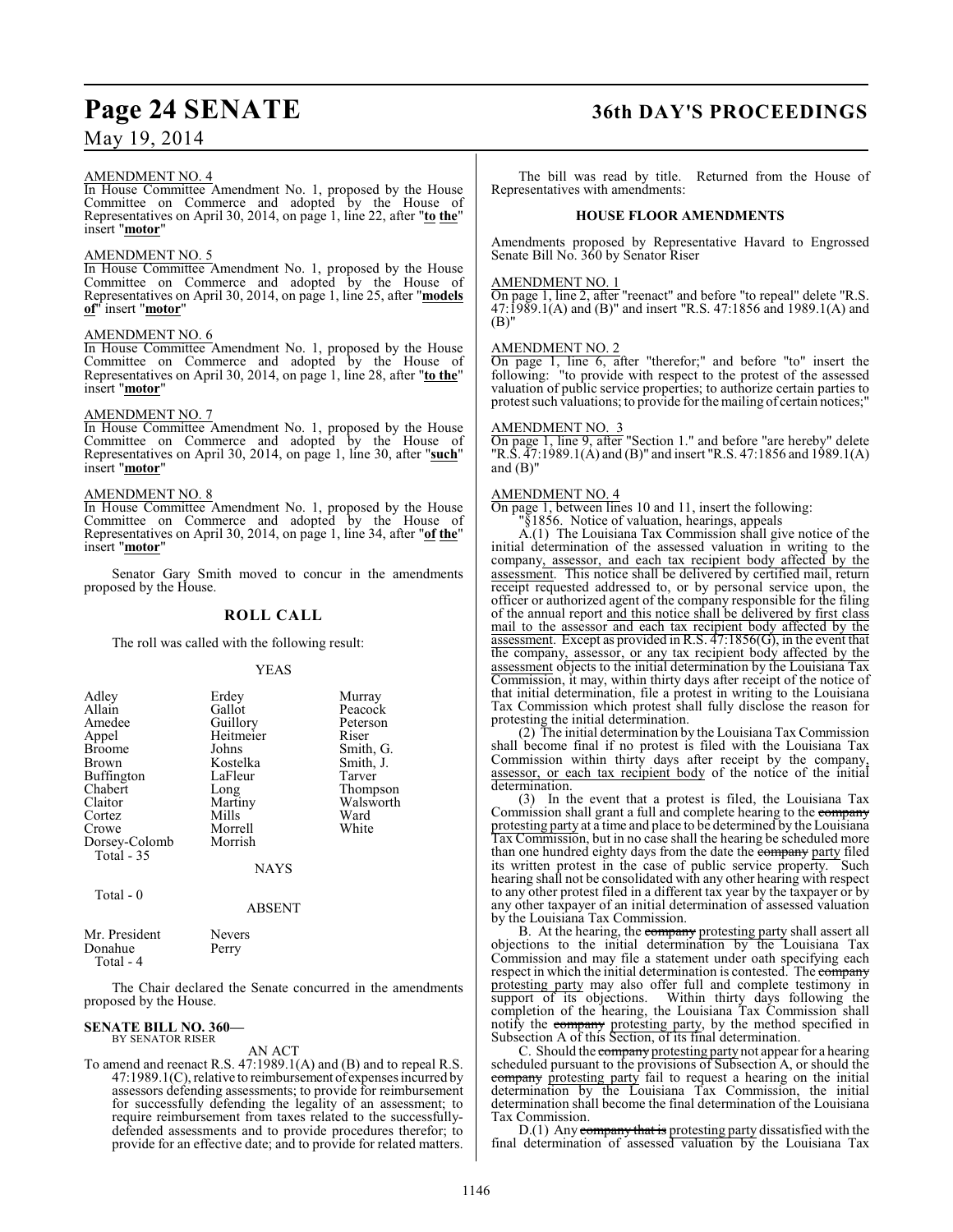#### Commission may institute suit appealing the correctness or legality of such final determination of assessed valuation for taxation by the Louisiana Tax Commission. However, to state a cause of action, the petition instituting such suit shall name the Louisiana Tax Commission as defendant and shall set forth not only the final determination of assessed valuation for taxation made by the Louisiana Tax Commission appealed from, but also the assessed valuation for taxation that the company protesting party deems to be correct and legal and the reasons therefor.

(2) The proceedings in such suit shall be tried by preference, whether or not out of term time<sup>1</sup>, at such at a time  $\pi s$  fixed by the district court. No new trial or rehearing shall be allowed.

(3) Any appeal from a judgment of the district court shall be heard by preference within sixty days of the lodging of the record in the court of appeal. The appeal shall be taken thirty days from the date the judgment of the district court is rendered. If such appeal is timely filed, any amount of taxes that were paid under protest pursuant to Subsection E of this Section shall remain segregated and invested pursuant to Subsection E of this Section and no bond or other security shall be necessary to perfect such appeal.

(4) In the event the supreme court grants a writ of certiorari, the court shall hear the appeal on the next regular docket of the court.

E. Any company instituting suit under the provisions of Subsection D of this Section shall pay the disputed portion of its taxes under protest to the officer or officers designated by law for the collection of such taxes and shall cause notice or notices to issue in such suit to such officer or officers as provided in R.S. 47:2134(B). However, the portion of taxes that are not in dispute by the taxpayer shall be paid without being made subject to the protest.

 $F.(\tilde{1})$  If the assessed valuation finally determined by the court is greater than the company's own assessed valuation determined by the protesting party, the court shall enter judgment against the company for the additional taxes due together with interest at the actual rate earned on the funds paid under protest, segregated and invested, which interest shall be paid solely from such funds. In any case in which a judgment is entered against the company, each tax recipient body shall remit an amount equal to ten percent of the proceeds received pursuant to the judgment to the Louisiana Tax Commission, which shall then forward such amount directly to the state treasurer.

(2) If the taxpayer prevails, the court shall enter judgment against the officer or officers designated by law for the collection of such taxes ordering such officer or officers to immediately refund to the company the amount of any overpayment of taxes together with interest at the actual rate earned on the funds paid under protest, segregated and invested during the period, from the date such funds were received by such officer or officers to the date of such refund or refunds, which interest shall be paid solely from such funds.

G. Any taxpayer, assessor, or tax recipient body asserting that a law or laws, including the application thereof, related to the valuation or assessment of public service properties is in violation of any act of the Congress of the United States, the Constitution of the United States, or the constitution of the state shall file suit in accordance with the provisions of R.S. 47:2134(C) and (D). The provisions of R.S. 47:1856(E) and (F) shall be applicable to such proceedings; however, any party filing suit in accordance with the provisions of this Section shall ensure that the following are parties to the suit: the taxpayer, the tax commission, all affected tax recipient bodies, and all affected assessors and the officers responsible for the collection of any taxes owed pursuant to such assessment shall be made parties to such suit. If such suit affects assessments of property located in more than one parish, such suit may be brought in either the district court for the parish in which the tax commission is domiciled or the district court of any one of the parishes in which the property is located and assessed. No bond or other security shall be necessary to perfect an appeal in such suit. Any appeal from a judgment of the district court shall be heard by preference within sixty days of the lodging of the record in the court of appeal. The appeal shall be taken thirty days from the date the judgment of the district court is rendered."

Senator Riser moved to reject the amendments proposed by the House.

## **36th DAY'S PROCEEDINGS Page 25 SENATE** May 19, 2014

### **ROLL CALL**

The roll was called with the following result:

#### YEAS

| Adley<br>Allain<br>Amedee<br>Appel<br><b>Broome</b><br>Brown<br>Buffington<br>Chabert<br>Claitor<br>Cortez | Erdey<br>Gallot<br>Guillory<br>Heitmeier<br>Johns<br>Kostelka<br>LaFleur<br>Long<br>Martiny<br>Mills | <b>Nevers</b><br>Peacock<br>Riser<br>Smith, G.<br>Smith, J.<br>Tarver<br>Thompson<br>Walsworth<br>Ward<br>White |
|------------------------------------------------------------------------------------------------------------|------------------------------------------------------------------------------------------------------|-----------------------------------------------------------------------------------------------------------------|
| Crowe<br>Dorsey-Colomb<br>Total - 34                                                                       | Morrell<br>Morrish<br><b>NAYS</b>                                                                    |                                                                                                                 |
| Murray<br>Total - 2                                                                                        | Peterson                                                                                             |                                                                                                                 |

#### ABSENT

Mr. President Donahue Perry Total - 3

The Chair declared the Senate rejected the amendments proposed by the House.

### **SENATE BILL NO. 402—**

BY SENATOR MILLS

AN ACT To amend and reenact R.S. 13:5713(A) and 5715(A), R.S.  $14:30(B)(1)$ , and  $95(H)$ , and R.S. 17:2355.1, relative to coroners; to provide relative to duties; to provide relative to duties regarding paupers; to include coroners as peace officers for certain purposes; to provide for the carrying of concealed weapons by coroners; to provide relative to the search and disclosure of records by coroners; and to provide for related matters.

The bill was read by title. Returned from the House of Representatives with amendments:

#### **LEGISLATIVE BUREAU AMENDMENTS**

Amendments proposed by Legislative Bureau to Engrossed Senate Bill No. 402 by Senator Mills

#### AMENDMENT NO. 1

On page 3, line 11, following "**or**" change "**corner**" to "**coroner**"

Senator Mills moved to concur in the amendments proposed by the House.

#### **ROLL CALL**

The roll was called with the following result:

#### YEAS

Adley Erdey Nevers Allain Callot Gallot Gallot Peacock<br>Amedee Guillory Peterson Amedee Guillory Peterson<br>
Appel Heitmeier Riser Appel Heitmeier<br>Broome Johns Broome Johns Smith, G.<br>Brown Kostelka Smith, J. Buffington LaFle<br>Chabert Long Chabert Long Thompson<br>Claitor Martiny Walsworth Cortez Mills Ward<br>Crowe Morrell White Crowe Morrell

Kostelka Smith,<br>LaFleur Tarver Martiny Walsworth<br>
Mills Ward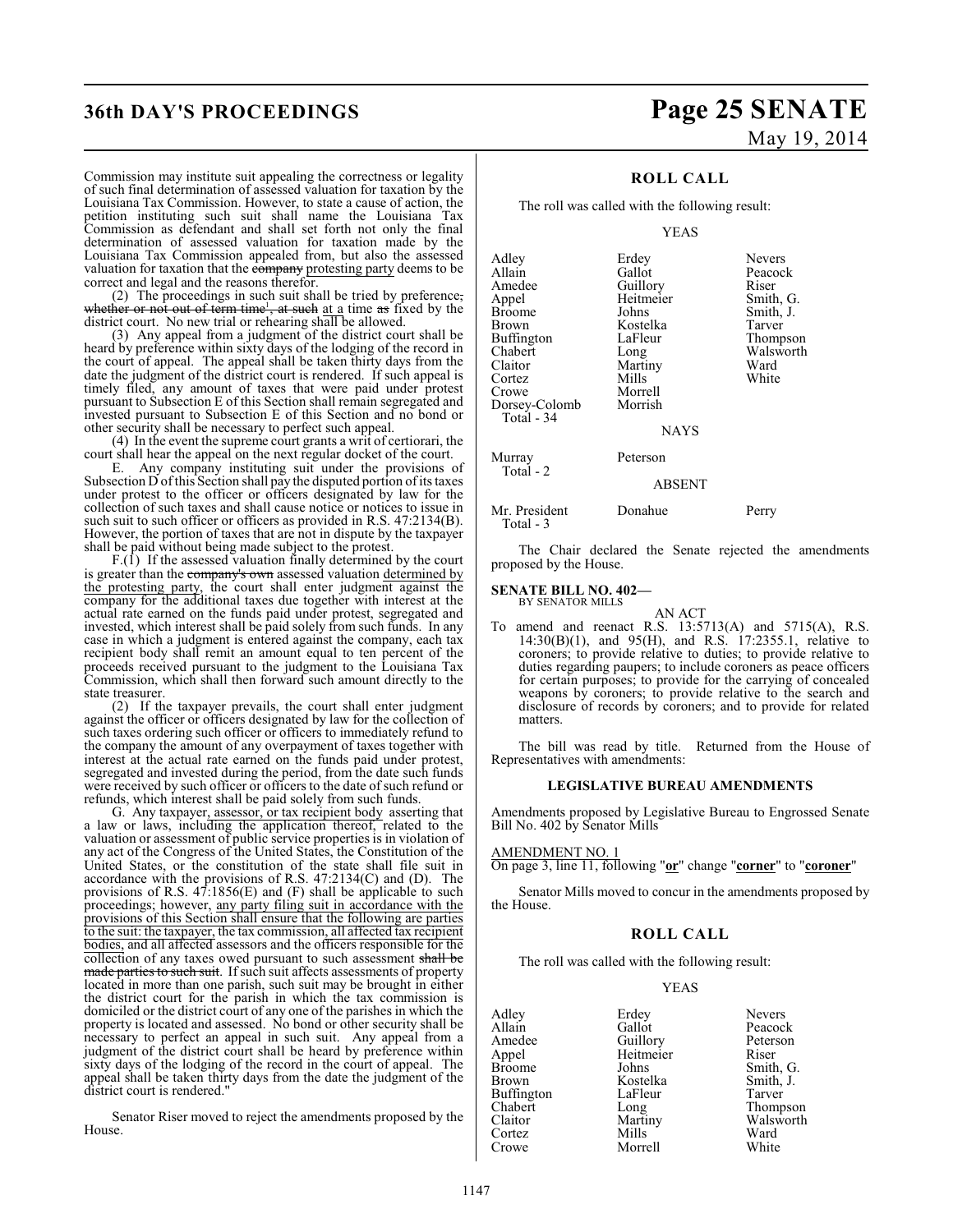Dorsey-Colomb Morrish Total - 35

NAYS

Murray

Total - 1

ABSENT

Mr. President Donahue Perry Total - 3

The Chair declared the Senate concurred in the amendments proposed by the House.

#### **SENATE BILL NO. 476—** BY SENATOR GARY SMITH

AN ACT

To enact R.S. 40:1462 and 1463, relative to driver training; to provide for bond requirements; to provide for cease and desist orders; and to provide for related matters.

The bill was read by title. Returned from the House of Representatives with amendments:

#### **LEGISLATIVE BUREAU AMENDMENTS**

Amendments proposed by Legislative Bureau to Reengrossed Senate Bill No. 476 by Senator Gary Smith

AMENDMENT NO. 1 On page 1, line 13, change "**fails**" to "**fail**"

AMENDMENT NO. 2 On page 2, line 5, following "**the**" insert "**Department of Public Safety and Corrections,**"

AMENDMENT NO. 3 On page 2, line 22, following "**The**" insert "**Department of Public Safety and Corrections,**"

AMENDMENT NO. 4 On page 2, line 23, change "**Part**" to "**Section**"

AMENDMENT NO. 5 On page 2, line 25, change "**Post Office**" to "**Postal Service**"

AMENDMENT NO. 6 On page 2, line 29, change "**post office**" to "**postal service**"

Senator Gary Smith moved to concur in the amendments proposed by the House.

### **ROLL CALL**

The roll was called with the following result:

### YEAS

| Adley             | Erdey     | Murray        |
|-------------------|-----------|---------------|
| Allain            | Gallot    | <b>Nevers</b> |
| Amedee            | Guillory  | Peacock       |
| Appel             | Heitmeier | Peterson      |
| <b>Broome</b>     | Johns     | Riser         |
| Brown             | Kostelka  | Smith, G.     |
| <b>Buffington</b> | LaFleur   | Smith, J.     |
| Chabert           | Long      | Tarver        |
| Claitor           | Martiny   | Thompson      |
| Cortez            | Mills     | Walsworth     |
| Crowe             | Morrell   | Ward          |
| Dorsey-Colomb     | Morrish   | White         |
| Total - 36        |           |               |
|                   | NAYS      |               |

 $Total = 0$ 

## Page 26 SENATE 36th DAY'S PROCEEDINGS

#### ABSENT

Mr. President Donahue Perry Total - 3

The Chair declared the Senate concurred in the amendments proposed by the House.

**SENATE BILL NO. 478—** BY SENATOR CLAITOR

AN ACT

To enact R.S. 13:996.69, relative to courts and judicial procedure; to authorize all courts in East Baton Rouge Parish to levy a warrant recall fee to fund a misdemeanor detention facility; to provide for the collection of the fee; to provide for the expenditure of funds collected; to provide reporting requirements; and to provide for related matters.

The bill was read by title. Returned from the House of Representatives with amendments:

### **HOUSE COMMITTEE AMENDMENTS**

Amendments proposed by House Committee on Judiciary to Engrossed Senate Bill No. 478 by Senator Claitor

#### AMENDMENT NO. 1

On page 1, line 2, after "enact" and before the comma "," delete "R.S. 13:996.69" and insert "R.S. 13:1000.10, 1415, 2002.1, 2488.40, and Part X of Chapter 7 of Title 13 of the Louisiana Revised Statutes of 1950, to be comprised of R.S. 13:2489.1"

#### AMENDMENT NO. 2

On page 1, line 9, after "Section 1." and before "hereby" delete "R.S. 13:996.69 is" and insert "R.S. 13:1000.10, 1415, 2002.1, 2488.40, and Part X of Chapter 7 of Title 13 of the Louisiana Revised Statutes of 1950, comprised of R.S. 13:2489.1, are"

#### AMENDMENT NO. 3

On page 1, delete lines 10 through 17 in their entirety and insert the following:

"**§1000.10. Nineteenth Judicial District Court; additional warrant recall fees; Misdemeanor Detention Fund**

**The Nineteenth Judicial District Court shall levy and impose a warrant recall fee of fifty dollars on all persons who fail to appear as ordered on all misdemeanor offenses and traffic offenses where a warrant for arrest is issued, the proceeds of which shall be used to pay the expenses of operating a misdemeanor detention facility in the parish.**

**B. The clerk of court shall place all sums collected or received pursuant to this Section with the finance director for the parish of East Baton Rouge, who shall place the funds in a separate account to be designated as the Misdemeanor Detention Fund. All monies in this account shall be used solely for the purpose of paying expenses associated with the operation of a misdemeanor detention facility in the parish. The finance director shall cause to be conducted annually an audit of the fund and the books and accounts relating thereto, and shall file the same with the office of the legislative auditor, where it shall be available for public inspection.**

All law enforcement agencies within the parish shall **confer for the purpose of creating and implementing additional pilot programs for the periodic targeted enforcement of outstanding warrants until sufficient revenues are generated to sustain the permanent operation of the misdemeanor detention facility.**

**D. The mayor-president for the parish of East Baton Rouge shall be authorized to expend funds and enter into cooperative endeavor agreements with all courts, the sheriff of East Baton Rouge Parish, and all other law enforcement agencies within the parish in order to carry out the provisions of this Section, subject to the approval of the Metropolitan Council of East Baton Rouge Parish.**

**E. The mayor-president through the finance department shall report quarterly to the Metropolitan Council and the courts**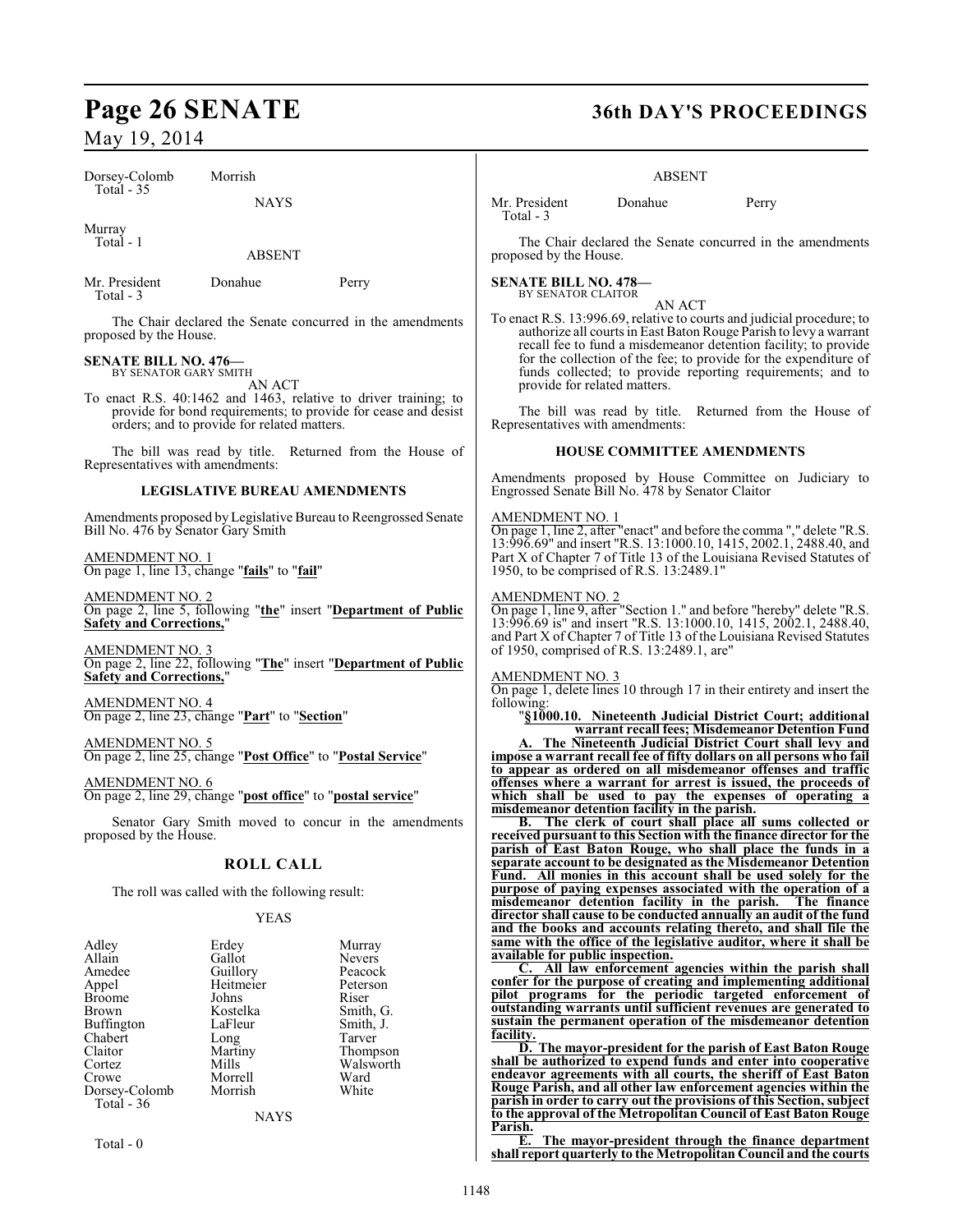### **36th DAY'S PROCEEDINGS Page 27 SENATE**

# May 19, 2014

**within the parish on the matters set forth in this Section, including recommendations regarding necessary adjustments and the financial feasibility of the misdemeanor warrant enforcement programs.**

\* \* \* **§1415. East Baton Rouge Parish Family Court; additional**

**warrant recall fees; Misdemeanor Detention Fund A. The East Baton Rouge Parish Family Court shall levy and impose a warrant recall fee of fifty dollars on all persons who fail to appear as ordered on all misdemeanor offenses and traffic offenses where a warrant for arrest is issued, the proceeds of which shall be used to pay the expenses of operating a misdemeanor detention facility in the parish.**

**B. The clerk of court shall place all sums collected or received pursuant to this Section with the finance director for the parish of East Baton Rouge, who shall place the funds in a separate account to be designated as the Misdemeanor Detention Fund. All monies in this account shall be used solely for the purpose of paying expenses associated with the operation of a misdemeanor detention facility in the parish. The finance director shall cause to be conducted annually an audit of the fund and the books and accounts relating to the fund, and shall file the same with the office of the legislative auditor, where it shall be available for public inspection.**

All law enforcement agencies within the parish shall **confer for the purpose of creating and implementing additional pilot programs for the periodic targeted enforcement of outstanding warrants until sufficient revenues are generated to sustain the permanent operation of the misdemeanor detention facility.**

**D. The mayor-president for the parish of East Baton Rouge shall be authorized to expend funds and enter into cooperative endeavor agreements with all courts, the sheriff of East Baton Rouge Parish, and all other law enforcement agencies within the parish in order to carry out the provisions of this Section, subject to the approval of the Metropolitan Council of East Baton Rouge Parish.**

**E. The mayor-president through the finance department shall report quarterly to the Metropolitan Council and the courts within the parish on the matters set forth in this Section, including recommendations regarding necessary adjustments and the financial feasibility of the misdemeanor warrant enforcement programs.**

\* \* \* **§2002.1. Baton Rouge City Court; additional warrant recall fees; Misdemeanor Detention Fund**

**The Baton Rouge City Court shall levy and impose a warrant recall fee of fifty dollars on all persons who fail to appear as ordered on all misdemeanor offenses and traffic offenses where a warrant for arrest is issued, the proceeds of which shall be used to pay the expenses of operating a misdemeanor detention facility in the parish.**

**B. The clerk of court shall place all sums collected or received pursuant to this Section with the finance director for the parish of East Baton Rouge, who shall place the funds in a separate account to be designated as the Misdemeanor Detention Fund. All monies in this account shall be used solely for the purpose of paying expenses associated with the operation of a misdemeanor detention facility in the parish. The finance director shall cause to be conducted annually an audit of the fund and the books and accounts relating thereto, and shall file the same with the office of the legislative auditor, where it shall be available for public inspection.**

**C. All law enforcement agencies within the parish shall confer for the purpose of creating and implementing additional pilot programs for the periodic targeted enforcement of outstanding warrants until sufficient revenues are generated to sustain the permanent operation of the misdemeanor detention facility.**

**D. The mayor-president for the parish of East Baton Rouge shall be authorized to expend funds and enter into cooperative endeavor agreements with all courts, the sheriff of East Baton Rouge Parish, and all other law enforcement agencies within the parish in order to carry out the provisions of this Section, subject** **to the approval of the Metropolitan Council of East Baton Rouge Parish.**

**E. The mayor-president through the finance department shall report quarterly to the Metropolitan Council and the courts within the parish on the matters set forth in this Section, including recommendations regarding necessary adjustments and the financial feasibility of the misdemeanor warrant enforcement programs.**

**F. Notwithstanding any other provision of law to the contrary, the fees provided for in this Section, shall be in addition to any other lawfully imposed costs, fees, fines, or forfeitures.**

#### \* \* \* **§2488.40. Baker City Court; additional warrant recall fees; Misdemeanor Detention Fund**

**A. The Baker City Court shall levy and impose a warrant recall fee of fifty dollars on all persons who fail to appear as ordered on all misdemeanor offenses and traffic offenses where a warrant for arrest is issued, the proceeds of which shall be used to pay the expenses of operating a misdemeanor detention facility in the parish.**

**B. The clerk of court shall place all sums collected or received pursuant to this Section with the finance director for the parish of East Baton Rouge, who shall place the funds in a separate account to be designated as the Misdemeanor Detention Fund. All monies in this account shall be used solely for the purpose of paying expenses associated with the operation of a misdemeanor detention facility in the parish. The finance director shall cause to be conducted annually an audit of the fund and the books and accounts relating thereto, and shall file the same with the office of the legislative auditor, where it shall be available for public inspection.**

**C. All law enforcement agencies within the parish shall confer for the purpose of creating and implementing additional pilot programs for the periodic targeted enforcement of outstanding warrants until sufficient revenues are generated to sustain the permanent operation of the misdemeanor detention facility.**

**D. The mayor-president for the parish of East Baton Rouge shall be authorized to expend funds and enter into cooperative endeavor agreements with all courts, the sheriff of East Baton Rouge Parish, and all other law enforcement agencies within the parish in order to carry out the provisions of this Section, subject to the approval of the Metropolitan Council of East Baton Rouge Parish.**

**E. The mayor-president through the finance department shall report quarterly to the Metropolitan Council and the courts within the parish on the matters set forth in this Section, including recommendations regarding necessary adjustments and the financial feasibility of the misdemeanor warrant enforcement programs.**

#### \* \* \* **PART X. ZACHARY**

**§2489.1. Zachary City Court; additional warrant recall fees; Misdemeanor Detention Fund**

**A. The Zachary City Court shall levy and impose a warrant recall fee of fifty dollars on all persons who fail to appear as ordered on all misdemeanor offenses and traffic offenses where a warrant for arrest is issued, the proceeds of which shall be used to pay the expenses of operating a misdemeanor detention facility in the parish.**

**B. The clerk of court shall place all sums collected or received pursuant to this Section with the finance director for the parish of East Baton Rouge, who shall place the funds in a separate account to be designated as the Misdemeanor Detention Fund. All monies in this account shall be used solely for the purpose of paying expenses associated with the operation of a misdemeanor detention facility in the parish. The finance director shall cause to be conducted annually an audit of the fund and the books and accounts relating thereto, and shall file the same with the office of the legislative auditor, where it shall be available for public inspection.**

**C. All law enforcement agencies within the parish shall confer for the purpose of creating and implementing additional pilot programs for the periodic targeted enforcement of**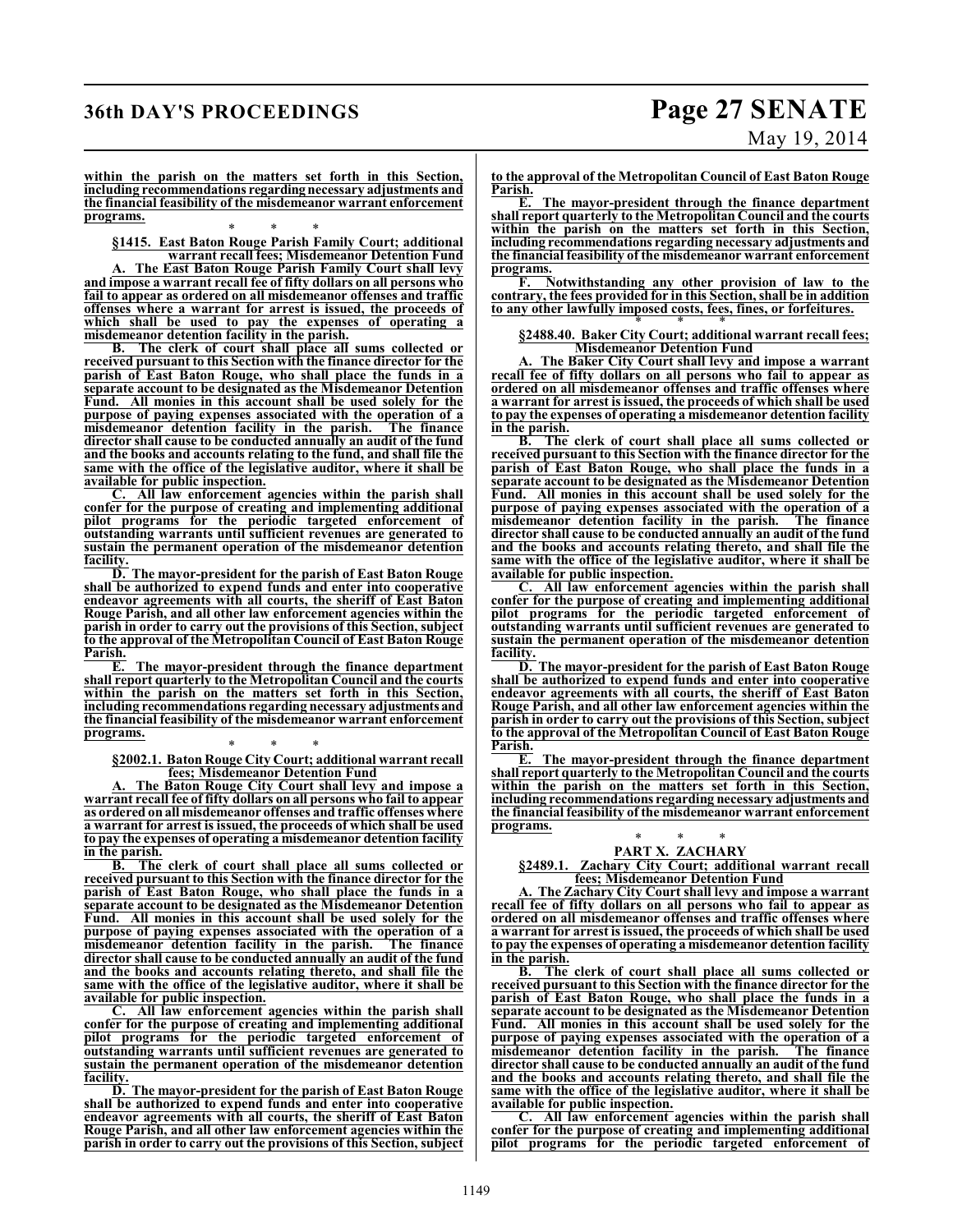### **Page 28 SENATE 36th DAY'S PROCEEDINGS**

May 19, 2014

**outstanding warrants until sufficient revenues are generated to sustain the permanent operation of the misdemeanor detention facility.**

**D. The mayor-president for the parish of East Baton Rouge shall be authorized to expend funds and enter into cooperative endeavor agreements with all courts, the sheriff of East Baton Rouge Parish, and all other law enforcement agencies within the parish in order to carry out the provisions of this Section, subject to the approval of the Metropolitan Council of East Baton Rouge Parish.**

**E. The mayor-president through the finance department shall report quarterly to the Metropolitan Council and the courts within the parish on the matters set forth in this Section, including recommendations regarding necessary adjustments and the financial feasibility of the misdemeanor warrant enforcement** programs.

#### AMENDMENT NO. 4

On page 2, delete lines 1 through 24 in their entirety

#### **HOUSE FLOOR AMENDMENTS**

Amendments proposed by Representative Alfred Williams to Engrossed Senate Bill No. 478 by Senator Claitor

#### AMENDMENT NO. 1

In Amendment No. 3 proposed by the House Committee on Judiciary and adopted by the House on April 30, 2014, on page 1, at the end of line 17, insert "No more than four warrant recall fees shall be imposed by each judge against any person pursuant to the provisions of this Subsection.

#### AMENDMENT NO. 2

In Amendment No. 3 proposed by the House Committee on Judiciary and adopted by the House on April 30, 2014, on page 2, line 35, after "**of**" and before "**dollars**" change "**fifty**" to "**twenty-five**"

#### AMENDMENT NO. 3

In Amendment No. 3 proposed by the House Committee on Judiciary and adopted by the House on April 30, 2014, on page 2, at the end of line 38, insert "No more than four warrant recall fees shall be imposed by each judge against any person pursuant to the provisions of this Subsection.

#### AMENDMENT NO. 4

In Amendment No. 3 proposed by the House Committee on Judiciary and adopted by the House on April 30, 2014, on page 3, at the end of line 16, insert "No more than four warrant recall fees shall be imposed by each judge against any person pursuant to the provisions of this Subsection."

#### AMENDMENT NO. 5

In Amendment No. 3 proposed by the House Committee on Judiciary and adopted by the House on April 30, 2014, on page 3, at the end of line 50, insert "No more than four warrant recall fees shall be imposed by each judge against any person pursuant to the provisions of this Subsection."

Senator Claitor moved to concur in the amendments proposed by the House.

### **ROLL CALL**

The roll was called with the following result:

#### YEAS

| Erdey     | Nevers  |
|-----------|---------|
| Gallot    | Peacoc  |
| Guillory  | Peterso |
| Heitmeier | Riser   |
| Johns     | Smith,  |
|           |         |

ot Peacock<br>
ory Peterson lory Peterson<br>
meier Riser Smith, G. Brown LaFleur Smith, J.<br>Buffington Long Tarver Buffington Long<br>Chabert Martiny Chabert Martiny Thompson<br>Claitor Mills Walsworth Claitor Mills Walsworth Cortez Morrell Ward Morrish<br>Murray Dorsey-Colomb Total - 35 Total - 0

NAYS

ABSENT

Mr. President Kostelka<br>Donahue Perry Donahue Total - 4

The Chair declared the Senate concurred in the amendments proposed by the House.

**SENATE BILL NO. 525—** BY SENATORS ADLEY, THOMPSON AND WARD

AN ACT

To enact R.S. 45:302.1, relative to the Louisiana Public Service Commission; to provide with respect to abandonment of interstate pipelines located wholly within the state; and to provide for related matters.

The bill was read by title. Returned from the House of Representatives with amendments:

### **HOUSE COMMITTEE AMENDMENTS**

Amendments proposed by House Committee on Commerce to Reengrossed Senate Bill No. 525 by Senator Adley

#### AMENDMENT NO. 1

On page 2, between lines 16 and 17, insert the following:

"**F. The provisions of this Section shall not apply if the owner or operator of the interstate pipeline seeking abandonment has done all of the following:**

**(1) Reached a writtenagreement with the existing customers that provides for the continued availability and supply of natural gas from the interstate pipeline or for the supply and delivery of natural gas from alternative sources.**

**(2) Filed the agreement referenced in Paragraph (1) of this Subsection as an uncontested settlement with the Federal Energy Regulatory Commission and the Federal Energy Regulatory Commission has issued a final order approving such uncontested settlement without change and such settlement is no longer subject to appeal.**

**(3) Provided a copy of the uncontested settlement agreement and the final order of the Federal Energy Regulatory Commission, both referenced in Paragraph (2) of this Subsection, to the Louisiana Public Service Commission.**"

Senator Adley moved to concur in the amendments proposed by the House.

### **ROLL CALL**

The roll was called with the following result:

YEAS

Adley Erdey Murray Allain Gallot Nevers<br>
Amedee Guillory Peacock Amedee Guillory Peacock<br>Appel Heitmeier Peterson Heitmeier Peters<br>
Johns Riser Broome Johns Riser<br>Brown Kostelka Smith, G. Kostelka Smith, G.<br>LaFleur Smith, J. Buffington LaFleur Smith,<br>
Chabert Long Tarver

Chabert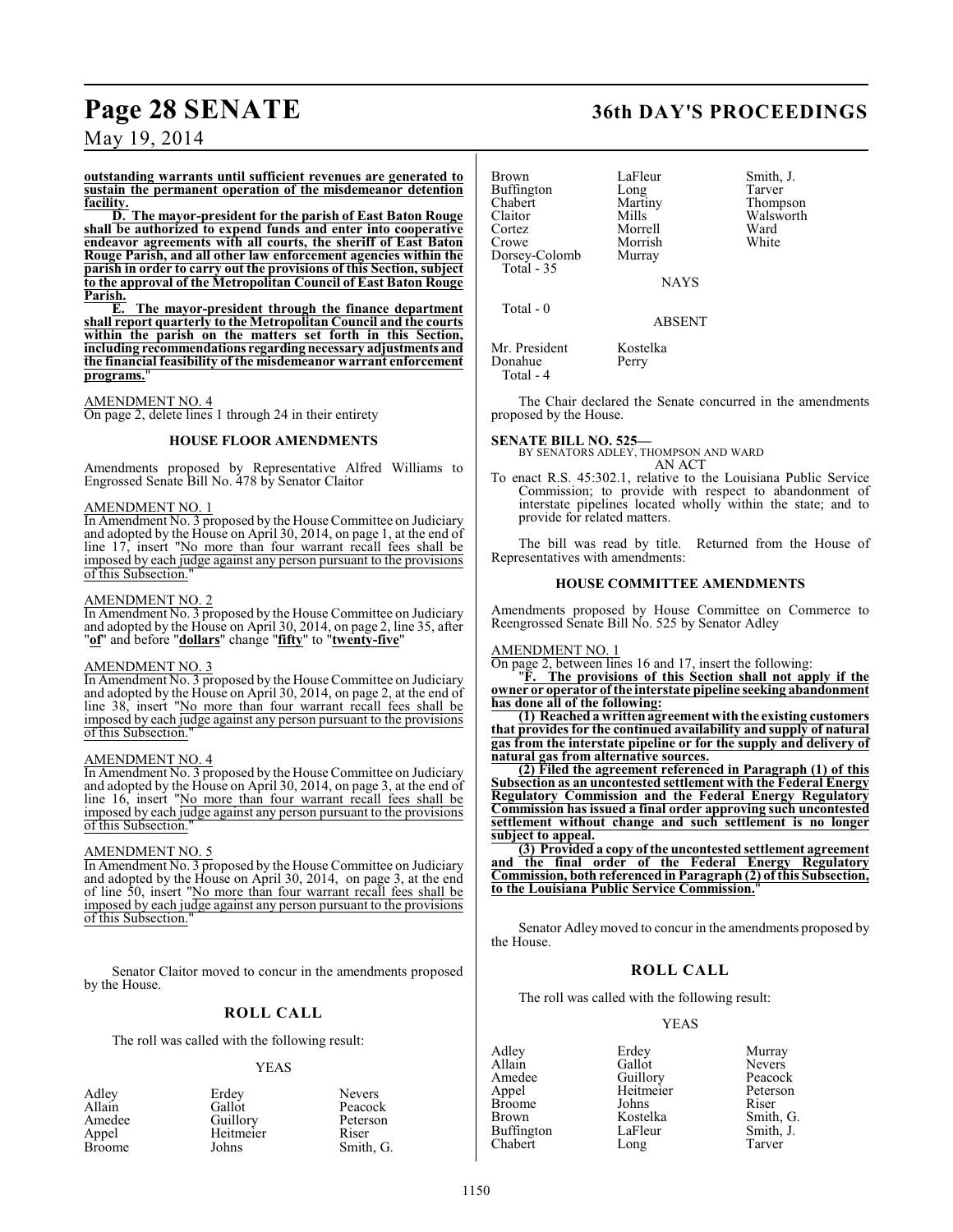## **36th DAY'S PROCEEDINGS Page 29 SENATE**

| Claitor       | Martiny     | Thompson  |
|---------------|-------------|-----------|
| Cortez        | Mills       | Walsworth |
| Crowe         | Morrell     | Ward      |
| Dorsey-Colomb | Morrish     | White     |
| Total $-36$   |             |           |
|               | <b>NAYS</b> |           |

Total - 0

ABSENT

| Mr. President<br>Total - 3 | Donahue | Perry |
|----------------------------|---------|-------|
|                            |         |       |

The Chair declared the Senate concurred in the amendments proposed by the House.

**SENATE BILL NO. 538—** BY SENATORS JOHN SMITH, ALLAIN, BUFFINGTON, CLAITOR, DORSEY-COLOMB, ERDEY, GUILLORY, HEITMEIER, MILLS AND NEVERS

AN ACT

To enact Part III-B of Chapter 2 of Title 29 of the Louisiana Revised Statutes of 1950, to be comprised of R.S. 29:331, relative to the Military Airborne Hazards and Open Burn Pit Registry; to provide for the duties and powers of the secretary of the Department of Veterans Affairs; to provide terms, conditions and requirements; and to provide for related matters.

The bill was read by title. Returned from the House of Representatives with amendments:

#### **HOUSE FLOOR AMENDMENTS**

Amendments proposed by Representative Barrow to Engrossed Senate Bill No. 538 by Senator John Smith

#### AMENDMENT NO. 1

On page 2, after line 24, insert the following:

"Section 2. This Act shall be known and may be cited as the Staff Sergeant William Austin Daniel Military Airborne Hazards and Open Burn Pit Registry Act of 2014."

Senator John Smith moved to concur in the amendments proposed by the House.

#### **ROLL CALL**

The roll was called with the following result:

#### YEAS

| Adley         | Erdey          | Murray        |
|---------------|----------------|---------------|
| Allain        | Gallot         | <b>Nevers</b> |
| Amedee        | Guillory       | Peacock       |
| Appel         | Heitmeier      | Peterson      |
| <b>Broome</b> | Johns          | Riser         |
| Brown         | Kostelka       | Smith, G.     |
| Buffington    | LaFleur        | Smith, J.     |
| Chabert       | Long           | Tarver        |
| Claitor       | Martiny        | Thompson      |
| Cortez        | Mills          | Walsworth     |
| Crowe         | Morrell        | Ward          |
| Dorsey-Colomb | Morrish        | White         |
| Total - 36    |                |               |
|               | <b>ATA SZC</b> |               |

NAYS

Total - 0

ABSENT

| Mr. President | Donahue | Perry |
|---------------|---------|-------|
| Total - 3     |         |       |

The Chair declared the Senate concurred in the amendments proposed by the House.

## May 19, 2014

#### **Senate Bills and Joint Resolutions on Third Reading and Final Passage**

**SENATE BILL NO. 91—** BY SENATOR BROWN

AN ACT To amend and reenact R.S.  $39:112(C)(2)$  and to enact R.S.  $39:112(C)(1)(d)$ , relative to capital outlay; to provide for the submission of capital outlay budget requests for certain projects resulting from a national or state declared disaster; to provide for definitions; to provide for an effective date; and to provide for related matters.

The bill was read by title. Senator Brown moved the final passage of the bill.

#### **ROLL CALL**

The roll was called with the following result:

#### YEAS

| Adley<br>Allain<br>Amedee<br>Appel<br>Broome<br>Brown<br>Buffington<br>Chabert<br>Cortez<br>Crowe<br>Dorsey-Colomb<br>Total - 32 | Erdey<br>Gallot<br>Guillory<br>Heitmeier<br>Johns<br>Kostelka<br>LaFleur<br>Long<br>Martiny<br>Mills<br>Morrell | Morrish<br>Murray<br><b>Nevers</b><br>Peacock<br>Peterson<br>Smith, G.<br>Smith, J.<br>Tarver<br>Ward<br>White |
|----------------------------------------------------------------------------------------------------------------------------------|-----------------------------------------------------------------------------------------------------------------|----------------------------------------------------------------------------------------------------------------|
|                                                                                                                                  | <b>NAYS</b>                                                                                                     |                                                                                                                |
| Claitor<br>Total - 3                                                                                                             | Riser                                                                                                           | Walsworth                                                                                                      |
|                                                                                                                                  | <b>ABSENT</b>                                                                                                   |                                                                                                                |

Mr. President Perry<br>Donahue Thom Thompson Total - 4

The Chair declared the bill was passed and ordered it sent to the House. Senator Brown moved to reconsider the vote by which the bill was passed and laid the motion on the table.

#### **SENATE BILL NO. 271—** BY SENATOR MURRAY

AN ACT

To amend and reenact R.S. 18:621, relative to elections; to provide relative to vacancies in the office of a judge; to provide for the calling of elections; to provide certain terms, conditions, procedures, requirements and effects; and to provide for related matters.

#### **Floor Amendments**

Senator Martiny sent up floor amendments.

#### **SENATE FLOOR AMENDMENTS**

Amendments proposed by Senator Martiny on behalf of the Legislative Bureau to Engrossed Senate Bill No. 271 by Senator Murray

#### AMENDMENT NO. 1

On page 2, line 1, following "**or**" and before "**the**" insert "**if**"

On motion of Senator Martiny, the amendments were adopted.

The bill was read by title. Senator Murray moved the final passage of the amended bill.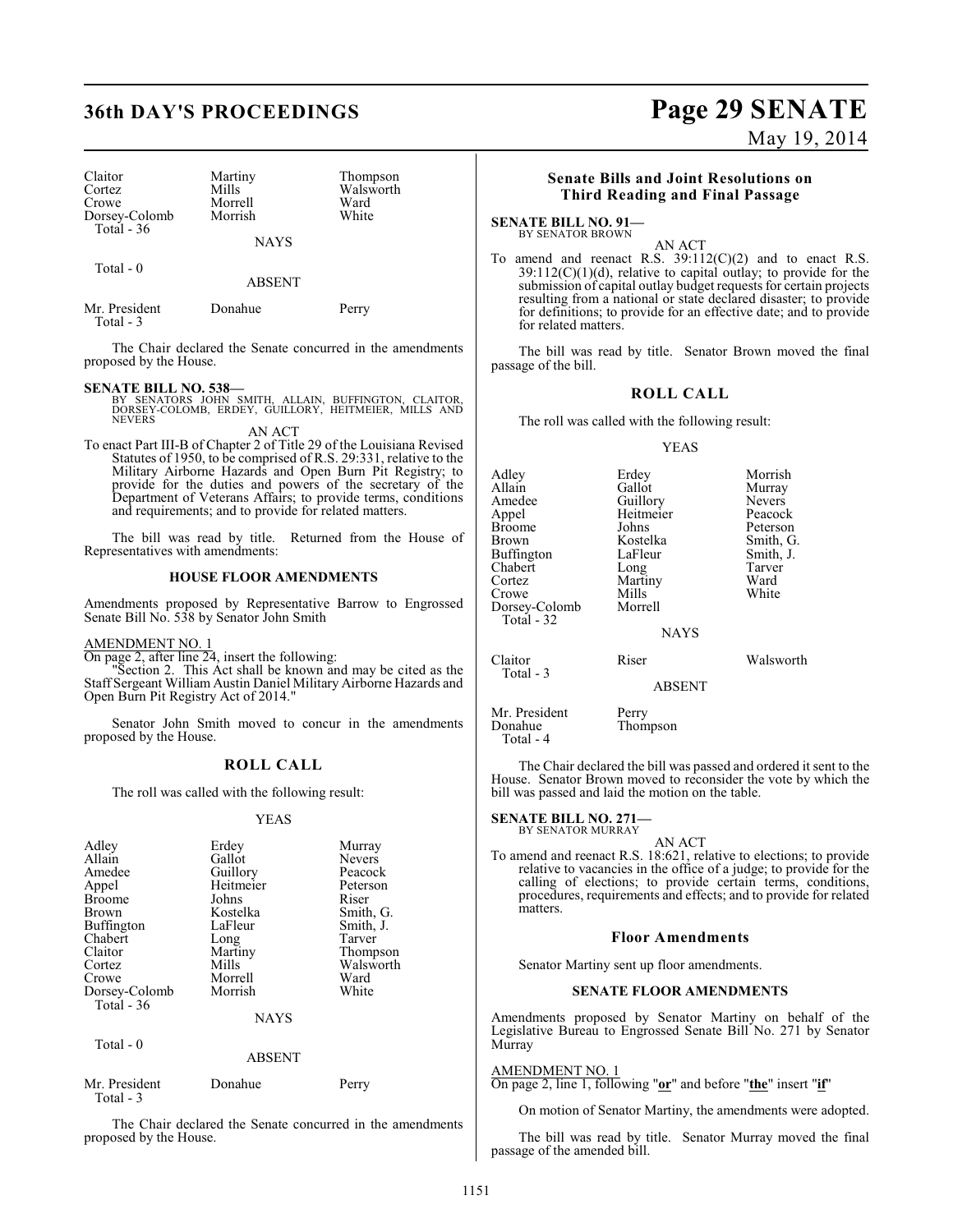### **ROLL CALL**

The roll was called with the following result:

#### YEAS

| Adley             | Erdey     | Murray        |
|-------------------|-----------|---------------|
| Allain            | Gallot    | <b>Nevers</b> |
| Amedee            | Guillory  | Peacock       |
| Appel             | Heitmeier | Peterson      |
| <b>Broome</b>     | Johns     | Riser         |
| <b>Brown</b>      | Kostelka  | Smith, G.     |
| <b>Buffington</b> | LaFleur   | Smith, J.     |
| Chabert           | Long      | Tarver        |
| Claitor           | Martiny   | Thompson      |
| Cortez            | Mills     | Walsworth     |
| Crowe             | Morrell   | Ward          |
| Dorsey-Colomb     | Morrish   | White         |
| Total $-36$       | NAYS      |               |

Total - 0

### ABSENT

| Mr. President<br>Total - 3 | Donahue | Perry |
|----------------------------|---------|-------|
|                            |         |       |

The Chair declared the amended bill was passed, ordered reengrossed and sent to the House. Senator Murray moved to reconsider the vote by which the bill was passed and laid the motion on the table.

#### **SENATE BILL NO. 446—**

BY SENATOR BUFFINGTON AN ACT

To enact R.S. 44:4(48), relative to public records; to provide for the application of the public records law; to provide exceptions from the public records law for certain security issues; and to provide for related matters.

The bill was read by title. Senator Buffington moved the final passage of the bill.

#### **ROLL CALL**

The roll was called with the following result:

#### YEAS

| Adley<br>Allain<br>Amedee<br>Appel<br><b>Broome</b><br>Brown<br>Buffington<br>Chabert<br>Claitor<br>Crowe<br>Dorsey-Colomb<br>Total $-33$ | Erdey<br>Gallot<br>Guillory<br>Heitmeier<br>Johns<br>Kostelka<br>LaFleur<br>Long<br>Martiny<br>Morrell<br>Morrish<br><b>NAYS</b> | Murray<br><b>Nevers</b><br>Peacock<br>Riser<br>Smith, G.<br>Smith, J.<br>Tarver<br>Thompson<br>Walsworth<br>Ward<br>White |
|-------------------------------------------------------------------------------------------------------------------------------------------|----------------------------------------------------------------------------------------------------------------------------------|---------------------------------------------------------------------------------------------------------------------------|
| Peterson<br>Total - 1                                                                                                                     | <b>ABSENT</b>                                                                                                                    |                                                                                                                           |
| Mr. President<br>Cortez<br>Total - 5                                                                                                      | Donahue<br>Mills                                                                                                                 | Perry                                                                                                                     |

The Chair declared the bill was passed and ordered it sent to the House. Senator Buffington moved to reconsider the vote by which the bill was passed and laid the motion on the table.

### **Page 30 SENATE 36th DAY'S PROCEEDINGS**

## BY SENATOR NEVERS

#### **SENATE BILL NO. 684— (Substitute of Senate Bill No. 602 by Senator Nevers)**

AN ACT

To enact Subpart A-1, Part III of Chapter 7 of Title 40 of the Louisiana Revised Statutes of 1950, to be comprised of R.S. 40:1597.1 and 1597.2, relative to elevators and conveyance devices; to provide for the office of state fire marshal to conduct a study and report on the cost of implementation and structure of fees necessary to require registration of elevator and conveyance devices, requiring compliance with certain codes, the issuance of inspector licenses, and the necessity for promulgation of administrative rules; to provide for certain reporting deadlines; and to provide for related matters.

#### **Floor Amendments**

Senator Martiny sent up floor amendments.

#### **SENATE FLOOR AMENDMENTS**

Amendments proposed by Senator Martiny on behalf of the Legislative Bureau to Engrossed Senate Bill No. 684 by Senator Nevers

AMENDMENT NO. 1 On page 2, line 6, change "**imposes**" to "**increases**"

AMENDMENT NO. 2 On page 3, line 15, change "**"grandfather" in**" to "**"grandfather in"**"

On motion of Senator Martiny, the amendments were adopted.

The bill was read by title. Senator Nevers moved the final passage of the amended bill.

#### **ROLL CALL**

The roll was called with the following result:

| Adlev<br>Allain<br>Amedee<br>Appel<br>Broome<br>Brown<br>Buffington<br>Chabert<br>Claitor<br>Cortez<br>Crowe<br>Dorsey-Colomb<br>Total $-36$ | Erdey<br>Gallot<br>Guillory<br>Heitmeier<br>Johns<br>Kostelka<br>LaFleur<br>Long<br>Martiny<br>Mills<br>Morrell<br>Morrish<br><b>NAYS</b> | Murray<br><b>Nevers</b><br>Peacock<br>Peterson<br>Riser<br>Smith, G.<br>Smith, J.<br>Tarver<br>Thompson<br>Walsworth<br>Ward<br>White |
|----------------------------------------------------------------------------------------------------------------------------------------------|-------------------------------------------------------------------------------------------------------------------------------------------|---------------------------------------------------------------------------------------------------------------------------------------|
| Total - 0                                                                                                                                    | <b>ABSENT</b>                                                                                                                             |                                                                                                                                       |
| Mr. President<br>Total - 3                                                                                                                   | Donahue                                                                                                                                   | Perry                                                                                                                                 |

The Chair declared the amended bill was passed, ordered reengrossed and sent to the House. Senator Nevers moved to reconsider the vote by which the bill was passed and laid the motion on the table.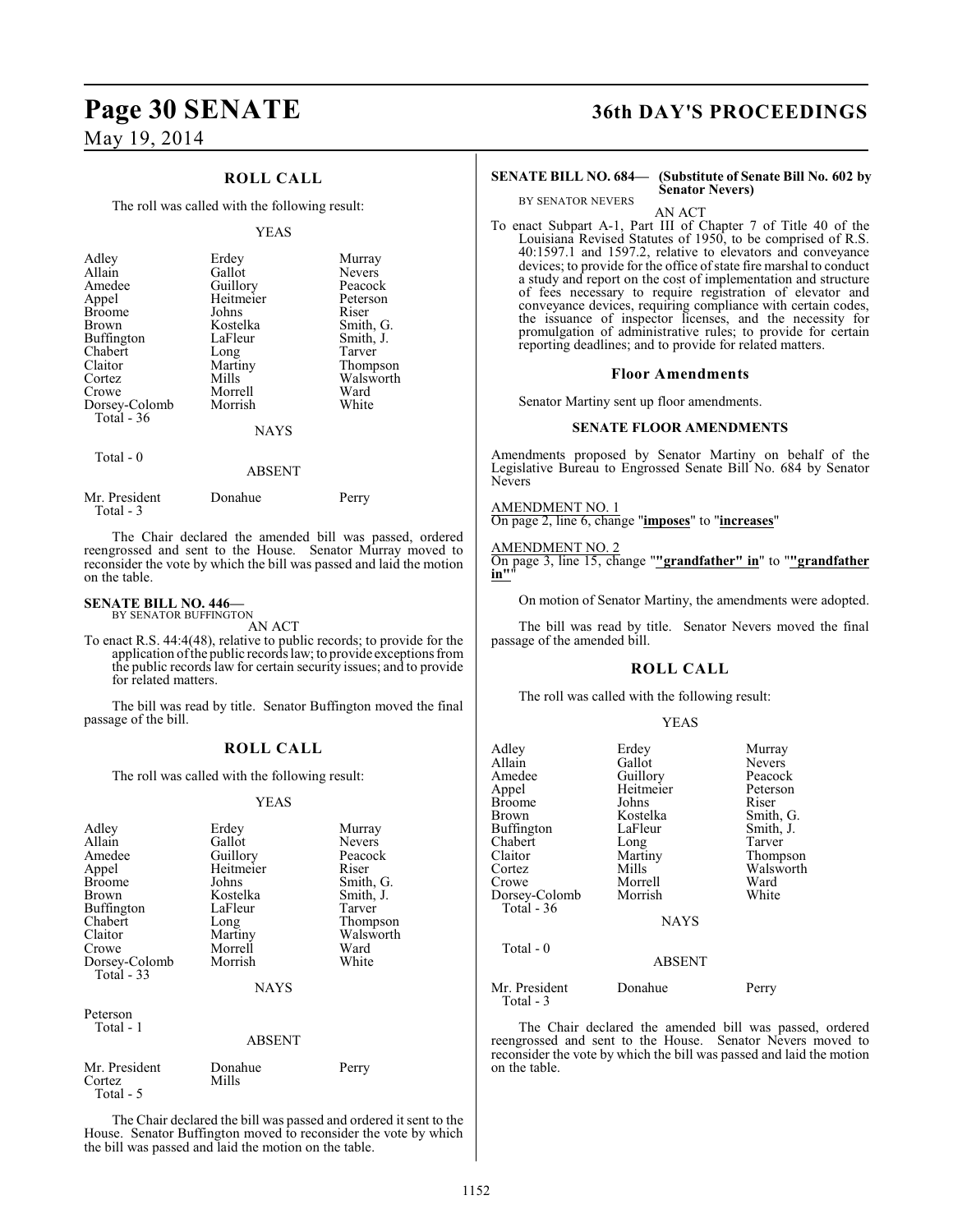## **36th DAY'S PROCEEDINGS Page 31 SENATE**

# May 19, 2014

#### **Senate Bills and Joint Resolutions on Third Reading and Final Passage, Subject to Call**

#### **Called from the Calendar**

Senator Amedee asked that Senate Bill No. 303 be called from the Calendar.

#### **SENATE BILL NO. 303—**

BY SENATORS AMEDEE AND MORRELL

AN ACT

To enact R.S. 42:1123(43), relative to the Code of Governmental Ethics; to provide for an exception to the prohibition of persons being employed by a political subdivision who have served on certain boards as designees; and to provide for related matters.

#### **Floor Amendments**

Senator Martiny sent up floor amendments.

#### **SENATE FLOOR AMENDMENTS**

Amendments proposed by Senator Martiny on behalf of the Legislative Bureau to Engrossed Senate Bill No. 303 by Senator Amedee

AMENDMENT NO. 1 On page 1, line 13, following "**latest**" insert "**federal**"

On motion of Senator Martiny, the amendments were adopted.

#### **Floor Amendments**

Senator Morrell proposed the following amendments.

#### **SENATE FLOOR AMENDMENTS**

Amendments proposed by Senator Morrell to Engrossed Senate Bill No. 303 by Senator Amedee

AMENDMENT NO. 1 On page 1, line 12, after "**mayor**" insert "**, but is not subject to confirmation nor confirmed by the council of the municipality,**"

On motion of Senator Morrell, the amendments were adopted.

The bill was read by title. Senator Morrell moved the final passage of the amended bill.

### **ROLL CALL**

The roll was called with the following result:

#### YEAS

| Adley                | Heitmeier     | Peacock   |
|----------------------|---------------|-----------|
| Allain               | Johns         | Riser     |
| Amedee               | Kostelka      | Smith, G. |
| Appel                | LaFleur       | Smith, J. |
| Brown                | Long          | Tarver    |
| Buffington           | Martiny       | Thompson  |
| Crowe                | Mills         | Walsworth |
| Erdey                | Morrell       | Ward      |
| Gallot               | Morrish       | White     |
| Guillory             | <b>Nevers</b> |           |
| Total - 29           |               |           |
|                      | <b>NAYS</b>   |           |
| Claitor<br>Total - 3 | Murray        | Peterson  |

#### ABSENT

Dorsey-Colomb

Mr. President Cortez Perry<br>Broome Donahue Broome Donahue<br>Chabert Dorsey-C Total - 7

The Chair declared the amended bill was passed, ordered reengrossed and sent to the House. Senator Morrell moved to reconsider the vote by which the bill was passed and laid the motion on the table.

#### **Called from the Calendar**

Senator Morrell asked that Senate Bill No. 368 be called from the Calendar.

#### **SENATE BILL NO. 368—**

BY SENATOR MORRELL

AN ACT To amend and reenact R.S. 33:4702(B)(2) and (3)(a), relative to the city of New Orleans; to provide relative to the New Orleans Regional Business Park; to provide for the board of commissioners and their terms of office; and to provide for related matters.

#### **Floor Amendments**

Senator Murray proposed the following amendments.

#### **SENATE FLOOR AMENDMENTS**

Amendments proposed by Senator Murray to Engrossed Senate Bill No. 368 by Senator Morrell

AMENDMENT NO. 1 On page 1, line 2, change " $(B)(2)$ " to " $(B)(1)$ ,  $(2)$ ,"

AMENDMENT NO. 2 On page 1, line 2, after " $(3)(a)$ " insert "and  $(C)(1)$ "

AMENDMENT NO. On page 1, line 4, after "office;" insert "to require commissioners, executive director, and directors to be residents of the city of New Orleans;"

AMENDMENT NO. 4 On page 1, line 7, change " $(B)(2)$ " to " $(B)(1)$ ,  $(2)$ ,"

AMENDMENT NO. 5 On page 1, line 7, after " $(3)(a)$ " insert "and  $(C)(1)$ "

### AMENDMENT NO. 6

On page 1, delete line 11, and insert:

"B. (1) In order to provide for the orderly planning, development, acquisition, construction, and effectuation of the services, projects, improvements, and facilities to be provided or furnished by the district, and to provide for the representation in the affairs of the district of those persons and interests immediately concerned with and affected by the functions, operation, purposes, and developments of the district, the New Orleans Regional Business Park shall be managed by a board of commissioners comprised of qualified voters and **Louisiana** residents of the city of New Orleans.

#### AMENDMENT NO. 7

On page 2, line 11, after "**Orleans**" and before "**Chamber**" insert "**Regional Black**"

#### AMENDMENT NO. 8

On page 2, delete line 15 and insert: "**by The Greater New Orleans American Federation of Labor and Congress of Industrial Organizations.**"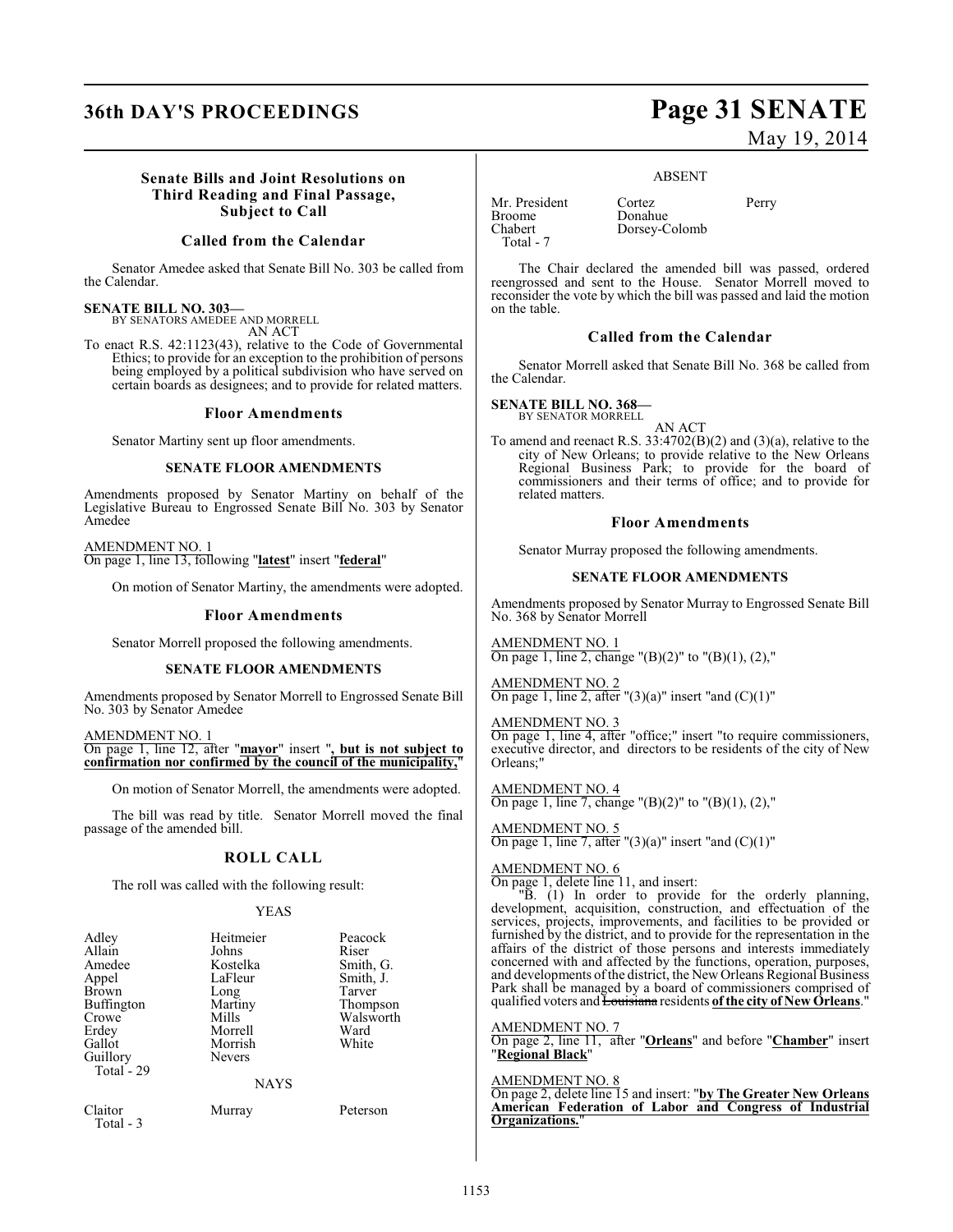#### AMENDMENT NO. 9

On page 3, between lines 10 and 11, insert:

"C.(1) The board of commissioners shall elect from its members a chairman, a vice chairman, a secretary-treasurer and such other officers as it may deem necessary at its first meeting; the chairman shall serve at the pleasure of the board. The board of commissioners may also select one person as executive director; three people as directors to be in charge of marketing, operations, and finance respectively, who shall not be members of the board, but who shall be qualified voters and Louisiana residents **of the city of New Orleans**.

\* \* \*"

On motion of Senator Murray, the amendments were adopted.

The bill was read by title. Senator Morrell moved the final passage of the amended bill.

#### **ROLL CALL**

The roll was called with the following result:

#### YEAS

| Mr. President<br>Adley<br>Allain<br>Amedee<br><b>Broome</b><br><b>Brown</b><br>Buffington<br>Chabert<br>Cortez<br>Total - 27 | Dorsey-Colomb<br>Erdey<br>Gallot<br>Heitmeier<br>Johns<br>Kostelka<br>LaFleur<br>Martiny<br>Mills<br><b>NAYS</b> | Morrell<br>Morrish<br>Murray<br>Peterson<br>Smith, G.<br>Tarver<br>Thompson<br>Ward<br>White |
|------------------------------------------------------------------------------------------------------------------------------|------------------------------------------------------------------------------------------------------------------|----------------------------------------------------------------------------------------------|
| Appel<br>Claitor<br>Crowe<br>Total - 8                                                                                       | Long<br>Peacock<br>Riser<br><b>ABSENT</b>                                                                        | Smith, J.<br>Walsworth                                                                       |

Donahue Nevers<br>Guillory Perry Guillory Total - 4

The Chair declared the amended bill was passed, ordered reengrossed and sent to the House. Senator Morrell moved to reconsider the vote by which the bill was passed and laid the motion on the table.

#### **House Concurrent Resolutions on Third Reading and Final Passage**

### **HOUSE CONCURRENT RESOLUTION NO. 3—**

BY REPRESENTATIVE STOKES A CONCURRENT RESOLUTION

To amend and reenact the Office of Financial Institutions rules, LAC  $10:XV.1303(E)(3)$  and  $1315(A)(4)$ , which provide that a repossession agency is prohibited from sponsoring more than one apprentice for every two licensed repossession agents at any one time, which provide that an apprentice is prohibited from repossessing collateral without on site supervision of a repossession agent, and to direct the Office of the State Register to print the amendments in the Louisiana Administrative Code.

The resolution was read by title. Senator Martiny moved to concur in the House Concurrent Resolution.

### **Page 32 SENATE 36th DAY'S PROCEEDINGS**

### **ROLL CALL**

The roll was called with the following result:

#### YEAS

Mr. President Erdey Nevers<br>
Adlev Gallot Peacoc Adley Gallot Gallot Peacock<br>Allain Guillory Peterson Allain Guillory Peters<br>Amedee Heitmeier Riser Amedee Heitmeier<br>Appel Johns Appel Johns Smith, G.<br>Broome Kostelka Smith, J. Broome Kostelka Smith, J.<br>Brown LaFleur Tarver Buffington Long<br>Chabert Martiny Claitor Mills Ward<br>Cortez Morrell White Cortez Morrell<br>Crowe Morrish Morrish<br>Murray Dorsey-Colomb Total - 37

LaFleur Tarver<br>
Long Thompson Martiny Walsworth<br>
Mills Ward

NAYS

ABSENT

Total - 0

Donahue Perry Total - 2

The Chair declared the Senate concurred in the House Concurrent Resolution and ordered it returned to the House.

#### **House Bills and Joint Resolutions on Third Reading and Final Passage**

#### **Bagneris Rule**

Senator Murray moved to suspend the rules to temporarily pass over controversial House Bills on Third Reading and Final Passage with the intention of taking them up later, in their regular order.

Without objection, so ordered.

**HOUSE BILL NO. 244—** BY REPRESENTATIVE BROADWATER

AN ACT

To amend and reenact R.S.  $14:95.2(C)(3)$  and to enact R.S. 17:3361.1, relative to facilities of public postsecondary education insitutions; to provide with respect to leases to nonprofit corporations or associations to hold fundraisers that include the auctioning or sale of firearms; to provide with respect to conditions of such leases; and to provide for related matters.

The bill was read by title. Senator Riser moved the final passage of the bill.

#### **ROLL CALL**

The roll was called with the following result:

#### YEAS

| Mr. President | Dorsey-Colomb | Murray        |
|---------------|---------------|---------------|
| Adley         | Erdey         | <b>Nevers</b> |
| Allain        | Gallot        | Peacock       |
| Amedee        | Guillory      | Peterson      |
| Appel         | Heitmeier     | Riser         |
| <b>Broome</b> | Johns         | Smith, G.     |
| Brown         | Kostelka      | Smith, J.     |
| Buffington    | LaFleur       | Tarver        |
| Chabert       | Long          | Thompson      |
| Claitor       | Martiny       | Walsworth     |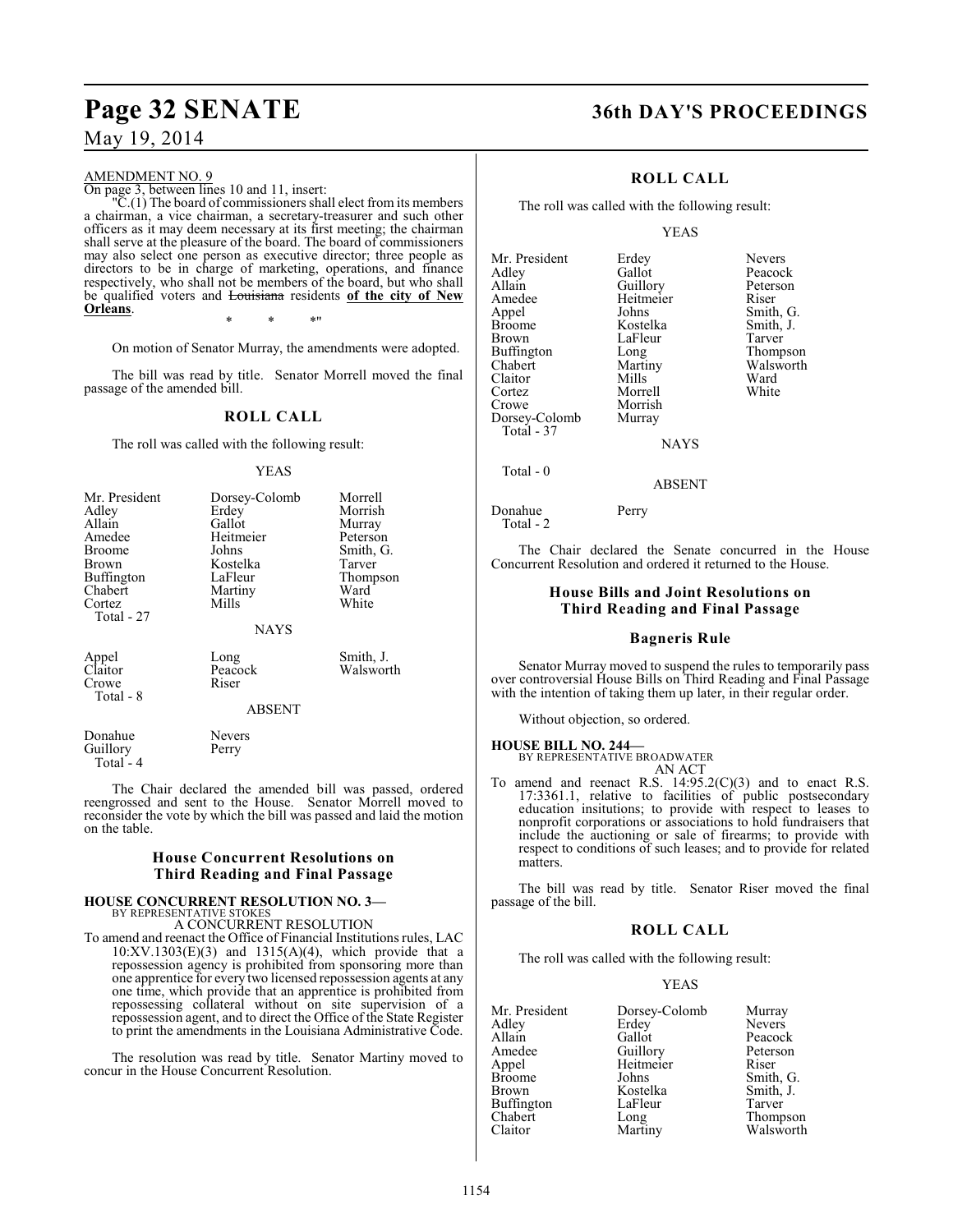Cortez Mills Ward<br>Crowe Morrell White Donahue Total - 38

Morrell<br>Morrish

NAYS

Total - 0

ABSENT

Perry Total - 1

The Chair declared the bill was passed and ordered it returned to the House. Senator Riser moved to reconsider the vote by which the bill was passed and laid the motion on the table.

#### **Mr. President in the Chair**

**HOUSE BILL NO. 577—** BY REPRESENTATIVE BROWN

AN ACT

To enact R.S. 33:3815.5, relative to the parishes of Grant and Rapides; to provide relative to Waterworks District No. 3 of Rapides Parish; to provide relative to water services supplied by the district to the residents of the parishes of Grant and Rapides; to authorize the district to acquire a privately owned water system located in Grant Parish for the purpose of supplying such services; to require the approval of the governing authority of Grant Parish prior to the district supplying water services from the system to the residents of Grant Parish and prior to any expansion of the acquired water district located in Grant Parish by a water district located in another parish; to provide relative to existing franchise agreements between the parishes of Grant and Rapides; and to provide for related matters.

#### **Floor Amendments**

Senator Gallot proposed the following amendments.

#### **SENATE FLOOR AMENDMENTS**

Amendments proposed by Senator Gallot to Reengrossed House Bill No. 577 by Representative Brown

#### AMENDMENT NO. 1

In Senate Committee Amendment No. 1, proposed by the Senate Committee on Local and Municipal Affairs, and adopted by the full Senate on May 13, 2014, on line 5, after "into an" and before "agreement" insert "inter-governmental" and on line 6, after "services;" delete the remainder of the line and delete line 7

#### AMENDMENT NO. 2

In Senate Committee Amendment No. 2, proposed by the Senate Committee on Local and Municipal Affairs, and adopted by the full Senate on May 13, 2014, on line 12, after "into an" and before "agreement" insert "inter-governmental"

#### AMENDMENT NO. 3

On page 2, line 15, after "of any" and before "agreement" change "franchise" to "inter-governmental"

#### AMENDMENT NO. 4

On page 2, line 18, after "to any" and before "agreement" change "franchise" to "inter-governmental"

On motion of Senator Gallot, the amendments were adopted.

The bill was read by title. Senator Kostelka moved the final passage of the amended bill.

## **36th DAY'S PROCEEDINGS Page 33 SENATE** May 19, 2014

### **ROLL CALL**

The roll was called with the following result:

YEAS

| Mr. President | Dorsey-Colomb | Murray        |
|---------------|---------------|---------------|
| Adley         | Erdey         | <b>Nevers</b> |
| Allain        | Gallot        | Peacock       |
| Amedee        | Guillory      | Peterson      |
| Appel         | Heitmeier     | Riser         |
| <b>Broome</b> | Johns         | Smith, G.     |
| Brown         | Kostelka      | Smith, J.     |
| Buffington    | LaFleur       | Tarver        |
| Chabert       | Long          | Thompson      |
| Claitor       | Martiny       | Walsworth     |
| Cortez        | Mills         | Ward          |
| Crowe         | Morrell       | White         |
| Donahue       | Morrish       |               |
| Total - 38    |               |               |
|               | <b>NAYS</b>   |               |
|               |               |               |

Total - 0

Perry

Total - 1

The Chair declared the amended bill was passed and ordered it returned to the House. Senator Kostelka moved to reconsider the vote by which the bill was passed and laid the motion on the table.

ABSENT

#### **HOUSE BILL NO. 684—**

BY REPRESENTATIVE ABRAMSON AN ACT

To enact R.S. 33:9099.2, relative to applicability of certain laws to crime prevention and security districts, improvement districts, and certain other districts; to provide that certain requirements for notice of meetings of a political subdivision and for recording or broadcast of board or commission meetings shall not apply to certain such districts; and to provide for related matters.

The bill was read by title. Senator Appel moved the final passage of the bill.

#### **ROLL CALL**

The roll was called with the following result:

#### YEAS

| Mr. President<br>Adley<br>Allain<br>Amedee<br>Appel<br>Broome<br>Brown<br>Buffington<br>Chabert<br>Cortez<br>Crowe<br>Donahue<br>Dorsey-Colomb | Erdey<br>Gallot<br>Guillory<br>Heitmeier<br>Johns<br>Kostelka<br>LaFleur<br>Long<br>Martiny<br>Mills<br>Morrell<br>Morrish<br>Murray | <b>Nevers</b><br>Peacock<br>Peterson<br>Riser<br>Smith, G.<br>Smith, J.<br>Tarver<br>Thompson<br>Walsworth<br>Ward<br>White |
|------------------------------------------------------------------------------------------------------------------------------------------------|--------------------------------------------------------------------------------------------------------------------------------------|-----------------------------------------------------------------------------------------------------------------------------|
| Total - 37                                                                                                                                     | <b>NAYS</b>                                                                                                                          |                                                                                                                             |
| Claitor<br>Total - 1                                                                                                                           | <b>ABSENT</b>                                                                                                                        |                                                                                                                             |
| Perry                                                                                                                                          |                                                                                                                                      |                                                                                                                             |

Total - 1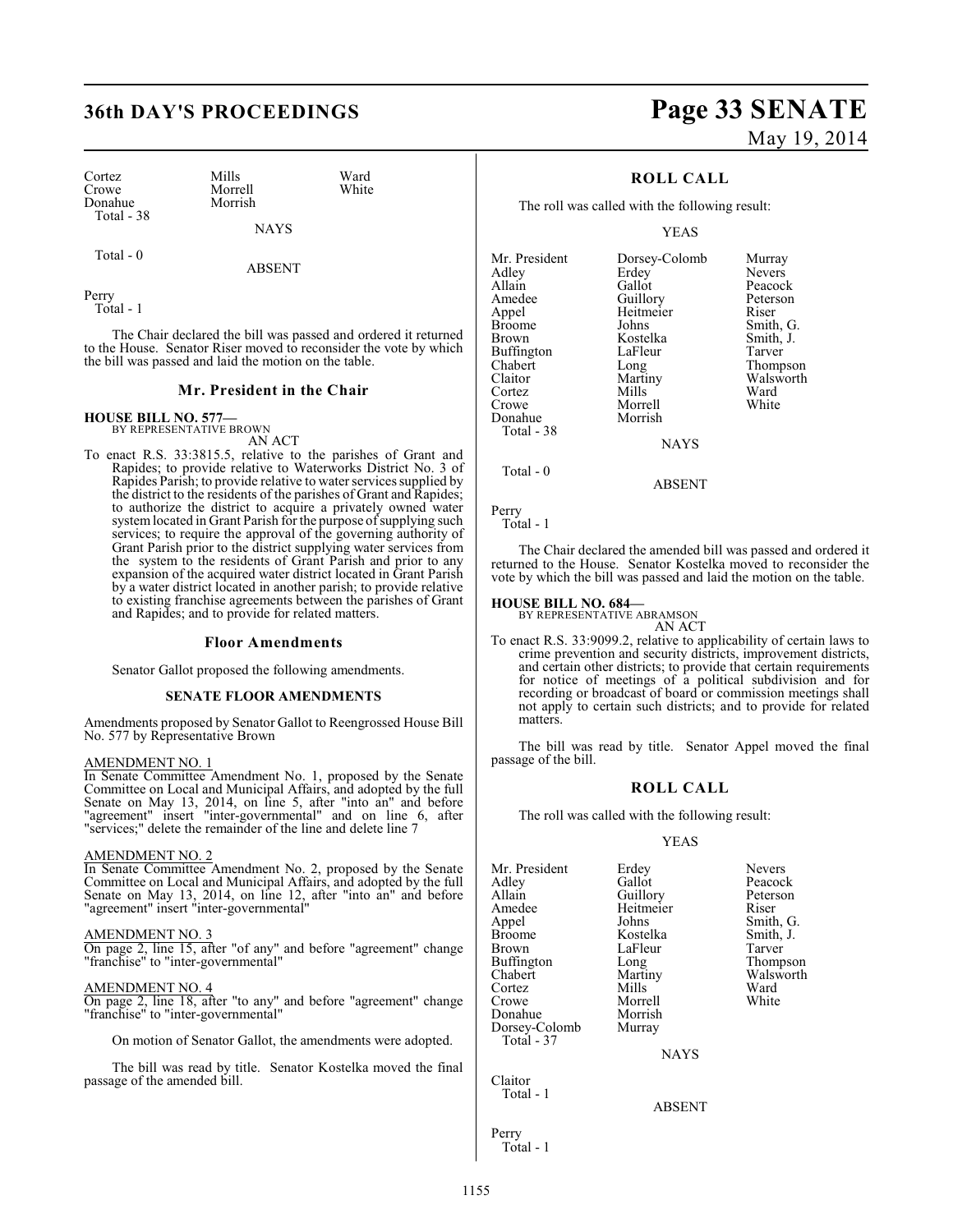The Chair declared the bill was passed and ordered it returned to the House. Senator Appel moved to reconsider the vote by which the bill was passed and laid the motion on the table.

#### **HOUSE BILL NO. 888—** BY REPRESENTATIVE ARNOLD

AN ACT

To enact R.S. 13:754, relative to district clerks of court; to create the Louisiana Clerks' Remote Access Authority; to provide for the membership of the authority; to provide for the board of commissioner and its powers, duties, and domicile; to provide for the creation of a statewide portal for certain records maintained by the district clerks of court; to provide for the collection and use of fees; to provide for document preservation; to provide for the limitation of liability; to provide for restrictions relative to the use of records within the statewide portal; and to provide for related matters.

#### **Floor Amendments**

Senator Murray proposed the following amendments.

#### **SENATE FLOOR AMENDMENTS**

Amendments proposed by Senator Murray to Reengrossed House Bill No. 888 by Representative Arnold

AMENDMENT NO. 1 On page 1, line 8, change "portal;" to "portal; to provide for indemnification and exculpation;"

AMENDMENT NO. 2 On page 4, between lines 2 and 3, insert the following:  $\sqrt{12}$  To sue and be sued."

#### AMENDMENT NO. 3

On page 5, between lines 4 and 5, insert the following:

"I. Indemnification and exculpation.

(1) The LCRAA shall indemnify its officers and board members to the fullest extent permitted by law.

(2) No board member, employee or officer of the authority shall be liable to the authority or to any individual or entity who conducts business with the authority for monetary damages, for breach of his duties as a board member, employee or officer, provided that this provision shall not eliminate or limit the liability of a board member, employee or officer for any of the following:

(a) Acts or omissions not in good faith or which involve intentional misconduct or a knowing violation of law.

(b) Any transaction from which he or she derived an improper personal benefit.

(3)To the fullest extent permitted by R.S. 9:2792 et seq., including R.S. 9:2792.1 through 2792.9, a person serving as a board member, employee or officer shall not be individually liable for any act or omission arising out of the performance of his duties.

On motion of Senator Murray, the amendments were adopted.

#### **Floor Amendments**

Senator Claitor proposed the following amendments.

#### **SENATE FLOOR AMENDMENTS**

Amendments proposed by Senator Claitor to Reengrossed House Bill No. 888 by Representative Arnold

#### AMENDMENT NO. 1

On page 1, line 6, after "fees;" insert "to provide relative to the termination of the authority to collect such fees;"

#### AMENDMENT NO. 2

On page 4, line 9, after "Subsection." insert "The authority to collect a fee as provided for in this Section shall cease to exist on August 1, 2020.

### **Page 34 SENATE 36th DAY'S PROCEEDINGS**

On motion of Senator Claitor, the amendments were adopted.

The bill was read by title. Senator Murray moved the final passage of the amended bill.

### **ROLL CALL**

The roll was called with the following result:

#### YEAS

| Mr. President<br>Adlev<br>Allain<br>Amedee<br>Broome<br>Brown<br>Buffington<br>Chabert<br>Claitor<br>Cortez<br>Crowe<br>Donahue<br>Total - 36 | Dorsey-Colomb<br>Erdey<br>Gallot<br>Guillory<br>Heitmeier<br>Johns<br>Kostelka<br>LaFleur<br>Long<br>Martiny<br>Mills<br>Morrell<br><b>NAYS</b> | Morrish<br>Murray<br><b>Nevers</b><br>Peacock<br>Riser<br>Smith, G.<br>Smith, J.<br>Tarver<br>Thompson<br>Walsworth<br>Ward<br>White |
|-----------------------------------------------------------------------------------------------------------------------------------------------|-------------------------------------------------------------------------------------------------------------------------------------------------|--------------------------------------------------------------------------------------------------------------------------------------|
|                                                                                                                                               |                                                                                                                                                 |                                                                                                                                      |
| Total $-0$                                                                                                                                    | <b>ABSENT</b>                                                                                                                                   |                                                                                                                                      |

Appel Perry Peterson

The Chair declared the amended bill was passed and ordered it returned to the House. Senator Murray moved to reconsider the vote by which the bill was passed and laid the motion on the table.

#### **HOUSE BILL NO. 70—**

Total - 3

BY REPRESENTATIVE GREENE

AN ACT To amend and reenact R.S. 46:1818, relative to the Crime Victims Reparations Act; to provide requirements for the annual report containing activities of the Crime Victims Reparations Board; and to provide for related matters.

The bill was read by title. Senator Claitor moved the final passage of the bill.

#### **ROLL CALL**

The roll was called with the following result:

#### YEAS

| Mr. President<br>Adley<br>Allain<br>Amedee<br><b>Broome</b><br>Brown<br>Buffington<br>Chabert<br>Claitor<br>Cortez<br>Crowe | Dorsey-Colomb<br>Erdey<br>Gallot<br>Guillory<br>Heitmeier<br>Johns<br>Kostelka<br>LaFleur<br>Long<br>Mills<br>Morrell | Murray<br>Nevers<br>Peacock<br>Peterson<br>Riser<br>Smith, G.<br>Smith, J.<br>Tarver<br>Thompson<br>Walsworth<br>Ward |
|-----------------------------------------------------------------------------------------------------------------------------|-----------------------------------------------------------------------------------------------------------------------|-----------------------------------------------------------------------------------------------------------------------|
| Donahue<br>Total - 36<br>Total $-0$                                                                                         | Morrish<br><b>NAYS</b>                                                                                                | White                                                                                                                 |
|                                                                                                                             | <b>ABSENT</b>                                                                                                         |                                                                                                                       |
| Appel                                                                                                                       | Martiny                                                                                                               | Perry                                                                                                                 |

Total - 3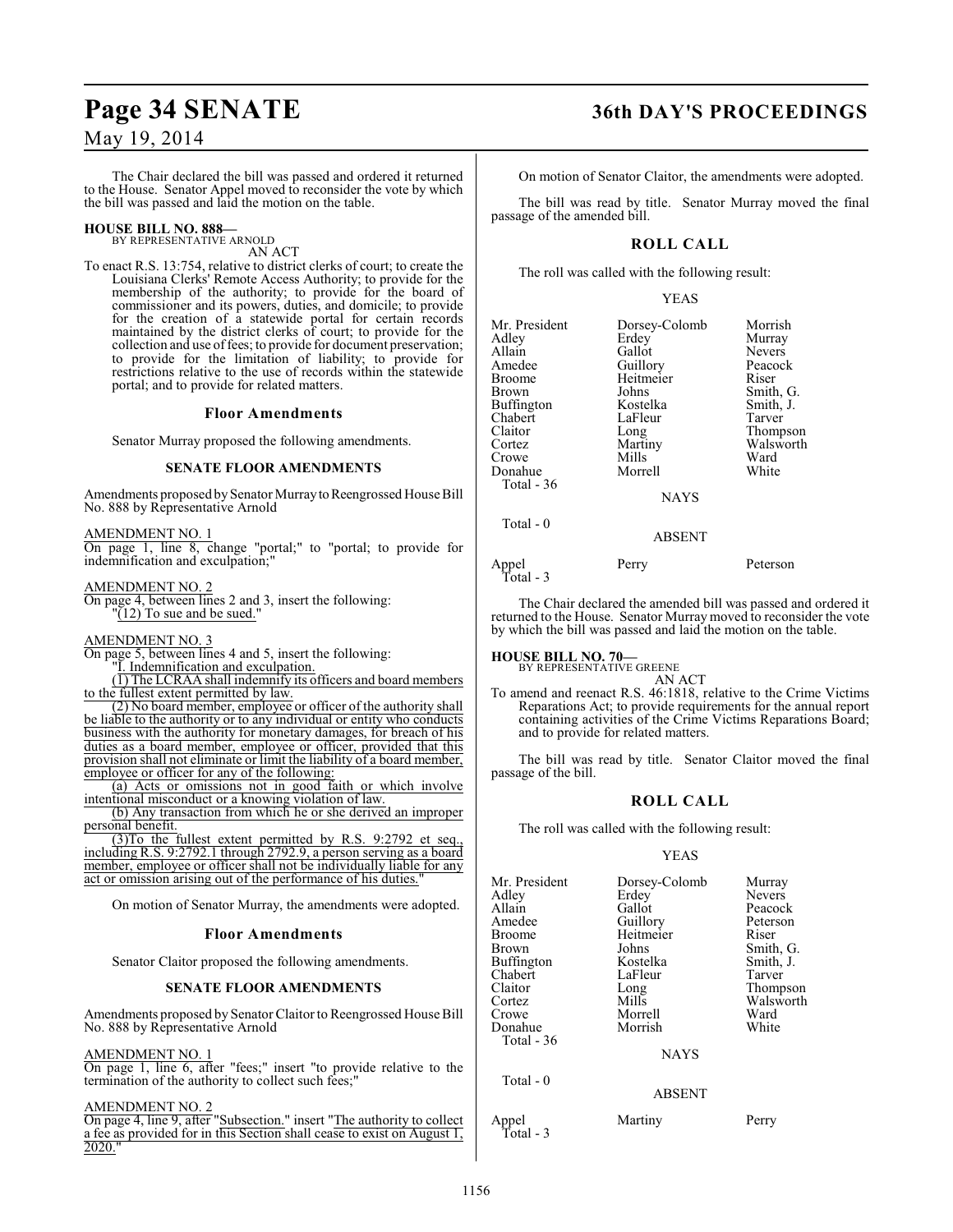## **36th DAY'S PROCEEDINGS Page 35 SENATE**

The Chair declared the bill was passed and ordered it returned to the House. Senator Claitor moved to reconsider the vote by which the bill was passed and laid the motion on the table.

**HOUSE BILL NO. 104—** BY REPRESENTATIVE GREENE AND SENATOR BROOME AN ACT

To amend and reenact R.S. 15:1202(A)(1) through (21), (23), and (28) and 1203, relative to the membership of the Louisiana Commission on Law Enforcement and Administration of Criminal Justice; to change the membership of the commission; to provide for the terms of office for the chairman and vice chairman of the commission; to provide for the meeting schedule of the commission; to make technical corrections; and to provide for related matters.

The bill was read by title. Senator Broome moved the final passage of the bill.

#### **ROLL CALL**

The roll was called with the following result:

#### YEAS

| Mr. President     | Dorsey-Colomb | Murray        |
|-------------------|---------------|---------------|
| Adley             | Erdey         | <b>Nevers</b> |
| Allain            | Gallot        | Peacock       |
| Amedee            | Guillory      | Peterson      |
| <b>Broome</b>     | Heitmeier     | Riser         |
| <b>Brown</b>      | Johns         | Smith, G.     |
| <b>Buffington</b> | Kostelka      | Smith, J.     |
| Chabert           | LaFleur       | Tarver        |
| Claitor           | Long          | Thompson      |
| Cortez            | Mills         | Walsworth     |
| Crowe             | Morrell       | Ward          |
| Donahue           | Morrish       | White         |
| Total - 36        |               |               |
|                   | <b>NAYS</b>   |               |
|                   |               |               |

#### ABSENT

| Appel<br>Total - 3 | Martiny | Perry |
|--------------------|---------|-------|
|                    |         |       |

The Chair declared the bill was passed and ordered it returned to the House. Senator Broome moved to reconsider the vote by which the bill was passed and laid the motion on the table.

### **HOUSE BILL NO. 145—** BY REPRESENTATIVE THOMPSON

Total - 0

AN ACT

To amend and reenact R.S.  $13:3881(A)(4)(c)$ , to enact R.S.  $13:3881(A)(4)(g)$ , and to repeal R.S.  $13:3881(A)(2)(e)$ , relative to exemptions from seizure; to provide a general exemption from seizure for all firearms and firearm accessories not to exceed a certain value; to repeal the exemption of one firearm of a certain value necessary for the exercise of a trade, calling, or profession; and to provide for related matters.

The bill was read by title. Senator Riser moved the final passage of the bill.

#### **ROLL CALL**

The roll was called with the following result:

#### YEAS

| Mr. President | Dorsey-Colomb | Murray        |
|---------------|---------------|---------------|
| Adley         | Erdey         | <b>Nevers</b> |
| Allain        | Gallot        | Peacock       |
| Amedee        | Guillory      | Peterson      |
|               |               |               |

May 19, 2014

| Broome             | Heitmeier     | Riser     |
|--------------------|---------------|-----------|
| Brown              | Johns         | Smith, G. |
| Buffington         | Kostelka      | Smith, J. |
| Chabert            | LaFleur       | Tarver    |
| Claitor            | Long          | Thompson  |
| Cortez             | Mills         | Walsworth |
| Crowe              | Morrell       | Ward      |
| Donahue            | Morrish       | White     |
| Total - 36         |               |           |
|                    | <b>NAYS</b>   |           |
| Total $-0$         |               |           |
|                    | <b>ABSENT</b> |           |
| Appel<br>Total - 3 | Martiny       | Perry     |
|                    |               |           |

The Chair declared the bill was passed and ordered it returned to the House. Senator Riser moved to reconsider the vote by which the bill was passed and laid the motion on the table.

#### **Explanation of Vote**

Senator Peterson stated she intended to vote nay on House Bill No. 145, and asked that the Official Journal so state.

### **HOUSE BILL NO. 197—**

BY REPRESENTATIVE ST. GERMAIN AN ACT

To enact R.S. 35:413, relative to ex officio notaries for fire departments and fire protection districts; to authorize certain persons to appoint ex officio notaries for fire departments and fire protection districts; to provide for the duties and functions of the ex officio notary; to provide for limitations and termination of the ex officio notary; and to provide for related matters.

The bill was read by title. Senator Ward moved the final passage of the bill.

#### **ROLL CALL**

The roll was called with the following result:

#### YEAS

| Mr. President      | Dorsey-Colomb | Murray    |
|--------------------|---------------|-----------|
| Adley              | Erdey         | Nevers    |
| Allain             | Gallot        | Peacock   |
| Amedee             | Guillory      | Peterson  |
| Broome             | Heitmeier     | Riser     |
| <b>Brown</b>       | Johns         | Smith, G. |
| <b>Buffington</b>  | Kostelka      | Smith, J. |
| Chabert            | LaFleur       | Tarver    |
| Claitor            | Long          | Thompson  |
| Cortez             | Mills         | Walsworth |
| Crowe              | Morrell       | Ward      |
| Donahue            | Morrish       | White     |
| Total - 36         |               |           |
|                    | <b>NAYS</b>   |           |
| Total - 0          |               |           |
|                    | <b>ABSENT</b> |           |
| Appel<br>Total - 3 | Martiny       | Perry     |

The Chair declared the bill was passed and ordered it returned to the House. Senator Ward moved to reconsider the vote by which the bill was passed and laid the motion on the table.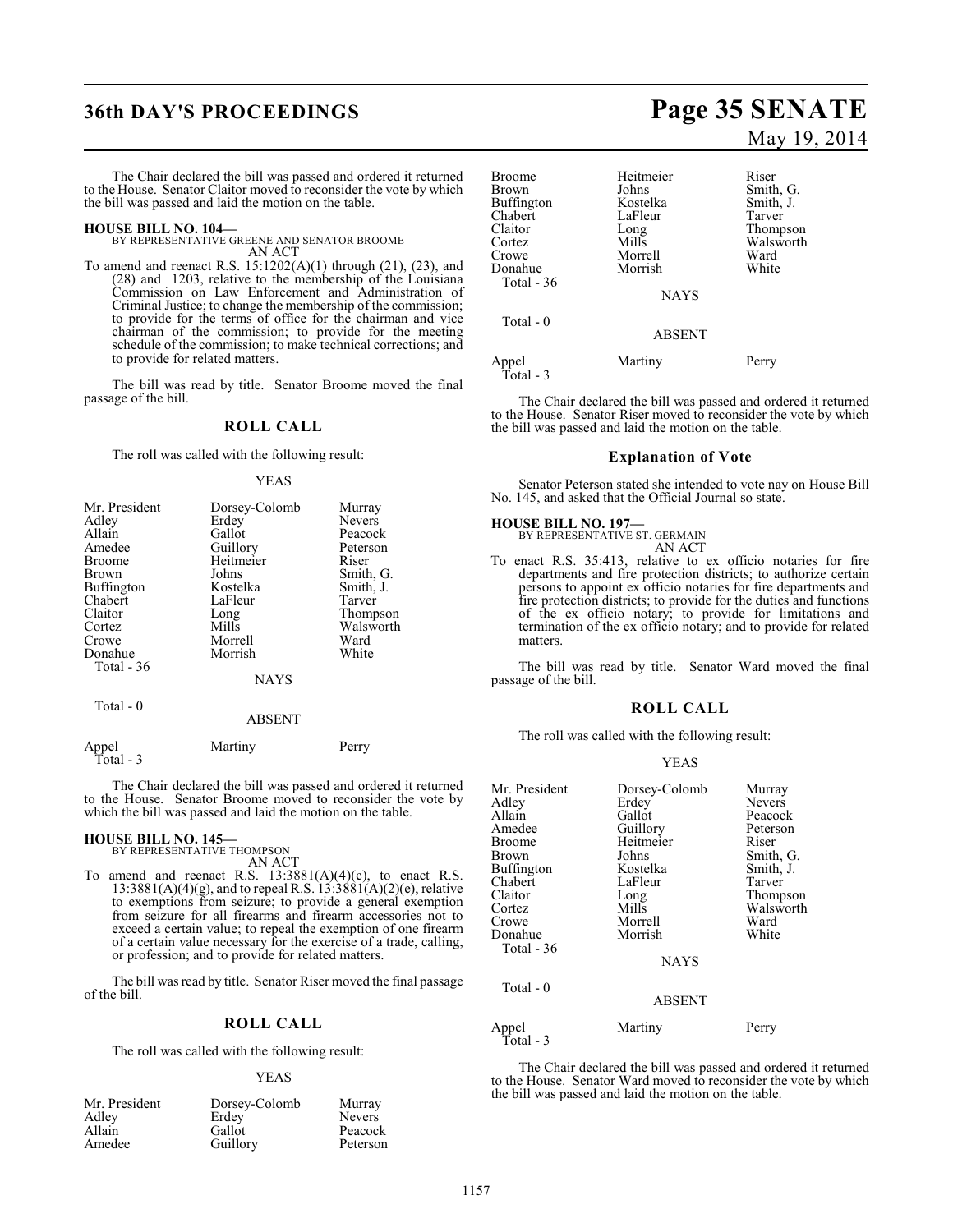## **Page 36 SENATE 36th DAY'S PROCEEDINGS**

### May 19, 2014

#### **HOUSE BILL NO. 221—**

BY REPRESENTATIVE THIBAUT AND SENATOR WARD AN ACT

To enact R.S.  $13:5554(G)(3)$ , relative to the payment of group insurance premium costs; to provide for eligibility for payment of such costs for retired sheriffs and retired deputy sheriffs of the West Baton Rouge Parish Sheriff's Office; and to provide for related matters.

The bill was read by title. Senator Ward moved the final passage of the bill.

### **ROLL CALL**

The roll was called with the following result:

#### YEAS

| Mr. President<br>Adley<br>Allain<br>Amedee<br><b>Broome</b><br>Brown<br>Buffington<br>Chabert<br>Claitor<br>Cortez<br>Crowe<br>Donahue<br>Total - 35 | Dorsey-Colomb<br>Erdey<br>Gallot<br>Guillory<br>Heitmeier<br>Johns<br>Kostelka<br>LaFleur<br>Long<br>Mills<br>Morrell<br>Morrish | Murray<br><b>Nevers</b><br>Peacock<br>Riser<br>Smith, G.<br>Smith, J.<br>Tarver<br>Thompson<br>Walsworth<br>Ward<br>White |
|------------------------------------------------------------------------------------------------------------------------------------------------------|----------------------------------------------------------------------------------------------------------------------------------|---------------------------------------------------------------------------------------------------------------------------|
|                                                                                                                                                      | <b>NAYS</b>                                                                                                                      |                                                                                                                           |
| Total $-0$                                                                                                                                           | <b>ABSENT</b>                                                                                                                    |                                                                                                                           |
| Appel<br>Martiny                                                                                                                                     | Perry<br>Peterson                                                                                                                |                                                                                                                           |

Total - 4

The Chair declared the bill was passed and ordered it returned to the House. Senator Ward moved to reconsider the vote by which the bill was passed and laid the motion on the table.

### **HOUSE BILL NO. 259—**

BY REPRESENTATIVE CHAMPAGNE AN ACT

To amend and reenact R.S. 15:587.2(B), relative to criminal history information; to provide relative to criminal history records requested by institutions of postsecondary education; to provide relative to the type of arrest records provided to institutions of postsecondary education; and to provide for related matters.

The bill was read by title. Senator Mills moved the final passage of the bill.

#### **ROLL CALL**

The roll was called with the following result:

#### YEAS

| Mr. President | Erdey     | <b>Nevers</b> |
|---------------|-----------|---------------|
| Adlev         | Gallot    | Peacod        |
| Allain        | Guillory  | Peters        |
| Amedee        | Heitmeier | Riser         |
| Broome        | Johns     | Smith,        |
| Brown         | Kostelka  | Smith,        |
| Buffington    | LaFleur   | Tarver        |
| Chabert       | Long      | Thomp         |
| Claitor       | Martiny   | Walsw         |
| Cortez        | Mills     | Ward          |
| Crowe         | Morrell   | White         |
| Donahue       | Morrish   |               |

ey Nevers lot Peacock<br>Ilory Peterson llory Peterson<br>tmeier Riser ns Smith, G.<br>stelka Smith, J. telka Smith, J.<br>leur Tarver Chabert Long Thompson Walsworth<br>Ward

Dorsey-Colomb Murray Total - 37

Total - 0

Appel Perry Total - 2

The Chair declared the bill was passed and ordered it returned to the House. Senator Mills moved to reconsider the vote by which the bill was passed and laid the motion on the table.

**NAYS** 

ABSENT

### **HOUSE BILL NO. 274—**

BY REPRESENTATIVE BURRELL AN ACT

To amend and reenact R.S. 13:5401(B)(3)(b) and to enact R.S.  $13:5401(C)(5)$  and  $(6)$ , relative to reentry courts; to require certain notification by the court to the defendant; to authorize the creation of a reentry division of the Twenty-Sixth and First Judicial District Courts; and to provide for related matters.

The bill was read by title. Senator Peacock moved the final passage of the bill.

#### **ROLL CALL**

The roll was called with the following result:

#### YEAS

| Mr. President | Dorsey-Colomb | Murray        |
|---------------|---------------|---------------|
| Adley         | Erdey         | <b>Nevers</b> |
| Allain        | Gallot        | Peacock       |
| Amedee        | Guillory      | Peterson      |
| <b>Broome</b> | Heitmeier     | Riser         |
| Brown         | Johns         | Smith, G.     |
| Buffington    | Kostelka      | Smith, J.     |
| Chabert       | LaFleur       | Tarver        |
| Claitor       | Long          | Thompson      |
| Cortez        | Mills         | Walsworth     |
| Crowe         | Morrell       | White         |
| Donahue       | Morrish       |               |
| Total - 35    |               |               |
|               | <b>NAYS</b>   |               |
| Total - 0     |               |               |
|               | <b>ABSENT</b> |               |
| Appel         | Perry         |               |
| Martiny       | Ward          |               |

The Chair declared the bill was passed and ordered it returned to the House. Senator Peacock moved to reconsider the vote by which the bill was passed and laid the motion on the table.

#### **HOUSE BILL NO. 338—**

Total - 4

BY REPRESENTATIVE ALFRED WILLIAMS AN ACT

To amend and reenact Code of Civil Procedure Article 3606, relative to temporary restraining orders; to provide relative to the effectiveness of temporary restraining orders; to extend the effective period of temporary restraining orders when a hearing is continued due to declared states of emergency; and to provide for related matters.

The bill was read by title. Senator Broome moved the final passage of the bill.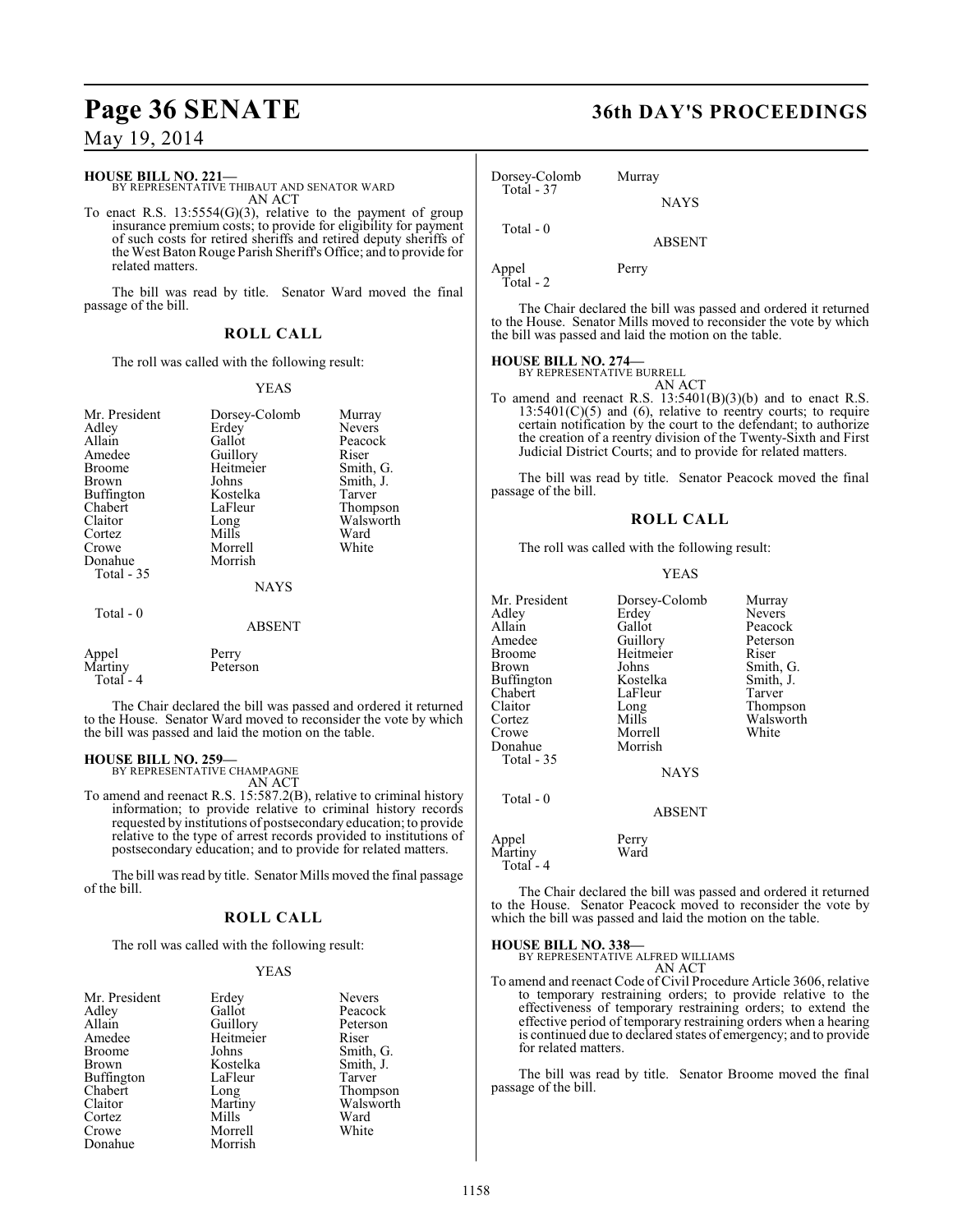### **ROLL CALL**

The roll was called with the following result:

#### YEAS

| Long<br>Martiny<br>Mills<br>Morrell | Tarver<br>Thompson<br>Walsworth<br>Ward<br>White |
|-------------------------------------|--------------------------------------------------|
| Morrish                             |                                                  |
| <b>NAYS</b>                         |                                                  |
|                                     | LaFleur<br>Murray                                |

Total - 0

Total - 2

Appel Perry

The Chair declared the bill was passed and ordered it returned to the House. Senator Broome moved to reconsider the vote by which the bill was passed and laid the motion on the table.

ABSENT

#### **HOUSE BILL NO. 395—**

BY REPRESENTATIVE ALFRED WILLIAMS AN ACT

To amend and reenact R.S. 13:4611(1)(d), relative to penalties for contempt of court; to provide for alternative penalties; to provide for the penalty of court-approved litter abatement or community service; and to provide for related matters.

The bill was read by title. Senator Broome moved the final passage of the bill.

#### **ROLL CALL**

The roll was called with the following result:

#### YEAS

| Mr. President<br>Adley<br>Allain<br>Amedee<br><b>Broome</b><br>Brown<br>Buffington<br>Chabert<br>Claitor<br>Cortez | Erdey<br>Gallot<br>Guillory<br>Heitmeier<br>Johns<br>Kostelka<br>LaFleur<br>Long<br>Martiny<br>Mills | <b>Nevers</b><br>Peacock<br>Peterson<br>Riser<br>Smith, G.<br>Smith, J.<br>Tarver<br>Thompson<br>Walsworth<br>Ward |
|--------------------------------------------------------------------------------------------------------------------|------------------------------------------------------------------------------------------------------|--------------------------------------------------------------------------------------------------------------------|
| Crowe<br>Donahue<br>Dorsey-Colomb                                                                                  | Morrell<br>Morrish<br>Murray                                                                         | White                                                                                                              |
| Total - 37                                                                                                         | <b>NAYS</b>                                                                                          |                                                                                                                    |
| Total - 0                                                                                                          | <b>ABSENT</b>                                                                                        |                                                                                                                    |
| Appel<br>Total - 2                                                                                                 | Perry                                                                                                |                                                                                                                    |

The Chair declared the bill was passed and ordered it returned to the House. Senator Broome moved to reconsider the vote by which the bill was passed and laid the motion on the table.

## **36th DAY'S PROCEEDINGS Page 37 SENATE** May 19, 2014

#### **HOUSE BILL NO. 421—**

BY REPRESENTATIVE RITCHIE AN ACT

To amend and reenact R.S. 9:362(7), relative to the Post-Separation Family Violence Relief Act; to provide for the definition of a "treatment program"; and to provide for related matters.

The bill was read by title. Senator Nevers moved the final passage of the bill.

#### **ROLL CALL**

The roll was called with the following result:

YEAS

Mr. President Gallot Nevers<br>Adley Guillory Peacock Adley Guillory Peacock Amedee Johns<br>Broome Kostelka Broome Kostelka Smith, G.<br>Brown LaFleur Smith, J. Buffington Long<br>Chabert Martiny Chabert Martiny Thompson Cortez Mills Walsworth<br>Crowe Morrell Ward Dorsey-Colomb<br>Erdey  $Total - 35$ 

Total - 0

Murray

Heitmeier Peters<br>Johns Riser LaFleur Smith, J.<br>Long Tarver Morrell Ward<br>
Morrish White

NAYS

#### ABSENT

Appel Donahue<br>Claitor Perry Claitor Total - 4

The Chair declared the bill was passed and ordered it returned to the House. Senator Nevers moved to reconsider the vote by which the bill was passed and laid the motion on the table.

**HOUSE BILL NO. 505—**<br>BY REPRESENTATIVES DIXON, WESLEY BISHOP, BURRELL, COX,<br>FOIL, GAINES, HARRIS, HOWARD, HUNTER, KATRINA JACKSON,<br>JEFFERSON, MORENO, NORTON, PRICE, THIBAUT, PATRICK<br>WILLIAMS, AND WOODRUFF AN ACT

To enact R.S. 23:291(E), relative to the disclosure of employment related information; to provide with respect to liability; to provide with respect to employers; to provide exceptions; and to provide for related matters.

The bill was read by title. Senator Murray moved the final passage of the bill.

#### **ROLL CALL**

The roll was called with the following result:

#### YEAS

| Mr. President | Erdey     | <b>Nevers</b> |
|---------------|-----------|---------------|
| Adley         | Gallot    | Peacock       |
| Allain        | Guillory  | Peterson      |
| Amedee        | Heitmeier | Riser         |
| Broome        | Johns     | Smith, G.     |
| Brown         | Kostelka  | Smith, J.     |
| Buffington    | LaFleur   | Tarver        |
| Chabert       | Long      | Thompson      |
| Claitor       | Martiny   | Walsworth     |
| Cortez        | Mills     | Ward          |
|               |           |               |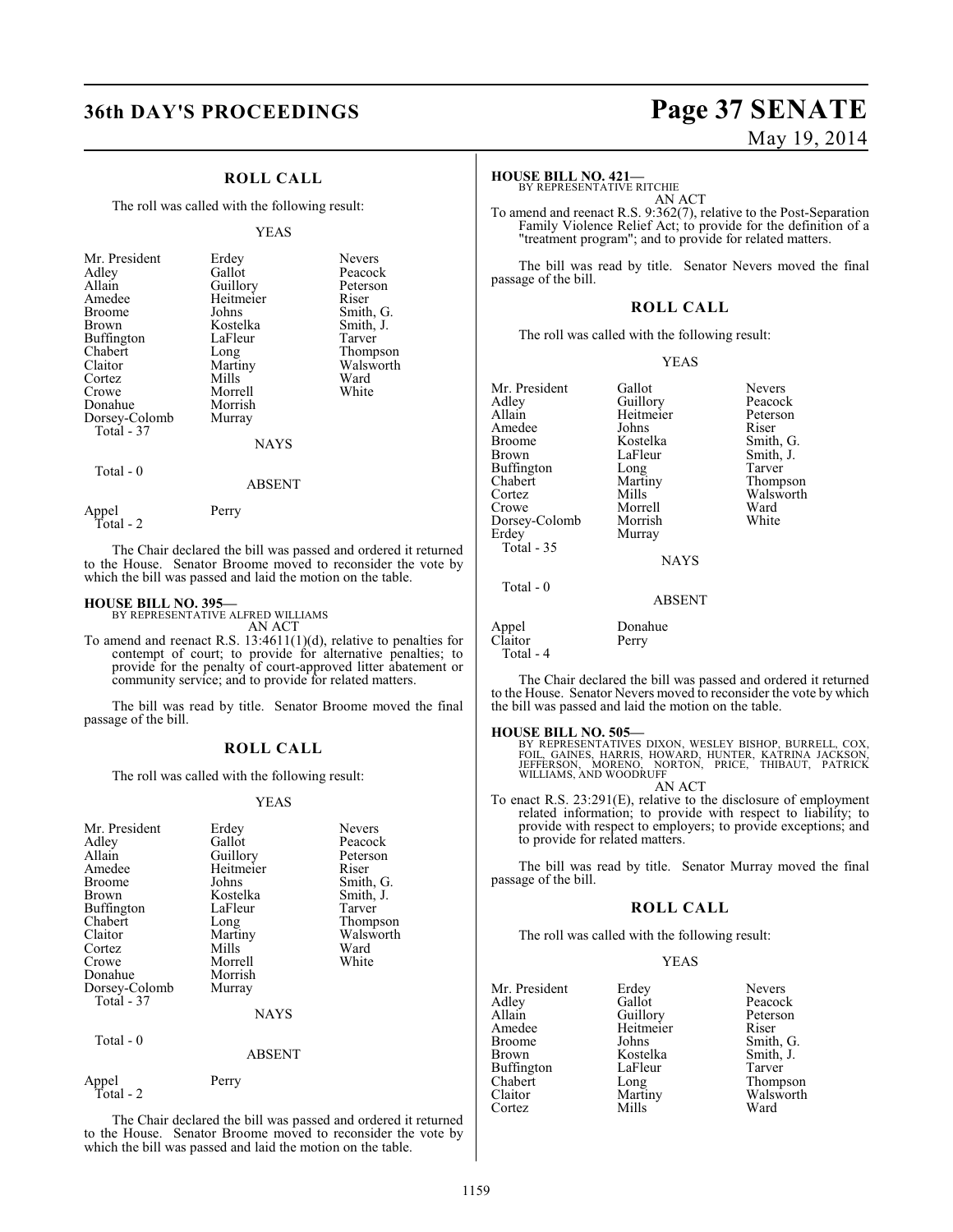| Crowe<br>Donahue             | Morrell<br>Morrish | White |
|------------------------------|--------------------|-------|
| Dorsey-Colomb<br>Total $-37$ | Murray             |       |
|                              | <b>NAYS</b>        |       |
| Total - 0                    |                    |       |

#### ABSENT

Appel Perry Total - 2

The Chair declared the bill was passed and ordered it returned to the House. Senator Murraymoved to reconsider the vote by which the bill was passed and laid the motion on the table.

## **HOUSE BILL NO. 624—** BY REPRESENTATIVE ABRAMSON

AN ACT To amend and reenact Code of Evidence Article 702, relative to expert testimony; to provide certain criteria for expert testimony; and to provide for related matters.

The bill was read by title. Senator Murray moved the final passage of the bill.

#### **ROLL CALL**

The roll was called with the following result:

#### YEAS

| Mr. President<br>Adley<br>Allain<br>Amedee<br>Broome<br>Brown<br>Buffington<br>Chabert<br>Claitor<br>Cortez<br>Crowe<br>Donahue<br>Dorsey-Colomb<br>Total - 37<br>Total - 0 | Erdey<br>Gallot<br>Guillory<br>Heitmeier<br>Johns<br>Kostelka<br>LaFleur<br>Long<br>Martiny<br>Mills<br>Morrell<br>Morrish<br>Murray<br><b>NAYS</b> | Nevers<br>Peacock<br>Peterson<br>Riser<br>Smith, G.<br>Smith, J.<br>Tarver<br>Thompson<br>Walsworth<br>Ward<br>White |
|-----------------------------------------------------------------------------------------------------------------------------------------------------------------------------|-----------------------------------------------------------------------------------------------------------------------------------------------------|----------------------------------------------------------------------------------------------------------------------|
|                                                                                                                                                                             | <b>ABSENT</b>                                                                                                                                       |                                                                                                                      |
| Appel<br>Total - 2                                                                                                                                                          | Perry                                                                                                                                               |                                                                                                                      |

The Chair declared the bill was passed and ordered it returned to the House. Senator Murray moved to reconsider the vote by which the bill was passed and laid the motion on the table.

#### **HOUSE BILL NO. 654—**

BY REPRESENTATIVES LORUSSO, ADAMS, ANDERS, ARMES,<br>ARNOLD, BARRAS, BERTHELOT, WÉSLEY BISHOP, BROADWATER,<br>BROWN, HENRY BURNS, CARMODY, CARTER, COX, CROMER,<br>EDWARDS, FOIL, GISCLAIR, HARRIS, HARRISON, HAZEL, HENRY,<br>HILL, HODGE

#### AN ACT

To amend and reenact R.S. 9:3261, relative to termination of certain leases; to authorize certain military personnel to terminate a lease under certain circumstances; to provide for the procedures relative to the termination of the lease; to provide for recovery of damages, remedies, and costs relative to termination of the lease; and to provide for related matters.

### **Page 38 SENATE 36th DAY'S PROCEEDINGS**

The bill was read by title. Senator Murray moved the final passage of the bill.

### **ROLL CALL**

The roll was called with the following result:

#### YEAS

| Mr. President<br>Adley<br>Allain<br>Amedee<br><b>Broome</b><br><b>Brown</b><br>Buffington<br>Chabert<br>Claitor<br>Cortez | Erdey<br>Gallot<br>Guillory<br>Heitmeier<br>Johns<br>Kostelka<br>LaFleur<br>Long<br>Martiny<br>Mills | <b>Nevers</b><br>Peacock<br>Peterson<br>Riser<br>Smith, G.<br>Smith, J.<br>Tarver<br>Thompson<br>Walsworth<br>Ward |
|---------------------------------------------------------------------------------------------------------------------------|------------------------------------------------------------------------------------------------------|--------------------------------------------------------------------------------------------------------------------|
| Crowe<br>Donahue                                                                                                          | Morrell<br>Morrish                                                                                   | White                                                                                                              |
| Dorsey-Colomb<br>Total - 37                                                                                               | Murray                                                                                               |                                                                                                                    |
|                                                                                                                           | <b>NAYS</b>                                                                                          |                                                                                                                    |
| Total - 0                                                                                                                 | ABSENT                                                                                               |                                                                                                                    |

#### Appel Perry Total - 2

The Chair declared the bill was passed and ordered it returned to the House. Senator Murray moved to reconsider the vote by which the bill was passed and laid the motion on the table.

**HOUSE BILL NO. 697—** BY REPRESENTATIVE CONNICK

AN ACT

To enact R.S. 15:542.1.1(A)(4), relative to sex offender registration and notification requirements; to provide relative to the inperson periodic renewals of registration by persons who are required to register as a sex offender or child predator; to provide for the frequency of in-person periodic renewals of persons who are homeless or without a fixed residence; to provide for definitions; and to provide for related matters.

The bill was read by title. Senator Murray moved the final passage of the bill.

#### **ROLL CALL**

The roll was called with the following result:

#### YEAS

Mr. President Erdey Nevers<br>Adley Gallot Peacock Adley Gallot Peacock Allain Guillory Peters<br>
Amedee Heitmeier Riser Amedee Heitmeier<br>Broome Johns Broome Johns Smith, G.<br>Brown Kostelka Smith, J. Buffington LaFle<br>Chabert Long Chabert Long Thompson Claitor Martiny Walsworth<br>Cortez Mills Ward Cortez Mills Ward Crowe Morrell White<br>
Donahue Morrish White Donahue Morrish<br>Dorsey-Colomb Murray Dorsey-Colomb Total - 37

Kostelka Smith, J.<br>LaFleur Tarver

NAYS

Total - 0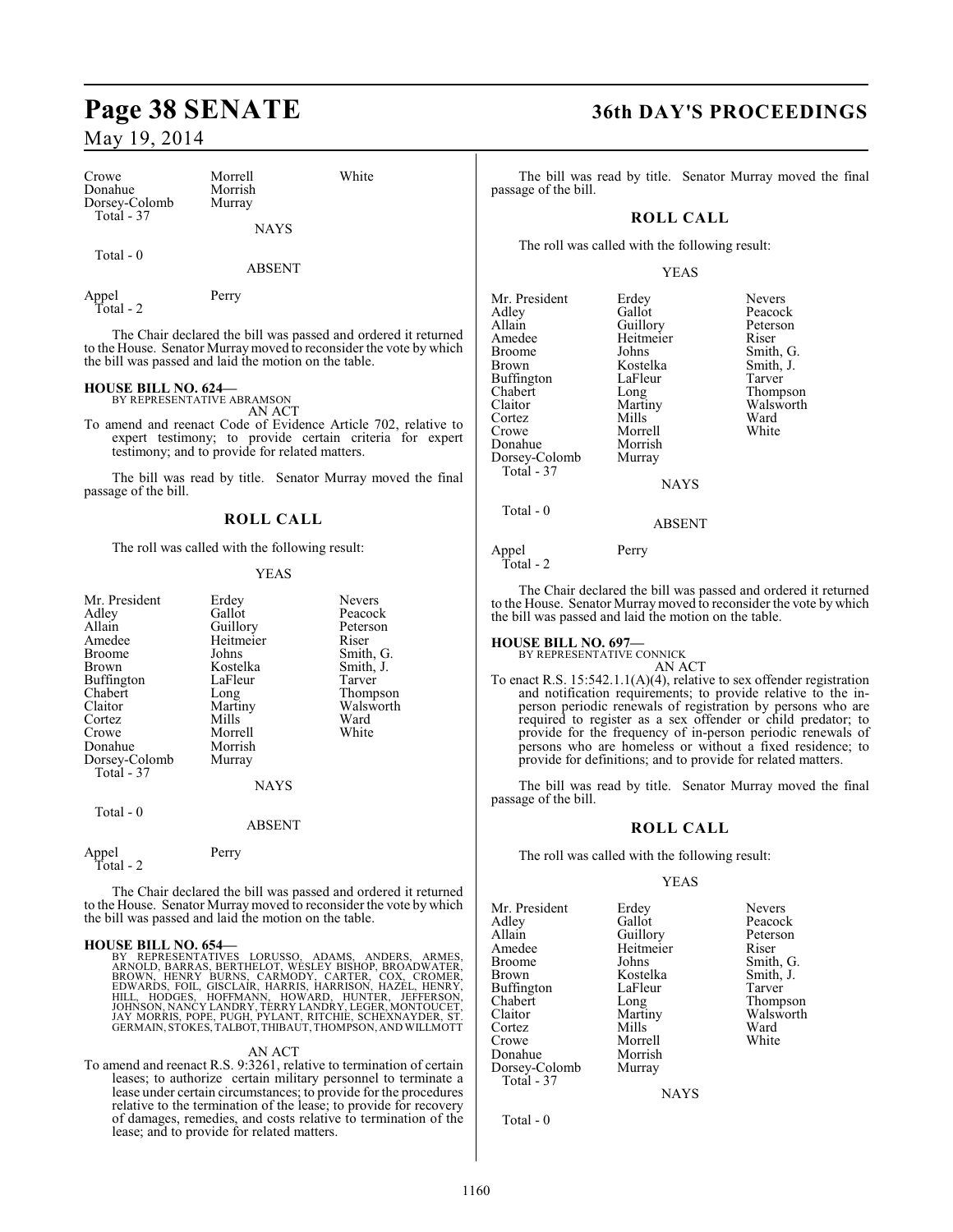## **36th DAY'S PROCEEDINGS Page 39 SENATE**

#### ABSENT

Appel Perry Total - 2

The Chair declared the bill was passed and ordered it returned to the House. Senator Murray moved to reconsider the vote by which the bill was passed and laid the motion on the table.

#### **HOUSE BILL NO. 734—**

BY REPRESENTATIVES BURRELL AND KATRINA JACKSON AN ACT

To enact R.S. 15:308(C) and 574.2(I), relative to ameliorative penalty provisions; to provide relative to the procedure by which an authorized reduction in sentence may be granted; to require the committee on parole to evaluate applications for such relief; and to provide for related matters.

The bill was read by title. Senator Adley moved the final passage of the bill.

### **ROLL CALL**

The roll was called with the following result:

#### YEAS

| Mr. President | Erdey         | Murray        |
|---------------|---------------|---------------|
| Adley         | Gallot        | <b>Nevers</b> |
| Allain        | Guillory      | Peacock       |
| Amedee        | Heitmeier     | Riser         |
| Broome        | Johns         | Smith, G.     |
| Brown         | Kostelka      | Smith, J.     |
| Buffington    | LaFleur       | Tarver        |
| Chabert       | Long          | Thompson      |
| Cortez        | Martiny       | Walsworth     |
| Crowe         | Mills         | Ward          |
| Donahue       | Morrell       | White         |
| Dorsey-Colomb | Morrish       |               |
| Total - 35    |               |               |
|               | <b>NAYS</b>   |               |
| Total - 0     |               |               |
|               | <b>ABSENT</b> |               |
| Appel         | Perry         |               |
| Claitor       | Peterson      |               |
| Total - 4     |               |               |

The Chair declared the bill was passed and ordered it returned to the House. Senator Adley moved to reconsider the vote by which the bill was passed and laid the motion on the table.

#### **HOUSE BILL NO. 1029—**

BY REPRESENTATIVES TERRY LANDRY, BADON, BROWN, GUILLORY, HODGES, HONORE, HOWARD, AND NORTON AN ACT

To enact R.S. 14:336, relative to offenses against the public; to create the crime of unlawful aiming of a laser at an aircraft; to provide for definitions; to provide for criminal penalties; to provide for exceptions; and to provide for related matters.

#### **Floor Amendments**

Senator Morrell proposed the following amendments.

#### **SENATE FLOOR AMENDMENTS**

Amendments proposed by Senator Morrell to Reengrossed House Bill No. 1029 by Representative Terry Landry

#### AMENDMENT NO. 1

In Senate Committee Amendment No. 4 proposed by the Senate Committee on Judiciary "C" and adopted by the Senate on May 14, 2014, on page 2, after line 7, add the following:

## May 19, 2014 "F. The provisions of this Section shall not apply to unmanned

aircraft systems used for motion picture, television, or similar production where the filming is authorized by the property owner."

On motion of Senator Morrell, the amendments were adopted.

#### **Floor Amendments**

Senator Peacock proposed the following amendments.

#### **SENATE FLOOR AMENDMENTS**

Amendments proposed by Senator Peacock to Reengrossed House Bill No. 1029 by Representative Terry Landry

#### AMENDMENT NO. 1

In Senate Committee Amendment No. 4 proposed by the Senate Committee on Judiciary C and adopted by the Senate on May 14, 2014, on page 1, line 26 between "agency" and the period "." insert "or fire department"

On motion of Senator Peacock, the amendments were adopted.

The bill was read by title. Senator Morrell moved the final passage of the amended bill.

#### **ROLL CALL**

The roll was called with the following result:

#### YEAS

| Mr. President<br>Adley<br>Allain<br>Amedee<br>Brown<br>Buffington<br>Chabert<br>Claitor<br>Cortez | Erdey<br>Gallot<br>Guillory<br>Heitmeier<br>Johns<br>Kostelka<br>LaFleur<br>Long<br>Martiny | Murray<br><b>Nevers</b><br>Peacock<br>Peterson<br>Riser<br>Smith, G.<br>Smith, J.<br>Tarver<br>Thompson |
|---------------------------------------------------------------------------------------------------|---------------------------------------------------------------------------------------------|---------------------------------------------------------------------------------------------------------|
| Crowe                                                                                             | Mills                                                                                       | Walsworth                                                                                               |
| Donahue                                                                                           | Morrell                                                                                     | White                                                                                                   |
| Dorsey-Colomb<br>Total $-35$                                                                      | Morrish                                                                                     |                                                                                                         |
|                                                                                                   | <b>NAYS</b>                                                                                 |                                                                                                         |
| Total - 0                                                                                         |                                                                                             |                                                                                                         |
|                                                                                                   | <b>ABSENT</b>                                                                               |                                                                                                         |
| Appel<br><b>Broome</b><br>$T_{\alpha\dagger\alpha}1$<br>$\overline{A}$                            | Perry<br>Ward                                                                               |                                                                                                         |

Total - 4

The Chair declared the amended bill was passed and ordered it returned to the House. Senator Morrell moved to reconsider the vote by which the bill was passed and laid the motion on the table.

**HOUSE BILL NO. 1061—** BY REPRESENTATIVE SCHRODER

AN ACT

To amend and reenact Children's Code Articles 401, 552(2), 553(A) and (B), the heading of Part II of Chapter 6 of Title V of the Louisiana Children's Code, Children's Code Articles 558, 560(A), 571(B), 574, 575(B), 607, 608, 624(A), 625(A)(4),  $627(E)$ ,  $631(B)$ ,  $720(A)$ ,  $(B)$ (introductory paragraph) and  $(6)$ , (C), and (D), 723(D), 724(A) and (B), 1016(B) and (C), and 1269.4(A), to enact Chapter 7 of Title V of the Louisiana Children's Code, to be comprised of Children's Code Article 581, and Children's Code Articles 635.1 and 1405.1, and to repeal Children's Code Articles 559 and 571(C), relative to legal representation for children and indigent parents in child protection cases; to establish and provide for functions of the Louisiana Child Representation System and the Child Protection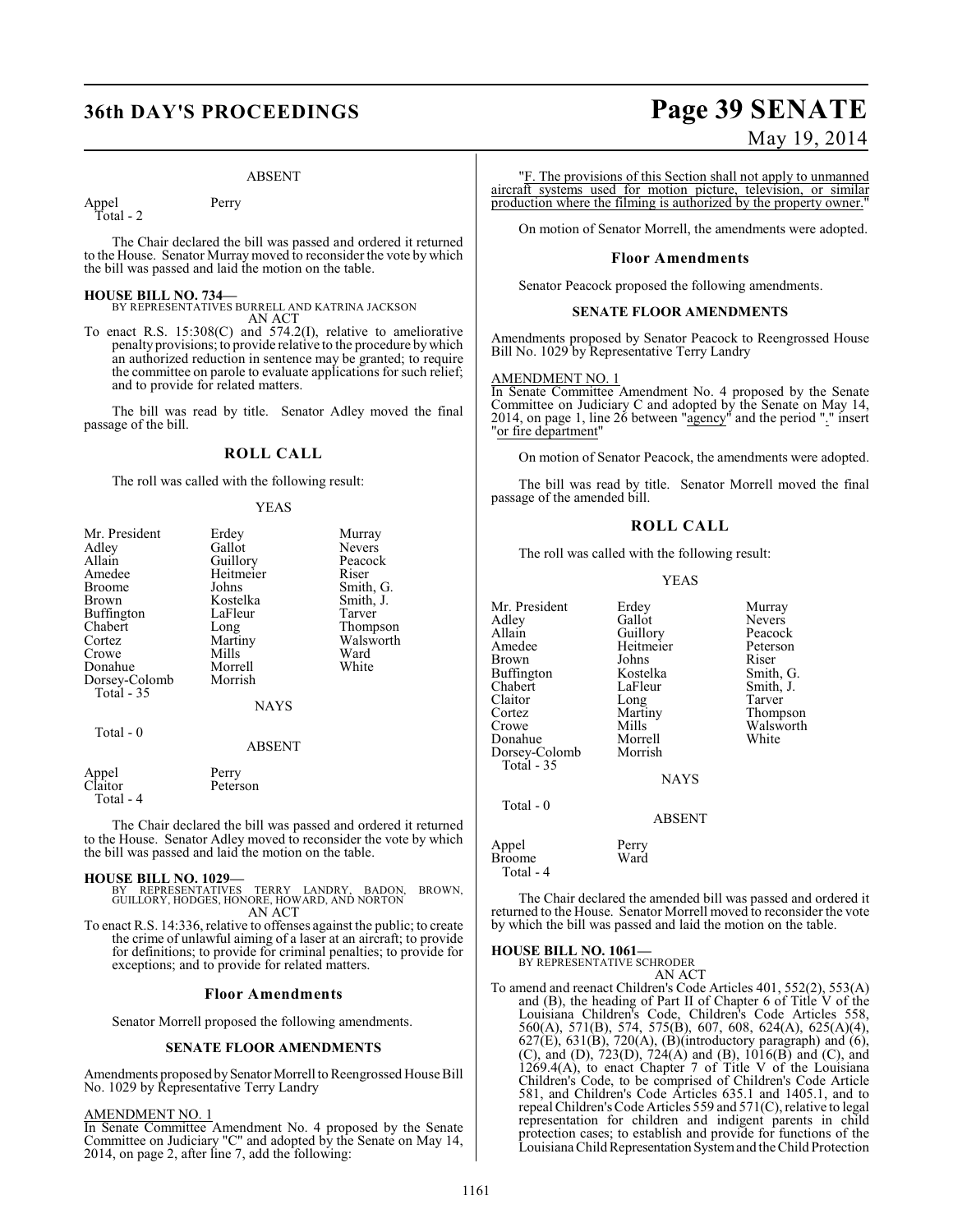## **Page 40 SENATE 36th DAY'S PROCEEDINGS**

### May 19, 2014

Representation Commission; to provide for the Child Advocacy Program of the Mental Health Advocacy Service; to provide relative to child in need of care proceedings; to provide for designation of programs by the Louisiana Supreme Court for provision of child representation services in certain courts; to provide for right to counsel for parents and conditions for waiving such right; to provide for custody hearings and orders; to provide for motions, case review reports, case plans, and filing in child protection cases; to provide for local rules of juvenile courts; and to provide for related matters.

The bill was read by title. Senator Claitor moved the final passage of the bill.

#### **ROLL CALL**

The roll was called with the following result:

#### YEAS

| Mr. President<br>Adley<br>Allain<br>Amedee<br>Appel<br><b>Broome</b><br>Brown<br>Buffington<br>Chabert<br>Claitor<br>Cortez<br>Crowe<br>Donahue<br>Total - 38 | Dorsey-Colomb<br>Erdey<br>Gallot<br>Guillory<br>Heitmeier<br>Johns<br>Kostelka<br>LaFleur<br>Long<br>Martiny<br>Mills<br>Morrell<br>Morrish | Murray<br><b>Nevers</b><br>Peacock<br>Peterson<br>Riser<br>Smith, G.<br>Smith, J.<br>Tarver<br>Thompson<br>Walsworth<br>Ward<br>White |
|---------------------------------------------------------------------------------------------------------------------------------------------------------------|---------------------------------------------------------------------------------------------------------------------------------------------|---------------------------------------------------------------------------------------------------------------------------------------|
|                                                                                                                                                               | <b>NAYS</b>                                                                                                                                 |                                                                                                                                       |
| Total - 0                                                                                                                                                     |                                                                                                                                             |                                                                                                                                       |

ABSENT

```
Perry
   Total - 1
```
The Chair declared the bill was passed and ordered it returned to the House. Senator Claitor moved to reconsider the vote by which the bill was passed and laid the motion on the table.

#### **HOUSE BILL NO. 1108—**

BY REPRESENTATIVE TERRY LANDRY AN ACT

To amend and reenact Code of Criminal Procedure Article 213 and to enact Code of Criminal Procedure Article 202(F), relative to warrants of arrest; to prohibit magistrates from making arrests with or without a warrant for school employees for certain acts committed during the course and scope of employment; to authorize the issuance of a summons in lieu of a warrant for arrest; and to provide for related matters.

The bill was read by title. Senator Morrell moved the final passage of the bill.

#### **ROLL CALL**

The roll was called with the following result:

#### YEAS

|           | <b>Nevers</b>     |
|-----------|-------------------|
| Gallot    | Peacock           |
|           | Peterson          |
| Heitmeier | Riser             |
| Johns     | Smith, G.         |
| Kostelka  | Smith, J.         |
| LaFleur   | Tarver            |
| Long      | Thompson          |
|           | Erdey<br>Guillory |

| Chabert<br>Cortez<br>Crowe<br>Donahue<br>Dorsey-Colomb | Martiny<br>Mills<br>Morrell<br>Morrish<br>Murray | Walsworth<br>Ward<br>White |
|--------------------------------------------------------|--------------------------------------------------|----------------------------|
| Total $-37$                                            | <b>NAYS</b>                                      |                            |
| Total $-0$                                             | <b>ABSENT</b>                                    |                            |
| Claitor<br>Total - 2                                   | Perry                                            |                            |

The Chair declared the bill was passed and ordered it returned to the House. Senator Morrell moved to reconsider the vote by which the bill was passed and laid the motion on the table.

#### **HOUSE BILL NO. 1122—**

BY REPRESENTATIVE SMITH

AN ACT

To amend and reenact Code of Civil Procedure Articles 3603.1(C)(1) and 3607.1, R.S. 46:2136.2(B), and R.S. 14:79(A)(1)(a) and  $(E)$ and to enact Chapter 28-C of Title 46 of the Louisiana Revised Statutes of 1950, to be comprised of R.S. 46:2171 through 2174, relative to stalking; to provide for the Protection From Stalking Act; to provide for summary procedures for obtaining a civil order of protection against stalking; to provide for assistance for victims of stalking; and to provide for related matters.

The bill was read by title. Senator Dorsey-Colomb moved the final passage of the bill.

### **ROLL CALL**

The roll was called with the following result:

YEAS

| Mr. President | Donahue       | Morrish       |
|---------------|---------------|---------------|
| Adley         | Dorsey-Colomb | Murray        |
| Allain        | Erdey         | <b>Nevers</b> |
| Amedee        | Gallot        | Peacock       |
| Appel         | Guillory      | Peterson      |
| Broome        | Heitmeier     | Riser         |
| Brown         | Johns         | Smith, G.     |
| Buffington    | Kostelka      | Smith, J.     |
| Chabert       | LaFleur       | Tarver        |
| Claitor       | Long          | Thompson      |
| Cortez        | Martiny       | Ward          |
| Crowe         | Mills         | White         |
| Total - 36    |               |               |
|               | <b>NAYS</b>   |               |
| Total - 0     |               |               |

| Morrell   | Perry | Walsworth |
|-----------|-------|-----------|
| Total - 3 |       |           |

The Chair declared the bill was passed and ordered it returned to the House. Senator Dorsey-Colomb moved to reconsider the vote by which the bill was passed and laid the motion on the table.

ABSENT

## **HOUSE BILL NO. 1133—** BY REPRESENTATIVE TIM BURNS

AN ACT

To enact Chapter 2-A of Code Title XV of Code Book III of Title 9 of the Louisiana Revised Statutes of 1950, to be comprised of R.S. 9:3851 through 3856, and to amend and reenact Civil Code Article 3029 and R.S. 6:311.1 and 333(B)(introductory paragraph), relative to powers of attorney for the elderly; to provide for the filing of an action to review the acts of a mandatary; to provide for contents of the petition, service, and venue; to provide for the motion to dismiss; to provide for the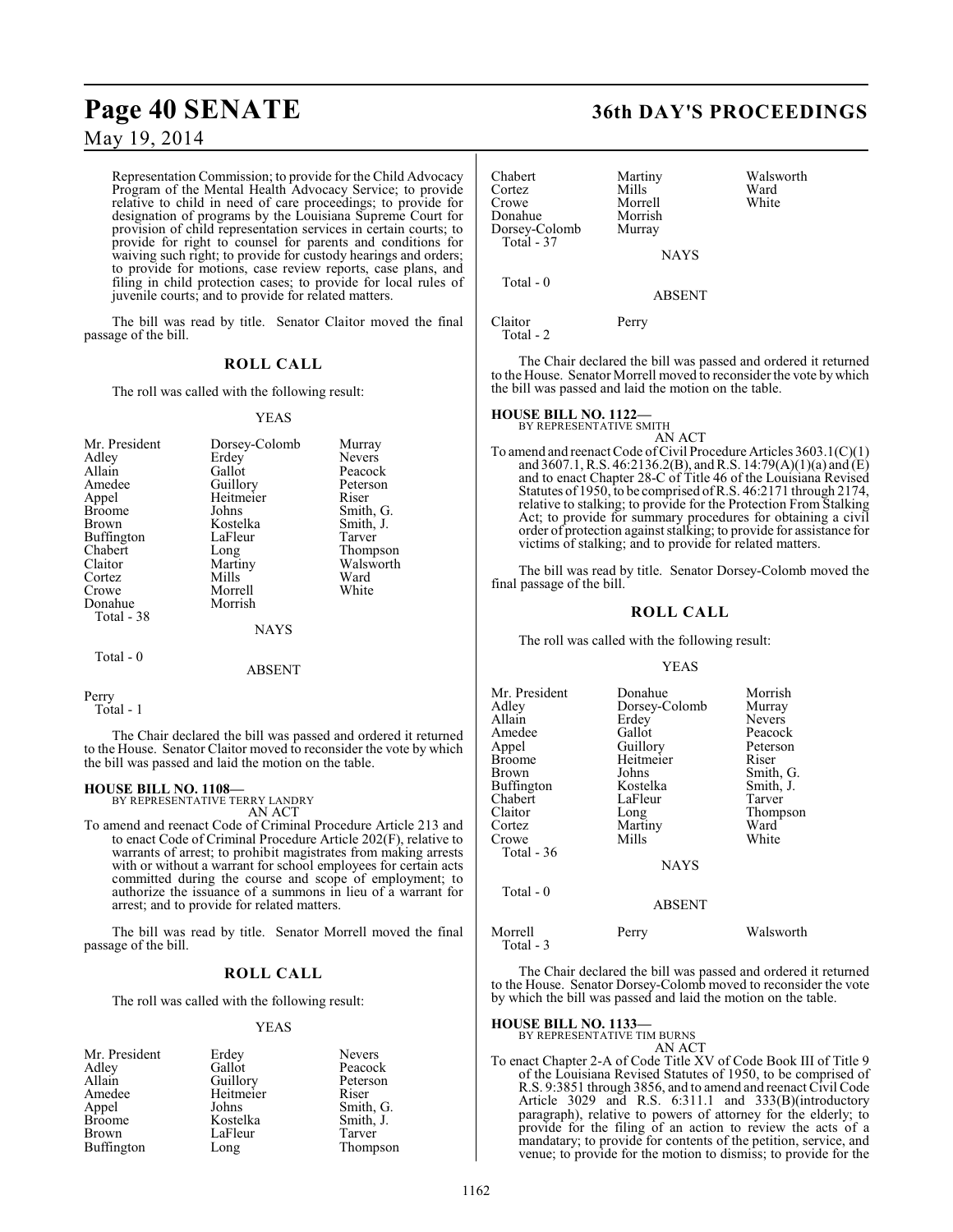## **36th DAY'S PROCEEDINGS Page 41 SENATE**

substitution of parties; to provide for the relief the court may grant and the actions the court may take; to provide for the acts ofthemandatary that constitute irreparable injury; to provide for payment of costs and attorney fees; to provide for exclusions and the applicability of the action; to provide for termination of the mandate; to provide for written notice to federally insured financial institutions; to provide for termination or modification; to provide for a bank's disclosure of certain records; and to provide for related matters.

The bill was read by title. Senator Claitor moved the final passage of the bill.

### **ROLL CALL**

The roll was called with the following result:

#### YEAS

| Mr. President | Dorsey-Colomb | Murray        |
|---------------|---------------|---------------|
| Adley         | Erdey         | <b>Nevers</b> |
| Allain        | Gallot        | Peacock       |
| Amedee        | Guillory      | Peterson      |
| Appel         | Heitmeier     | Riser         |
| <b>Broome</b> | Johns         | Smith, G.     |
| <b>Brown</b>  | Kostelka      | Smith, J.     |
| Buffington    | LaFleur       | Tarver        |
| Chabert       | Long          | Thompson      |
| Claitor       | Martiny       | Walsworth     |
| Cortez        | Mills         | Ward          |
| Crowe         | Morrell       | White         |
| Donahue       | Morrish       |               |
| Total - 38    |               |               |
|               | <b>NAYS</b>   |               |
| Total $-0$    |               |               |
|               | ABSENT        |               |

Perry

Total - 1

The Chair declared the bill was passed and ordered it returned to the House. Senator Claitor moved to reconsider the vote by which the bill was passed and laid the motion on the table.

#### **HOUSE BILL NO. 1136—**

BY REPRESENTATIVE JIM MORRIS AN ACT

To enact R.S.  $26:90(A)(1)(a)(vi)$  and  $286(A)(1)(a)(vi)$ , relative to selling or serving alcoholic beverages; to authorize the use of certain identification cards from another state as acceptable identification for being sold or served alcoholic beverages; and to provide for related matters.

The bill was read by title. Senator Johns moved the final passage of the bill.

### **ROLL CALL**

The roll was called with the following result:

#### YEAS

| Mr. President     | Dorsey-Colomb | Murray        |
|-------------------|---------------|---------------|
| Adley             | Erdey         | <b>Nevers</b> |
| Allain            | Gallot        | Peacock       |
| Amedee            | Guillory      | Peterson      |
| Appel             | Johns         | Riser         |
| <b>Broome</b>     | Kostelka      | Smith, G.     |
| <b>Brown</b>      | LaFleur       | Smith, J.     |
| <b>Buffington</b> | Long          | Tarver        |
| Chabert           | Martiny       | Thompson      |

# May 19, 2014

Claitor Mills Walsworth Morrell Ward<br>
Morrish White Donahue Total - 36 **NAYS**  Total - 0 ABSENT Crowe Heitmeier Perry Total - 3

The Chair declared the bill was passed and ordered it returned to the House. Senator Johns moved to reconsider the vote by which the bill was passed and laid the motion on the table.

### **HOUSE BILL NO. 1142—** BY REPRESENTATIVE BURRELL

AN ACT To amend and reenact R.S.  $14:79(A)(1)(a)$  and  $(E)$ , R.S. 46:2136.2(B), and Code of Criminal Procedure Article  $335.1(A)(1)$ , relative to bail; to provide relative to bail restrictions for offenses against a family or household member or dating partner; to provide for the issuance of a Uniform Abuse Prevention Order; to provide relative to the possession of firearms by persons subject to the order; to provide for the inclusion of such orders in the Louisiana Protective Order Registry; and to provide for related matters.

The bill was read by title. Senator Adley moved the final passage of the bill.

#### **ROLL CALL**

The roll was called with the following result:

#### YEAS

| Mr. President | Dorsey-Colomb | <b>Nevers</b> |
|---------------|---------------|---------------|
| Adlev         | Erdey         | Peacock       |
| Allain        | Gallot        | Peterson      |
| Amedee        | Guillory      | Riser         |
| Appel         | Johns         | Smith, G.     |
| Broome        | Kostelka      | Smith, J.     |
| Brown         | LaFleur       | Tarver        |
| Buffington    | Long          | Thompson      |
| Chabert       | Martiny       | Walsworth     |
| Claitor       | Mills         | Ward          |
| Cortez        | Morrell       | White         |
| Crowe         | Morrish       |               |
| Donahue       | Murray        |               |
| Total - 37    |               |               |
|               | <b>NAYS</b>   |               |
|               |               |               |

Total - 0

ABSENT

Heitmeier Perry Total - 2

The Chair declared the bill was passed and ordered it returned to the House. Senator Adley moved to reconsider the vote by which the bill was passed and laid the motion on the table.

### **HOUSE BILL NO. 1166—** BY REPRESENTATIVE ARNOLD

AN ACT

To amend and reenact R.S.  $13:5073(A)(4)(f)(i)$  and (ii) and  $5075(K)$ , relative to tobacco enforcement; to provide for certain liability relative to importers; and to provide for related matters.

The bill was read by title. Senator Morrell moved the final passage of the bill.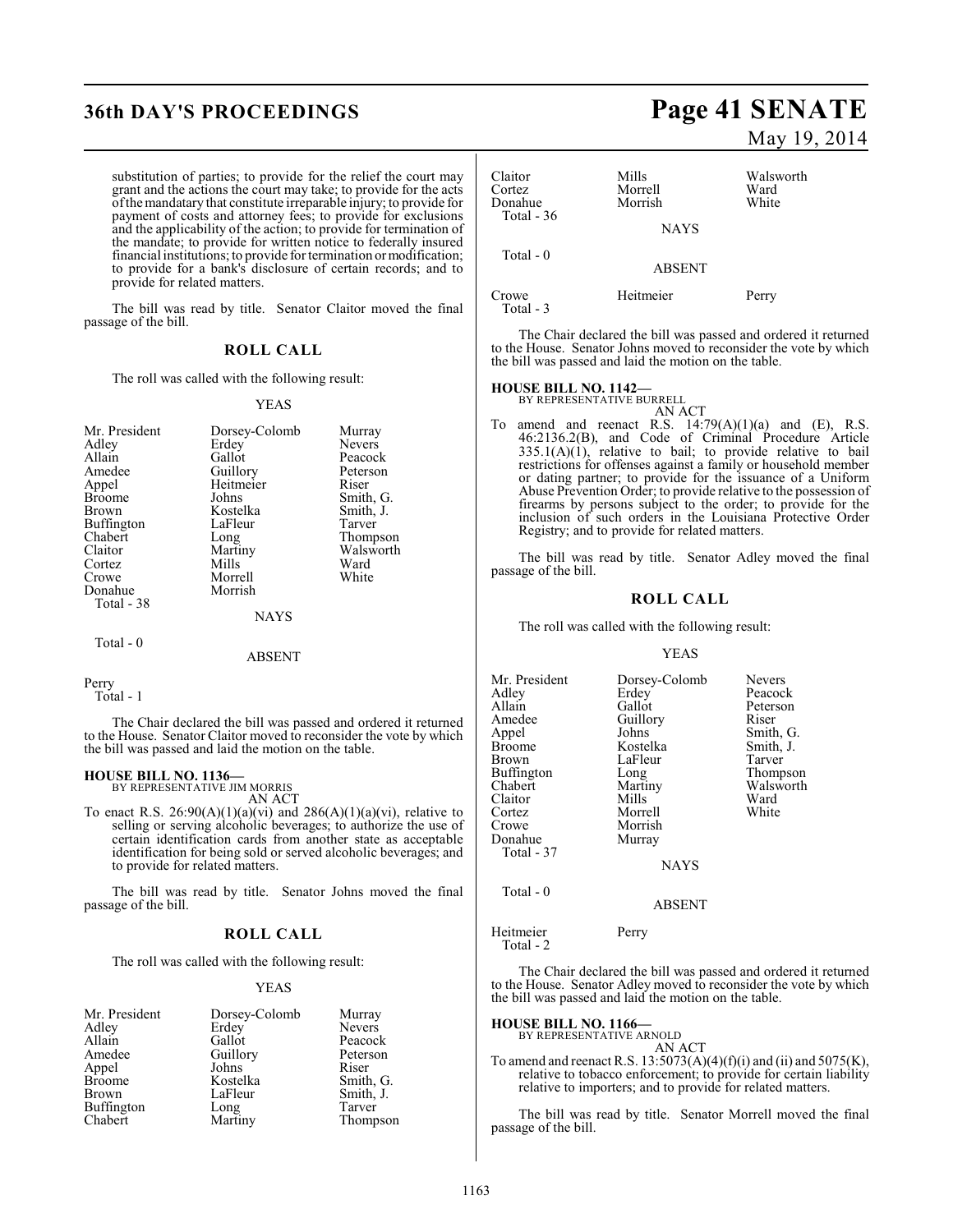### **ROLL CALL**

The roll was called with the following result:

#### YEAS

| Mr. President     | Gallot        | Peacock   |
|-------------------|---------------|-----------|
| Adley             | Guillory      | Peterson  |
| Allain            | Johns         | Riser     |
| Amedee            | Kostelka      | Smith, G. |
| <b>Broome</b>     | LaFleur       | Smith, J. |
| Brown             | Long          | Tarver    |
| <b>Buffington</b> | Martiny       | Thompson  |
| Cortez            | Mills         | Walsworth |
| Crowe             | Morrell       | Ward      |
| Donahue           | Morrish       | White     |
| Dorsey-Colomb     | Murray        |           |
| Erdey             | <b>Nevers</b> |           |
| Total - 34        |               |           |
|                   | NAYS          |           |

Claitor Total - 1

#### ABSENT

Appel Heitmeier<br>Chabert Perry Chabert Total - 4

The Chair declared the was passed and ordered it returned to the House. Senator Morrell moved to reconsider the vote by which the bill was passed and laid the motion on the table.

### **HOUSE BILL NO. 1260— (Substitute for House Bill No. 738 by Representative Nancy Landry)** BY REPRESENTATIVE NANCY LANDRY AN ACT

To amend and reenact R.S. 9:237(C), relative to covenant marriages; to provide for notice of certain expenses; and to provide for related matters.

The bill was read by title. Senator Cortez moved the final passage of the bill.

### **ROLL CALL**

The roll was called with the following result:

#### YEAS

| Mr. President<br>Adley<br>Allain<br>Amedee<br>Appel<br><b>Broome</b><br><b>Brown</b><br>Buffington<br>Claitor<br>Cortez<br>Crowe<br>Donahue | Dorsey-Colomb<br>Erdey<br>Gallot<br>Guillory<br>Johns<br>Kostelka<br>LaFleur<br>Long<br>Martiny<br>Mills<br>Morrell<br>Morrish | Murray<br><b>Nevers</b><br>Peacock<br>Peterson<br>Riser<br>Smith, G.<br>Smith, J.<br>Tarver<br>Thompson<br>Walsworth<br>Ward<br>White |
|---------------------------------------------------------------------------------------------------------------------------------------------|--------------------------------------------------------------------------------------------------------------------------------|---------------------------------------------------------------------------------------------------------------------------------------|
|                                                                                                                                             |                                                                                                                                |                                                                                                                                       |
| Total - 36                                                                                                                                  |                                                                                                                                |                                                                                                                                       |
|                                                                                                                                             | <b>NAYS</b>                                                                                                                    |                                                                                                                                       |

 $Total - 0$ 

| Perry |
|-------|
|       |

The Chair declared the bill was passed and ordered it returned to the House. Senator Cortez moved to reconsider the vote by which the bill was passed and laid the motion on the table.

**ABSENT** 

### **Page 42 SENATE 36th DAY'S PROCEEDINGS**

#### **Rules Suspended**

Senator Murray asked for and obtained a suspension of the rules to revert to the Morning Hour.

#### **Message from the House**

#### **CONCURRING IN SENATE CONCURRENT RESOLUTIONS**

May 19, 2014

To the Honorable President and Members of the Senate:

I am directed to inform your honorable body that the House of Representatives has finally concurred in the following Senate Concurrent Resolutions:

#### **SENATE CONCURRENT RESOLUTION NO. 83—** BY SENATOR NEVERS

A CONCURRENT RESOLUTION

To urge and request the Board of Supervisors of Louisiana State University and Agricultural and Mechanical College, the Board of Supervisors of Southern University and Agricultural and Mechanical College, the Board of Supervisors for the University of Louisiana System, and the Board of Supervisors of Community and Technical Colleges consider incorporating and including, where possible, in their schools disciplines and degree programs, particularly in those programs related to physical and behavioral health, education and criminal justice, suicide assessment, intervention, treatment, and management training that meets the Suicide Prevention Resource Center best practices standards.

Reported without amendments.

#### **SENATE CONCURRENT RESOLUTION NO. 13—** BY SENATOR CORTEZ

A CONCURRENT RESOLUTION

To urge and request the Louisiana State Medical Society and the Louisiana Academy of Family Physicians to educate its members of state and federal programs available to children with developmental disabilities and advise parents and guardians of such programs when such a diagnosis is made.

Reported without amendments.

**SENATE CONCURRENT RESOLUTION NO. 73—**<br>BY SENATOR WARD AND REPRESENTATIVE LEGER<br>A CONCURRENT RESOLUTION

To establish the Community Health Caucus of the Legislature of Louisiana and to provide relative to the caucus.

Reported without amendments.

#### **SENATE CONCURRENT RESOLUTION NO. 69—** BY SENATOR MORRISH

A CONCURRENT RESOLUTION

To create the Task Force on the Prevention of Sexual Abuse of Children within the Department of Children and Family Services.

Reported without amendments.

#### **SENATE CONCURRENT RESOLUTION NO. 62—** BY SENATOR MILLS

A CONCURRENT RESOLUTION

To urge and request the Department of Health and Hospitals to seek a Medicaid state plan amendment from the Centers for Medicare and Medicaid Services to include as a Medicaid service the Tdap vaccine for pregnant women and to provide a cost analysis to the legislature for providing this Medicaid service.

Reported without amendments.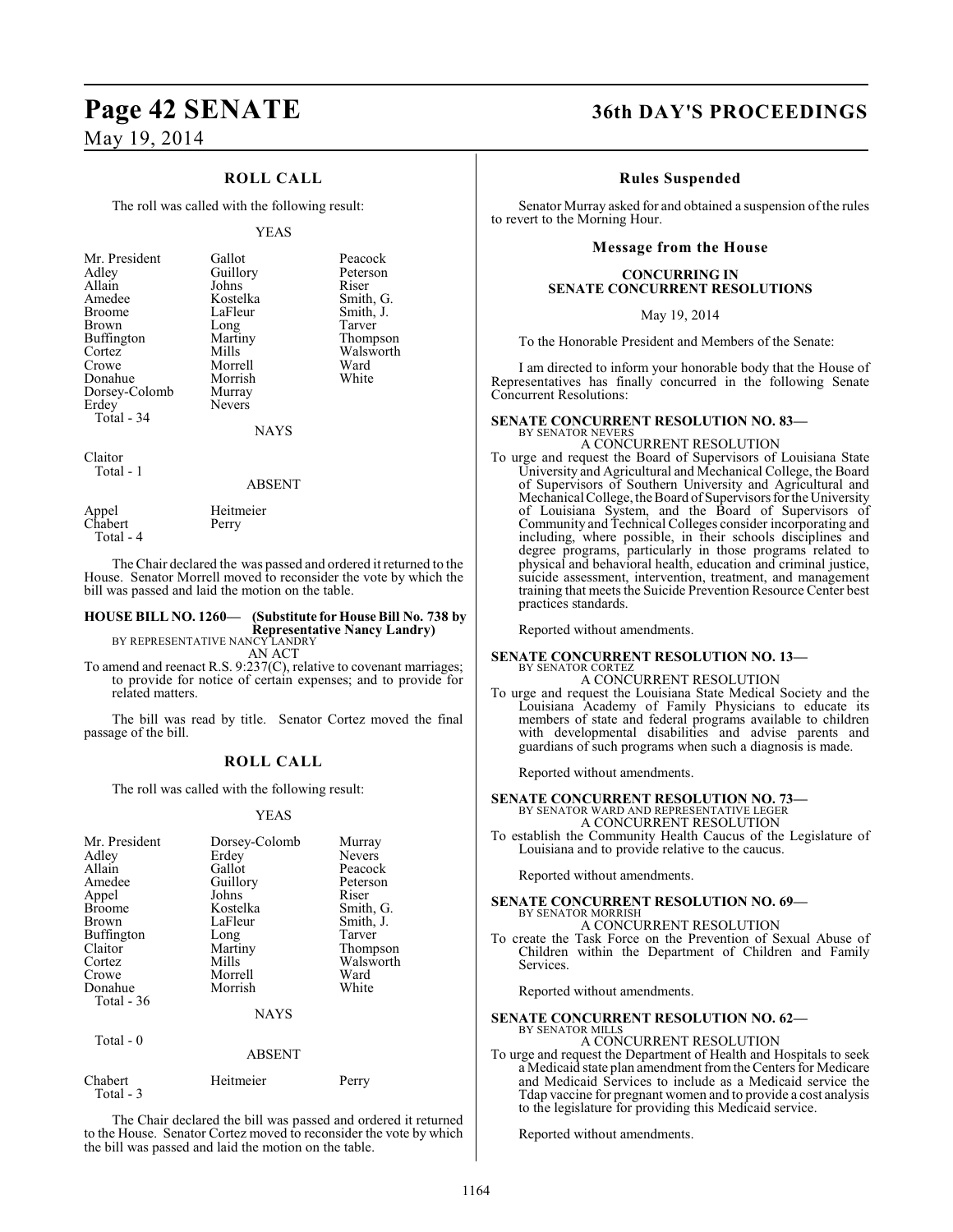## **36th DAY'S PROCEEDINGS Page 43 SENATE**

# May 19, 2014

**SENATE CONCURRENT RESOLUTION NO. 57—**<br>BY SENATORS ERDEY, ALLAIN, APPEL, BROWN, CORTEZ, CROWE,<br>GUILLORY, HEITMEIER, JOHNS, KOSTELKA, MILLS, MORRISH,<br>PERRY, THOMPSON AND WALSWORTH A CONCURRENT RESOLUTION

To urge and request that the Department of Health and Hospitals and the Department of Children and Family Services coordinate efforts to improve the accuracy of the Supplemental Nutrition Assistance Program, particularly with respect to having the names of deceased recipients removed from the list of eligible recipients.

Reported without amendments.

#### **SENATE CONCURRENT RESOLUTION NO. 75—** BY SENATOR NEVERS

A CONCURRENT RESOLUTION

To urge and request the Louisiana Department of Health and Hospitals, through its office of behavioral health, to study and develop a list of suicide assessment, intervention, treatment, and management training programs meeting the Suicide Prevention Resource Center best practices standards to make available for access by medical professionals and the public in the state of Louisiana; that the department further develop a list of which other professional and citizen groups, beyond the medical professions, the department recommends should be offered such training on a voluntary basis; and that the department recommends how best to make such training widely accessible for use in Louisiana, through online access or otherwise.

Reported without amendments.

#### **SENATE CONCURRENT RESOLUTION NO. 90—** BY SENATOR MARTINY

A CONCURRENT RESOLUTION

To recognize the importance of electronic payments and their superiority in terms of cost, safety, and convenience over cash and to encourage the use of electronic payments by all of Louisiana's citizens and particularly in government financing in the state.

Reported without amendments.

#### **SENATE CONCURRENT RESOLUTION NO. 53—** BY SENATOR MILLS

A CONCURRENT RESOLUTION

To urge and request the Louisiana State Board of Medical Examiners to place on its official website a link to information regarding end of life care in the state of Louisiana.

Reported without amendments.

Respectfully submitted, ALFRED W. SPEER Clerk of the House of Representatives

#### **Introduction of Senate Resolutions**

#### **SENATE RESOLUTION NO. 143—** BY SENATOR MURRAY

A RESOLUTION

To commend Dean Baquet on being named executive editor of the New York Times newspaper.

The resolution was read by title and placed on the Calendar for a second reading.

#### **SENATE RESOLUTION NO. 144—** BY SENATOR APPEL

A RESOLUTION

To urge and request the Board of Regents and the postsecondary education management boards to collaboratively conduct a comprehensive study of articulation and transfer policies and practices in the state's public institutions of postsecondary education.

The resolution was read by title and placed on the Calendar for a second reading.

#### **SENATE RESOLUTION NO. 145—**

BY SENATOR DONAHUE A RESOLUTION

To commend the Mandeville Republican Women on thirty years of volunteer public service both locally and throughout the state.

The resolution was read by title and placed on the Calendar for a second reading.

#### **Introduction of Senate Concurrent Resolutions**

#### **SENATE CONCURRENT RESOLUTION NO. 148—** BY SENATOR BROOME A CONCURRENT RESOLUTION

To urge and request that the Department of Public Safety and Corrections, Youth Services, office of juvenile justice report to the Legislature of Louisiana on or before February 1, 2015, on Louisiana's progress in conforming to and complying with the goals of juvenile justice reform outlined in Act No. 1225 of the 2003 Regular Session of the legislature.

The resolution was read by title and placed on the Calendar for a second reading.

#### **Message from the House**

#### **CONCURRING IN SENATE CONCURRENT RESOLUTIONS**

May 19, 2014

To the Honorable President and Members of the Senate:

I am directed to inform your honorable body that the House of Representatives has finally concurred in the following Senate Concurrent Resolutions:

### **SENATE CONCURRENT RESOLUTION NO. 63—** BY SENATOR BROOME

A CONCURRENT RESOLUTION

To urge and request the Department of Transportation and Development to take action to provide greater safety to the motoring public at the intersection of Thomas Road and Scenic Highway in East Baton Rouge Parish.

Reported with amendments.

#### **SENATE CONCURRENT RESOLUTION NO. 3—** BY SENATOR MILLS

#### A CONCURRENT RESOLUTION

To urge and request the Senate Committee on Senate and Governmental Affairs and the House Committee on House and Governmental Affairs to meet and function as a joint committee to study and make recommendations with respect to implementing background checks for candidates for political office.

Reported with amendments.

## **SENATE CONCURRENT RESOLUTION NO. 54—** BY SENATOR MORRELL

#### A CONCURRENT RESOLUTION

To create and provide for the Capital Punishment Fiscal Impact Commission to study the fiscal costs of the death penalty in Louisiana and to recommend any action or legislation that the commission deems necessary or appropriate.

Reported with amendments.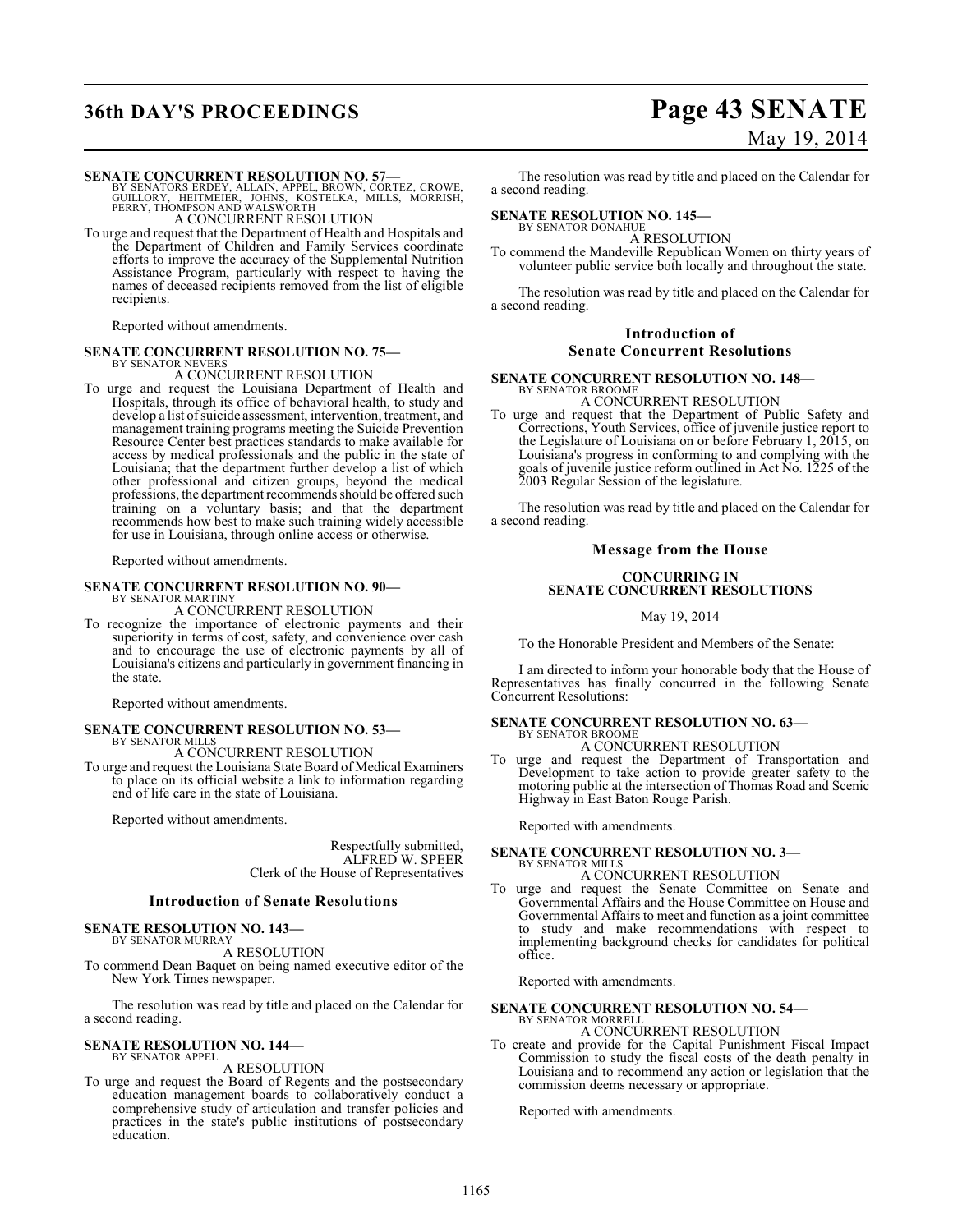## **Page 44 SENATE 36th DAY'S PROCEEDINGS**

### May 19, 2014

#### **SENATE CONCURRENT RESOLUTION NO. 81—**

BY SENATOR GUILLORY A CONCURRENT RESOLUTION To declare Sunset, Louisiana, the "Rubboard Capital of the World".

Reported with amendments.

Respectfully submitted, ALFRED W. SPEER Clerk of the House of Representatives

#### **Rules Suspended**

Senator Thompson asked for and obtained a suspension of the rules to take up at this time:

#### **Senate Resolutions on Second Reading, Subject to Call**

#### **Called from the Calendar**

Senator Thompson asked that Senate Resolution No. 131 be called from the Calendar.

#### **SENATE RESOLUTION NO. 131—** BY SENATOR THOMPSON

A RESOLUTION

To express the sincere condolences of the Senate of the Legislature of Louisiana upon the death of Reverend Willie Minor Jr.

On motion of Senator Thompson the resolution was read by title and adopted.

#### **Called from the Calendar**

Senator Thompson asked that Senate Resolution No. 132 be called from the Calendar.

#### **SENATE RESOLUTION NO. 132—** BY SENATOR THOMPSON

A RESOLUTION

To designate May 28, 2014, as 4-H Day at the legislature and to commend the state 4-H Executive Board officers.

On motion of Senator Thompson the resolution was read by title and adopted.

#### **Message from the House**

#### **ASKING CONCURRENCE IN HOUSE CONCURRENT RESOLUTIONS**

#### May 19, 2014

To the Honorable President and Members of the Senate:

I am directed to inform your honorable body that the House of Representatives has finally passed and asks your concurrence in the following House Concurrent Resolutions:

| <b>HCR</b> No. 165 | <b>HCR No. 167</b> | <b>HCR No. 127</b> |
|--------------------|--------------------|--------------------|
| <b>HCR No. 100</b> | <b>HCR No. 129</b> | <b>HCR No. 101</b> |
| <b>HCR No. 109</b> | <b>HCR</b> No. 116 | <b>HCR No. 119</b> |
| <b>HCR No. 134</b> |                    |                    |

Respectfully submitted, ALFRED W. SPEER Clerk of the House of Representatives

### **House Concurrent Resolutions on First Reading**

**HOUSE CONCURRENT RESOLUTION NO. 100—** BY REPRESENTATIVES ST. GERMAIN, BERTHELOT, FOIL, PRICE, AND SCHEXNAYDER A CONCURRENT RESOLUTION

To urge and request the Department of Transportation and Development to begin a study of the feasibility and assess the advisability of the construction of the West Bank Connector to provide a solution to traffic problems and economic development shortfalls along the West Bank of the Mississippi River.

The resolution was read by title and placed on the Calendar for a second reading.

#### **HOUSE CONCURRENT RESOLUTION NO. 101—**

BY REPRESENTATIVE JAMES A CONCURRENT RESOLUTION

To express the intention and commitment of the Legislature of Louisiana to renew the state's focus on implementation of the State Alzheimer's Plan recommended by the Louisiana Alzheimer's Disease Task Force, in partnership with the Department of Health and Hospitals and the Louisiana chapter of the Alzheimer's Association.

The resolution was read by title and placed on the Calendar for a second reading.

# **HOUSE CONCURRENT RESOLUTION NO. 109—** BY REPRESENTATIVE ALFRED WILLIAMS A CONCURRENT RESOLUTION

To authorize and request the Department of Health and Hospitals to study the feasibility, desirability, and practicality of a mode of transportation other than an ambulance to transport a patient in a nonemergency situation.

The resolution was read by title and placed on the Calendar for a second reading.

#### **HOUSE CONCURRENT RESOLUTION NO. 116—** BY REPRESENTATIVE FANNIN

A CONCURRENT RESOLUTION

To urge and request the legislative auditor to conduct a performance audit of the Louisiana Lottery Corporation to determine if operations and expenditures are efficient and effective and maximize the amount of lottery proceeds dedicated to education.

The resolution was read by title and placed on the Calendar for a second reading.

## **HOUSE CONCURRENT RESOLUTION NO. 119—** BY REPRESENTATIVE CONNICK

A CONCURRENT RESOLUTION

To direct the legislative auditor to perform an audit of the Louisiana State Racing Commission and its regulatory efforts with respect to horse racing facilities and offtrack wagering facilities located in the parishes of Orleans and Jefferson to determine whether the commission is ensuring compliance by those facilities with the health, safety, and welfare standards required by law and administrative rule and to determine whether the commission is enforcing compliance with respect to the allocation of resources regarding horse racing and pari-mutuel wagering as compared to the operation of video draw poker devices and slot machines, and to report its findings to the legislature at least thirty days prior to the 2015 Regular Session of the Legislature of Louisiana.

The resolution was read by title and placed on the Calendar for a second reading.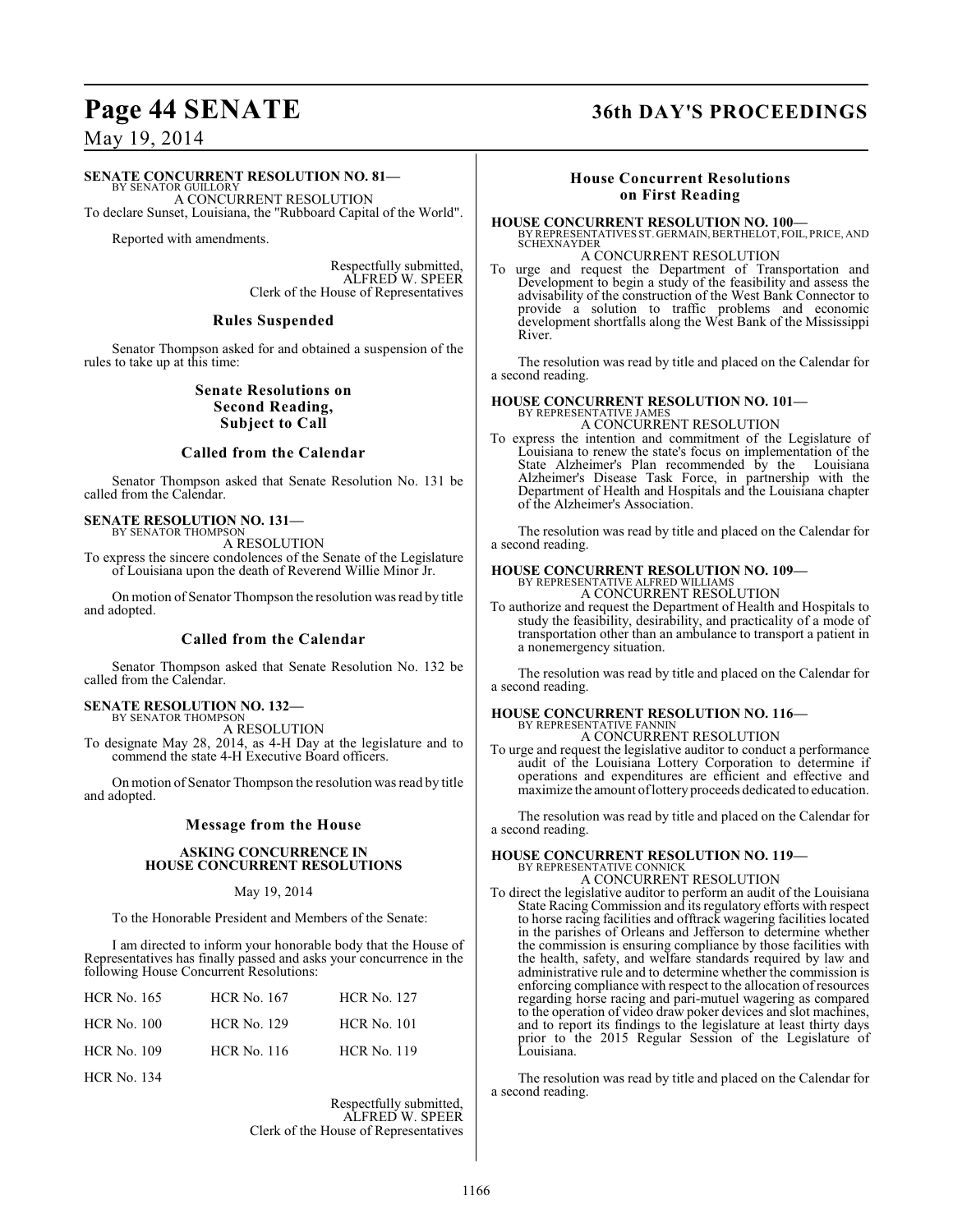## **36th DAY'S PROCEEDINGS Page 45 SENATE**

#### **HOUSE CONCURRENT RESOLUTION NO. 127—**

BY REPRESENTATIVE TERRY LANDRY A CONCURRENT RESOLUTION

To urge and request the Louisiana Department of Public Safety and Corrections to study the implications and practicality of requiring oncoming traffic on a highway with two or more lanes in each direction and with a continuous two-way left turn lane to stop for school buses.

The resolution was read by title and placed on the Calendar for a second reading.

### **HOUSE CONCURRENT RESOLUTION NO. 129—**

BY REPRESENTATIVE HUVAL A CONCURRENT RESOLUTION

To authorize and direct the Louisiana State LawInstitute to study and make recommendations relative to the collateral source rule as it relates to awards for damages for medical expenses.

The resolution was read by title and placed on the Calendar for a second reading.

## **HOUSE CONCURRENT RESOLUTION NO. 134—** BY REPRESENTATIVE LEGER

A CONCURRENT RESOLUTION

To establish the Medical Education & Research Finance Work Group to provide the legislature with findings and recommendations for a formula-based financing model for the funding of Louisiana's public institutions for graduate and professional medical education and biomedical and health-related research.

The resolution was read by title and placed on the Calendar for a second reading.

## **HOUSE CONCURRENT RESOLUTION NO. 165—** BY REPRESENTATIVE LAMBERT

A CONCURRENT RESOLUTION To proclaim May 17 through May 23, 2014, as "Safe Boating Week"

in Louisiana.

The resolution was read by title and placed on the Calendar for a second reading.

### **HOUSE CONCURRENT RESOLUTION NO. 167—** BY REPRESENTATIVE BROADWATER A CONCURRENT RESOLUTION

To commend and congratulate the Southeastern Louisiana University Lions' football team for an outstanding season, garnering its first conference championship since 1961.

The resolution was read by title and placed on the Calendar for a second reading.

#### **Rules Suspended**

Senator Guillory asked for and obtained a suspension of the rules to take up at this time:

### **House Bills and Joint Resolutions on Third Reading and Final Passage**

**HOUSE BILL NO. 1225—** BY REPRESENTATIVE ROBIDEAUX AND SENATOR GUILLORY AN ACT

To amend and reenact R.S.  $11:102(B)(3)(d)(v)$  through (viii),  $102.1(B)(3)(b)$ , (4), and (5) and (C)(4) and (5),  $102.2(B)(3)(b)$ and (4) and (C)(4) and (5),  $542(A)(2)$  and (3), (C)(1) through  $(3)$ , and  $(F)(1)$ ,  $883.1(A)(2)$  and  $(3)$ ,  $(C)(1)$  through  $(3)$ ,  $(F)$ , and  $(G)(1)$ , 1145.1(A),  $(C)(1)$  through (3), and (D), and 1332(A),  $(C)(1)$  through (3), (D), and (F) and to enact R.S. 11:102.3, 542(G), 883.1(H), 1145.1(F), and 1332(G), relative to the liabilities of the state retirement systems; to provide for payment of such liabilities; to limit creation of certain additional liabilities through benefit increases; to provide relative to

authorization of such benefit increases; to provide for an effective date; and to provide for related matters.

The bill was read by title. Senator Guillory moved the final passage of the bill.

### **ROLL CALL**

The roll was called with the following result:

#### YEAS

| Mr. President | Dorsey-Colomb | Murray        |
|---------------|---------------|---------------|
|               |               |               |
| Adlev         | Erdey         | <b>Nevers</b> |
| Allain        | Gallot        | Peacock       |
| Amedee        | Guillory      | Peterson      |
| Appel         | Heitmeier     | Riser         |
| Broome        | Johns         | Smith, G.     |
| Brown         | Kostelka      | Smith, J.     |
| Buffington    | Long          | Tarver        |
| Chabert       | Martiny       | Thompson      |
| Claitor       | Mills         | Walsworth     |
| Cortez        | Morrell       | Ward          |
| Donahue       | Morrish       | White         |
| Total - 36    |               |               |
|               | <b>NAYS</b>   |               |
|               |               |               |

ABSENT

### Crowe LaFleur Perry Total - 3

The Chair declared the bill was passed and ordered it returned to the House. Senator Guillory moved to reconsider the vote by which the bill was passed and laid the motion on the table.

#### **Reports of Committees**

The following reports of committees were received and read:

### **REPORT OF COMMITTEE ON**

#### **REVENUE AND FISCAL AFFAIRS**

Senator Neil Riser, Chairman on behalf of the Committee on Revenue and Fiscal Affairs, submitted the following report:

May 19, 2014

To the President and Members of the Senate:

I am directed by your Committee on Revenue and Fiscal Affairs to submit the following report:

#### **HOUSE BILL NO. 194—**

Total - 0

BY REPRESENTATIVE ROBIDEAUX AN ACT

To enact Subpart PP of Part 1 of Chapter 1 of Subtitle II of Title 47 of the Louisiana Revised Statutes of 1950, to be comprised of R.S. 47:120.231, relative to state individual income tax return checkoffs for certain donations; to provide for a method for individuals to donate all or a portion of any refund due to them to Louisiana State Troopers Charities, Inc.; to provide for the administration and disbursement of donated monies; to provide for reporting; to provide for an effective date; and to provide for related matters.

Reported favorably.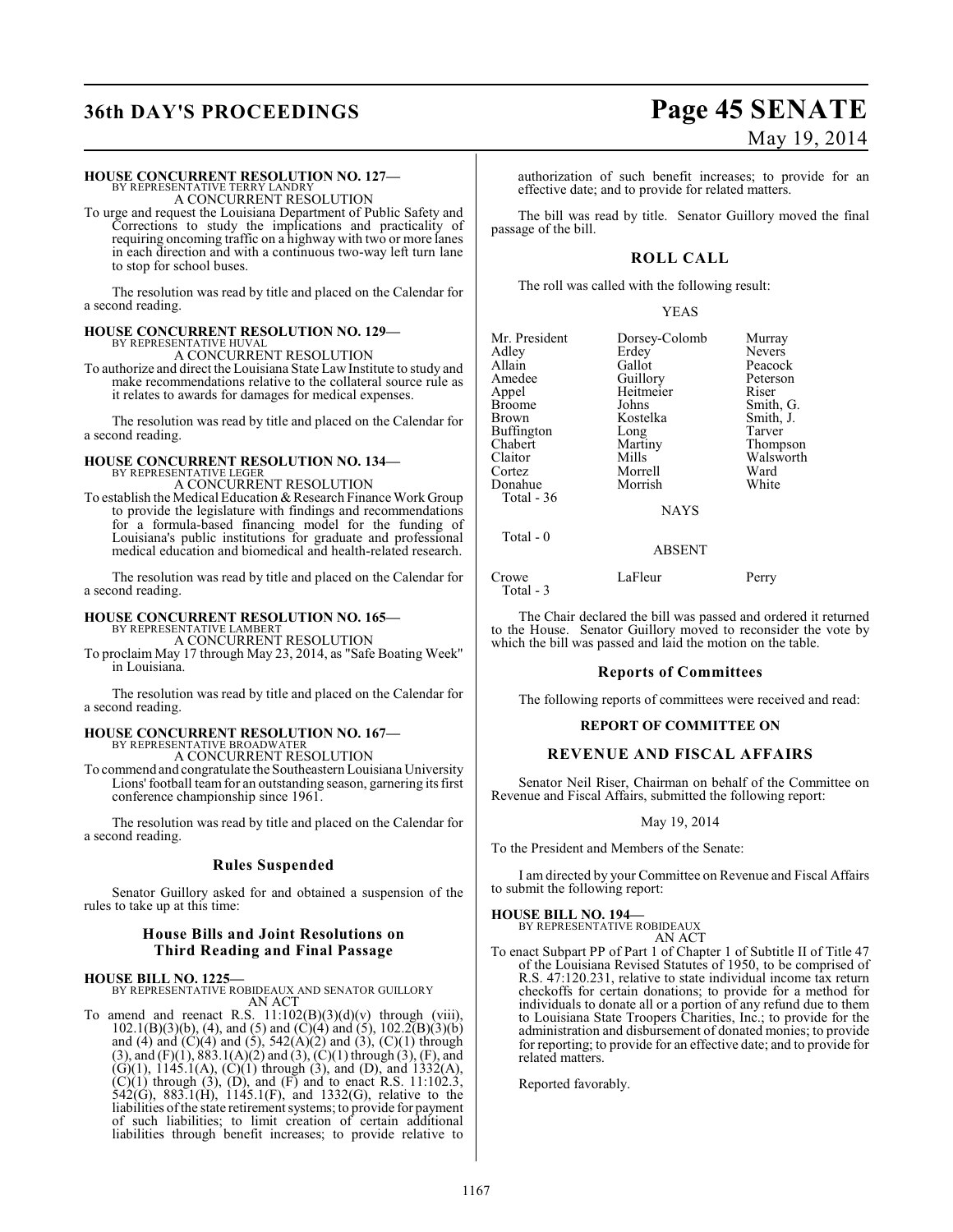### **HOUSE BILL NO. 236—**

BY REPRESENTATIVE BROADWATER AN ACT

To amend and reenact R.S. 47:1676(C)(2)(a) and (D)(1) and 9026 and to enact R.S. 47:1676(D)(4), relative to the collection of certain debts by the office of debt recovery within the Department of Revenue; to provide relative to the authority of such office to collect certain delinquent debts; to authorize the office to utilize the offset of certain gaming winnings in the collection of delinquent debt; to authorize the deduction of fees from certain gaming winnings under certain circumstances; to provide for civil or criminal immunity under certain circumstances; to authorize immunity from claims for damages under certain circumstances; to delete references to certain political subdivisions within the authority of the office of debt recovery; and to provide for related matters.

Reported with amendments.

## **HOUSE BILL NO. 663—** BY REPRESENTATIVE ROBIDEAUX

AN ACT

To amend and reenact Section 3.(C), (G), and (I) and Section 4.A and to enact Section 3.(M) and  $(N)$  of Act No. 421 of the 2013 Regular Session of the Legislature, relative to the Louisiana Tax Delinquency Amnesty Act of 2013; to provide relative to the amount of penalties and interest waived during certain amnesty periods; to provide with respect to the taxes eligible for amnesty; to provide for the doubling of penalties under certain circumstances; to prohibit certain forms of payment of delinquent tax, interest, penalty, or fees pursuant to the Amnesty Program; to authorize installment agreements for certain taxes; to provide for certain requirements and limitations for installment agreements; to authorize the procurement of collection services under certain circumstances; to provide with<br>respect to amnesty administration services and for the amnesty administration services and for the procurement of such services; to authorize the promulgation of rules; to prohibit the implementation of future amnesty programs for a certain period of time; and to provide for related matters.

Reported with amendments.

#### **HOUSE BILL NO. 1087—** BY REPRESENTATIVE MILLER

AN ACT

To enact R.S. 47:337.23(K), relative to electronic filing and remittance of sales and use taxes; to authorize the collector of certain taxing authorities to require the electronic filing and remittance of local sales and use taxes under certain circumstances; to provide for exceptions; to provide penalties for certain violations; to provide for effectiveness; and to provide for related matters.

Reported with amendments.

## **HOUSE BILL NO. 1118—** BY REPRESENTATIVE TIM BURNS

AN ACT

To amend and reenact R.S. 47:1705.1(B), relative to ad valorem tax millages; to provide with respect to approvals for millage increases for certain taxing authorities in certain parishes; and to provide for related matters.

Reported with amendments.

Respectfully submitted, NEIL RISER Chairman

## Page 46 SENATE 36th DAY'S PROCEEDINGS

#### **REPORT OF COMMITTEE ON**

### **FINANCE**

Senator Jack Donahue, Chairman on behalf of the Committee on Finance, submitted the following report:

May 19, 2014

To the President and Members of the Senate:

I am directed by your Committee on Finance to submit the following report:

#### **SENATE CONCURRENT RESOLUTION NO. 55—** BY SENATOR APPEL

A CONCURRENT RESOLUTION

To provide for legislative approval of the formula developed by the State Board of Elementary and Secondary Education pursuant to Article VIII, Section 13(B) of the Constitution of Louisiana to determine the cost of a minimum foundation program of education in all public elementary and secondary schools as well as to equitably allocate the funds to parish and city school systems, adopted by the board on March 13, 2014, and amended by the board on May 12, 2014.

Reported favorably.

#### **SENATE BILL NO. 682— (Substitute of Senate Bill No. 107 by Senator Nevers)** BY SENATOR NEVERS

AN ACT

To enact Chapter 8-B of Title 46 of the Louisiana Revised Statutes of 1950, to be comprised of R.S. 46:979.1 through 979.6, relative to the Louisiana First America Next Freedom and Empowerment Act; to provide for the creation, implementation and administration of the Louisiana First America Next Freedom and Empowerment Plan; to provide for access to basic health insurance coverage for Louisiana citizens; to provide for legislative findings and intent; to provide for application for certain federal funds; to provide relative to funding and legislative oversight; to provide for certain eligibility factors and reports; to provide relative to termination of the plan; to provide certain terms, definitions, conditions and procedures; and to provide for related matters.

Reported with amendments.

#### **HOUSE BILL NO. 27—**

BY REPRESENTATIVE ARNOLD AN ACT

To amend and reenact R.S. 11:3385.1, relative to the Deferred Retirement Option Plan in the Firefighters' Pension and Relief Fund in the city of New Orleans; to provide definitions; to provide relative to participation in the plan; to provide relative to benefits of the plan; to provide relative to beneficiaries of such benefits; to provide relative to accounting of plan benefits; to provide relative to distribution of benefits; to provide for appeals of determinations made under the plan provisions; to provide relative to the tax status of benefits; to provide relative to interest credits; and to provide for related matters.

Reported favorably.

**HOUSE BILL NO. 77—**

BY REPRESENTATIVE MONTOUCET AN ACT

To enact R.S. 11:2254.1, relative to creditable service in the Firefighters' Retirement System; to provide relative to the conversion of unused leave to service credit in the system; to authorize employers to allow such conversion; to provide for procedures and limitations; to provide relative to the costs of such conversions; and to provide for related matters.

Reported favorably.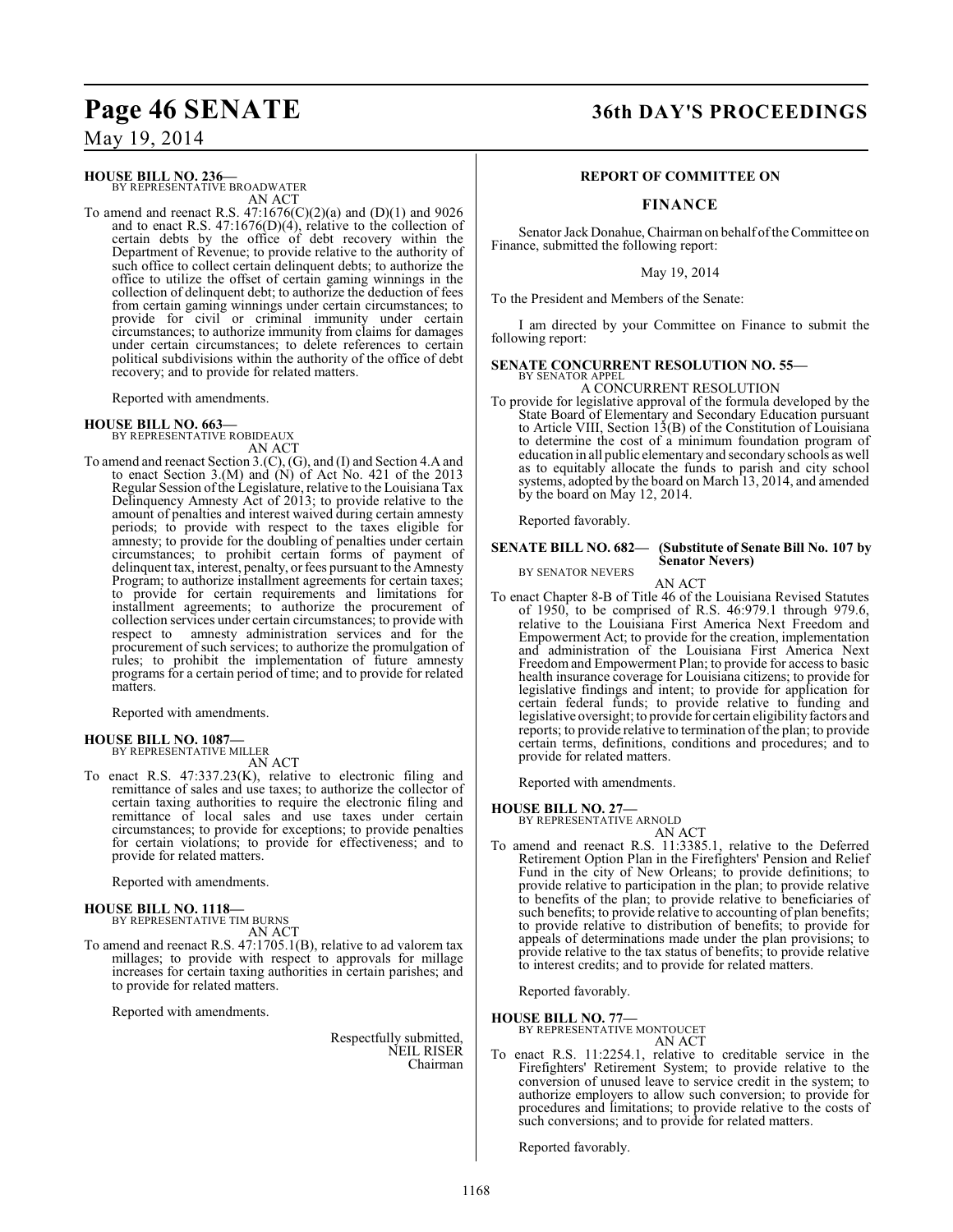### **HOUSE BILL NO. 132—**

BY REPRESENTATIVE JEFFERSON AN ACT

To enact R.S. 47:338.24.1, relative to municipal sales and use taxes; to authorize the governing authority of the town of Homer to levy and collect an additional sales and use tax; to provide for voter approval; and to provide for related matters.

Reported favorably.

## **HOUSE BILL NO. 142—** BY REPRESENTATIVE RICHARD

AN ACT

To amend and reenact R.S. 39:82(A), 352, and 1489 and to enact Subpart S of Part II-A of Chapter 1 of Subtitle I of Title 39 of the Louisiana Revised Statutes of 1950, to be comprised of R.S. 39:100.146, Subpart G of Part I of Chapter 16 of Subtitle III of Title 39 of the Louisiana Revised Statutes of 1950, to be comprised of R.S. 39:1493.11, and R.S. 39:1498(A)(10), relative to professional, personal, and consulting services procurement; to require a reduction in the dollar amount of certain professional, personal, and consulting service contracts; to provide for the submission of periodic reports; to provide for exceptions; to provide for certain determinations before contract approval; to establish the Higher Education Financing Fund; to provide for the deposit, use, and investment of monies in the fund; to prohibit expenditure of savings from contract reductions; to provide for an effective date; and to provide for related matters.

Reported with amendments.

#### **HOUSE BILL NO. 853—** BY REPRESENTATIVE HARRIS

AN ACT

To amend and reenact R.S. 39:2(23), (24), (46), and (47), 36(A),  $51(C)$ ,  $87.2(B)$  and  $(C)(1)$ , and  $87.3(A)$ (introductory paragraph),  $(2)$ (a), (3), and (4)(a) and (B), relative to the operating budget; to provide for definitions; to provide for information included in the executive budget; to provide for information included in the General Appropriation Bill; to provide for information included in the Ancillary Appropriation Act; to provide for changes to expenditure category allocations included in the General Appropriation Bill; to provide for approval of certain changes to expenditure category allocations included in the General Appropriation Bill; to provide for an effective date; and to provide for related matters.

Reported favorably.

#### **HOUSE BILL NO. 885—**

BY REPRESENTATIVE CONNICK AN ACT

To enact R.S. 15:544.2, relative to registration and notification of sex offenders and child predators; to provide for a determination of the end of a registration and notification period by the Department of Justice; to provide for the procedures for such determinations; to provide for the duties of office of state police, the Department of Justice, and certain sheriffs for purposes of this determination; to provide relative to the adjustment of these determinations; to provide relative to appeals of such determinations made by the Department of Justice; to provide for the issuance of a formal letter relative to an offender's successful completion of the registration and notification requirements; and to provide for related matters.

Reported with amendments.

#### **HOUSE BILL NO. 915—**

BY REPRESENTATIVE ALFRED WILLIAMS AN ACT

To enact R.S. 13:1000.10, 1415, 2071.1, 2488.40, and Part X of Chapter 7 of Title 13 of the Louisiana Revised Statutes of 1950, to be comprised of R.S. 13:2489.1, relative to collection of fees in all East Baton Rouge Parish courts; to require all courts in East Baton Rouge Parish to levy a warrant recall fee to fund a

## **36th DAY'S PROCEEDINGS Page 47 SENATE** May 19, 2014

misdemeanor detention facility; to provide for the collection of the fee and expenditure of funds collected; to provide reporting requirements; and to provide for related matters.

Reported favorably.

- HOUSE BILL NO. 1033—<br>
BY REPRESENTATIVES KLECKLEY, ADAMS, ANDERS, ARMES, BY REPRESENTATIVES KLECKLEY, ADAMS, TIM BULLIOT, STUART BISHOP, WESLEY BISHOP, BROADWATER, BROSSETT, BROWN, BURFORD, HENRY BURNNS, HERNELL, CARMODY,
- To enact R.S. 17:3138.2, relative to public postsecondary funding to meet workforce needs; to establish the Workforce and Innovation for a Stronger Economy Fund; to provide for the dedication, deposit, use, and investment of monies in the fund; to provide for a statewide workforce demand and gap analysis; to provide for a Workforce and Innovation for a Stronger Economy Fund Strategic Planning Council as an independent subcommittee of the Board of Regents; to provide for reporting requirements; to provide for an effective date; and to provide for related matters.

Reported with amendments.

## **HOUSE BILL NO. 1278— (Substitute for House Bill No. 79 by**

**Representative Pearson)** BY REPRESENTATIVES PEARSON, HOFFMANN, HOLLIS, IVEY, MILLER, AND TALBOT

AN ACT

To amend and reenact R.S.  $11:102(C)(1)(1)$  and  $(4)(b)$ , 612(introductory paragraph), 613(A), 615(B), the heading of Subpart G of Part II of Chapter 3 of Subtitle IV of Title 11 of the Louisiana Revised Statutes of 1950, 3681, 3682(1), (2), (4)(a), (7), (16), (18) through (20), and (26), 3683(introductory paragraph),  $(1)$ , and  $(3)(b)$ ,  $3684(A)$ ,  $(D)$ , and  $(F)$ ,  $3685(A)(1)(a)$ and  $(2)$ (introductory paragraph) and  $(d)$ ,  $(B)(1)$ ,  $(3)$  through  $(6)$ , and  $(8)$ ,  $(C)(1)$ ,  $(2)$ , and  $(13)$ , and  $(E)$ ,  $3685.2(E)$  (introductory paragraph), (6) and (7),  $3686(B)(1)$ , (D)(3), and (E),  $3688(D)$ , 3688.1, 3690(A) and (B), 3690.2, 3692(A), and 3695(C)(introductory paragraph), to enact R.S. 11:102(C)(1)(m), 416(D), 612(2.1), 620.1, Subpart E of Part VII of Chapter 1 of Subtitle II of Title 11 of the Louisiana Revised Statutes of 1950, comprised of R.S. 11:631, and 3682(20.1), and to repeal R.S. 11:3682(29), 3685(D), 3688(A) through (C) and (E), 3689(B) through (E), 3690 (C) and (D), 3690.1, 3691, 3693, and 3698, relative to retirement for employees of the Harbor Police Department of the Port of New Orleans; to provide relative to the merger of the Harbor Police Retirement System into the Louisiana State Employees' Retirement System; to provide for enrollment of new hires of the Harbor Police Department in the Hazardous Duty Services Plan in the Louisiana State Employees' Retirement System; to provide relative to a cooperative endeavor agreement with respect to the merger of the systems; to provide relative to the assets of the Harbor Police Retirement System; to provide relative to benefits for members of the Harbor Police Retirement System; to provide relative to retirement benefits for new hires of the Harbor Police Department of the Port of New Orleans; to provide relative to the boards of trustees of the Louisiana State Employees' Retirement System and the Harbor Police Retirement System; to provide an effective date; and to provide for related matters.

Reported favorably.

Respectfully submitted, JACK DONAHUE Chairman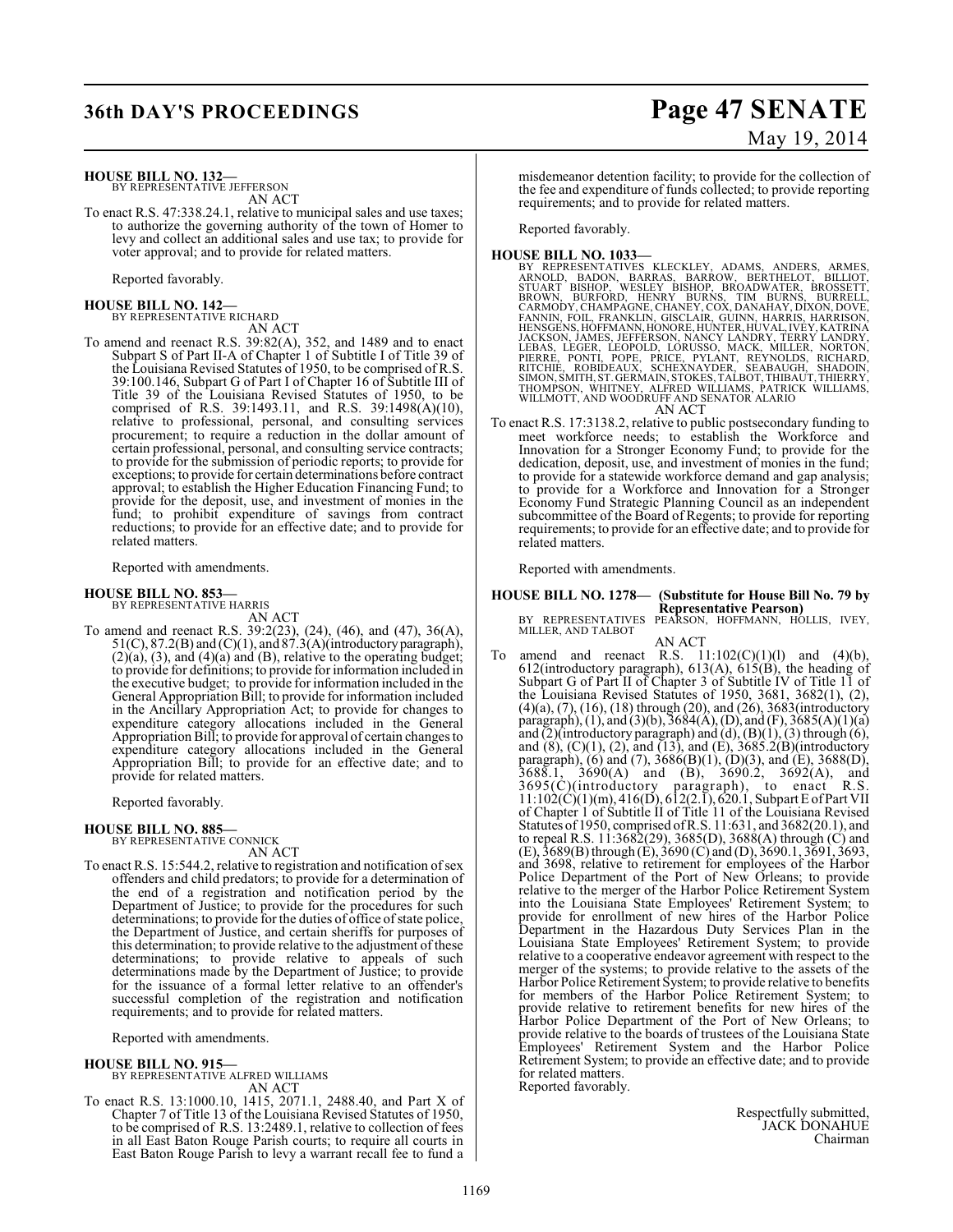## **Page 48 SENATE 36th DAY'S PROCEEDINGS**

### May 19, 2014

### **Senate Concurrent Resolutions on Second Reading Just Reported by Committees**

Senator Donahue asked for and obtained a suspension of the rules to take up Senate Concurrent Resolutions just reported by Committees.

#### **SENATE CONCURRENT RESOLUTION NO. 55—** BY SENATOR APPEL

A CONCURRENT RESOLUTION

To provide for legislative approval of the formula developed by the State Board of Elementary and Secondary Education pursuant to Article VIII, Section 13(B) of the Constitution of Louisiana to determine the cost of a minimum foundation program of education in all public elementary and secondary schools as well as to equitably allocate the funds to parish and city school systems, adopted by the board on March 13, 2014, and amended by the board on May 12, 2014.

Reported favorably by the Committee on Finance.

On motion of Senator Donahue, the concurrent resolution was read by title and passed to a third reading.

### **Conference Committee Reports Received**

May 19, 2014

**HOUSE BILL NO. 54—** BY REPRESENTATIVES JAMES AND FOIL

AN ACT

To enact R.S. 13:1894.2, relative to city or municipal courts; to require the assessment of additional costs for specific alcohol related violations; to require any city or municipal court with certain specialized divisions or sections to impose certain costs; to require the creation of a special fund for deposit of all fees collected; to provide for the disposition and use of collected fees; and to provide for related matters.

**HOUSE BILL NO. 63—**<br>BY REPRESENTATIVES LEGER, ANDERS, ARMES, ARNOLD, BADON, BLLIOT, WESLEY BISHOP, BROSSETT, BROWN, HENRY BURNS, TIM<br>BURNS, CARTER, CHAMPAGNE, COX, DIXON, GUINN, HARRIS,<br>HENRY, HILL, HOFFMANN, HOWARD, KATR

#### AN ACT

To amend and reenact R.S. 4:163.1(D)(2)(d) and 715(B)(2), R.S. 6:747(A), R.S. 9:1613, 2799(A)(2) and (B)(1), 2799.3, the heading of Part V-A of Chapter 2 of Code Title XII of Code Book III of Title 9 of the Louisiana Revised Statutes of 1950, and 3541.21(1) and (3), R.S. 11:202, 203(A) and (C), 204(A), 206, 207(A) and (B), 208 through 210, 211(A) and (B), 213(A), 215(A), 218(A), (C), and (D)(3), 293(C), 701(19), 768(D)(2), 778(A), (B), and (D), 783(G)(1)(a), (I)(1)(a), and (K)(1), 784(C)(2) and (E), 804, 805(A) and (B), 901.36, 901.37, 952.36,  $1147(A)$  and  $(C)(1)$ ,  $1151(D)$ ,  $1151.1(B)(1)$ ,  $(C)(2)$ , and  $(D)(1)$ , 1313(A), (B)(introductory paragraph), and (C), 1318, 1323(B)(1), (C)(2), and (D)(1), 1345.8(B), 1402(5), 1431, 1432(A)(introductory paragraph), 1442, 1483(B), 1503(6),  $1522(A)(1)(introducing paragraph)$  and  $(B)(introducing$ paragraph), 1523(G), 1530(K)(3), 1614(D), 1634(A) and (B)(introductory paragraph),  $1636(B)(5)$ ,  $1732(20)$ ,  $1758(A)$  and (F), 1763(J)(2), 1784(introductory paragraph), 1785(A)(2), 1804(introductory paragraph),  $1805(A)(1)(a)$ ,  $1902(19)$ , 1934(A) and  $(F)$ , 1938(J)(4)(c), 1944(A)(introductory paragraph), 1945(A)(2), 1964(A)(introductory paragraph),  $1974(A)$ ,  $2074(A)$  and  $(B)(1)(introduction$  paragraph), 2077(A)(introductory paragraph) and (B)(introductory paragraph) and  $(2)$ ,  $2144(K)$ ,  $2165.6(A)$  and  $(B)$ (introductory paragraph), 2178(B)(introductory paragraph), (1)(b), and (3)(c) and  $(C)(1)(c)(iv)(aa)$ ,  $2180(C)(2)$ ,  $2214(A)(2)(e)$ ,  $2220(A)(1)(g)(v)$  and  $(B)(2)(a)(ii)$ ,  $2221(K)(4)(a)$  and  $(M)$ , 2223(A)(1), 2241.7(A)(1), 2241.8(2)(a)(ii), 2242.7(A)(1),

2242.8(2)(a)(ii), 2256(B)(2)(a) and (3), 2256.2(A), 2257(K)(4),  $2258(A)$ , (B)(introductory paragraph) and (1)(c) and (d), (2)(a), and (C) through (E),  $2259(\overline{A})(1)$ ,  $3005.1(1)(2)$  and  $(1)(4)$ , 3039.1(K)(4), 3041(B), 3101, 3107(5), 3113(6), 3132, 3143(1) and (2),  $3\overline{145(D)}$ ,  $3\overline{166(A)}$ ,  $3\overline{178(C)(2)}$ ,  $319\overline{2}$ ,  $3\overline{200(1)}$  and (2), 3222, 3232(A), (B), and (C), 3281, 3288(B)(5), 3293(1), 3317(C)(5), 3322(B)(1)(a), 3341(A), 3346(3), 3363(A), 3377(A), 3378(A)(1)(g) and (2)(c), 3385.1(K)(6) and (7)(f), 3402, 3410(5), 3431, 3438(B)(4)(b) and (5)(b), 3442(1) through (4),  $3447(C)$ ,  $3461$ ,  $3473(1)$  through (4),  $3514(A)$ ,  $3515(B)$ ,  $3516(C)(1)$  and (2),  $3548(A)$ ,  $3552(A)$  and (B),  $3553(B)(2)$ , 3601(A), 3605(A)(5), 3609(A), 3644, 3645(E), 3647(E) and (F), 3685.1(B)(2)(a) and (D), 3686(B)(1)(a) and (b), 3724(1) through (3), 3731(introductory paragraph) and (B), 3761, 3771(2)(a)(introductory paragraph), 3773, 3778(A), 3780, 3791, 3802(3) and (4), 3804(A), 3805, and 3808, R.S. 13:1278 and 3881(A)(8), R.S. 14:32(D)(3), 35.2(A)(introductory paragraph),  $(B)$ , and  $(C)$ , 39 $(D)(3)$ , 45 $(A)(3)$ , 67.16 $(A)(1)$ ,  $(C)(1)(b)$ ,  $(2)(b)$ ,  $(3)(b)$ , and  $(4)(b)$ ,  $67.21(A)$  through  $(D)$ ,  $79.1(A)(2)$ ,  $89.1(A)(4)$ , the heading of Subpart B(3) of Part V of Chapter 1 of Title 14 of the Louisiana Revised Statutes of 1950, 93.3(A) through (D) and  $(E)(1)$ , 93.4, 93.5(A)(introductory paragraph) and  $(D)$ ,  $106(D)(2)$ (introductory paragraph) and (d),  $107.1(C)(2)$  and (3), 126.3(A), and 202.1(F)(4), R.S. 15:536(A), 537(A), 541(2)(m), 571.3(B)(3)(r), 571.34(A), 581, 830(A) and (B), 830.1(A), 1039, 1402(A), 1503(6) and (7), and 1510(C), R.S. 17:67(G), 124, 158(H)(2)(f), 240(A)(1) and (B)(2), 407.2, 421.4, 422.6(B),  $1947(\text{A})(1)$  and (2), and  $3217.2(\text{D})$ , R.S.  $18:106(\text{C})(2)(\text{b})$ ,  $106.1(A)$ (introductory paragraph),  $564(D)(1)(a)(ii)$  and  $(2)(a)(ii)$ and  $(E)$ , 1303(I)(introductory paragraph) and (1)(a),  $1309.3(D)(1)(a)(ii)$  and  $(E)$ , and  $1400.21(B)(4)$ , R.S.  $21:51(C)$ <br>and  $52(A)$  and  $(B)$ , R.S.  $22:941(B)(7)$ , and  $52(A)$  and  $(B)$ , R.S.  $22:941(B)(7)$ ,  $1000(A)(1)(a)(vi)(bb)(IV)$  and  $(2)(a)$  and  $(b)(iv)$ ,  $1001(B)$ ,  $1003(A)(2)(d)$ ,  $1012(B)$ ,  $1097(B)$ ,  $1242(6)$ , and  $1288(B)$ , R.S.  $23:251(A)(3)$ ,  $322(3)$ ,  $(5)$ ,  $(6)$ ,  $(8)$ , and  $(9)$ (introductory paragraph),  $323(A)$ ,  $(B)(1)$  through  $(7)$ ,  $(C)(2)$ , and  $(D)(1)$  and  $(2), 324(A), 1017.1(5), 1226(B)(1)$ (introductory paragraph) and (C)(1)(introductory paragraph), 1371.1(introductory paragraph),  $(5)$ , and  $(6)$ , 1378 $(F)(34)$ (introductory paragraph),  $(a)$ , and  $(c)$ ,  $1472(12)(F)(IV)$ ,  $1823(4)(e)$ ,  $1829(G)$ ,  $2061(introductor)$ paragraph) and (10), and 3004(A)(1), R.S. 25:33(B)(4), R.S.  $28:2(14)$  and (20), 22.5, 22.7(A), 22.9, 22.10, 25.1(C)(1)(a)(v), 50(1) and (3), 52(B) and (G), 55(G), 64(B) through (G), 146, 148, 172(A), the heading of Part VIII of Chapter 1 of Title 28 of the Louisiana Revised Statutes of 1950, 200 through 205,  $215.5(B)(5)$ , the heading of Chapter 5 of Title 28 of the Louisiana Revised Statutes of 1950, 475, 476, 477(1) and  $(3)(a)$ (introductory paragraph) and (b),  $478(A)$ ,  $831(A)$ (introductory paragraph), (2), (3), (C)(1)(a) and (b)(i) through (iii), (E), and (F) $(1)$ ,  $(4)$ , and  $(5)$ ,  $854(A)(2)$  and  $(3)$ ,  $864(\overline{A})(2)$  and (3),  $874(\overline{A})(2)$  and (3),  $904(\overline{A})(2)$  and (3), and 915(A)(2), R.S. 29:403(8), 726(E)(17)(a) and (20)(a)(i) and (iii)(aa), and 729(E)(13)(a)(i) and (iii)(aa), R.S. 32:295.1(D)(1),  $(2)(a)$ , and  $(3)(a)$ ,  $351(A)(2)$ ,  $401(introductor)$  paragraph) and (9), 403.2, and 863.1(C)(7), R.S. 33:1236(42), 1947(C)(2), 2411, 4720.62(C), 4720.112(C), and 4720.138(C), R.S. 36:151(B), 251(B), and 254(A)(10)(c) and (h), (B)(9), and (E)(1), R.S. 37:752(9)(a), (c)(ii), and (d)(ii), 775(A)(10),  $776(A)(9)(b)$  and  $(10)(b)$ ,  $961(2)$ ,  $1360.64(C)(1)$ ,  $2363(C)(1)$ , and 3003, R.S. 38:2261(A), (B), (E)(2), (3)(introductory paragraph) and (a), (4), (5), and (7), R.S. 39:302,  $362(\overline{B})(3)(a)(iii)$  and  $(4)(a)$  and  $(F)$ ,  $1484(\overline{B})(1)(introductory)$ paragraph) and (h), (2)(c), and (5)(introductory paragraph) and  $\tilde{A}(a)$ , 1494.1(A)(3), 1554(D)(3), 1594(I)(1), 1595.4(A) and (E)(2), (3)(introductory paragraph) and (a), (4), (5), and (7), and 1952(14)(introductory paragraph) and (e), R.S. 40:5(18), 384(11), 442(2), 501(A)(2), 1299.27(A), (B)(introductory paragraph) and (2), and (C), 1299.52, 1299.58(A)(introductory paragraph), (1), and (3),  $1299.78.5(A)(1)$  and (2), 1299.113(A)(4), 1299.114(9), 1299.118(3), 1299.119(A), 1300.85(C), 1300.361(B)(introductory paragraph), 1355(B), 1379.3(C)(5), 1400(A) and (C) through  $(F)$ , 1472.3(E)(2)(d), 1485.2(3), 1563(C)(6), 1573.1(A), 1574.1(A)(13)(a), 1730.39(B), 1730.66(A), 1735, 1742(A)(1), (3), and (4)(a),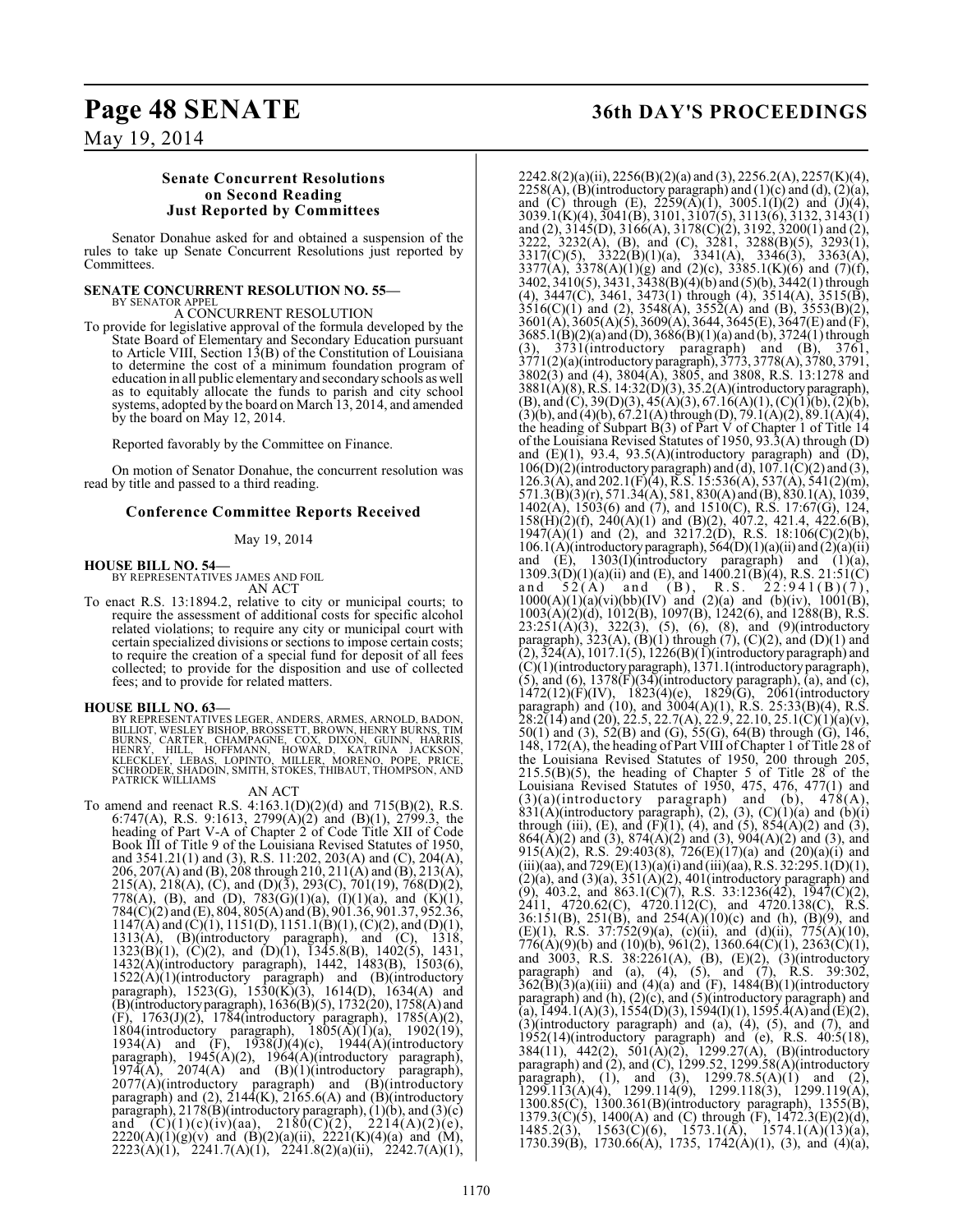## **36th DAY'S PROCEEDINGS Page 49 SENATE**

# May 19, 2014

(B)(1), (2)(c), and (6), and (C), 1742.1, 1742.2(A)(1), (3), and  $(4)$  and  $(B)(1)$ , the heading of Part V-A of Chapter 8 of Title 40 of the Louisiana Revised Statutes of 1950, 1748(A), 2009.21, 2009.25(F)(12), 2010.8(A)(2)(b)(v) and (vi), 2013(6), 2013.2, 2013.3, 2017(A)(1), (2), and (4), 2102(A)(3), 2113.5,  $2116(B)(1)$  and  $(G)$ ,  $2142(A)$ ,  $2405.5(A)$  and  $(B)(1)$  and  $(2)(c)$ through (f), and 2471, R.S. 42:808(E), R.S. 46:51(8) and (13), 53(B), 56(B)(2) and (H)(1), 61(A)(3), the heading of Subpart A of Part I of Chapter 3 of Title 46 of the Louisiana Revised Statutes of 1950, 151, 156(A) and (C), 230.1(A), 231.6(B), 437.14(A)(7), the heading of Part III of Chapter 4 of Title 46 of the Louisiana Revised Statutes of 1950, 541, 932(9) and (10), 1053(E), 1407(B)(1)(e)(introductory paragraph), 1951, 1952(introductory paragraph), (1), and (3), 1953(A), (B)(introductory paragraph), (C), and (D), 1954, 1955, 1956(A), 1957, 1959, the heading of Chapter 29 of Title 46 of the Louisiana Revised Statutes of 1950, the heading of 2200, 2201, 2203, the heading of Chapter 30 of Title 46 of the Louisiana Revised Statutes of 1950, 2251, 2252(B), 2253(1), (2), (4), and (5),  $2254(A)$ ,  $(F)(1)$ ,  $(2)$ ,  $(4)$ , and  $(5)$ ,  $(G)(introducing$ paragraph), (I), and (J), 2255, 2256(A) and (B), 2582(1), (2), (4), and (6), 2584(introductory paragraph), (4), and (5), and  $2673(C)(5)$ , R.S.  $47:34(C)(2)$ (introductory paragraph) and  $(d)(ii)$ , 44.1(B), 79(A)(2) and (B)(5), 287.749(C)(2)(introductory paragraph) and  $(d)(ii)$ , 305.38, 305.69 $(B)(2)$  and (3),  $337.\overline{9}$ (D)(17),  $360$ (G),  $463.4$ (A)(1), (2), (4), and (6), (B)(1), (2),  $(3)(a)$ ,  $(4)(a)$  and  $(b)$ ,  $(5)$ , and  $(6)$ ,  $(C)(2)$ ,  $(D)$ ,  $(E)(1)$ (introductory paragraph),  $(F)$ ,  $(G)(1)$  through  $(5)$  and  $(7)$ ,  $(I), (J)(1)$  through  $(3), (4)$ (introductory paragraph),  $(a), (c),$  and (d), (K), and (L), 463.4.1(A), 463.4.2(A)(1) and (B)(1) and (4), 463.4.3(A), 463.5(C), 463.21(A), 463.51(D)(2), 473.2(B) and (D), 490.4(E), 492(E), and 1061(B), R.S. 48:23(B) and  $261(A)(1)$ , R.S. 49:121(E), the heading of Subpart D of Part VII of Chapter 1 of Title 49 of the Louisiana Revised Statutes of 1950, 148, and 148.1(G)(1), (H), and (I), R.S. 51:1402(4), 1407(C) and (D)(1) through (3) and (4)(introductory paragraph), (b), (c), and (f),  $2232(11)$ (a)(ii),  $2303(3)$ ,  $2312(A)(3)$ ,  $2602(A)$ ,  $2603(9)(a)$ (introductory paragraph),  $2606(A)(3)$  through (5), (6)(a)(introductory paragraph), (b)(introductory paragraph), (c)(i), (iii)(aa) and (bb), (d), and (B), 2607(A) and (C), and 2608, R.S. 56:104.1(A), 109(A), 302.1(F)(1) and (3) through  $(5)$ , 302.3(B)(2)(b) and (4)(b), 1699(A), (B), (C)(1) and (2), and  $(D)$ , and  $1762(C)(6)$  and  $(7)$ , the heading of Section 12 of Chapter 1 of Title VIII of Book I of the Louisiana Civil Code and Civil Code Articles 354, 356, 358 through 360, and 3107, Code of Criminal Procedure Articles 334.4(A)(7), 573.1, 648(B)(3)(q) through (s), 658(A), 814(A)(58), and 905.5.1(A) through  $(G)$ ,  $(H)(1)$ ,  $(2)$ (introductory paragraph), and  $(n)$ , Code of Evidence Article 510(B)(2)(k) and (C)(2)(f), and Children's Code Articles 559(B)(introductory paragraph) and (C)(introductory paragraph),  $681(A)(3)$ ,  $683(E)$  and  $(F)$ ,  $781(D)$ and (E),  $809(C)$ ,  $837(B)(3)$  and (G),  $837.1(A)(3)$ , 894(introductory paragraph) and (3), 895(A), 910(E), 916, 1003(9), 1125(B), 1402(1) and (3), 1404(15) through (17) and (24),  $1405(C)$ ,  $1416(D)$  and (E),  $1417(A)$ ,  $1420(A)$ ,  $1451(A)$ , 1465(A) and (B),  $1467(B)(1)$ ,  $1468(A)$ , and  $1469(A)$ , to enact R.S. 28:64(H) and (I) and Children's Code Article 1003(introductory paragraph), and to repeal R.S. 17:348(C), Part IX of Chapter 1 of Title 28 of the Louisiana Revised Statutes of 1950, comprised of R.S. 28:211 and 213, R.S. 40:2113.1, Chapter 9 of Title 46 of the Louisiana Revised Statutes of 1950, comprised of R.S. 46:981 and 982, Chapter 27 of Title 46 of the Louisiana Revised Statutes of 1950, comprised of R.S. 46:2111 through 2114, Chapter 33 of Title 46 of the Louisiana Revised Statutes of 1950, comprised of R.S. 46:2391 through 2397, and Chapter 53 of Title 46 of the Louisiana Revised Statutes of 1950, comprised of R.S. 46:2681, relative to laws that refer to persons with disabilities and other persons with exceptionalities; to delete and make substitutions for obsolete, derogatory, or offensive terms; to provide for corrections in names of agencies, institutions, private organizations, and other entities; to remove references to offices, bureaus, and other subdivisions of state agencies and to programs, funds, and services that have otherwise been repealed or no longer exist; to provide for

revision of terminology relative to persons with disabilities in administrative rules, policy documents, professional resources, reference materials, manuals, and other publications; to make technical changes and corrections; to provide for legislative intent; to provide for construction; and to provide for related matters.

The Conference Committee Reports for the above legislative instruments lie over under the rules.

#### **Privilege Report of the Committee on Senate and Governmental Affairs**

### **ENROLLMENTS**

Senator Amedee, Chairman on behalf of the Committee on Senate and Governmental Affairs, submitted the following report:

#### May 19, 2014

To the President and Members of the Senate:

I am directed by your Committee on Senate and Governmental Affairs to submit the following report:

The following Senate Bills have been properly enrolled:

**SENATE BILL NO. 12—** BY SENATORS GALLOT, DORSEY-COLOMB, PEACOCK, GARY SMITH AND THOMPSON AND REPRESENTATIVE COX AN ACT

To amend and reenact R.S. 14:91.6(A) and 91.8, R.S. 26:901, 902(1), 905(B), 909(A)(2), 910, 910.1, the introductory paragraph of  $911(A)$  and  $(A)(1)$  and  $(2)$ , the introductory paragraph of  $917(A)$ and (C), and 932(6), and R.S.  $47:851(C)(2)$ , and to enact R.S. 14:91.6(B)(6) and (7), relative to alternative nicotine products and vapor products; to prohibit the sale or other distribution of alternative nicotine products and vapor pens to persons under the age of eighteen years; to provide relative to definitions; and to provide for related matters.

#### **SENATE BILL NO. 55—**

BY SENATORS KOSTELKA, DORSEY-COLOMB AND WALSWORTH AN ACT

To enact R.S.  $14:2(B)(45)$  and  $32.1(C)$ , relative to crimes of violence; to add vehicular homicide to the list of crimes of violence; to provide relative to penalties for vehicular homicide; and to provide for related matters.

**SENATE BILL NO. 141—** BY SENATOR LONG

AN ACT

To amend and reenact R.S. 30:961(E), relative to cooperative endeavor agreements for the withdrawal of surface water; to extend the time frame within which opportunities for cooperative endeavor agreements for such withdrawal may be entered into; to provide terms, conditions, and requirements; and to provide for related matters.

#### **SENATE BILL NO. 154—** BY SENATOR LONG

AN ACT

To amend and reenact R.S. 56:327(A)(2) and 412(A)(4) and (6) and to repeal R.S. 56:327.1, relative to the importation of certain fish; to provide for importation regulations and licensing requirements; to provide certain size requirements for importation; to exempt certain persons from the notification provisions; to remove certain provisions relative to the importation of aquaculturally raised fish and cultured fish; to provide terms, conditions, and requirements; and to provide for related matters.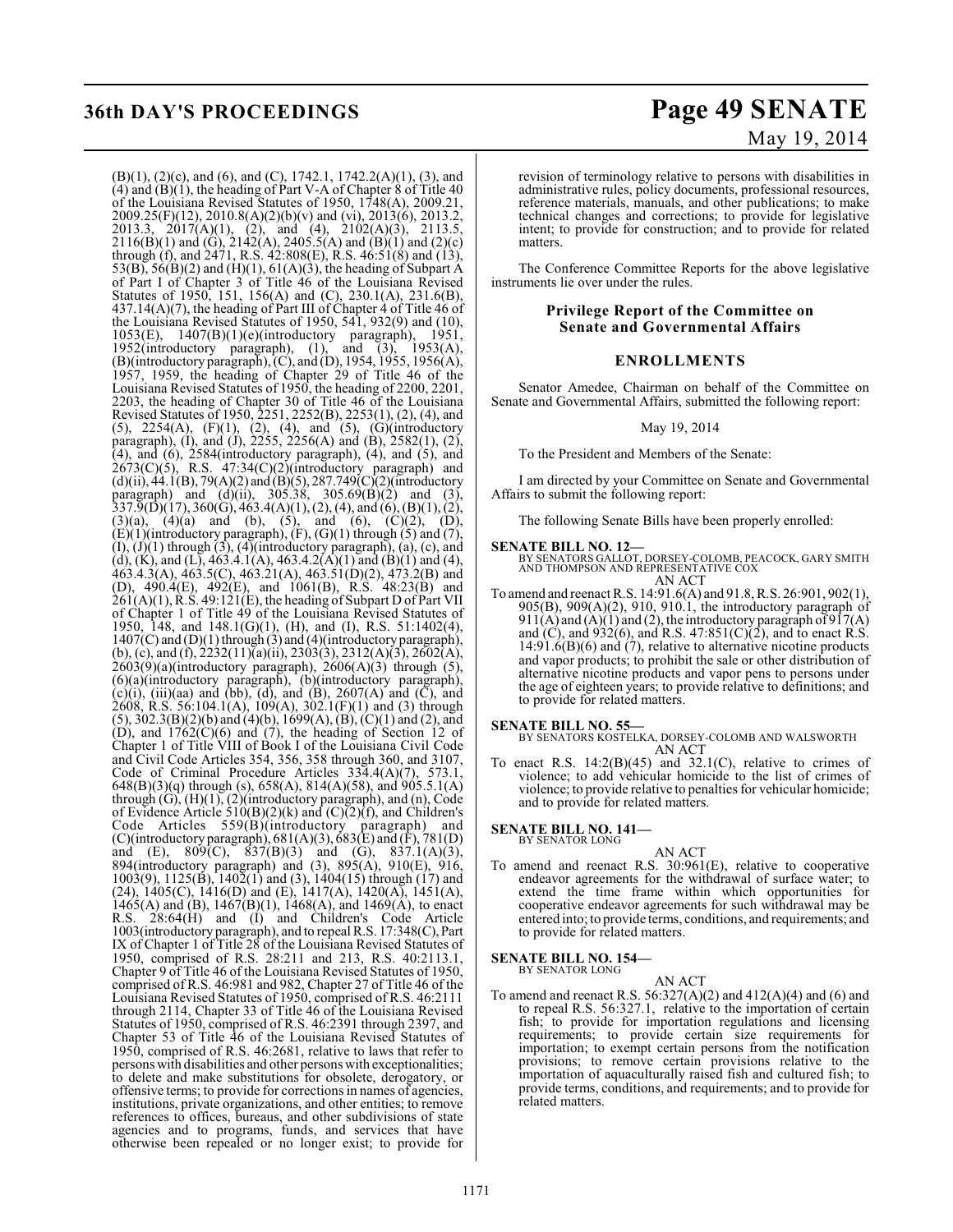## **Page 50 SENATE 36th DAY'S PROCEEDINGS**

May 19, 2014

#### **SENATE BILL NO. 170—** BY SENATOR LONG

AN ACT

To amend and reenact R.S. 56:20(A) and (B), relative to the release of certain game, fowl, or fish; to provide for the liberation of pen-raised or wild animal, fowl, or fish; to provide for the release of pen-raised turkeys and pheasants; to provide terms, conditions, and requirements; and to provide for related matters.

#### **SENATE BILL NO. 187—**

BY SENATORS KOSTELKA AND THOMPSON AN ACT

To amend and reenact R.S. 40:981.3(D) and to repeal R.S. 40:981.3(E), relative to controlled dangerous substances; to allow enhanced sentencing for violations of the Uniform Controlled Dangerous Substances Law occurring within a private residence located in a drug free zone; and to provide for related matters.

## **SENATE BILL NO. 239—** BY SENATOR WALSWORTH

AN ACT

To enact R.S. 49:191(7)(a) and to repeal R.S. 49:191(5)(h), relative to the Department of Environmental Quality, including provisions to provide for the re-creation of the Department of Environmental Quality and the statutory entities made a part of the department by law; to provide for the effective termination date for all statutory authority for the existence of such statutory entities; and to provide for related matters.

### **SENATE BILL NO. 246—** BY SENATOR MORRISH

AN ACT

To amend and reenact R.S. 56:495(A)(3) and (4) and to enact R.S.  $56:495(A)(4.1)$  and  $(4.2)$  and  $(E)$ , relative to shrimping; to provide for the inside and outside shrimp line; to alter the line to conform to the existing coastline after changes resultant from coastal erosion and subsidence; to allow the Louisiana Wildlife and Fisheries Commission to amend the demarcation line; to provide terms, conditions, and requirements; and to provide for related matters.

#### **SENATE BILL NO. 251—** BY SENATOR WARD

AN ACT

To amend and reenact R.S. 56:116.2, relative to the sale or purchase of wild birds and wild quadrupeds; to provide prohibitions on the sale, purchase, trade, barter, or exchange or attempt to sell, purchase, trade, barter, or exchange of certain wild birds and wild quadrupeds; to provide certain exemptions; to provide terms, conditions, and requirements; and to provide for related matters

#### **SENATE BILL NO. 252—** BY SENATOR NEVERS

AN ACT

To amend and reenact R.S. 15:326 and 327, relative to sentencing; to provide relative to the Twenty-Second Judicial District Court sentencing policies and procedures; to provide for presentence investigation assessments; to provide for the use of a validated risk and needs assessment tool; to provide for certain terms, conditions and procedures; and to provide for related matters.

## **SENATE BILL NO. 276—** BY SENATOR PERRY

AN ACT

To enact R.S. 15:590(6) and (7), relative to the Louisiana Bureau of Criminal Identification and Information; to add to the list of those persons whose information is to be obtained and filed by the bureau; and to provide for related matters.

#### **SENATE BILL NO. 313—**

BY SENATORS WHITE AND DORSEY-COLOMB AN ACT

To amend and reenact R.S. 14:62.8(B)(2), relative to the crime of home invasion; to provide a minimum sentence of five years imprisonment at hard labor for home invasion; and to provide for related matters.

#### **SENATE BILL NO. 410—**

BY SENATOR MILLS

AN ACT To enact Subpart C-1 of Part II of Chapter 6 of Title 22 of the Louisiana Revised Statutes of 1950, to be comprised of R.S. 22:1863 through 1865, relative to Maximum Allowable Cost Lists for prescription drugs; to provide with respect to definitions; to provide for the regulation of pharmacy benefit manager's maintenance and use of Maximum Allowable Cost Lists for prescription drugs; to provide with respect to an appeals process; and to provide for related matters.

**SENATE BILL NO. 472—** BY SENATORS MILLS AND MURRAY AN ACT

To amend and reenact R.S.  $15:572.1(A)(1)(c)$  and  $(G)(2)$ , relative to the Board of Pardons; to provide for minimum qualifications for board members; to provide for powers of ex officio board members; and to provide for related matters.

#### **SENATE BILL NO. 473—** BY SENATOR MILLS

AN ACT

To amend and reenact R.S. 15:574.2(A)(3), (8), and (9)(a) and (b), and  $(C)(2)(b)$  and  $(c)$ , relative to the committee on parole and rules of parole; to provide relative to education and experience requirements of board members; to provide relative to training requirements of the board; to provide for powers of ex officio board members; to provide relative to parole eligibility; and to provide for related matters.

#### **SENATE BILL NO. 537—** BY SENATOR MARTINY

AN ACT To amend and reenact R.S. 30:2366(C) and (D) and the introductory paragraph of R.S. 32:1510(A), and to enact R.S. 30:2363(20) relative to reporting requirements for state and local governments after certain incidents, accidents, and cleanups involving hazardous materials; to provide for definitions; to provide for electronic or telephonic notifications of such events; and to provide for related matters.

## **SENATE BILL NO. 557—**<br>BY SENATOR JOHNS

AN ACT

To amend and reenact R.S. 14:81.1.1(C) and to enact R.S. 14:81.1.1(D), relative to offenses affecting the public morals; to provide relative to the elements of the crime of "sexting"; and to provide for related matters.

> Respectfully submitted, "JODY" AMEDEE Chairman

The foregoing Senate Bills were signed by the President of the Senate.

#### **Message from the House**

#### **SIGNED HOUSE CONCURRENT RESOLUTIONS**

#### May 19, 2014

To the Honorable President and Members of the Senate:

I am directed to inform your honorable body that the Speaker of the House of Representatives has signed the following House Concurrent Resolutions: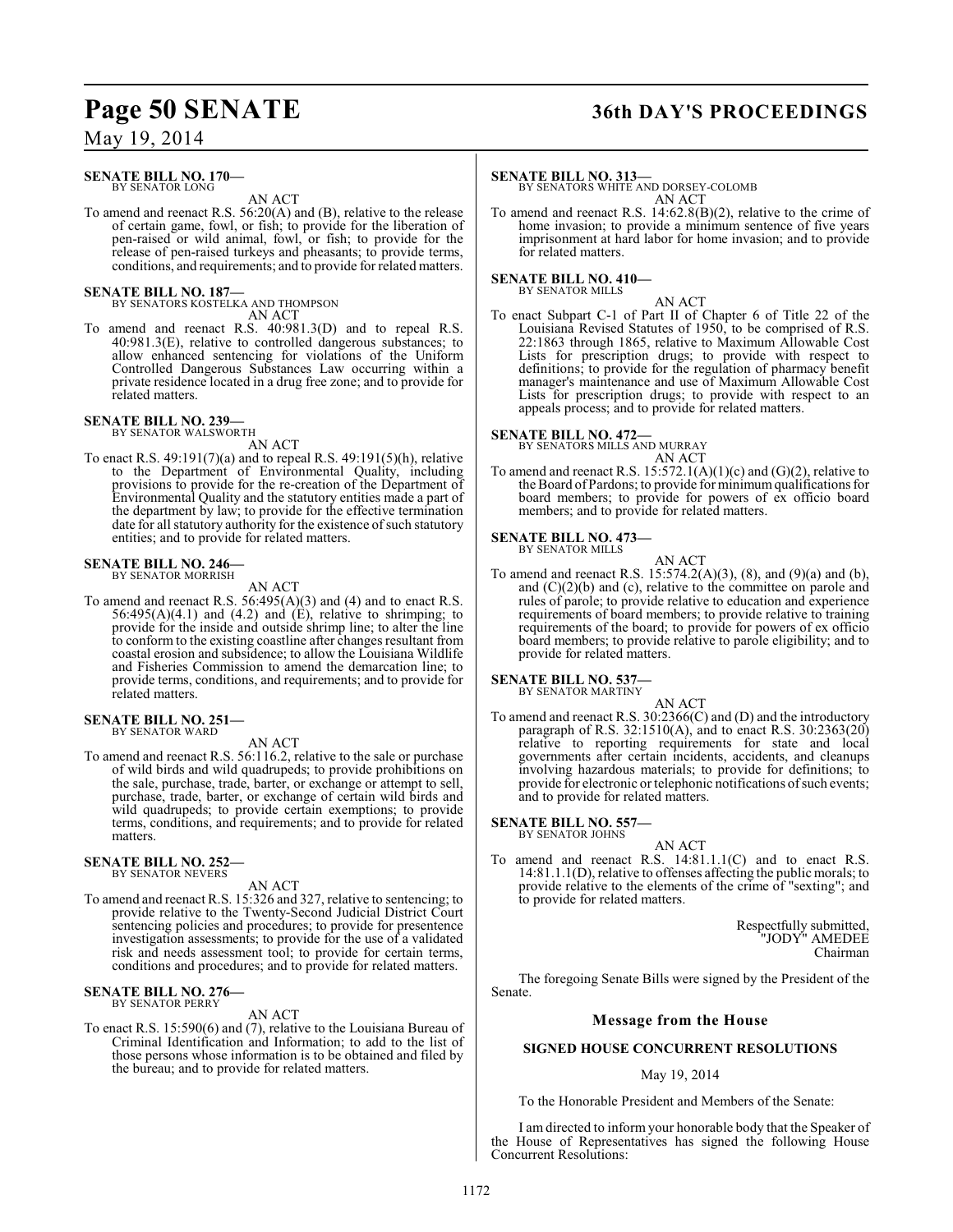## **36th DAY'S PROCEEDINGS Page 51 SENATE**

### May 19, 2014

#### **HOUSE CONCURRENT RESOLUTION NO. 42—**

BY REPRESENTATIVE GUINN A CONCURRENT RESOLUTION

To designate the community of Thornwell in Jefferson Davis Parish as the Yellow Rail Capital of the World and to recognize the Yellow Rails and Rice Festival held in Thornwell, Louisiana.

#### **HOUSE CONCURRENT RESOLUTION NO. 61—** BY REPRESENTATIVES LEGER AND PRICE

A CONCURRENT RESOLUTION

To urge and request the State Board of Elementary and Secondary Education, in consultation with stakeholders, to develop a statewide model for the funding of and the equitable distribution of public funds for early childhood care and education and to submit a report with recommendations regarding the model to the legislature no later than sixty days prior to the convening of the 2015 Regular Session of the Legislature of Louisiana.

#### **HOUSE CONCURRENT RESOLUTION NO. 63—** BY REPRESENTATIVE JAMES A CONCURRENT RESOLUTION

To authorize and direct the Louisiana State Law Institute to study and make recommendations to the Louisiana Legislature regarding the law of lesion beyond moiety, including but not limited to the restrictions and applicable time limitations for bringing such an action.

### **HOUSE CONCURRENT RESOLUTION NO. 67—** BY REPRESENTATIVES LEGER AND WILLMOTT A CONCURRENT RESOLUTION

To authorize and request the School of Public Health of the Louisiana State University Health Sciences Center at New Orleans and the Feist-Weiller Cancer Center of the Louisiana State University Health Sciences Center at Shreveport, jointly, to coordinate an initiative to be known as the Louisiana Colorectal Cancer Roundtable and to report findings concerning colorectal cancer prevention efforts to the legislature annually.

## **HOUSE CONCURRENT RESOLUTION NO. 95—** BY REPRESENTATIVE STUART BISHOP

A CONCURRENT RESOLUTION

To memorialize the United States Congress to take such actions as are necessary to require places of public accommodation and commercial facilities be equipped for persons who need assistance rising from the seated position.

## **HOUSE CONCURRENT RESOLUTION NO. 97—** BY REPRESENTATIVE SMITH

A CONCURRENT RESOLUTION

To commend the Louisiana Department of State Civil Service, under the leadership of the State Civil Service Commission and the director of state civil service, Shannon Templet, for performing extensive research and examination of the needs of state agencies relative to consideration of criminal history information in the context of hiring procedures and for beginning the process of removing questions about criminal history from its initial application form for certain positions.

HOUSE CONCURRENT RESOLUTION NO. 154-<br>BY REPRESENTATIVES GAROFALO, ABRAMSON, ADAMS, ANDERS,<br>RAMES, ARNOLD, BADON, BARRAS, BARROW, BERTHELOT, BILLIOT,<br>STUART BISHOP, WESLEY BISHOP, BROADWATER, BROSSETT,<br>BROWN, BURFORD, HENRY

MARTINY, MILLS, MORRELL, MORRISH, MURRAY, NEVERS,<br>PEACOCK,PERRY,PETERSON,RISER,GARY SMITH,JOHN SMITH,<br>TARVER,THOMPSON,WALSWORTH,WARD,ANDWHITE A CONCURRENT RESOLUTION

To express condolences upon the death of Judge Manuel "Manny" Adam Fernandez and to express enduring gratitude for his outstanding contributions to the state of Louisiana, particularly during his tenure as a distinguished member of the Louisiana House of Representatives.

#### **HOUSE CONCURRENT RESOLUTION NO. 157—**

BY REPRESENTATIVE HOFFMANN AND SENATOR WALSWORTH A CONCURRENT RESOLUTION

To commend Pinecrest Elementary/Middle School upon celebrating fifty years of service to students and the community of West Monroe, Louisiana.

and asked that the President of the Senate affix his signature to the same.

> Respectfully submitted, ALFRED W. SPEER Clerk of the House of Representatives

The House Concurrent Resolutions contained herein were signed by the President of the Senate.

#### **Message from the House**

#### **SIGNED HOUSE BILLS AND JOINT RESOLUTIONS**

May 19, 2014

To the Honorable President and Members of the Senate:

I am directed to inform your honorable body that the Speaker of the House of Representatives has signed the following House Bills and Joint Resolutions:

## **HOUSE BILL NO. 38—** BY REPRESENTATIVE PEARSON

AN ACT

To amend and reenact R.S. 11:441(A)(2)(b), 461(B)(3)(b), 726(B), 761(A)(3) and (4), 765(A) and (B)(1), 780, 783(A)(3)(a), 786(A)(2) and (3), 802, 1141(A), 1142, and 1147(C)(4) and to enact R.S. 11:441(A)(2)(c), 461(B)(3)(c), 761(A)(5), and 786(A)(4), relative to retirement eligibility for certain new hires in the Louisiana State Employees' Retirement System, the Teachers' Retirement System of Louisiana, and the Louisiana School Employees' Retirement System; to establish new retirement eligibility for certain members hired on or after July 1, 2015; to provide relative to disability retirements; to provide for technical corrections; to provide for an effective date; and to provide for related matters.

## **HOUSE BILL NO. 105—** BY REPRESENTATIVE JAMES

AN ACT

To amend and reenact R.S. 42:1111(A)(4), relative to the Code of Governmental Ethics; to increase the amount of supplemental compensation or benefits allowed to be provided to an attorney who is a public employee who is participating in a certain bona fide Loan Repayment Assistance Program; and to provide for related matters.

**HOUSE BILL NO. 167—**

BY REPRESENTATIVE GREENE

AN ACT

To amend and reenact R.S. 37:711.14(B) and 711.15(A)(4)(b), relative to the Louisiana Professional Geoscience Practice Act; to provide relative to examinations prepared, administered, or graded by organizations other than the Louisiana Board of Professional Geoscientists; to extend the time period for applicants to be exempt from taking an examination for licensure; and to provide for related matters.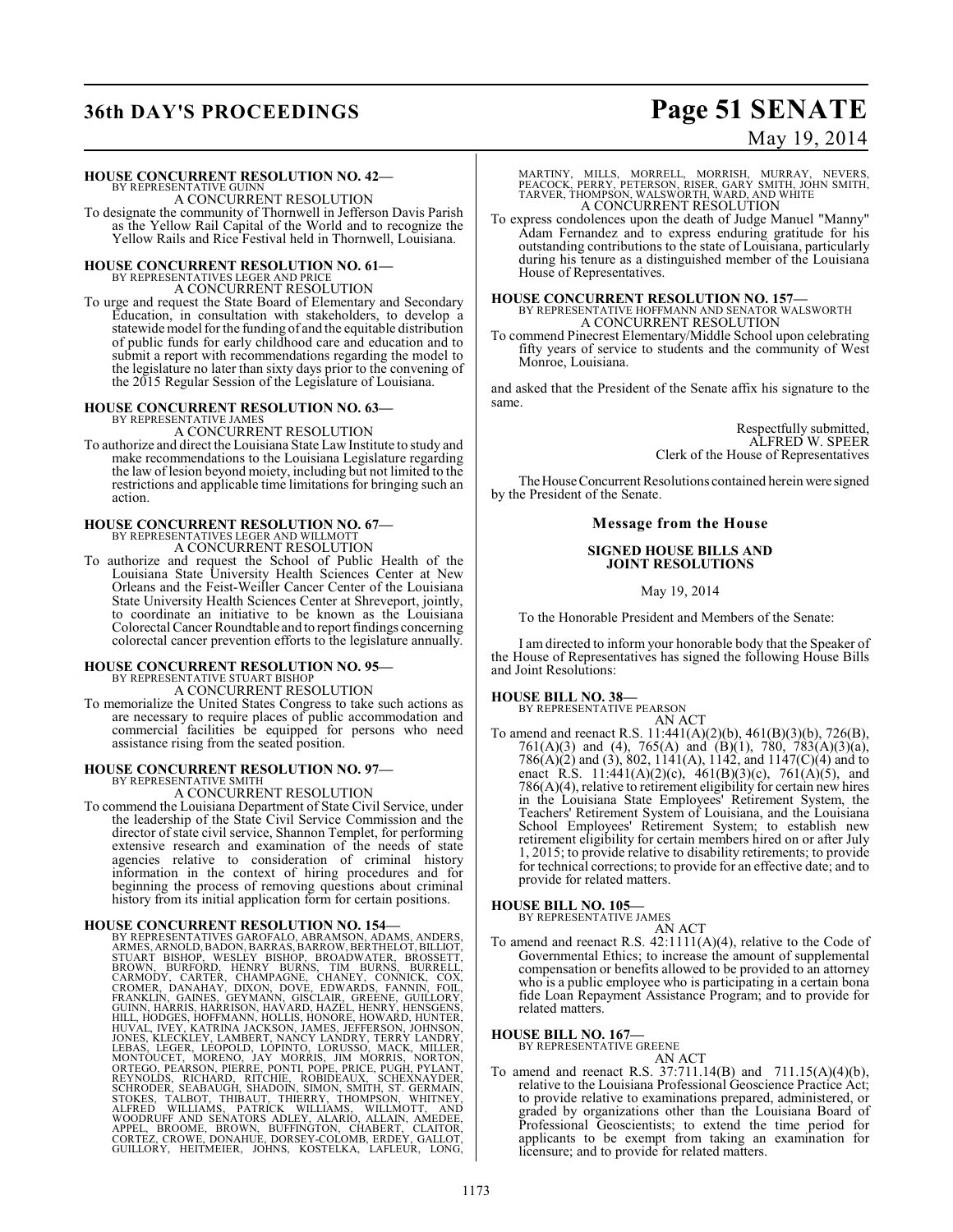### **HOUSE BILL NO. 195—**

BY REPRESENTATIVE SIMON AN ACT

To enact R.S. 49:191(7) and to repeal R.S. 49:191(5)(g), relative to the Department of Children and Family Services, including provisions to provide for the re-creation of the Department of Children and Family Services and the statutory entities made a part of the department by law; to provide for the effective termination date for all statutory authority for the existence of such statutory entities; and to provide for related matters.

#### **HOUSE BILL NO. 293—**

BY REPRESENTATIVES ADAMS AND LOPINTO AN ACT

To enact R.S. 14:90.7, relative to gambling; to create the crime of gambling by electronic sweepstakes device; to provide for definitions; to provide for criminal penalties; to provide for applicability; to provide for exceptions; and to provide for related matters.

#### **HOUSE BILL NO. 298—**

BY REPRESENTATIVE GAROFALO AN ACT

To amend and reenact R.S. 13:5722(A)(2)(a), relative to court costs in St. Bernard Parish; to provide for additional court costs in criminal matters in all courts in St. Bernard Parish; to provide for the collection and use of the additional funds; and to provide for related matters.

## **HOUSE BILL NO. 396—** BY REPRESENTATIVE WILLMOTT

AN ACT

To amend and reenact R.S. 37:1007(A)(2)(a)(xvi) and to repeal R.S.  $37:1007(A)(2)(a)(xi)$  and (xiv), relative to the membership of the Nursing Supply and Demand Council; to provide for corrections in names of and to remove references to certain organizations comprising the membership of the council; and to provide for related matters.

#### **HOUSE BILL NO. 398—**

BY REPRESENTATIVES STOKES AND WILLMOTT AN ACT

To authorize and provide for entering into a cooperative endeavor agreement or the leasing of certain state property in Jefferson Parish; to provide for the property description; to provide for reservation of mineral rights; to provide terms and conditions; to provide for letting a contract by a request for proposals by the city of Kenner; to provide an effective date; and to provide for related matters.

#### **HOUSE BILL NO. 459—**

BY REPRESENTATIVE ARNOLD

AN ACT

To amend and reenact R.S. 42:1123(39)(a), relative to the Code of Governmental Ethics; to allow an immediate family member of a legislator to lobby the legislature under certain circumstances; and to provide for related matters.

#### **HOUSE BILL NO. 496—**

BY REPRESENTATIVE ARNOLD AN ACT

To amend and reenact R.S. 26:72(A), (C), and (D), relative to certain alcoholic beverage permits; to require a permit for certain establishments where certain alcoholic beverages are sold or transported; to require a permit for certain wines and malt beverages; to provide for definitions; to create and provide relative to wine and malt beverage permits for alcoholic beverage outlets; and to provide for related matters.

#### **HOUSE BILL NO. 610—**

BY REPRESENTATIVE ABRAMSON AN ACT

To amend and reenact R.S. 37:3200(9), 3205(B), 3208(B), 3209, 3210(C) and (D), 3211, and 3218, relative to radiologic technologists; to amend the definition of "radiologic technologist"; to provide for meetings of the Louisiana

### **Page 52 SENATE 36th DAY'S PROCEEDINGS**

Radiologic Technology Board of Examiners; to provide for the qualification of applicants for licensure; to require a certification examination; to require payment of fees prior to licensure; to authorize the board to promulgate a fee schedule; to make technical changes; and to provide for related matters.

#### **HOUSE BILL NO. 754—**

BY REPRESENTATIVES MORENO, BADON, WESLEY BISHOP, HENRY<br>BURNS, BURRELL, EDWARDS, HARRISON, LEBAS, LEGER, ST.<br>GERMAIN, AND WILLMOTT AND SENATORS BUFFINGTON, DORSEY-<br>COLOMB, HEITMEIER, AND MILLS AN ACT

To enact R.S. 40:978.1, relative to the prescribing and administering of an opioid antagonist for overdoses of controlled dangerous substances; to authorize a first responder to receive a prescription for naloxone; to authorize the first responder to administer naloxone to a third party; to limit liability for the administration of naloxone by a first responder; to require training prior to receiving a prescription for naloxone; to require promulgation of best practices; and to provide for related matters.

#### **HOUSE BILL NO. 791—**

BY REPRESENTATIVE KATRINA JACKSON AN ACT

To amend and reenact R.S. 14:27(D)(2)(c) and 67(B) and Code of Criminal Procedure Article  $814(A)(26)$  and  $(27)$  and to repeal R.S. 14:67.1, 67.2, 67.5, 67.12, 67.13, 67.14, 67.17, 67.23, and 67.27 and Code of Criminal Procedure Article 814(A)(28) and (29), relative to crimes of theft; to provide for the threshold amounts for the attempt to commit the crime of theft; to amend the penalty provisions in the crime of theft; to repeal certain theft statutes relative to livestock, animals, crawfish, timber, alligators, rental motor vehicles, motor vehicle fuel, used building components, and copper; to amend the responsive verdicts relative to these offenses; and to provide for related matters.

#### **HOUSE BILL NO. 803—**

BY REPRESENTATIVE BERTHELOT AN ACT

To enact R.S. 23:1036(M), relative to workers' compensation; to provide with respect to coverage for volunteer firefighters; to provide rule making authority; and to provide for related matters.

#### **HOUSE BILL NO. 807—**

BY REPRESENTATIVE BARRAS AN ACT

To amend and reenact R.S. 6:1082, 1083(18) and (20), 1086(A)(1),  $1087(F)$ (introductory paragraph),  $1088(D)$ ,  $(F)$ ,  $(G)(3)$ (introductory paragraph), and  $(J)$ , 1088.2(A) $(1)$  and  $(3)$ ,  $1088.3(A)(1)$  and  $(3)$ ,  $(\overline{C})(2)$ (introductory paragraph) and  $(b)$ , and (D)(2), 1089(A), 1090(B)(1), 1092(B)(1)(e), (G), and (K), and 1099(F) and to enact R.S. 6:1083(11.1) and 1088(G)(3)(d), relative to mortgage servicers; to require that mortgage servicers be licensed and regulated pursuant to the Louisiana Secure and Fair Enforcement of Mortgage Licensing Act of 2009; and to provide for related matters.

#### **HOUSE BILL NO. 984—**

BY REPRESENTATIVE PIERRE AN ACT

To amend and reenact R.S. 23:1472(10)(a), (11)(a), (d)(II) and (III), (e), and (h),  $(12)(F)(I)$ ,  $(II)(introductory paragraph)$ ,  $(III)(c)$  and (f), (IV), (V)(introductory paragraph) and (a)(iii) and (b)(introductory paragraph), (VI), (VII)(G)(introductory paragraph), (H)(I) and (II), 1474(H), 1493(D), 1512,  $1513(A)(1)$ ,  $1532.1(G)$ ,  $1533(A)(introductory paragraph)$ , 1536(B) through (E), (F)(2), and (G), 1541(A), 1542,  $1552(B)(1), (2), (3),$  and  $(5), 1592(F)$  and  $(G), 1600(2), (6)(a)(i),$  $(b)$ , and  $(c)(I)$ , and  $(7)(introductory paragraph)$ , and to repeal R.S. 23:1474(J), 1533(C), 1536(A) and (J), and 1543(H), relative to unemployment compensation; to provide for technical corrections; to delete obsolete laws; to delete dates that no longer apply; and to provide for related matters.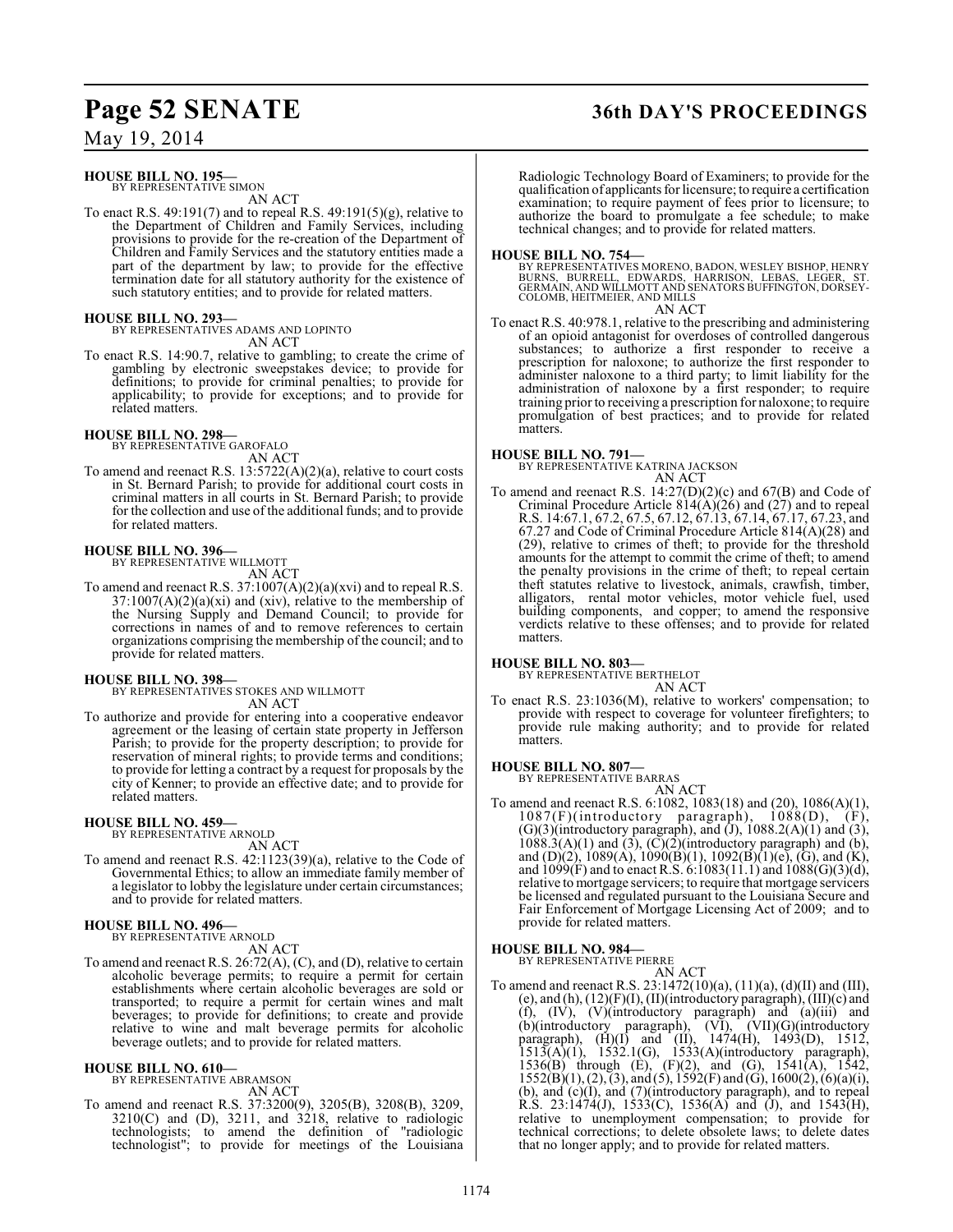## **36th DAY'S PROCEEDINGS Page 53 SENATE**

#### **HOUSE BILL NO. 994—**

BY REPRESENTATIVE PONTI AN ACT

To amend and reenact R.S. 51:2395(A)(7), relative to the Louisiana Business and Industrial Development Company Act; to provide an exception for certain financing requirements of entities licensed in this state to transact business as a business and industrial development company; and to provide for related matters.

## **HOUSE BILL NO. 1002—** BY REPRESENTATIVE RITCHIE

AN ACT

To amend and reenact R.S. 37:831(60) and (84), 842, 845(introductory paragraph) and (8), 846(A)(introductory paragraph) and  $(11)(a)$ ,  $854(B)(5)$ , and  $877(B)(1)(a)(xi)$  and (b)(ii), to enact R.S.  $37:831(88)$  and  $854(B)(6)$ , and to repeal R.S. 37:831(81), relative to embalmers and funeral directors; to define certain terms; to provide for qualifications for a funeral director license; to provide for qualifications for an embalmer and funeral director license; to provide for licensure by endorsement; to provide for qualifications for certain temporary licenses; to provide for the licensure of a funeral directing and embalming establishment; to provide for certain fees; to provide for grounds for suspension or revocation of licenses; to provide for exemptions from continuing education requirements; to require funeral directors to sign and witness signatures for cremations; to repeal the definition of "student intern"; and to provide for related matters.

#### **HOUSE BILL NO. 1038—** BY REPRESENTATIVE DIXON

AN ACT

To amend and reenact Code of Criminal Procedure Article  $926.1(A)(1)$  and  $(H)(3)$ , relative to post-conviction DNA testing; to extend the time period in which to file an application for postconviction DNA testing; to extend the time period for preservation of biological material which can be subject to DNA testing once an application for DNA testing has been served; and to provide for related matters.

#### **HOUSE BILL NO. 1157—**

BY REPRESENTATIVE BADON AN ACT

To amend and reenact Code of Criminal Procedure Articles  $895(B)(3)$  and  $900(A)(6)(a)$ , relative to probation; to increase the length of time a person may serve in intensive incarceration as a condition of probation; to provide for sanctions for violations of conditions of probation; and to provide for related matters.

## **HOUSE BILL NO. 1238—** BY REPRESENTATIVE MORENO

AN ACT

To amend and reenact R.S. 47:469.1(A) and (C)(2), relative to special prestige license plates; to authorize the issuance of a special "For Hire" plate to owners and operators of certain vehicles; and to provide for related matters.

### **HOUSE BILL NO. 1257— (Substitute for House Bill No. 327 by Representative Lopinto)** BY REPRESENTATIVE LOPINTO

AN ACT

To amend and reenact Code of Criminal Procedure Articles 896 and 897, relative to probation; to provide for a procedure by which conditions of probation may be modified, changed, or discharged; to provide for a procedure by which a defendant's probation may be terminated; and to provide for related matters.

### **HOUSE BILL NO. 1263— (Substitute for House Bill No. 47 by Representative Henry Burns)** BY REPRESENTATIVE HENRY BURNS

AN ACT

To amend and reenact R.S.  $13:5554(Z)$  and  $5554.1(C)(2)$  and (G)(1)(introductory paragraph), relative to the payment of insurance premium costs; to provide for eligibility requirements for the payment of insurance premium costs for retired sheriffs and employees of the Bossier Parish Sheriff's Office; to provide for the investment of monies into the Bossier Parish Retired Employees Insurance Fund; to provide for the creation of a board of trustees and its responsibilities; and to provide for related matters.

#### **HOUSE BILL NO. 1265— (Substitute for House Bill No. 438 by Representative Greene)**

BY REPRESENTATIVE GREENE

AN ACT

To enact R.S. 40:1379.1.2, relative to special officer's commissions; to provide for the issuance of a special officer commission to railroad police officers; to provide for the conditions relative to the term and effect ofthe commission; and to provide for related matters.

and asked that the President of the Senate affix his signature to the same.

> Respectfully submitted, ALFRED W. SPEER Clerk of the House of Representatives

The House Bills and Joint Resolutions contained herein were signed by the President of the Senate.

#### **Privilege Report of the Committee on Senate and Governmental Affairs**

### **ENROLLMENTS**

Senator Amedee, Chairman on behalf of the Committee on Senate and Governmental Affairs, submitted the following report:

May 15, 2014

To the President and Members of the Senate:

I am directed by your Committee on Senate and Governmental Affairs to submit the following report:

The following Senate Resolutions have been properly enrolled:

## **SENATE RESOLUTION NO. 66—**<br>BY SENATOR DORSEY-COLOMB

A RESOLUTION

To urge and request the Department of Transportation and Development to perform a study relative to the increase in the noise decibel levels as a result of the expansion of Louisiana Highway 42, also known as Burbank Drive, in Baton Rouge.

## **SENATE RESOLUTION NO. 105—** BY SENATOR THOMPSON

A RESOLUTION

To urge and request the Department of Transportation and Development to study solutions to the build-up of sediment around Louisiana ports and to consult with the Department of Agriculture and Forestry relative to the issues farmers face to transport agricultural crops to market.

#### **SENATE RESOLUTION NO. 128—**

BY SENATOR HEITMEIER A RESOLUTION

To recognize the month of May as "Foster Care Awareness Month" in Louisiana.

#### **SENATE RESOLUTION NO. 129—** BY SENATOR MORRISH

A RESOLUTION

To commend the Louisiana Orthopaedic Association and to recognize Wednesday, May 14, 2014, as Louisiana Orthopaedic Day at the Louisiana State Capitol.

# May 19, 2014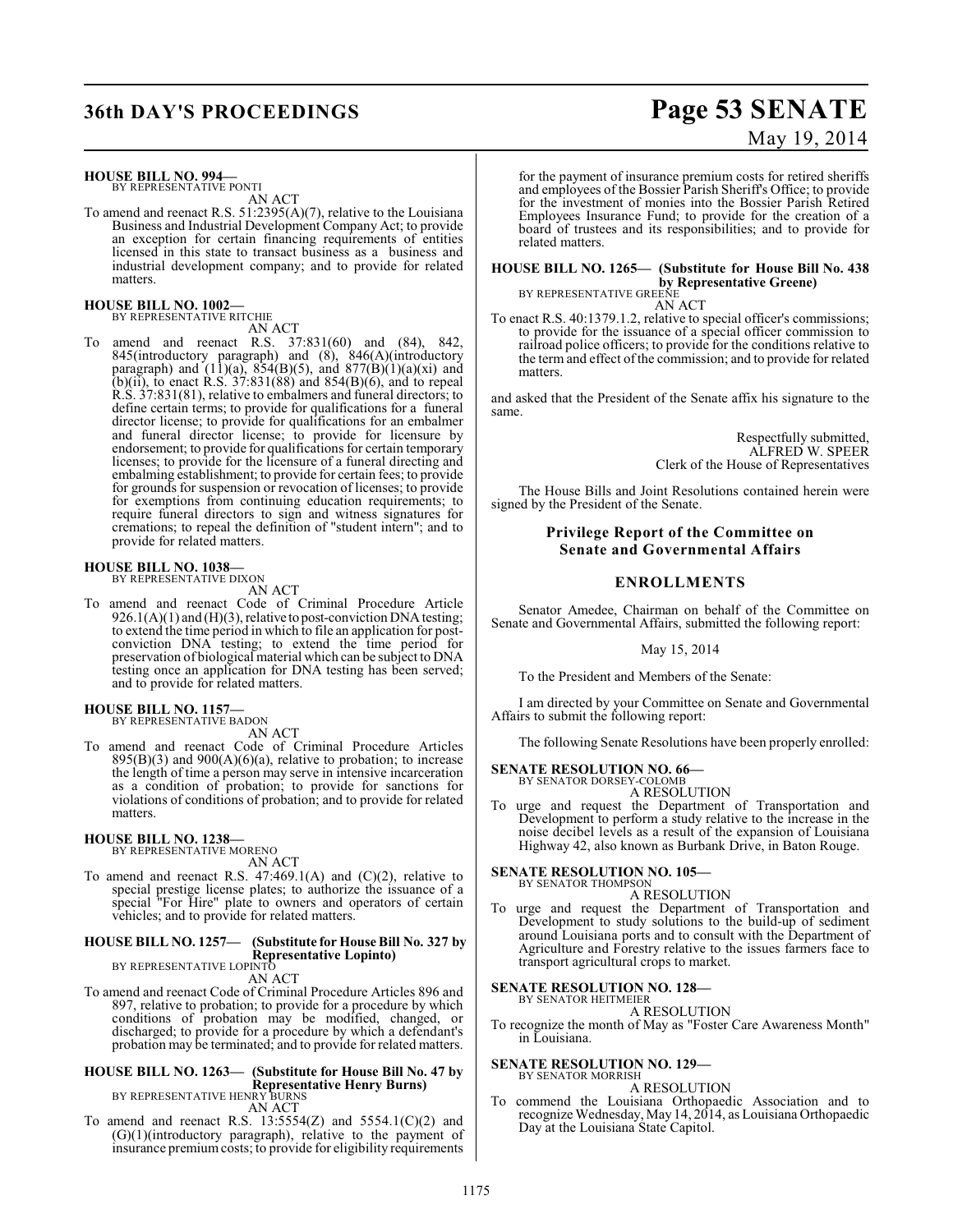## **Page 54 SENATE 36th DAY'S PROCEEDINGS**

### May 19, 2014

#### **SENATE RESOLUTION NO. 90—**

BY SENATORS ADLEY, ALARIO, ALLAIN, AMEDEE, APPEL, BROOME,<br>BROWN, BUFFINGTON, CHABERT, CLAITOR, CORTEZ, CROWE,<br>DONAHUE, DORSEY-COLOMB, ERDEY, GALLOT, GUILLORY,<br>HEITMEIER, JOHNS, KOSTELKA, LAFLEUR, LONG, MARTINY, MILLS,<br>MORR

#### A RESOLUTION

To express the sincere condolences of the Senate of the Legislature of Louisiana to the family of Louisiana Army National Guard Specialist Christopher R. Drake upon his death in support of Operation Enduring Freedom.

SENATE RESOLUTION NO. 91—<br>BY SENATORS ADLEY, ALARIO, ALLAIN, AMEDEE, APPEL, BROOME, BROWN, BUFFINGTON, CHABERT, CLAITOR, CORTEZ, CROWE,<br>DONAHUE, DORSEY-COLOMB, ERDEY, GALLOT, GUILLORY,<br>HEITMEIER, JOHNS, KOSTELKA, LAFLEUR,

#### A RESOLUTION

To express the sincere condolences of the Senate of the Legislature of Louisiana to the family of U.S. Army Sergeant Stefan M. Smith upon his death in support of Operation Enduring Freedom.

SENATE RESOLUTION NO. 92—<br>BY SENATORS ADLEY, ALARIO, ALLAIN, AMEDEE, APPEL, BROOME, BROWN, BUFFINGTON, CHABERT, CLAITOR, CORTEZ, CROWE,<br>DONAHUE, DORSEY-COLOMB, ERDEY, GALLOT, GUILLORY,<br>HEITMEIER, JOHNS, KOSTELKA, LAFLEUR, WALSWORTH, WARD AND WHITE

#### A RESOLUTION

To express the sincere condolences of the Senate of the Legislature of Louisiana to the family of United States Marine Corps Lance Corporal Christopher Wooley upon his death while in the service of his country.

SENATE RESOLUTION NO. 93—<br>BY SENATORS ADLEY, ALARIO, ALLAIN, AMEDEE, APPEL, BROOME, BROWN, BUFFINGTON, CHABERT, CLAITOR, CORTEZ, CROWE,<br>DONAHUE, DORSEY-COLOMB, ERDEY, GALLOT, GUILLORY,<br>HEITMEIER, JOHNS, KOSTELKA, LAFLEUR, WALSWORTH, WARD AND WHITE

#### A RESOLUTION

To express the sincere condolences of the Senate of the Legislature of Louisiana to the family of Louisiana Army National Guard Staff Sergeant John W. Winsper III, upon his death in Alexandria, Louisiana.

SENATE RESOLUTION NO. 94—<br>BY SENATORS ADLEY, ALARIO, ALLAIN, AMEDEE, APPEL, BROOME, BROWN, BUFFINGTON, CHABERT, CLAITOR, CORTEZ, CROWE,<br>DONAHUE, DORSEY-COLOMB, ERDEY, GALLOT, GUILLORY,<br>HEITMEIER, JOHNS, KOSTELKA, LAFLEUR, WALSWORTH, WARD AND WHITE

#### A RESOLUTION

To express the sincere condolences of the Senate of the Legislature of Louisiana to the family of U.S. Army Staff Sergeant Joseph E. Anderson upon his death while on leave during the Christmas holidays to see his children.

SENATE RESOLUTION NO. 95—<br>BY SENATORS ADLEY, ALARIO, ALLAIN, AMEDEE, APPEL, BROOME, BROWN, BUFFINGTON, CHABERT, CLAITOR, CORTEZ, CROWE,<br>DONAHUE, DORSEY-COLOMB, ERDEY, GALLOT, GUILLORY,<br>HEITMEIER, JOHNS, KOSTELKA, LAFLEUR,

#### A RESOLUTION

To express the sincere condolences of the Senate of the Legislature of Louisiana to the family of United States Army Command Sergeant Major Andre Miguel Johnson upon his death.

SENATE RESOLUTION NO. 96—<br>BY SENATORS ADLEY, ALARIO, ALLAIN, AMEDEE, APPEL, BROOME, BROWN, BUFFINGTON, CHABERT, CLAITOR, CORTEZ, CROWE,<br>DONAHUE, DORSEY-COLOMB, ERDEY, GALLOT, GUILLORY,<br>HEITMEIER, JOHNS, KOSTELKA, LAFLEUR,

### A RESOLUTION

To express the sincere condolences of the Senate of the Legislature of Louisiana to the family of United States Army Staff Sergeant Richard Vazquez upon his death in combat action in Afghanistan.

SENATE RESOLUTION NO. 97—<br>BY SENATORS ADLEY, ALARIO, ALLAIN, AMEDEE, APPEL, BROOME, BROWN, BUFFINGTON, CHABERT, CLAITOR, CORTEZ, CROWE,<br>DONAHUE, DORSEY-COLOMB, ERDEY, GALLOT, GUILLORY,<br>HEITMEIER, JOHNS, KOSTELKA, LAFLEUR,

#### A RESOLUTION

To express the sincere condolences of the Senate of the Legislature of Louisiana to the family of United States Marine Corps Gunnery Sergeant Gregory Mullins upon his death during a combat training exercise in California.

SENATE RESOLUTION NO. 98—<br>BY SENATORS ADLEY, ALARIO, ALLAIN, AMEDEE, APPEL, BROOME, BROWN, BUFFINGTON, CHABERT, CLAITOR, CORTEZ, CROWE,<br>DONAHUE, DORSEY-COLOMB, ERDEY, GALLOT, GUILLORY,<br>HEITMEIER, JOHNS, KOSTELKA, LAFLEUR, WALSWORTH, WARD AND WHITE

#### A RESOLUTION

To express the sincere condolences of the Senate of the Legislature of Louisiana to the family of U.S. Marine Corps Lance Corporal Christopher O. Grant upon his death while engaging enemy forces in combat operations in Afghanistan.

SENATE RESOLUTION NO. 100—<br>BY SENATORS ADLEY, ALARIO, ALLAIN, AMEDEE, APPEL, BROOME, BROWN, BUFFINGTON, CHABERT, CLAITOR, CORTEZ, CROWE,<br>DONAHUE, DORSEY-COLOMB, ERDEY, GALLOT, GUILLORY,<br>HEITMEIER, JOHNS, KOSTELKA, LAFLEUR, WALSWORTH, WARD AND WHITE

### A RESOLUTION

To express the sincere condolences of the Senate of the Legislature of Louisiana to the family of U.S. Navy Seal (Ret.) Mark Daniel Kennedy upon his death while serving as a maritime security professional, fighting piracy off the coast of East Africa.

SENATE RESOLUTION NO. 101—<br>BY SENATORS ADLEY, ALARIO, ALLAIN, AMEDEE, APPEL, BROOME, BROWN, BUFFINGTON, CHABERT, CLAITOR, CORTEZ, CROWE,<br>DONAHUE, DORSEY-COLOMB, ERDEY, GALLOT, GUILLORY,<br>HEITMEIER, JOHNS, KOSTELKA, LAFLEUR, WALSWORTH, WARD AND WHITE

#### A RESOLUTION

To express the sincere condolences of the Senate of the Legislature of Louisiana to the family of United States Air Force Technical Sergeant Derek Langford upon his death while serving in his country's armed forces.

SENATE RESOLUTION NO. 102—<br>BY SENATORS ADLEY, ALARIO, ALLAIN, AMEDEE, APPEL, BROOME, BROWN, BUFFINGTON, CHABERT, CLAITOR, CORTEZ, CROWE,<br>DONAHUE, DORSEY-COLOMB, ERDEY, GALLOT, GUILLORY,<br>HEITMEIER, JOHNS, KOSTELKA, LAFLEUR,

#### A RESOLUTION

To express the sincere condolences of the Senate of the Legislature of Louisiana to the family of United States Marine Corps Private Trey J. Jewell upon his death while serving his country in Japan.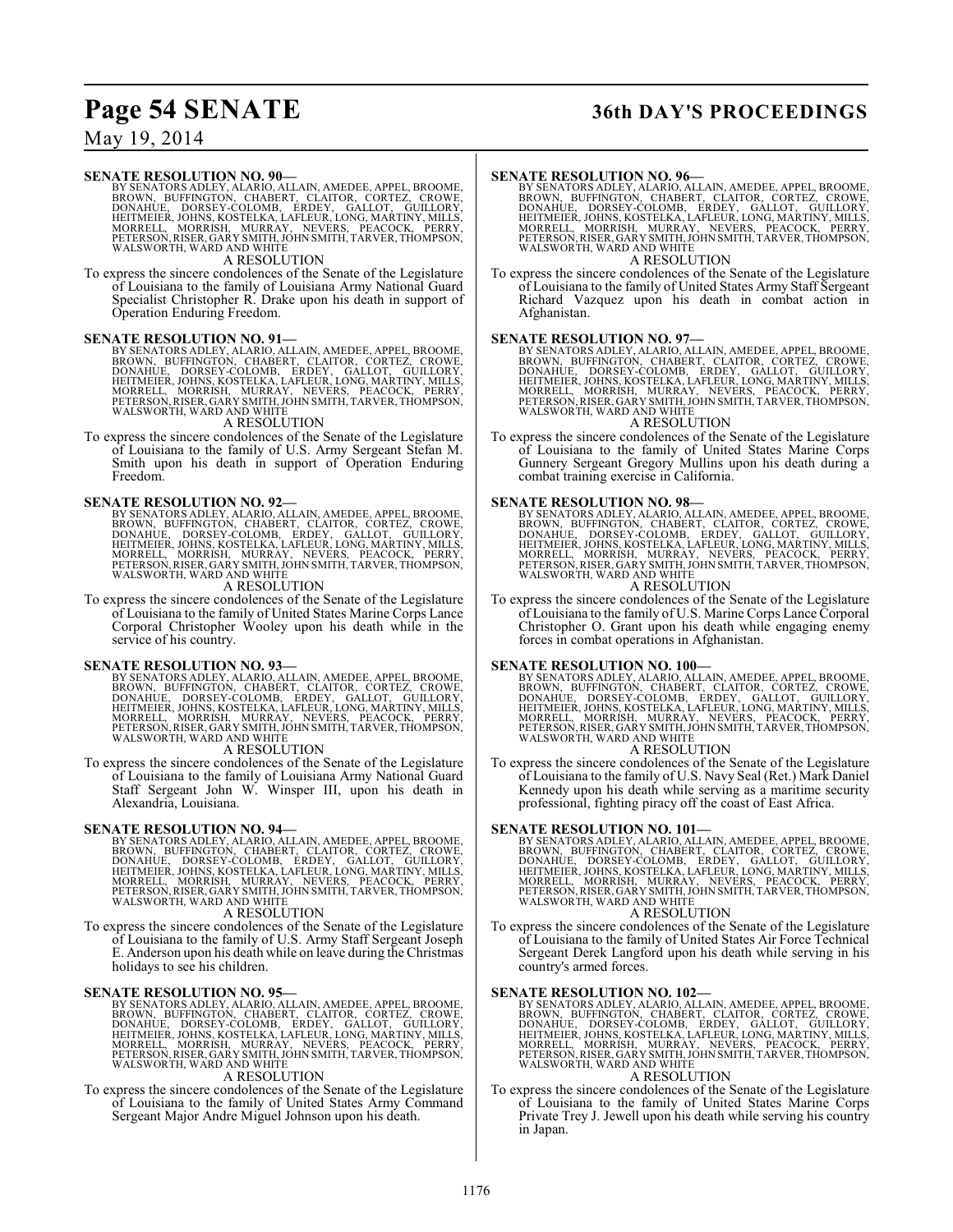## **36th DAY'S PROCEEDINGS Page 55 SENATE**

# May 19, 2014

#### **SENATE RESOLUTION NO. 107—** BY SENATOR CLAITOR

A RESOLUTION To commend Dr. William Kubricht III for his dedication and service

to the Special Ops Survivors organization.

**SENATE RESOLUTION NO. 111—** BY SENATORS DORSEY-COLOMB AND ERDEY

A RESOLUTION

To express the sincere condolences of the Senate of the Legislature of Louisiana upon the death of Rennie Elizabeth Wascom Stewart.

#### **SENATE RESOLUTION NO. 109—** BY SENATOR PERRY

A RESOLUTION

To commend Judge Durwood W. Conque on the occasion of his retirement from the Fifteenth Judicial District Court in Abbeville.

## **SENATE RESOLUTION NO. 110—** BY SENATORS PERRY, ALARIO AND HEITMEIER

A RESOLUTION

To express and affirm the support and appreciation of the Senate of the Legislature of Louisiana for the Gulf menhaden fishery and all of the economic and social contributions that industry has made to the state through many years of operation in the Gulf of Mexico and onshore in the coastal areas of the state.

#### **SENATE RESOLUTION NO. 112—** BY SENATOR MORRISH

A RESOLUTION

To designate May 6, 2014, as "Battle of Calcasieu Pass Day" in the Louisiana Senate.

#### **SENATE RESOLUTION NO. 116—**

BY SENATOR MURRAY A RESOLUTION

To commend the elected members of Louisiana school boards and school superintendents for their outstanding commitment to academic excellence in public education and to proclaim Monday, May 5, 2014, as School Boards and School Superintendents Recognition Day at the State Capitol.

**SENATE RESOLUTION NO. 113—**<br>BY SENATORS ALARIO, ADLEY, ALLAIN, AMEDEE, APPEL, BROOME, BROOM, UFFINGTON, CHABERT, CLAITOR, CORTEZ, CROWE,<br>DONAHUE, DORSEY-COLOMB, ERDEY, GALLOT, GUILLORY,<br>HEITMEIER, JOHNS, KOSTELKA, LAFLEUR

A RESOLUTION

To recognize May 4-10, 2014, as Louisiana Teacher Appreciation Week.

#### **SENATE RESOLUTION NO. 115—** BY SENATOR JOHNS

A RESOLUTION

To recognize and acknowledge the efforts of the probation and parole officers of the Louisiana Department of Public Safety and Corrections, Youth Services, Office of Juvenile Justice and to designate July 21-27, 2014, as Pretrial, Probation, and Parole Supervision Week.

**SENATE RESOLUTION NO. 117—**<br>BY SENATORS DORSEY-COLOMB, BROOME, BUFFINGTON AND<br>PETERSON A RESOLUTION

To recognize May 9, 2014, asChildCare Provider Appreciation Day.

### **SENATE RESOLUTION NO. 118—**

BY SENATOR DORSEY-COLOMB

A RESOLUTION

To express the sincere condolences of the Senate of the Legislature of Louisiana upon the death of Dr. Isaac "Doc" Greggs, longtime band director at Southern University in Baton Rouge.

#### **SENATE RESOLUTION NO. 119—**

BY SENATOR DORSEY-COLOMB

A RESOLUTION To express the sincere condolences of the Senate of the Legislature of Louisiana upon the death of Rosie Guidry Harris.

SENATE RESOLUTION NO. 120—<br>BY SENATORS DORSEY-COLOMB, ADLEY, ALARIO, ALLAIN,<br>AMEDEE, APPEL, BROOME, BROWN, BUFFINGTON, CHABERT,<br>CLAITOR,CORTEZ,CROWE,DONAHUE,ERDEY,GALLOT,GUILLORY,<br>HEITMEIER,JOHNS,KOSTELKA,LAFLEUR,LONG,MART A RESOLUTION

To commend the Louisiana State UniversityLady Tigers Gymnastics team and Head Coach D-D Breaux on the highest national finish ever achieved by an LSU gymnastics team.

#### **SENATE RESOLUTION NO. 121—** BY SENATOR CROWE

A RESOLUTION

To commend the National Aeronautics and Space Administration (NASA) and the Michoud Assembly Facility for their remarkable technical and scientific contributions made to the state of Louisiana and the United States of America.

#### **SENATE RESOLUTION NO. 122—** BY SENATOR JOHNS

A RESOLUTION

To designate May 6, 2014, as "Louisiana Chemical Industry Day".

#### **SENATE RESOLUTION NO. 114—** BY SENATOR HEITMEIER

A RESOLUTION

To recognize May 2014 as "International Internal Audit Awareness Month" in the Senate of the Legislature of Louisiana.

#### **SENATE RESOLUTION NO. 124—** BY SENATOR MORRELL

A RESOLUTION

To commend Cyndi Nguyen upon receipt of a fellowship presented by the W. K. Kellogg Foundation Community Leadership Network for her exemplary efforts to broaden educational opportunities and after-school programs in New Orleans East.

**SENATE RESOLUTION NO. 125—**<br>BY SENATORS PERRY, CORTEZ, GUILLORY AND MILLS A RESOLUTION

To express the sincere condolences of the Senate of the Legislature of Louisiana upon the death of Jerry F. Meaux, chairman of the Louisiana Racing Commission.

#### **SENATE RESOLUTION NO. 126—**

BY SENATORS MORRELL, APPEL, CROWE, HEITMEIER, MURRAY AND PETERSON A RESOLUTION

To proclaim Tuesday, May 13, 2014, as New Orleans Day and to observe this special day by "Celebrating the Crescent City".

### **SENATE RESOLUTION NO. 127—**

BY SENATOR CHABERT

A RESOLUTION To commend Dr. Frank Adams Riddick Jr. upon his impending retirement as president of the South Louisiana Medical Associates Board of Directors and congratulate him for his lifetime of service to the medical community and the state of Louisiana.

> Respectfully submitted, "JODY" AMEDEE Chairman

The foregoing Senate Resolutions were signed by the President of the Senate and presented to the Secretary of State by the Secretary on June 15, 2014.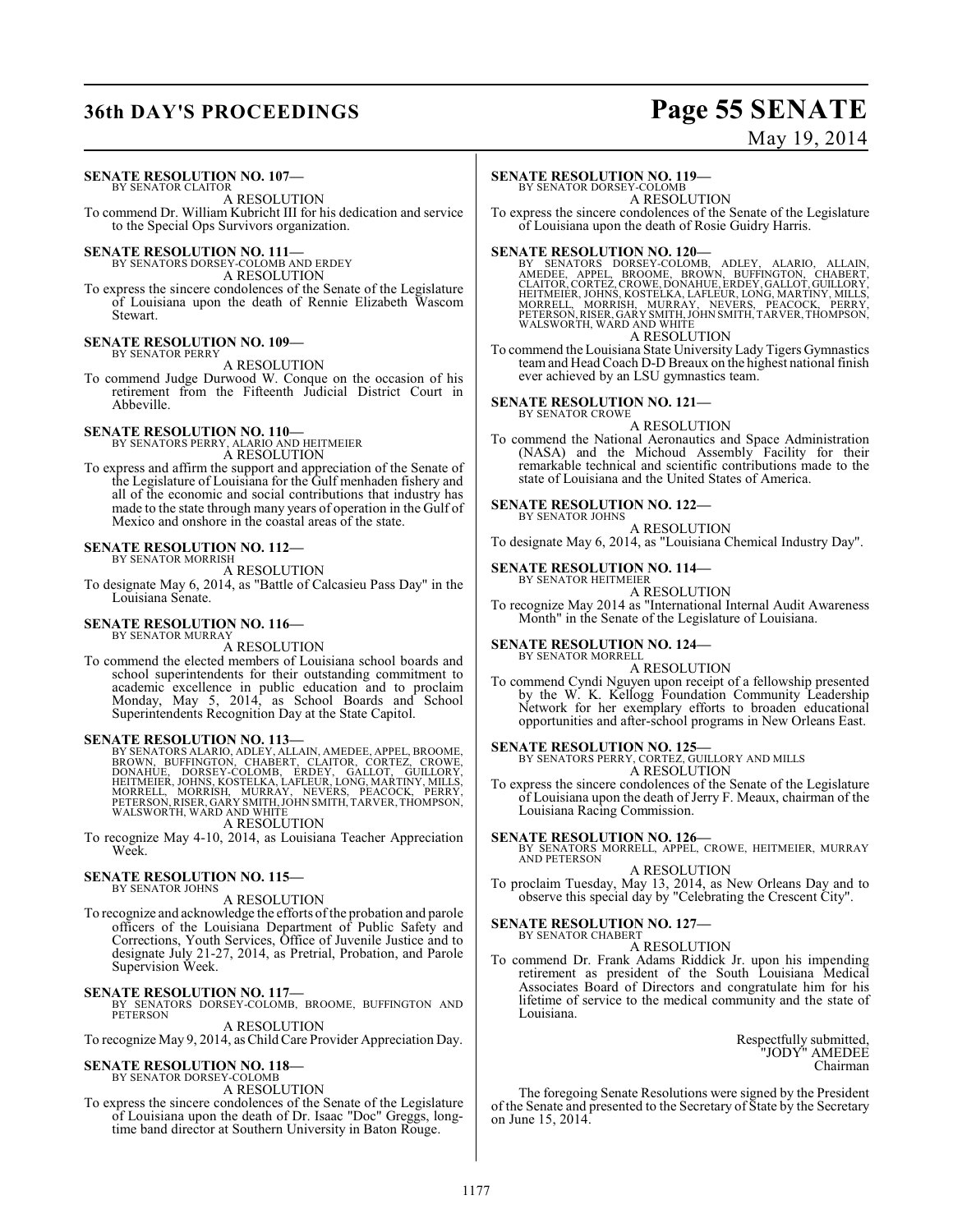### **Page 56 SENATE 36th DAY'S PROCEEDINGS**

May 19, 2014

#### **Message to the Secretary of State**

### **SIGNED SENATE CONCURRENT RESOLUTIONS**

#### May 15, 2014

To the Honorable Secretary of State:

The President of the Senate and the Speaker of the House of Representatives have signed the following Senate Concurrent Resolutions:

#### **SENATE CONCURRENT RESOLUTION NO. 8—** BY SENATOR CLAITOR AND REPRESENTATIVE GREENE

A CONCURRENT RESOLUTION

To urge and request that the citizens of Louisiana recognize the lifesaving benefits of routine colorectal screening examinations and schedule such examinations as deemed appropriate by their physicians.

**SENATE CONCURRENT RESOLUTION NO. 9—** BY SENATOR CLAITOR AND REPRESENTATIVES GREENE AND PONTI

#### A CONCURRENT RESOLUTION

To commend Claney Duplechin, the boys varsity cross country coach at Episcopal High School in Baton Rouge, on being selected as a 2013 National Coach of the Year by the National Federation of State High School Associations.

# **SENATE CONCURRENT RESOLUTION NO. 24—**<br>BY SENATOR ERDEY AND REPRESENTATIVE PUGH<br>A CONCURRENT RESOLUTION

To urge and request the Department of Transportation and Development to study improving Louisiana Highway 22 to three lanes between Springfield, Louisiana, and Interstate 55 in Tangipahoa Parish.

**SENATE CONCURRENT RESOLUTION NO. 25—**<br>BY SENATOR ERDEY AND REPRESENTATIVES MACK AND POPE A CONCURRENT RESOLUTION

To urge and request the Department of Transportation and Development to study improving Louisiana Highway US 190 to three lanes between Louisiana Highway 16 and Louisiana Highway 63 in Livingston Parish.

**SENATE CONCURRENT RESOLUTION NO. 26—**<br>BY SENATOR ERDEY AND REPRESENTATIVES MACK AND POPE **A CONCURRENT RESOLUTION** 

To urge and request the Department of Transportation and Development to advance the project to construct roundabouts on Louisiana Highway 1026 at its intersections with Dunn and Eden Church Roads in Livingston Parish.

### **SENATE CONCURRENT RESOLUTION NO. 31—** BY SENATOR ERDEY AND REPRESENTATIVES HONORE, MACK AND

RICHARD

A CONCURRENT RESOLUTION

To urge and request the Department of Transportation and Development to study improving the Bend Road Bridge on Louisiana Highway 1020 in Livingston Parish.

#### **SENATE CONCURRENT RESOLUTION NO. 92—**

BY SENATOR JOHN SMITH AND REPRESENTATIVE ARMES A CONCURRENT RESOLUTION

To urge and request the governor of Louisiana to express support of the United States Armed Services Active Duty, Reserve Component and National Guard; to recognize the impact of the military on Louisiana's economy; to resource adequately those efforts designed to protect and promote the missions, quality of life and economic viability of Louisiana's military installation and defense communities.

# **SENATE CONCURRENT RESOLUTION NO. 116—**<br>BY SENATOR GALLOT AND REPRESENTATIVE SHADOIN A CONCURRENT RESOLUTION

To commend and congratulate William "Tucker" Smith on being awarded the Tiger Athletic Foundation University College Sophomore Award.

**SENATE CONCURRENT RESOLUTION NO. 117—** BY SENATORS GALLOT AND WALSWORTH AND REPRESENTATIVE SHADOIN

A CONCURRENT RESOLUTION

To commend and congratulate Ben Serio, a senior at Ruston High School, on being selected as a National Merit Scholarship recipient.

**SENATE CONCURRENT RESOLUTION NO. 119—**<br>BY SENATORS GALLOT, LONG, KOSTELKA AND RISER AND<br>REPRESENTATIVES DIXON, HARRIS AND HAZEL A CONCURRENT RESOLUTION

To commend the Central Louisiana Chamber of Commerce on its one hundredth anniversary.

**SENATE CONCURRENT RESOLUTION NO. 120—**<br>BY SENATORS MURRAY AND ALARIO AND REPRESENTATIVES<br>HENRY, LEGER AND LORUSSO A CONCURRENT RESOLUTION

To commend the Jesuit High School varsity lacrosse team upon winning the 2014 Louisiana High School State Championship.

**SENATE CONCURRENT RESOLUTION NO. 121—**<br>BY SENATOR THOMPSON AND REPRESENTATIVE ANDERS A CONCURRENT RESOLUTION

To commend the 100<sup>th</sup> anniversary of the signing of the Smith-Lever Act which founded the nationwide Cooperative Extension System.

**SENATE CONCURRENT RESOLUTION NO. 84**<br>BY SENATORS WHITE, ALARIO, DONAHUE, ERDEY AND NEVERS<br>AND REPRESENTATIVES BROADWATER, EDWARDS, PUGH AND<br>SIMON

#### A CONCURRENT RESOLUTION

To commend the Southeastern Louisiana University men's indoor track and field team upon earning the 2014 Southland Conference Title and to commend Head Coach Sean Brady on being named the 2014 Southland Conference Men's Indoor Coach of the Year.

#### **SENATE CONCURRENT RESOLUTION NO. 109—** BY SENATOR WALSWORTH

A CONCURRENT RESOLUTION

To designate April 12, 2014, as Oral Cancer Foundation Walk/Run for Awareness Day in Louisiana.

**SENATE CONCURRENT RESOLUTION NO. 110—**<br>BY SENATORS CROWE, ADLEY, ALARIO, ALLAIN, AMEDEE, APPEL, BROME, BROWE, BOOKE, BOOKE, DORTEZ, DONAHUE, DORSEY-COLOMB, ERDEY, GLAITOR, CORTEZ,<br>DONAHUE, DORSEY-COLOMB, ERDEY, GALLOT, GU

### A CONCURRENT RESOLUTION

To express the sincere and heartfelt condolences of the Legislature of Louisiana upon the death of Dr. James Larry Crain, former Southeastern Louisiana University President, former state commissioner of higher education, and former secretary of the Department of Culture, Recreation and Tourism.

**SENATE CONCURRENT RESOLUTION NO. 111—**<br>BY SENATOR GALLOT AND REPRESENTATIVE JEFFERSON<br>A CONCURRENT RESOLUTION

To express the sincere condolences of the Legislature of Louisiana upon the death of Irene Baldwin.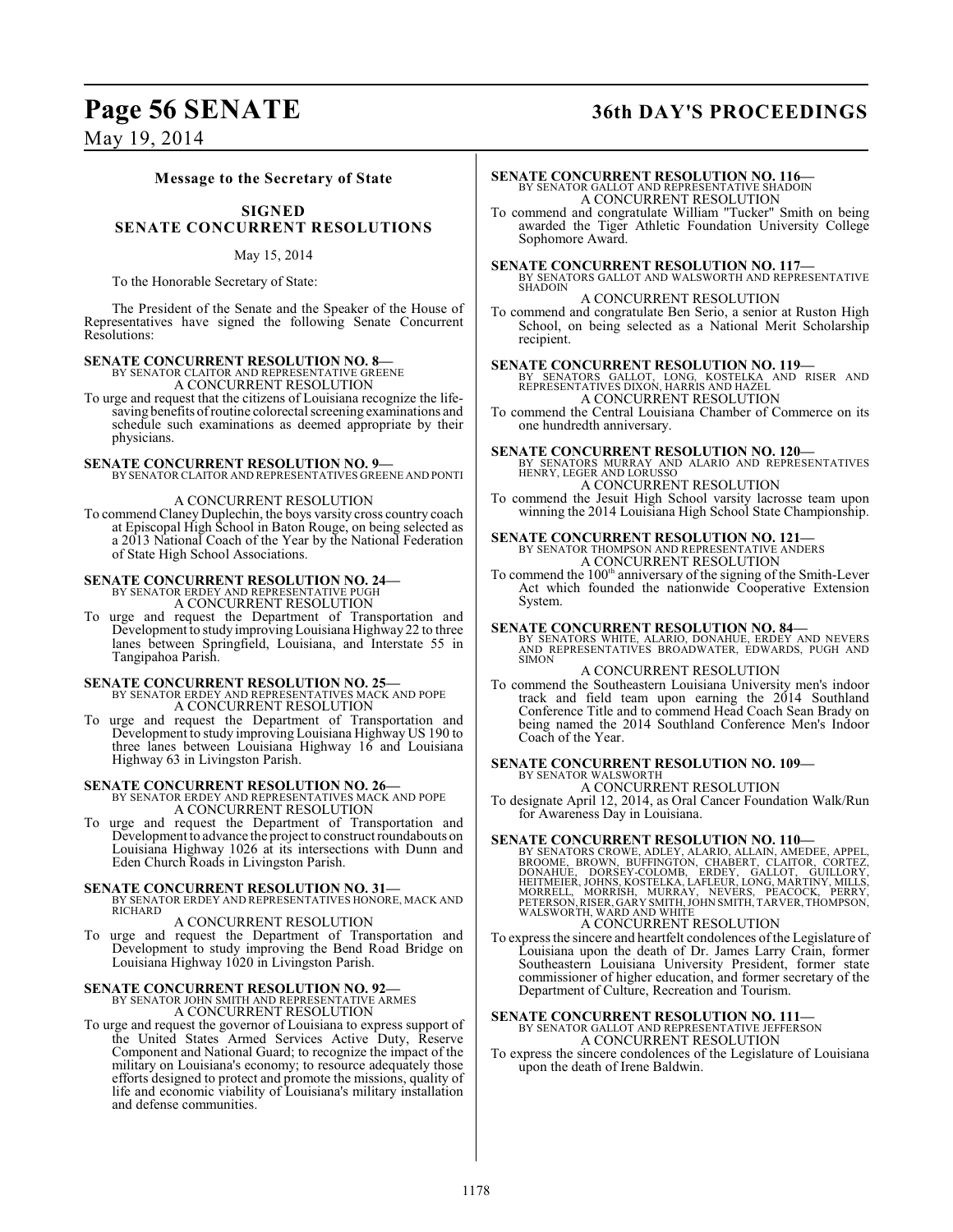## **36th DAY'S PROCEEDINGS Page 57 SENATE**

### May 19, 2014

### **SENATE CONCURRENT RESOLUTION NO. 113—** BY SENATOR GARY SMITH AND REPRESENTATIVE GAINES A CONCURRENT RESOLUTION

To commend Kenneth Vial head softball coach of Hahnville High School on an outstanding career and on the occasion of his retirement.

**SENATE CONCURRENT RESOLUTION NO. 114—**<br>BY SENATORS THOMPSON, ADLEY, ALARIO, ALLAIN, AMEDEE,<br>APPEL, BROOME, BROWN, BUFFINGTON, CHABERT, CLAITOR,<br>CORTEZ, CROWE, DONAHUE, DORSEY-COLOMB, ERDEY, GALLOT,<br>GUILLORY, HEITMEIER, JO

To express the sincere and heartfelt condolences of the Legislature of Louisiana upon the death of Sherrie Hardie Thompson.

#### **SENATE CONCURRENT RESOLUTION NO. 115—** BY SENATOR BROOME

A CONCURRENT RESOLUTION

To declare October 1, 2014, as World Peace Day in the state of Louisiana.

### **SENATE CONCURRENT RESOLUTION NO. 94—**

BY SENATOR HEITMEIER A CONCURRENT RESOLUTION

To urge and request the Department of Agriculture and Forestry and the Department of Education to cooperatively implement a statewide Farmto School Program that assists schools with local procurement options for fresh fruit, vegetables, meats, and seafood.

#### **SENATE CONCURRENT RESOLUTION NO. 106—**

BY SENATORS CROWE, ADLEY, ALARIO, ALLAIN, AMEDEE, APPEL,<br>BROOME, BROWN, BUFFINGTON, CHABERT, CLAITOR, CORTEZ,<br>DONAHUE, DORSEY-COLOMB, ERDEY, GALLOT, GUILLORY,<br>HEITMEIER, JOHNS, KOSTELKA, LAFLEUR, LONG, MARTINY, MILLS,<br>MORR

To express the sincere condolences of the Legislature of Louisiana upon the death of the former president of Southeastern Louisiana University, Clea Edward Parker.

**SENATE CONCURRENT RESOLUTION NO. 125—**<br>
BY SENATORS AMEDEE, BROWN AND GARY SMITH AND<br>
REPRESENTATIVES BERTHELOT, LAMBERT, PRICE AND<br>
SCHEXNAYDER

A CONCURRENT RESOLUTION

To express the sincere condolences of the Legislature of Louisiana upon the death of J. Harold Marchand.

**SENATE CONCURRENT RESOLUTION NO. 126—**<br>BY SENATORS GALLOT, ADLEY, ALARIO, ALLAIN, AMEDEE, APPEL,<br>BROOME, BROWN, BUFFINGTON, CHABERT, CLAITOR, CORTEZ,<br>CROWE, DONAHUE, DORSEY-COLOMB, ERDEY, GUILLORY,<br>HEITMEIER, JOHNS, KOSTE A CONCURRENT RESOLUTION

To commend Dr. Frank G. Pogue, President of Grambling State University, for his commitment, service, singular contributions, and outstanding accomplishments and to express gratitude for his exemplary term of dedicated and highly productive public service.

#### **SENATE CONCURRENT RESOLUTION NO. 129—** BY SENATOR ALARIC

A CONCURRENT RESOLUTION

To commend Cheryl Elliott Gaudin, longtime legislative assistant to Senate President John A. Alario Jr., for her distinguished career and to congratulate her upon the occasion of her retirement after forty-two years of outstanding public service to the state of Louisiana.

#### **SENATE CONCURRENT RESOLUTION NO. 130—** BY SENATOR ALARIO

A CONCURRENT RESOLUTION

To designate May 14, 2014, as Louisiana Housing Council Day at the Legislature and commend the organization for its accomplishments.

### **SENATE CONCURRENT RESOLUTION NO. 108—** BY SENATOR ADLEY AND REPRESENTATIVE HENRY BURNS A CONCURRENT RESOLUTION

To commend and congratulate Madison Waldron on being selected as one of two youth volunteers in Louisiana to receive the 2014 nineteenth annual Prudential Spirit of Community Award in recognition of her outstanding record of volunteer service from The National Association of Secondary School Principals and Prudential Financial.

### **SENATE CONCURRENT RESOLUTION NO. 122—** BY SENATOR LONG AND REPRESENTATIVE COX

A CONCURRENT RESOLUTION

To commend and congratulate Kaffie-Frederick General Mercantile on its one hundred and fiftieth year of continuous business operations in Natchitoches, Louisiana.

#### **SENATE CONCURRENT RESOLUTION NO. 132—** BY SENATOR BROOME

A CONCURRENT RESOLUTION

To designate and recognize the week following Mother's Day - Sunday, May 11 through Saturday, May 17, 2014, as "National Women's Health Week".

#### **SENATE CONCURRENT RESOLUTION NO. 133—** BY SENATOR BROOME

A CONCURRENT RESOLUTION

To commend the Baton Rouge chapter of Jack and Jill of America, Inc., upon the celebration of their fiftieth anniversary and designates May 21, 2014, as "Jack and Jill Day at the Capitol".

> Respectfully submitted, GLENN A. KOEPP Secretary of the Senate

The Senate Concurrent Resolutions contained herein were presented to the Secretary of State by the Secretary on June 15, 2014.

### **ATTENDANCE ROLL CALL**

#### PRESENT

| Mr. President     | Dorsey-Colomb | Murray    |
|-------------------|---------------|-----------|
| Adley             | Erdey         | Nevers    |
| Allain            | Gallot        | Peacock   |
| Amedee            | Guillory      | Peterson  |
| Appel             | Heitmeier     | Riser     |
| <b>Broome</b>     | Johns         | Smith, G. |
| <b>Brown</b>      | Kostelka      | Smith, J. |
| <b>Buffington</b> | LaFleur       | Tarver    |
| Chabert           | Long          | Thompson  |
| Claitor           | Martiny       | Walsworth |
| Cortez            | Mills         | Ward      |
| Crowe             | Morrell       | White     |
| Donahue           | Morrish       |           |
| Total - 38        |               |           |

ABSENT

Perry Total - 1

### **Leaves of Absence**

The following leaves of absence were asked

Perry 1 Day

for and granted: